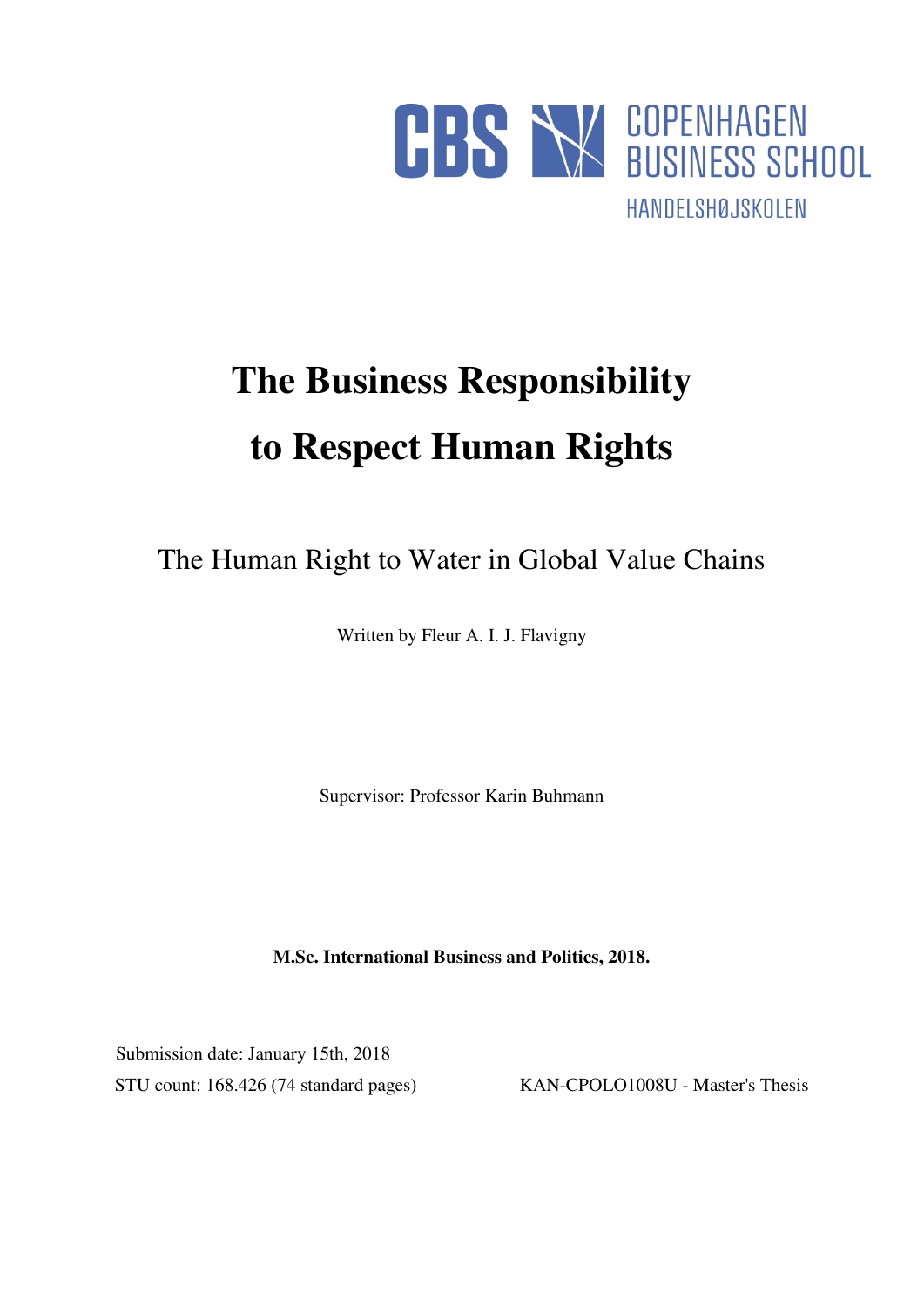|  | <b>Table of Content</b> |
|--|-------------------------|
|  |                         |

|    | Abstract                                                         | $\mathbf{1}$   |
|----|------------------------------------------------------------------|----------------|
| 1. | Introduction                                                     | $\overline{2}$ |
| 2. | Context                                                          | 4              |
|    | 2.1. Avocados and the big water theft - Danwatch's report (2017) | 4              |
|    | 2.2. UN Resolution A/RES/64/292                                  | 6              |
| 3. | <b>Literature Review</b>                                         | 7              |
|    | 3.1. The Human Right to Water                                    | 8              |
|    | 3.1.1. Ameyah and Chan (2013)                                    | 8              |
|    | 3.1.2. Baer (2015)                                               | 9              |
|    | 3.1.3. Wutich, Beresford and Carvajal (2016)                     | 10             |
|    | 3.1.4. Rodina (2014)                                             | 11             |
|    | 3.1.5 Summary - the human right to water in scientific research  | 13             |
|    | 3.2. Business and Human Rights Approach                          | 13             |
|    | 3.2.1. Ruggie (2013)                                             | 14             |
|    | 3.2.2. UN Guiding Principles on Business and Human Rights        | 15             |
|    | 3.3. Global Value Chain (GVC) Governance theory                  | 17             |
|    | 3.3.1. Gereffi, Humphrey and Sturgeon (2005)                     | 18             |
|    | 3.3.2. Ponte and Sturgeon (2014)                                 | 21             |
|    | 3.4. Global Governance theory                                    | 22             |
|    | 3.4.1. Abbott and Snidal (2009)                                  | 22             |
|    | 3.4.2. Fransen (2012)                                            | 25             |
| 4. | Methodology                                                      | 27             |
|    | 4.1. Philosophical considerations                                | 27             |
|    | 4.2. Research design                                             | 28             |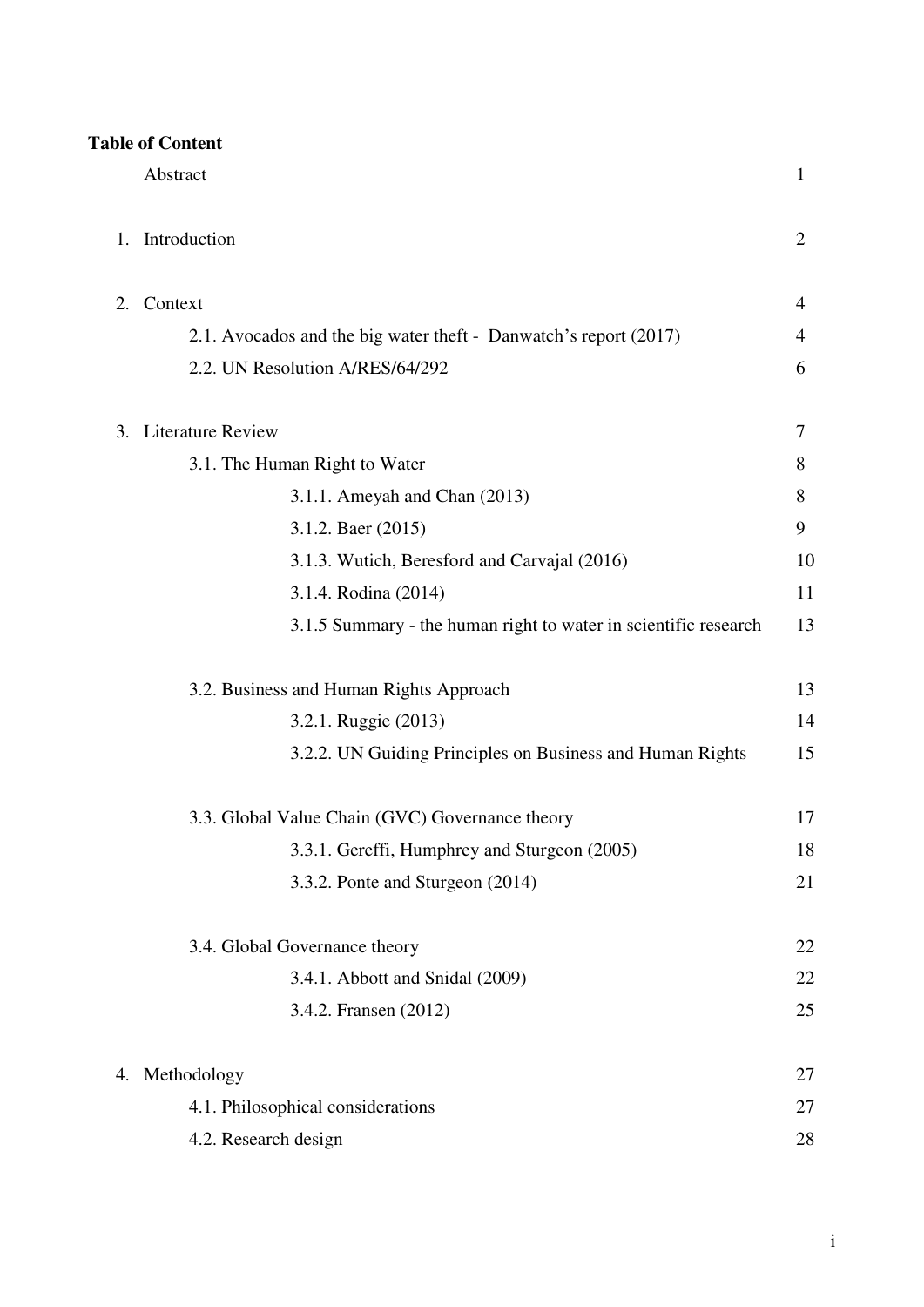| 4.3. Data collection                                               | 29 |
|--------------------------------------------------------------------|----|
| 4.4. The applied theoretical framework                             | 32 |
| 4.4.1. The human right to water                                    | 32 |
| 4.4.2. Business and Human Rights Approach                          | 33 |
| 4.4.3. Global Value Chain Governance                               | 34 |
| 4.4.4. Global Governance                                           | 35 |
| 4.4.5. Summary                                                     | 35 |
| 4.5. Delimitations                                                 | 35 |
| 5.<br><b>Case Results</b>                                          | 36 |
| 5.1. Presentation of Coop                                          | 37 |
| 5.2. 2009 CSR report                                               | 38 |
| 5.3. 2010 CSR report                                               | 39 |
| 5.4. 2011 CSR report                                               | 40 |
| 5.5. 2012 CSR report                                               | 41 |
| 5.6. 2013 CSR report                                               | 42 |
| 5.7. 2014 CSR report                                               | 43 |
| 5.8. 2015 CSR report                                               | 44 |
| 5.9. 2016 CSR report                                               | 46 |
| Analysis<br>6.                                                     | 47 |
| 6.1. Coop and the Human Right to Water                             | 48 |
| 6.2. Coop and the Corporate Responsibility to Respect Human Rights | 49 |
| 6.3. Coop's Global Value Chain Governance                          | 50 |
| 6.4. Addressing the Human Right to Water through Global Governance | 54 |
| Discussion<br>7.                                                   | 59 |
| Conclusion<br>8.                                                   | 61 |
| <b>Final Remarks</b><br>9.                                         | 63 |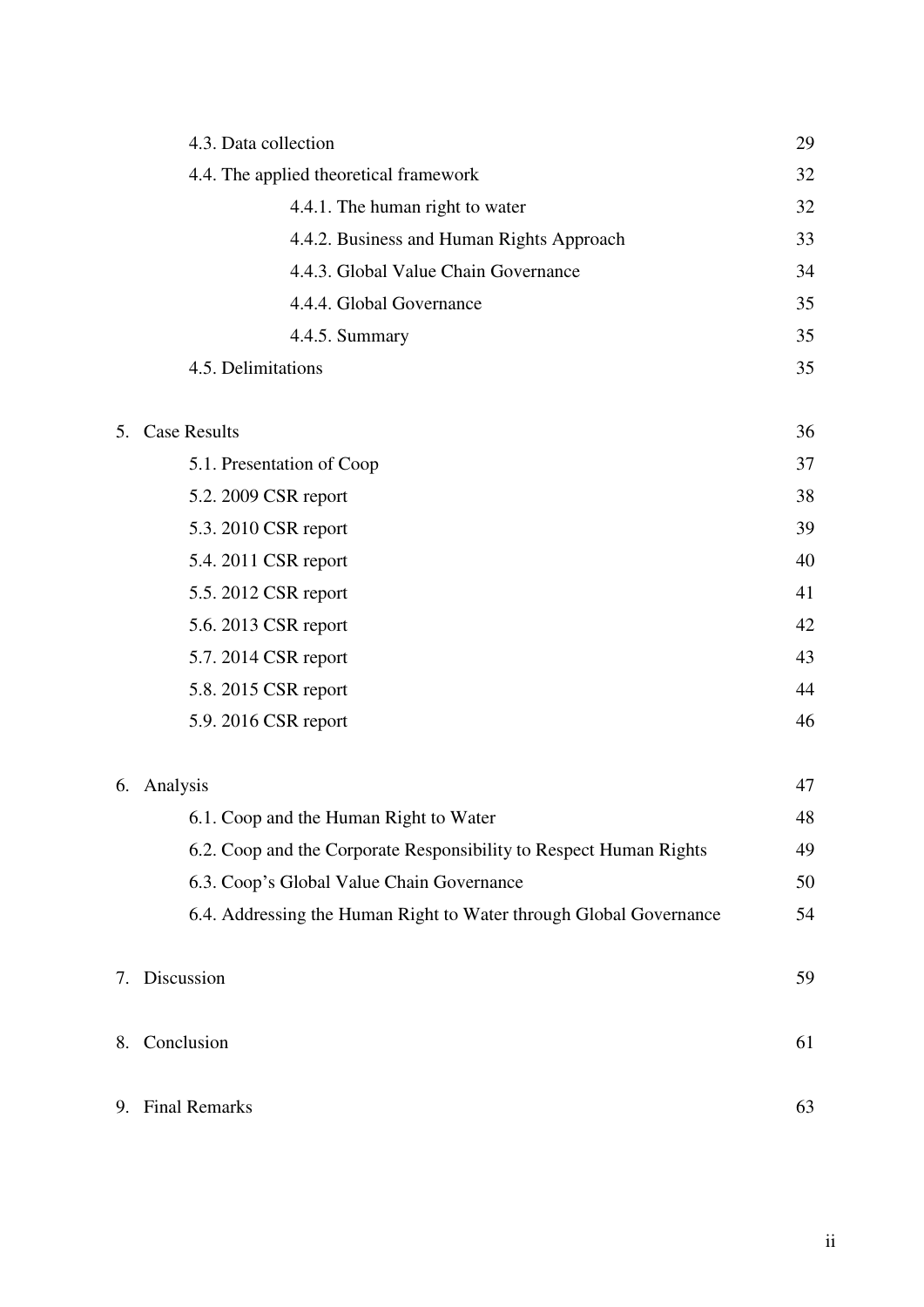# Bibliography 64

| Appendix                                       | 69 |
|------------------------------------------------|----|
| Appendix 1 - Correspondence with Thomas Roland | 69 |
| Appendix 2 - 2009 CSR Report                   | 70 |
| Appendix 3 - 2010 CSR Report                   | 73 |
| Appendix 4 - 2011 CSR Report                   | 76 |
| Appendix 5 - 2012 CSR Report                   | 79 |
| Appendix 6 - 2013 CSR Report                   | 79 |
| Appendix 7 - 2014 CSR Report                   | 83 |
| Appendix 8 - 2015 CSR Report                   | 87 |
| Appendix 9 - 2016 CSR Report                   | 92 |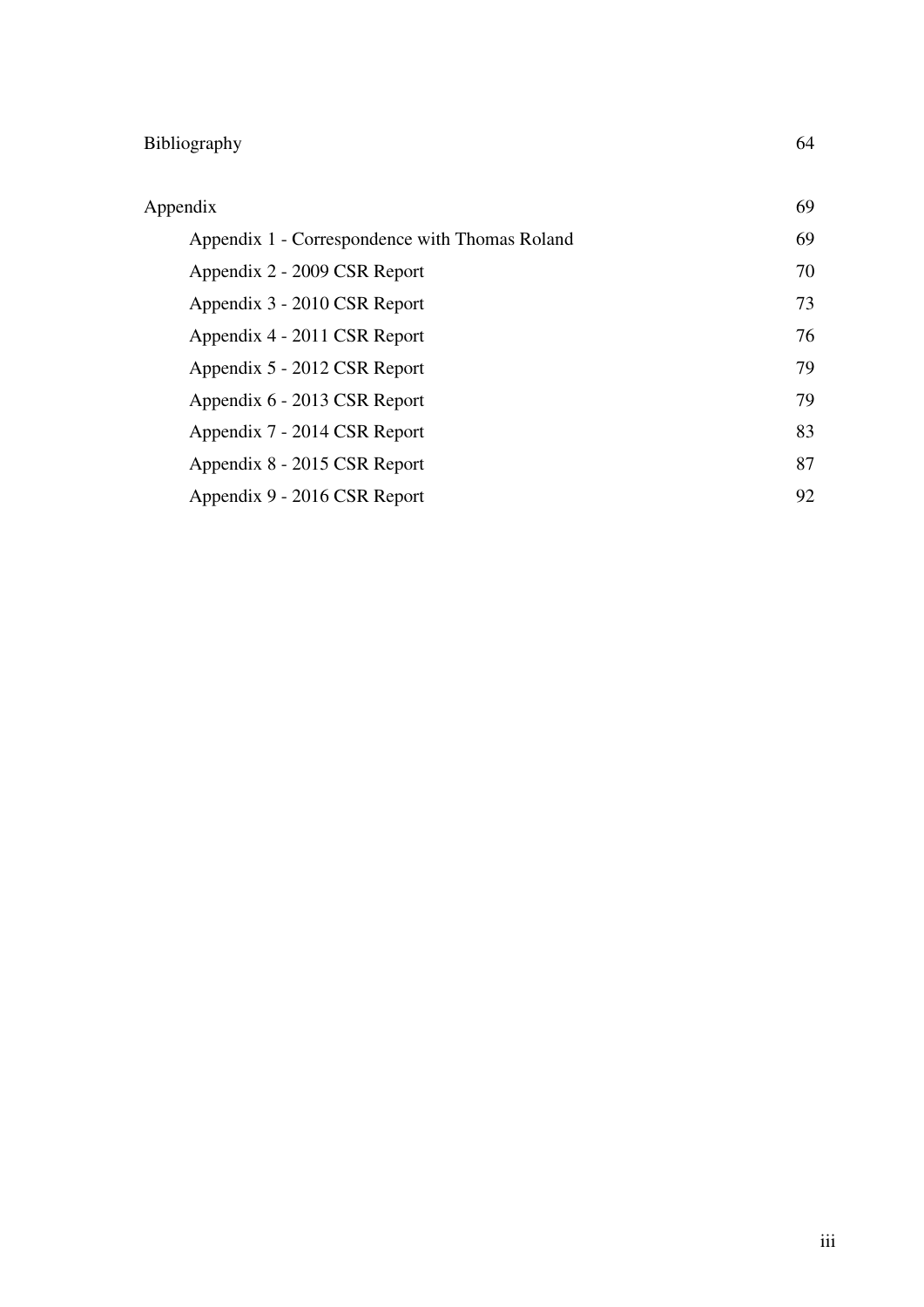# **Abstract**

 With the UN's official recognition of it in 2010, the human right to water was granted a full status. In March 2017, the Danish NGO Danwatch reported alarming living conditions for local communities in Petorca, Chile, as a consequence of the intensive use of water in nearby avocado plantations.

 In light of Danwatch's revelations, this thesis suggests how Coop Danmark A/S can improve its corporate respect for the human right to water in its global value chains for avocados. Through a thematic analysis, I examine Coop's past CSR reports using recent literature on the right to water and I find that thus far, Coop has granted no attention to the human right to water in its global value chains for avocados. I account for this with Coop's lack of awareness regarding the human right to water. Further analysis based on a business and human rights approach anchored in the UN's Guiding Principles, on global value chain governance theory and global governance theory allows me to make tangible recommendations to Coop. I infer that in order to improve its corporate respect of the human right to water in its global value chains for avocados, Coop should focus on capacity-building and control of suppliers, and pursue the creation of a global multi-stakeholder initiative that will increase its own leverage in its value chains.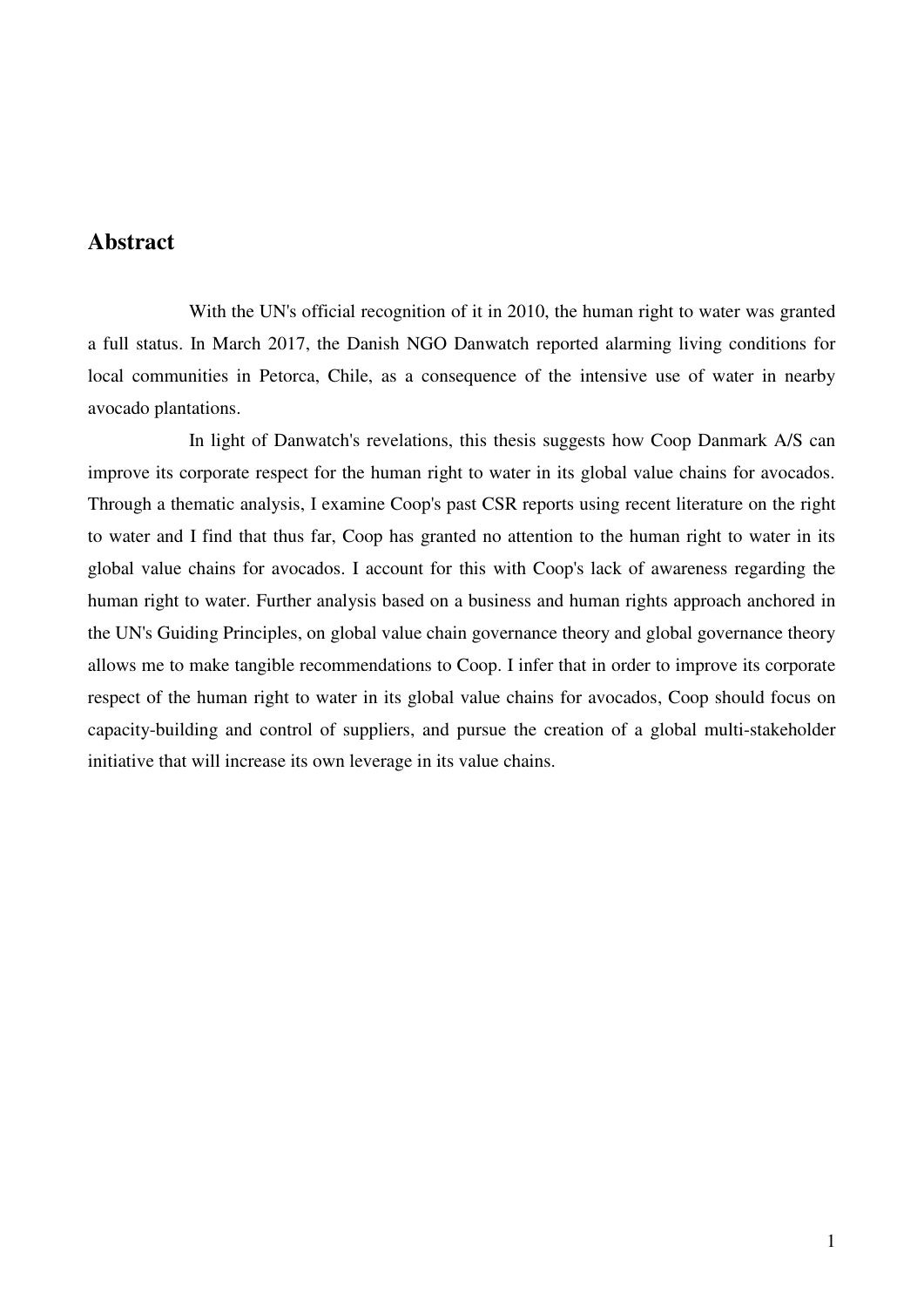# **1. Introduction**

 On a global scale, an estimated 4 billion people face severe water scarcity and shortages at least a month out of the year. Of those, 500 million people are affected by this vital issue year round (Mekonnen and Hoekstra, 2016). What is more, it is estimated that water scarcity is going to worsen due to several known factors such as world population growth and climate change. Water crises are becoming the greatest global risk in terms of impact and could potentially destabilise entire regions (Ganter, 2015). What might begin as local or regional issues could quickly become global ones as water crises evolve into violent conflicts and create humanitarian crises. With a growing world population comes a growing demand for food, and since agriculture presently accounts for approximately 70% of global water usage, it is clear that pressures on water resources will only intensify in the next few decades (Alexandratos and Bruinsma, 2012). Addressing issues of water scarcity is not only a matter of countering potential conflicts and avoiding humanitarian crises, it is also and simply a matter of protecting a human right. Indeed, in July 2010, the United Nations' General Assembly (UNGA) recognised water as a human right (UNGA, 2010). This research project is anchored in a belief that human rights and business should now more than ever go hand in hand and that the human right to water deserves more attention from the global business community.

 In March 2017, Danwatch, a Danish media and research centre which seeks to inform the public about issues related to environmental deterioration and human rights' abuses, released a report concerning the production of avocados in the Chilean region of Petorca. In it, the NGO denounced the way in which large plantation owners were abusing of their position and overexploiting water resources in the region having for consequence the deterioration of the environment and the violation of local communities' right to water. The report links water scarcity issues in Petorca to Danish supermarket chains like Coop (Coop Danmark A/S), who, though not directly linked to the violations described in the report, bears a corporate responsibility to respect human rights. This aspect of the issue is the focus of the thesis and the latter will seek to answer the following research question:

 *How can Coop improve its corporate respect of the human right to water in its global value chains for avocados?*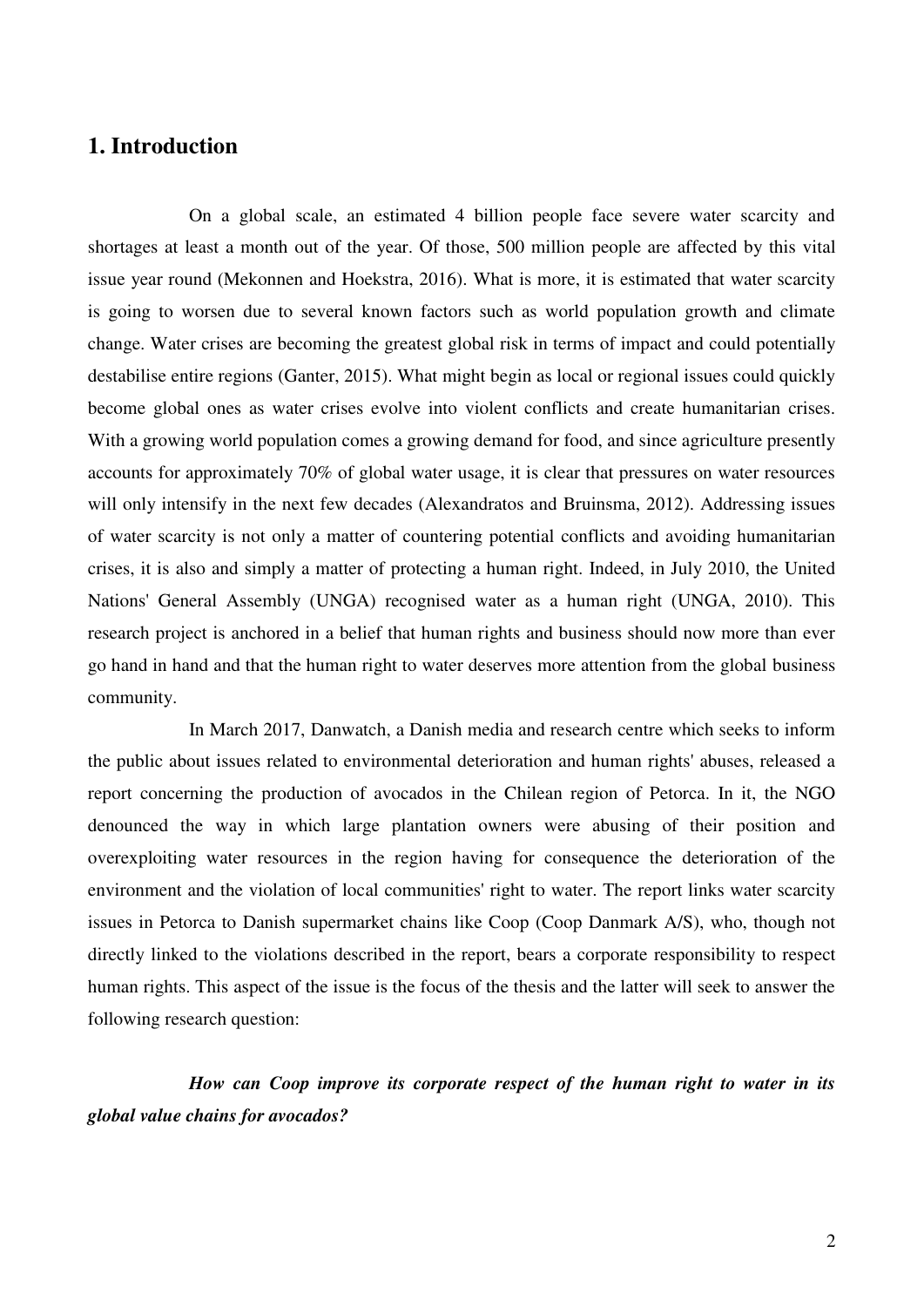This question raises other questions: What is Coop already doing to ensure it respects the human right to water in its global value chains for avocados? What can Coop change or improve in its management of its global value chains for avocados to ensure the respect of the human right to water? Beyond internal governance improvements, how can Coop ensure that the human right to water is respected in the global production of avocados?

By answering these questions, this thesis contributes to the literature concerning business and human rights and the literature on the human right to water by incorporating global value chain governance and global governance theories, and gives concrete recommendations for Coop to follow in order to ensure its corporate respect of the human right to water. Indeed, in this thesis, I show that a corporate actor such as Coop can and must take real steps to ensure its corporate respect of the human right to water. Thus the paper provides tangible advice for Coop while enriching the literature on the still new business and human rights approach.

 Indeed, unlike previous research on the human right to water, this thesis does not concern itself with the state's duty to protect. It does not discuss the role of weak institutions as the possible reason behind insufficient or inadequate water supply, nor does it seek to find out whether private management of water supply is more efficient than public management. Instead, this research paper brings a new perspective on the issue by examining how a corporate actor can have a positive impact on the protection of the human right to water by ensuring the right to water is respected within its own global value chains.

 The thesis is structured as follows. Sections 2 lays the general context for the thesis. It presents the situation in the Petorca province of Chile where avocado production has caused water scarcity and provoked human rights violations. It also provides a definition of the human right to water based on the UN resolution that recognised it. In section 3, I review the literature regarding the human right to water, as well as business and human rights approach, global value chain governance theory, and finally global governance theory. In the next section, I consider the methodological questions related to the exercise of writing a thesis. The methodology section thus addresses six main issues: the philosophy of science, the research design, the method employed, the data selection, the theoretical framework and the delimitations. Section 5 unveils the data. Section 6 contains the analysis of the data through the four theoretical lenses presented in the theoretical framework. I then move on to the discussion in section 7 where I synthesize the analysis and weigh in on the issue at hand. While the analysis is meant to remain strictly factual, the discussion will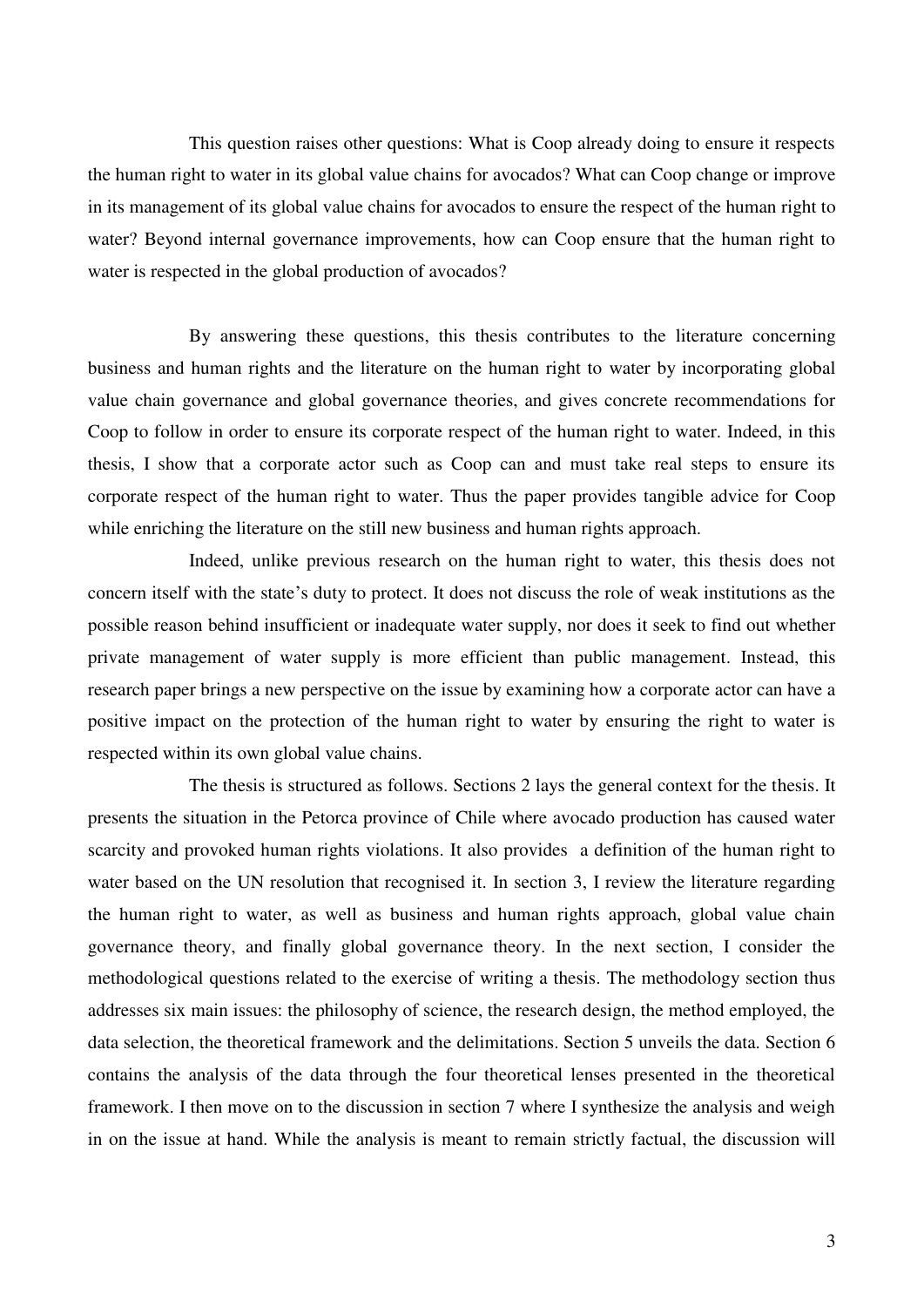allow me to reflect on the corporate responsibility to respect the human right to water. Section 8 wraps up the thesis and answers the research question. Section 9, finally, will seek to open up for further discussion and research, as well as reflect on the achievement of this present research.

# **2. Context**

## **2.1. Avocados and the big water theft - Danwatch's report (2017)**

 This present thesis concerns itself primarily with the human right to water and the issues first brought to my attention by a report published by the Danish NGO Danwatch in March 2017. *Avocadoerne og det store vandtyveri*, or "the avocados and the big water theft" in English, exposes the dire situation in Petorca, Chile due to the inconsiderate farming of avocados. Avocado production is naturally water intensive, but in dry regions such as Petorca in Chile, estimates suggest it takes 320L of water to produce a single avocado, contra 70L normally. In Chile, 60% of all avocados are produced in dry regions like Petorca, which indicates that the issue is likely to be much more widespread and extensive than the one depicted in the report which only depicts the water shortage in the Petorca province (Danwatch, 2017).

 With the global demand for avocados growing in 1990s, large avocado plantations began appearing in the Petorca province. Having no restrictions on water permits at first, plantation owners pumped as much water as they wanted, and even though the region is now a prohibition zone, the water has not yet returned. Where there used to be flowing rivers there are now dried out river beds and many smaller farmers have had to abandon cultivating their land or keeping livestock because they were unable to procure sufficient amounts of water. Even more importantly, people no longer have enough water to cover their most basic needs like cooking, drinking and washing (Danwatch, 2017). For example, the Valencia family who was interviewed for the report describes how water gradually became more and more scarce, forcing the family to eventually get rid of its horses because they could no longer give them water. Today, the family relies on delivery trucks ran by the Chilean government to bring them water. Even so, the family has to be parsimonious with its water usage, prioritising water for drinking and food, and having to neglect basic hygiene needs (Danwatch, 2017). The government's response to the water crisis in Petorca is thus insufficient and inadequate. What is more, it does not address the root of the issue, namely the unsustainable overconsumption of water by the large avocado plantations.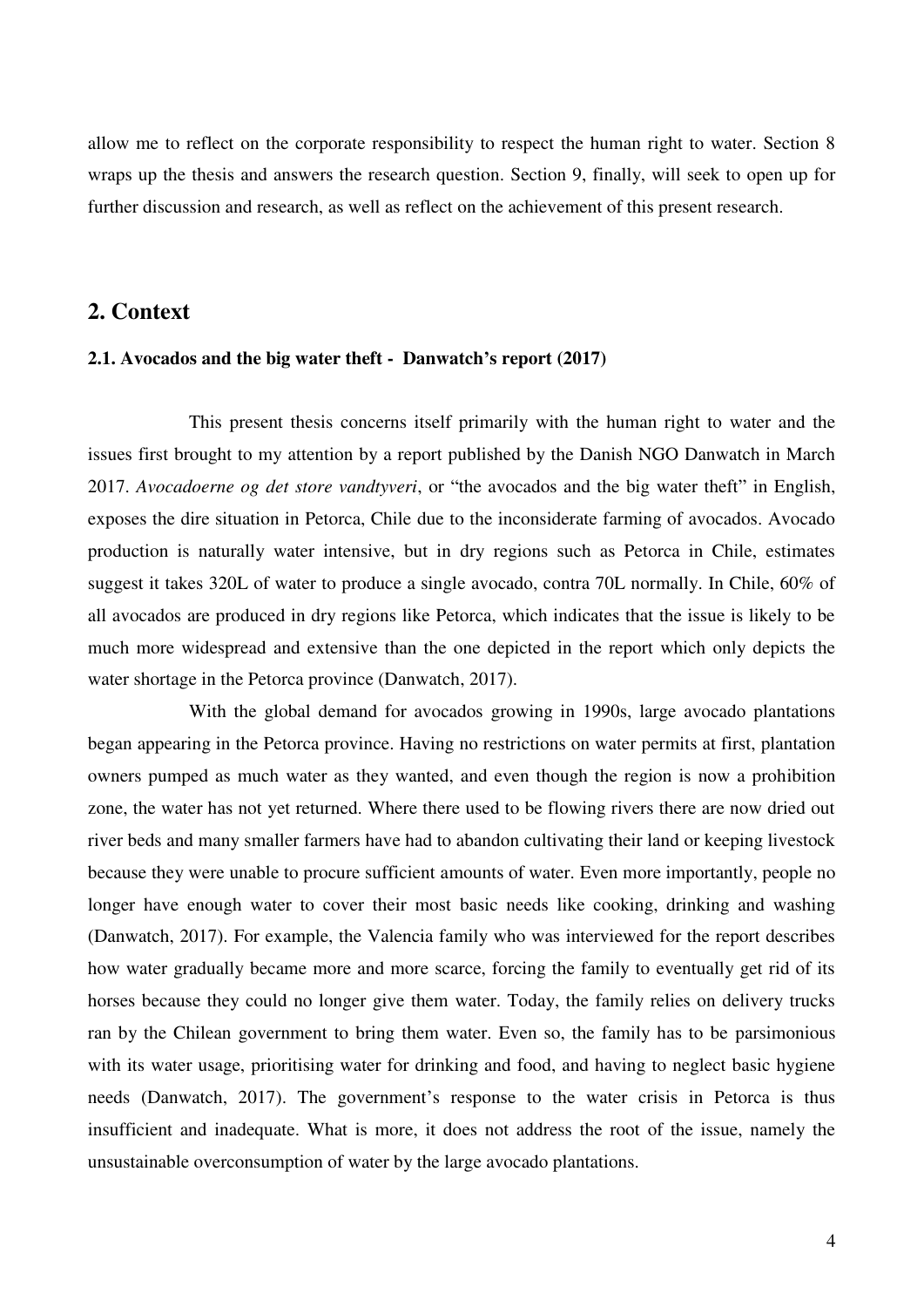To fully understand this situation in the Petorca province, it is important to understand the legal context in Chile regarding water rights. Indeed, the authoritarian Pinochet regime privatised water in Chile rendering water rights a commodity like any other under the 1981 Constitution and Water Code. Water rights were then distributed free of charge for an unlimited time period on a first come, first served basis. They could then be resold to the highest bidder. There are no other restrictions to the use of one's water rights apart from what is stipulated on the rights granted. Thus, no laws protect people in Chile from unsustainable excessive water usage from those who hold water rights, hereunder large avocado farmers. Since 2014, when Petorca was declared a prohibition zone, the Dirección General de Agua (DGA), the public body in charge of water management stopped granting water rights, but those who had already been granted rights could continue to use them and sell them as they wished. The market price for the water right to pump 1L of water per second (which is what is needed for a 1ha avocado plantation) is 10 million Chilean pesos (Danwatch, 2017) which converts to USD16,300. The Chilean GDP per capita in 2016, as a measure of comparison, was USD23,960 PPP (World Bank, 2017). This legal context explains the origins of the problem in Petorca. However, there is yet more to the story. Indeed, Danwatch reports that on top of excessive water rights, illegal drainage activities go unpunished. Law professor Matias Guiloff from the University Diego Portales in Santiago, Chile, explains that the Chilean authorities do not have sufficient capacities in terms of financial resources and manpower to address the illegal water drainage. Moreover, he believes that Chilean authorities do not have sufficient legal tools to punish those who violate the law, pointing out that the fines are too small to deter affluent plantation owners (Danwatch, 2017). This diagnosis of the situation in Petorca in shared by fellow geography and international development professor Jessica Budds from the University of East Anglia (Danwatch, 2017).

 Attempts to address politically have not succeeded either. Governor Gonzalo Miquel who initially took up the challenge of confronting the illegal drainage of water in the province and initiated a research for illegal drains and found 65 of these, was quickly ousted after the release of the satellite footage serving as evidence. Similar attempts by local mayors to have the illegal drains stopped have all failed (Danwatch, 2017). Testifying for Danwatch, Gonzalo Miquel explains no one dares go against the private interests of the large avocado farmers in the region. Indeed, the report points out that the big farmers are tied to influential politicians. This is for instance the case of Agrícola Pililén which is owned by the Cerda-family, whose head is former parliament member Eduardo Cerda García. His son, who now runs the family business, has also been mayor of Cabildo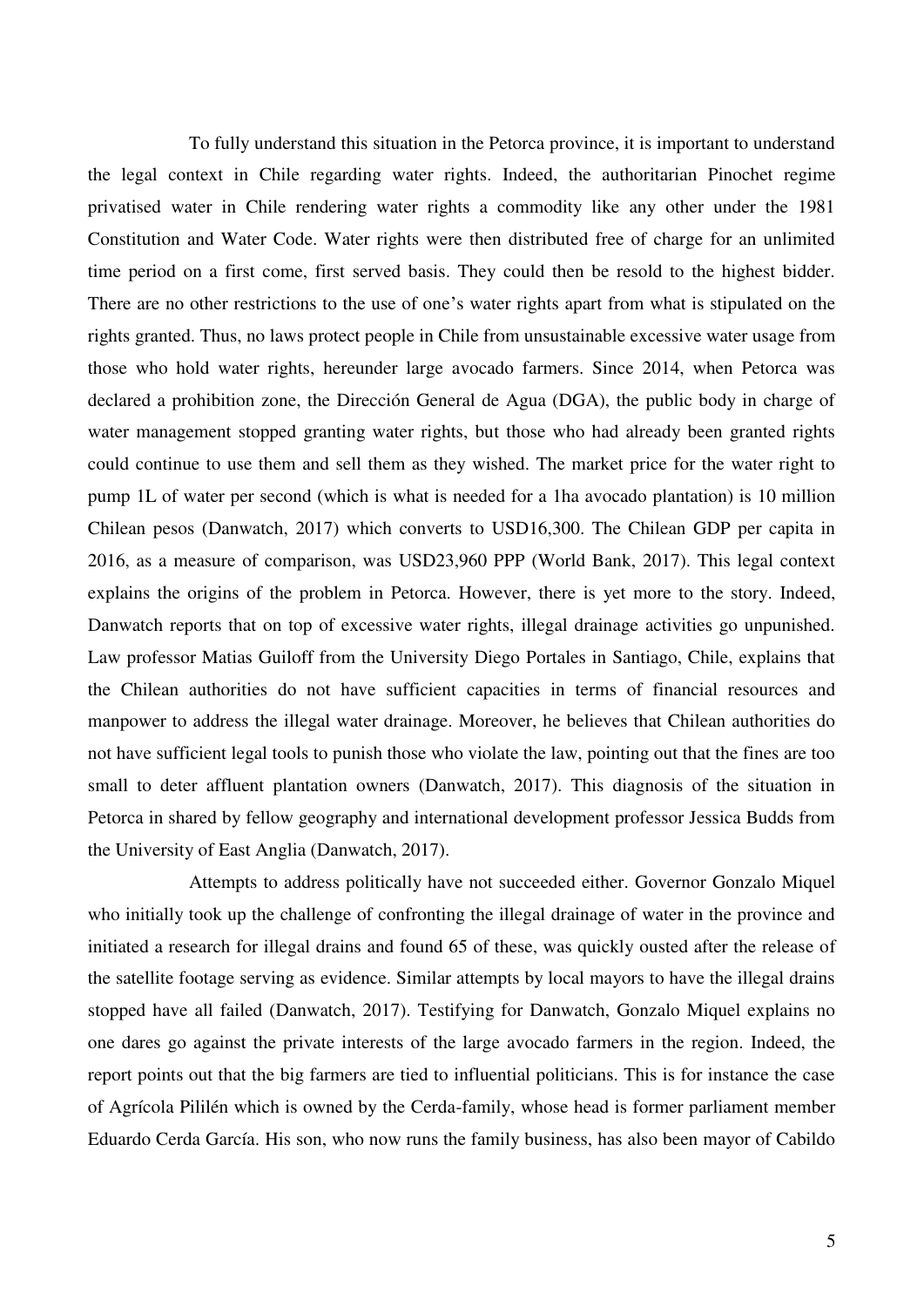in the Petorca province. Agrícola Pililén was convicted of illegal drainage (draining the river at a rate more than 600% more than allowed) in 2013 and received a fine, although a spokesperson for the business denied in a letter to Danwatch that the concern had infringed on others' right to water. Agrícola Cóndor is another big avocado farming business that was convicted of breaching water laws in Chile. It is owned by former Minister Edmundo Pérez Yoma. His son-in-law, Osvaldo Jünemann Gazmuri, owner of Sociedad Agrícola Los Graneros and director of the Chilean avocado producers and exporters, was also fined for unauthorised extraction of water. Both deny allegations of having illegally drained water, Danwatch writes (Danwatch, 2017). Either way, it is clear that large plantation owners have the means to pay the fines they do get, and political ties to dissuade any real attempt to fight their unlawful activities and challenge the status quo. The report contends they can thus go on unconcerned with the drought that is affecting the rest of the population in the region and afford to dig ever deeper wells to find water.

 According to CSR professor Andreas Rasche from Copenhagen Business School, retailers have a responsibility to apply pressure on their suppliers to make sure the products they then sell to consumers do not infringe on human rights (Danwatch, 2017). This perspective is shared by Danwatch, who contacted Danish retailers after tracing back avocados from the Petorca region in Chile back to certain Danish supermarkets, including from plantations that have been fined for breaching water laws.

 One of these supermarket chains is Coop. Although Danwatch's report does not accuse Coop of having bought and sold avocados from Petorca region, but notes that the company has imported avocados from Chile before. Moreover, the NGO reports that Coop has notified its buyers and suppliers of the water scarcity issue in Petorca and reaffirmed its commitment to respecting human rights (Danwatch, 2017). This assertion is what drives the present thesis. Indeed, my thesis concerns itself with Coop's corporate responsibility to respect the human right to water in its global value chain for avocados.

## **2.2. UN Resolution A/RES/64/292**

 UN Resolution A/RES/64/292 was adopted by the United Nations General Assembly (UNGA) on July 28th 2010 and recognises "the right to safe and clean water and sanitation as a human right that is essential for the full enjoyment of life and all human rights" (UNGA, 2010:2)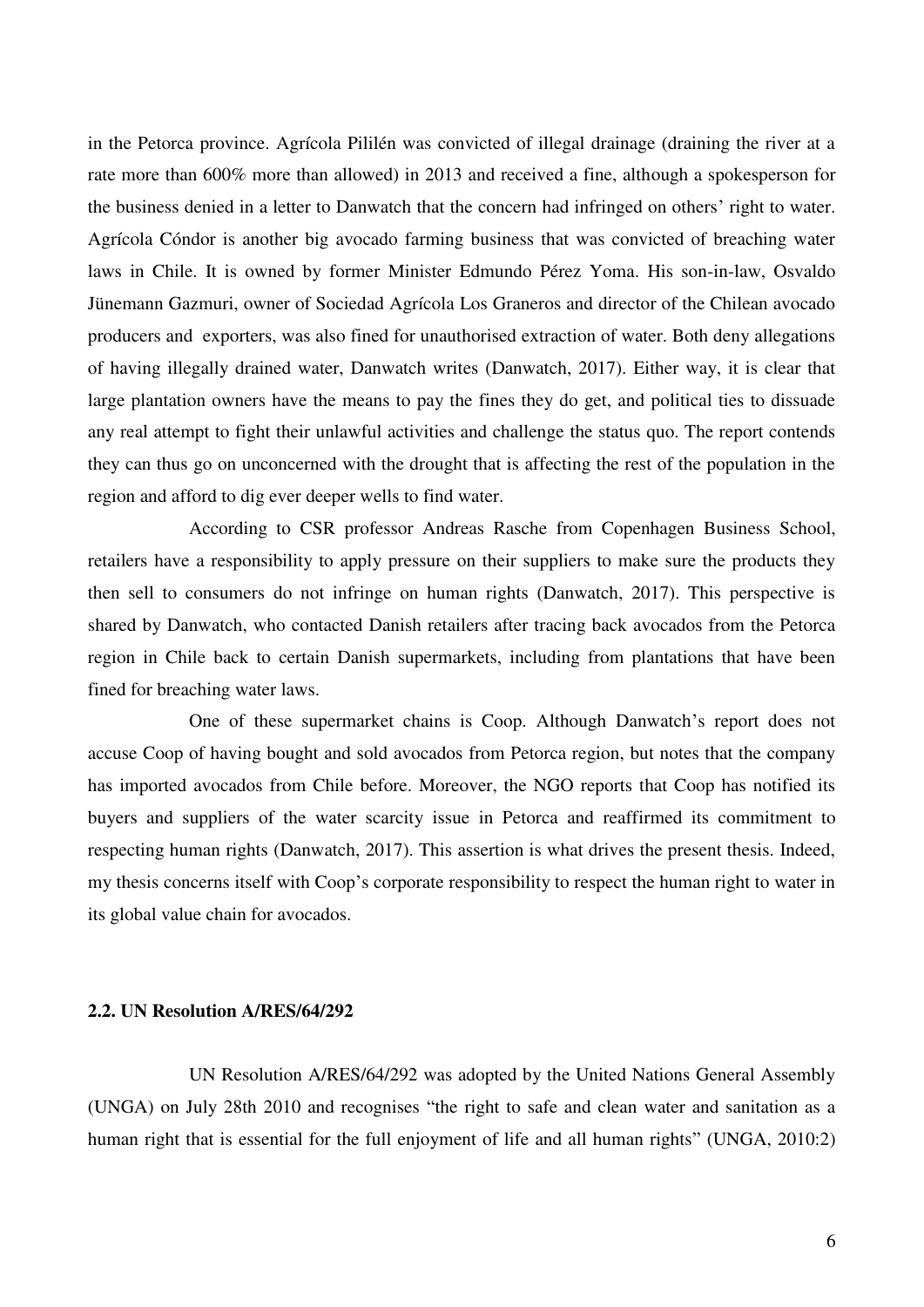and "calls upon all States [...] to provide safe, clean, accessible and affordable drinking water and sanitation for all" (UNGA, 2010:3). With this resolution, the right to water and sanitation became a human right in its own right. Although this may appear symbolic, such an adoption is an important step in addressing this vital issue.

 Indeed, it established three key elements that constitute acceptable water services: water must be safe, accessible and affordable. First of all, safety is an obvious condition. Unclean water and inadequate sanitation is believed to be the second cause of death of children, killing 1.5 million of them yearly as well causing 443 million missed school days every year (WSSCC, 2015). Secondly, water should be physically accessible to all. This implies that the average 6 kilometre distance an African or Asian woman walks to the nearest water source is not acceptable. Indeed, the UN wishes to limit that distance to 1 kilometre or a 30 minutes walk (WSSCC, 2015). Thirdly, water must be financially accessible, that is, it should be affordable. The UN considers that water services should not make up more than 5% of a household's budget and should not come in the way of covering the other basic needs such as food, healthcare, education and housing (WSSCC, 2015). The UN further notes another two criteria for water and sanitation: it must be available and culturally acceptable (WSSCC, 2015). The first criteria simply posits that water should be available in sufficient quantities and continuously to cover people's basic needs (drinking, cooking, personal and domestic hygiene) which the WHO estimates is between 50 and 100L per day. The second criteria demands water be acceptable in its colour, odour and taste to the people it is provided to. It also demands that sanitation take culture into consideration, noting that gender segregated sanitation may be preferred by women for privacy and safety reasons, and should thus be provided (WSSCC, 2015).

# **3. Literature Review**

 This next section will give the reader a deeper appreciation and knowledge of literature that concerns the human right to water as well as the still emerging field of business and human rights. It will likewise present theories of global value chain governance and of global governance respectively. Each text presented contributes to the definition of key concepts and deepens the reader's understanding of the issues at hand. To begin with I will review articles that focus on the human right to water specifically. Next, I introduce the UN's Protect, Respect and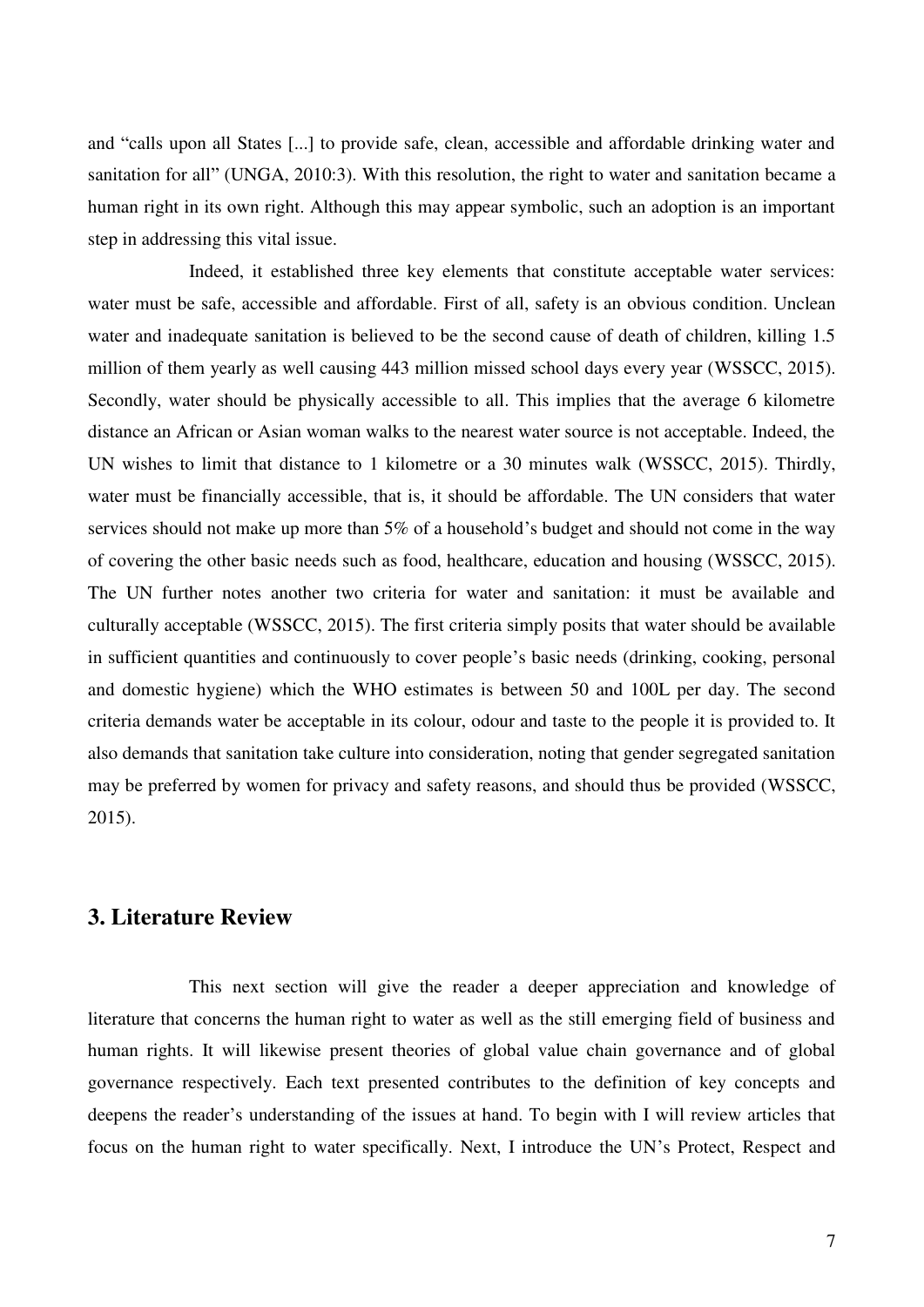Remedy Framework and the UN's Guiding Principles for Business and Human Rights (UNGPs) through Ruggie's book *Just Business: Multinational Corporations and Human Rights* (2013) and a review of the UNGPs aimed at businesses. Then, I elaborate on the theoretical literature regarding global value chain governance and global governance.

The literature review will show that, although much has been written and said on the human right to water, still much needs to be considered, especially concerning the corporate responsibility to respect human rights, global value chains and global governance gaps.

# **3.1. The Human Right to Water**

Section 3.1. reviews the most relevant scientific articles concerning the human right to water and its fulfilment for the purpose of this research project. Indeed, each of the four articles reviewed below inform on aspects of the human right to water and provide an insight into the challenges of the implementation of the human right to water on the ground.

# **3.1.1. Ameyaw and Chan (2013)**

 Ameyaw and Chan (2013) focus on public-private partnerships (PPPs) in fulfilling the human right to water. Following criticism about the underperformance of public water supply systems, countries including Ghana chose a different approach to resolve the issue and turned to public-private partnerships. By PPPs, the authors refer to partnerships in which the public sector turned the management, operations and/or water supply assets over to private actors. In the 1980s, this practice was generally and largely encouraged by Western liberals and international institutions such as the World Bank - as we saw was also the case for the privatisation of water in Chile under Pinochet. However, Ameyaw and Chan (2013) note that the literature does not cover the risks involved in PPPs in water supply systems. They thus sent out to do just that: evaluate the risks linked to PPPs in the water supply sector and use Ghana as the subject of their case-study. They identify a total of 40 risks and classify them into eight categories: political and regulatory risks, operational risks, market and revenue risks, financial risks, relationship risks, project and private consortium risks, social risks, and finally third party risks.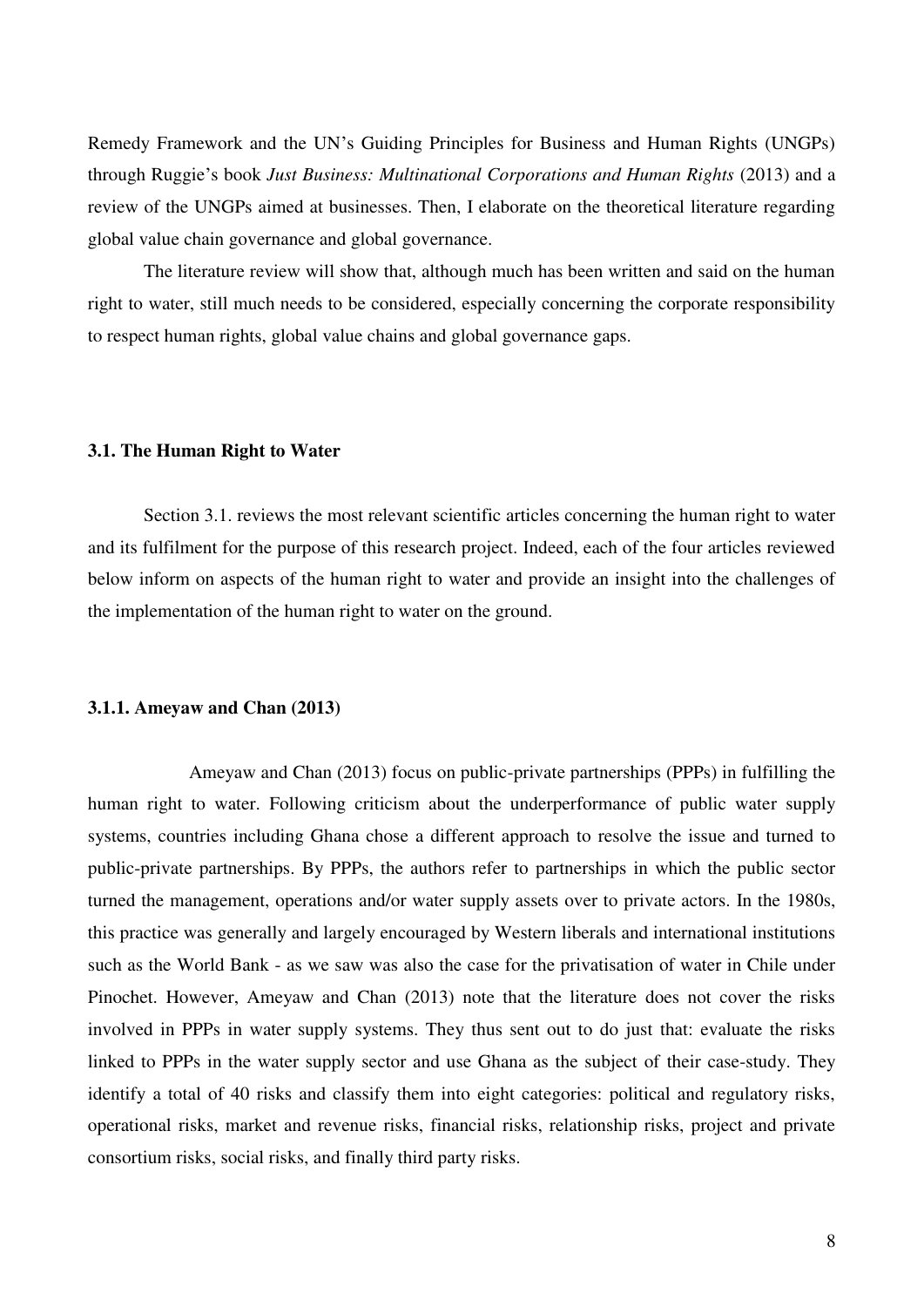Political and regulatory risks refer to risks linked to political instability and (local and national) government unpredictability. Operational risks refer to issues arising from unreliable energy supply (eg electricity shortages), initial poor asset condition, poor maintenance and so on, which can significantly drive up the costs of running water supply. Market and revenue risks are linked to consumers' ability and willingness to pay water bills, fluctuating demand, competition, and unstable energy and maintenance costs. Financial risks involve the inability to attract and secure public and private investment in these already risky projects. Relationship risks are risks that originate in disagreements between the public and private actors involved. Project and private consortium risks relate to disputed choices of the private operators. Social risks refer to risks of public disapproval of the private operator, lack of pro-poor policies and unfit PPP process. Finally, third party risks are associated with theft or disruption from third parties, or even from employees. This typology, Ameyaw and Chan (2013) hope, will provide a basis for risk management of water supply in Ghana. It thus addresses the initial issue of people not having access to water at all, and why solving the issue is complicated.

# **3.1.2. Baer (2015)**

 Baer (2015) also examines the challenges in ensuring the human right to water. In particular, Baer looks at the Bolivian case where the state has made significant investments with the aim of fulfilling its duty. The article highlights the water war that took place in Cochabamba in 1999 after the state privatised water supply under the pressure of the World Bank. Indeed, following the privatisation, water prices rose by almost 300% leaving those who could not afford it without access to water. A local protest movement was formed which was successful in having the contract cancelled, rendering water supply to the care of a public company once again. Other similar successful campaigns took place in Bolivia in the following years (Baer, 2015). However, the return to public water supply did not solve all problems and Baer argues that Bolivia still has a long way to fulfil and protect the human right to water.

 Indeed, the author identifies several reasons why fulfilling the human right to water may be difficult even for well intended states. First, there are no precise guidelines states can simply implement in order to ensure everyone has access to water. This leaves states alone in figuring out what approach to take. Second, it is difficult to assess the fulfilment of the right to water. Indeed,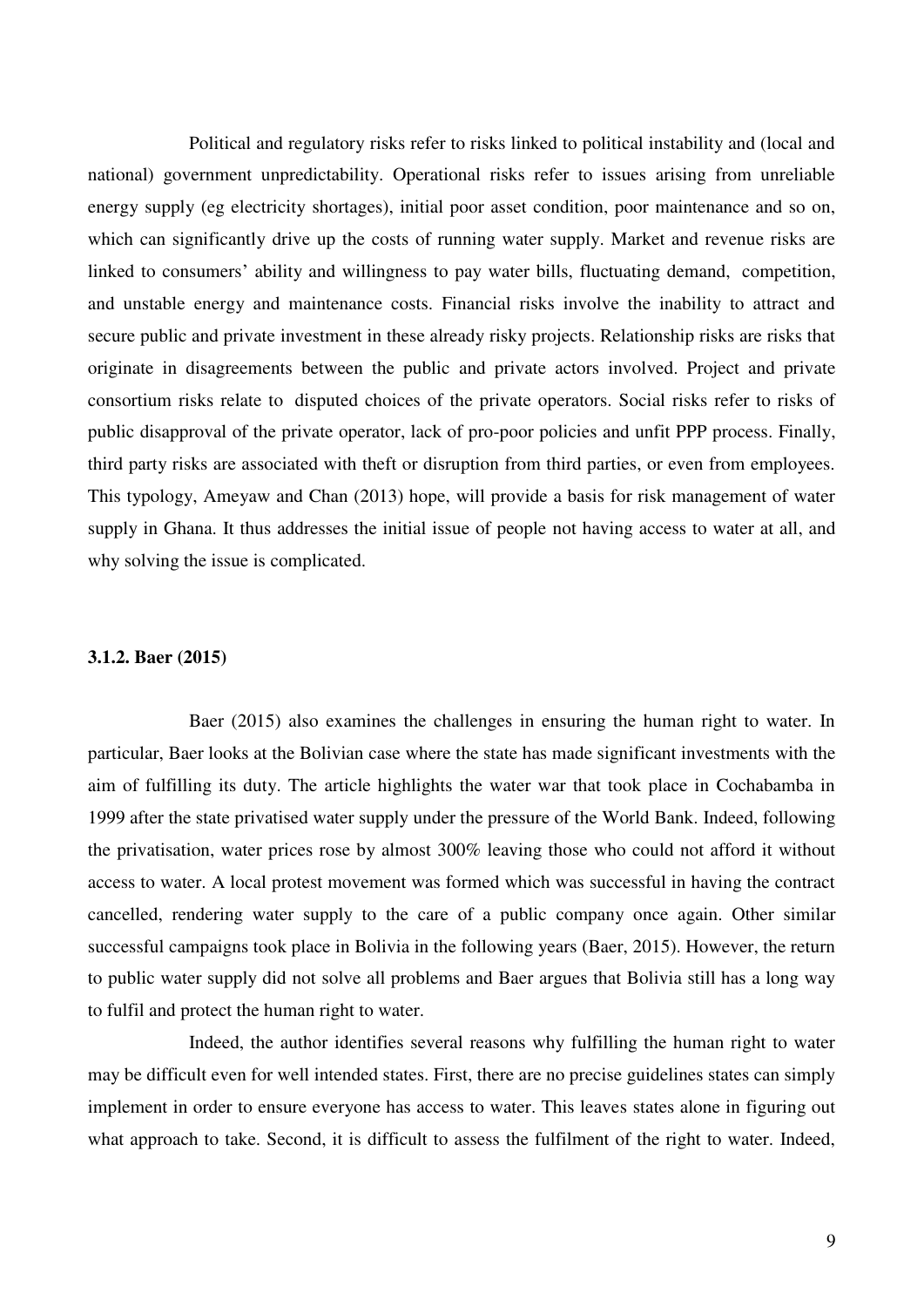Baer notes that unreliable or incomplete data due to transparency issues, corruption and mere capability make it difficult to determine exactly what percentage of the population actually has access to water. Thirdly, while states may have enshrined the right to water in their laws, it may still be difficult for right holders to have their rights protected. Indeed, access to remedy through courts may not always be at the reach of poor and disadvantaged right holders. Violating these people's right can thus be done in impunity, which increases the risk of third party abuse (Baer, 2015). Taking these elements into consideration, Baer examines the Bolivian government's approach and measures, and the actual results on the ground.

 Concerning the government's approach to implement the human right to water, Baer concludes that the Bolivian government has followed the social guarantees' model after a World Bank study, which refers to an approach where the government explicitly references to human rights in its development policy enabling right holders to hold policymakers accountable. Looking at hard data such as budget allocation for the fulfilment of the right to water and official coverage rates are not enough, Baer argues, and suggests qualitative data is needed to get a full picture of the level of attainment of the right to water. She notes that Bolivia altered its constitution to enshrine the human right to water. Also, access levels have risen over the course of the years. However, the data shows disparity in access, with rural areas having poorer access to water than urban areas. Moreover, prices are unfairly allocated between consumers, with poor areas having to pay more for water than do rich neighbourhoods. The quality of water is also uneven. Finally, citizen participation and consultation is still very weak, which is a problem for the legitimacy of the government's efforts. Indeed, it prevents real accountability, which is paramount for the proper fulfilment of the human right to water (Baer, 2015).

# **3.1.3. Wutich, Beresford and Carvajal (2016)**

 Wutich, Beresford and Carvajal (2016) explicitly refer to the human right to water in their paper. Indeed, their aim is to define the role played by informal vendors in providing water to poor areas in Bolivia. Like Baer (2015), Wutich et al. (2016) take the example of Cochabamba, Bolivia to examine water supply issues. However, unlike her, they do not look at the role played by the authorities to fulfil the right to water. Instead, they seek to understand how informal vendors fill in the gap between water supply and water demand. They note that an ever-increasing demand and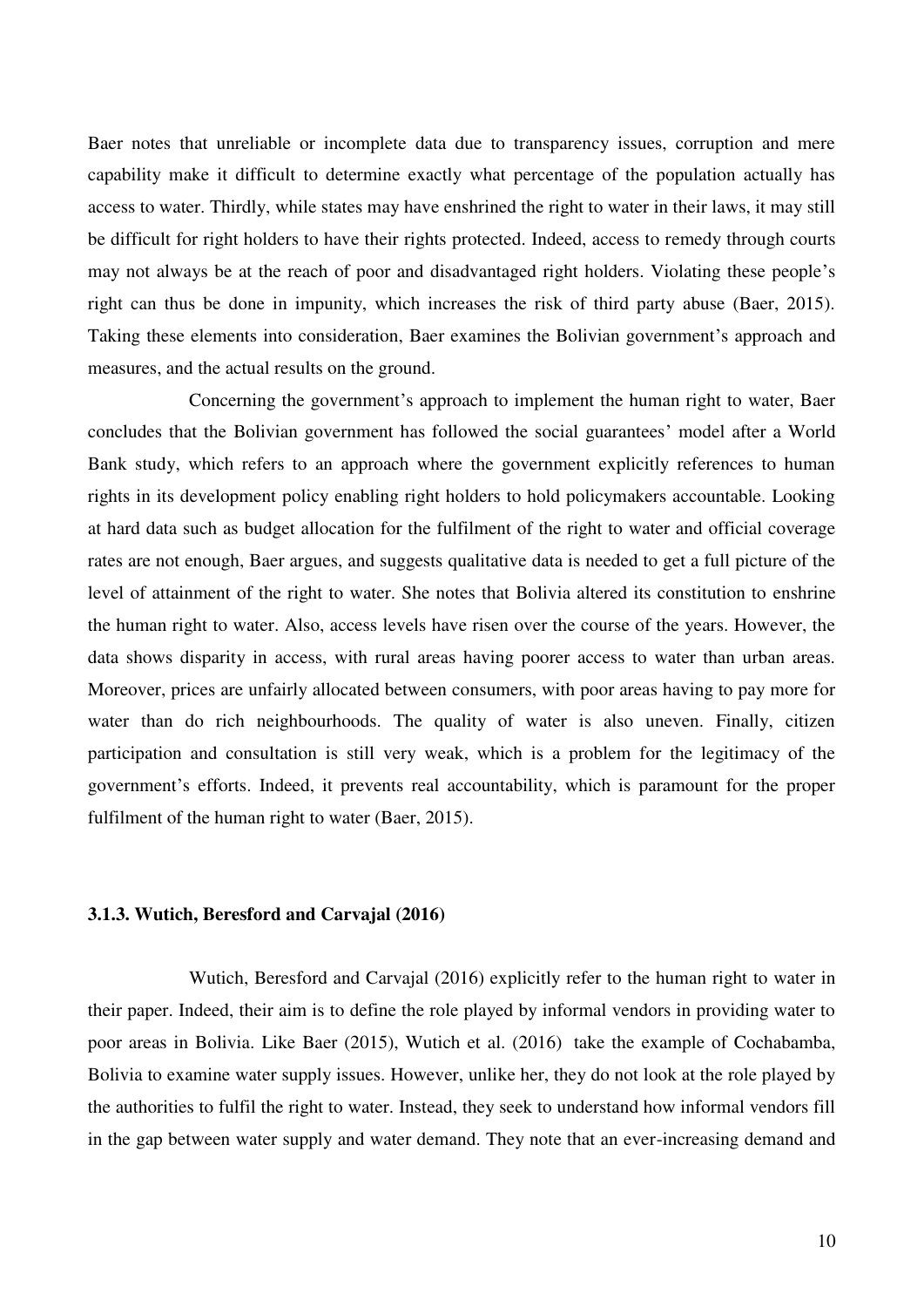a maladjusted supply push prices up, all the while the quality of the water stays poor. Indeed, despite authorities' attempt to regulate these vendors, many still do not register their business and oversight remains bad.

Wutich, Beresford and Carvajal (2016) set out to determine the quality of the service provided by these informal vendors in Cochabamba's poor communities by conducting a series of interviews of both vendors and clients. Notably, the authors find that prices may fluctuate for several reasons. Firstly, premiums are paid by customers that need delivery in more dangerous neighbourhoods, or who are more difficult to reach because of distance or road conditions. Secondly, establishing a personal relationship with vendors, by becoming a regular customer, can drive the price down, or similarly include additional free water. Thirdly, the quantity purchased also impacts the per litter price of water: richer customers that have installed large underground tanks with a capacity of 2,000-10,000L pay 12 bolivianos per cubic meter of water, while poorer customers with 200L barrels pay 25 bolivianos for each cubic meter of water. Finally, the price of water may also fluctuate according to the price of gas (which fuels the delivery trucks).

Furthermore, the authors find that the quality of the water sold by informal vendors is uncertain. To begin with, there is no telling where the water comes from or how polluted and contaminated it might be. Some vendors have their water tested and certified by the authorities (for a 100 bolivianos fee), but many are not monitored at all, and customers are not always aware of these safety checks and certifications. Due to the number of informal vendors, authorities have not been capable of tracing the origins of much of the water sold, and customers still face very real risks related to the poor quality of water. What is more, the paper reflects a general unjust distribution of water among citizens of Cochabamba, many clients decry the fact that municipal water supply does not reach out to all, and that vendors are not reliable enough to solve the problem of water scarcity. Thus, Wutich, Beresford and Carjaval (2016) find that informal vendors play a crucial albeit not ideal part in the water supply sector in Cochabamba and much more can and should be done to improve the efficiency and quality of the (thus far unavoidable) informal water supply.

#### **3.1.4. Rodina (2014)**

Rodina (2014) investigates the implementation of the right to water in Khayelitsha, a poor township of Cape Town, South Africa. Acknowledging that South Africa has recognised the human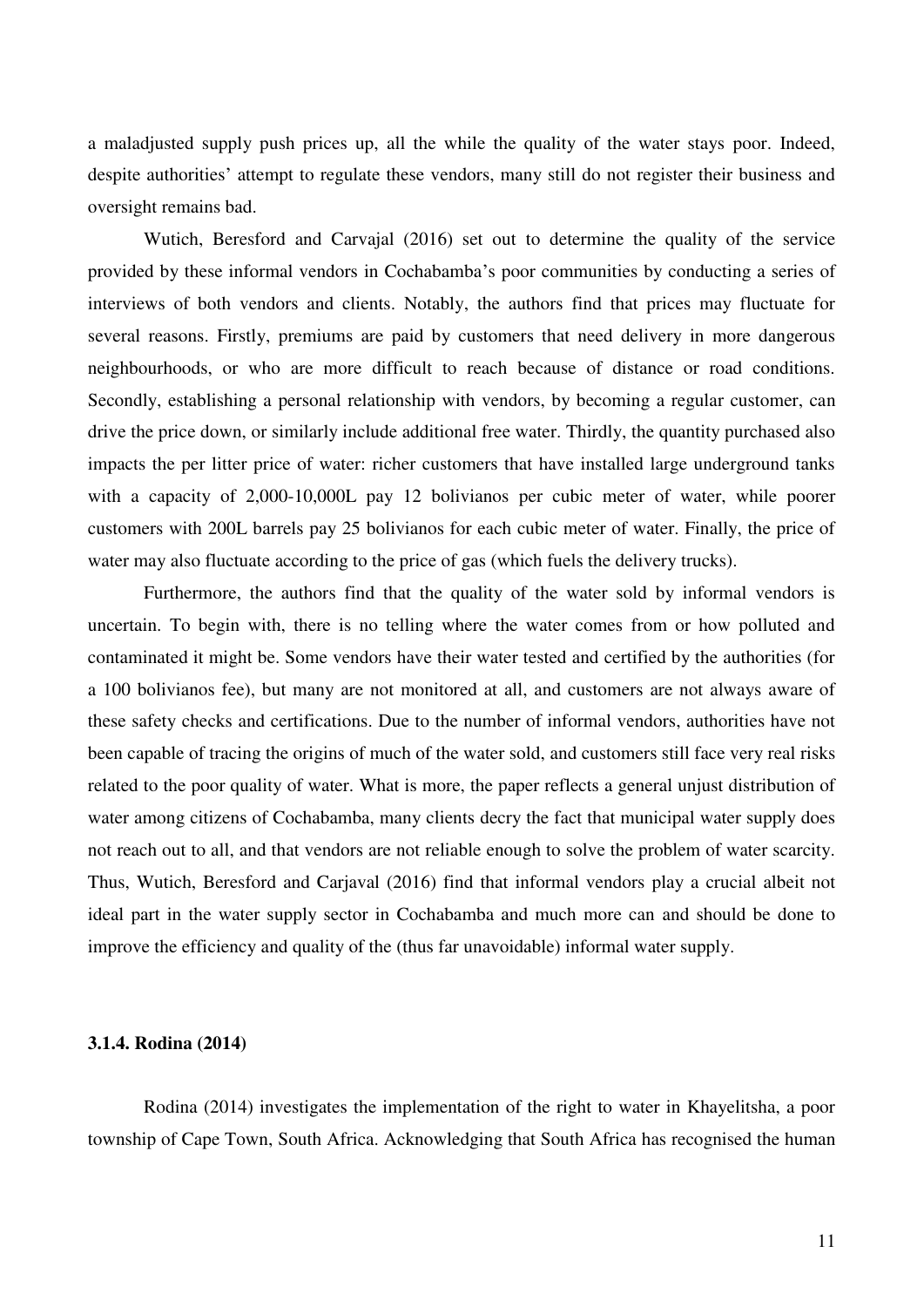right to water in its constitution, and that people may have gained access to water in terms of basic infrastructural coverage, Rodina argues that an investigation into the lived experiences of users will provide the best understanding of the actual quality of the water services in terms of both quantity and quality of the water provided, as it may reveal elements that are otherwise invisible to the outside observer.

The author focuses on a still quite informal urban settlement, Site C, in the Khayelitsha township, which is undergoing infrastructural and housing upgrades. Access to safe drinking water is almost universally ensured by the local government in sufficient quantities, with 96,6% of households having access to basic water services within 200m of their home. However, Rodina points out that this access is unequal among the population of Site C. The housing upgrades mentioned above have brought about inequality between those who have access to water through communal service points and those who have in-house connections to the water supply system. Rodina's article exposes the social consequences of such inequality. By comparing the lived experiences of her interviewees, Rodina is able to capture four main differences between those who have access to water in their private homes, and those that must use public facilities. First, private taps and private sanitation present a clear hygiene upgrade as they are easier to keep clean unlike public facilities that many do not respect. Public taps and sanitaries thus pose a health risk for users that private facilities do not. Second, public facilities are significantly more unsafe than private ones, especially at night. Third, having one's own tap gives the user a sense of ownership, and will generally mean the user will not share with his or her neighbours because it represents a direct cost to the tap owner. Meanwhile, users at public facilities share the water which creates a sense of community, enables socialisation, although conflicts may also arise. Finally, because of the direct cost of using water in private homes, users tend to be more mindful of their consumption than are those who use public taps. In general terms, Rodina notes that these differences further marginalise those without formal housing (and therefore without private access to water) and causes tensions to exacerbate between populations because lack of private access to water becomes linked to dignity and feelings of disempowerment.

Although Rodina's research is very context-specific, it does bring forward a reality that is shared by many, but that has been overlooked up until now: physical access to water is not enough to ensure the human right to water. Issues of dignity, safety, social status, gender, among others, must also be taken into consideration.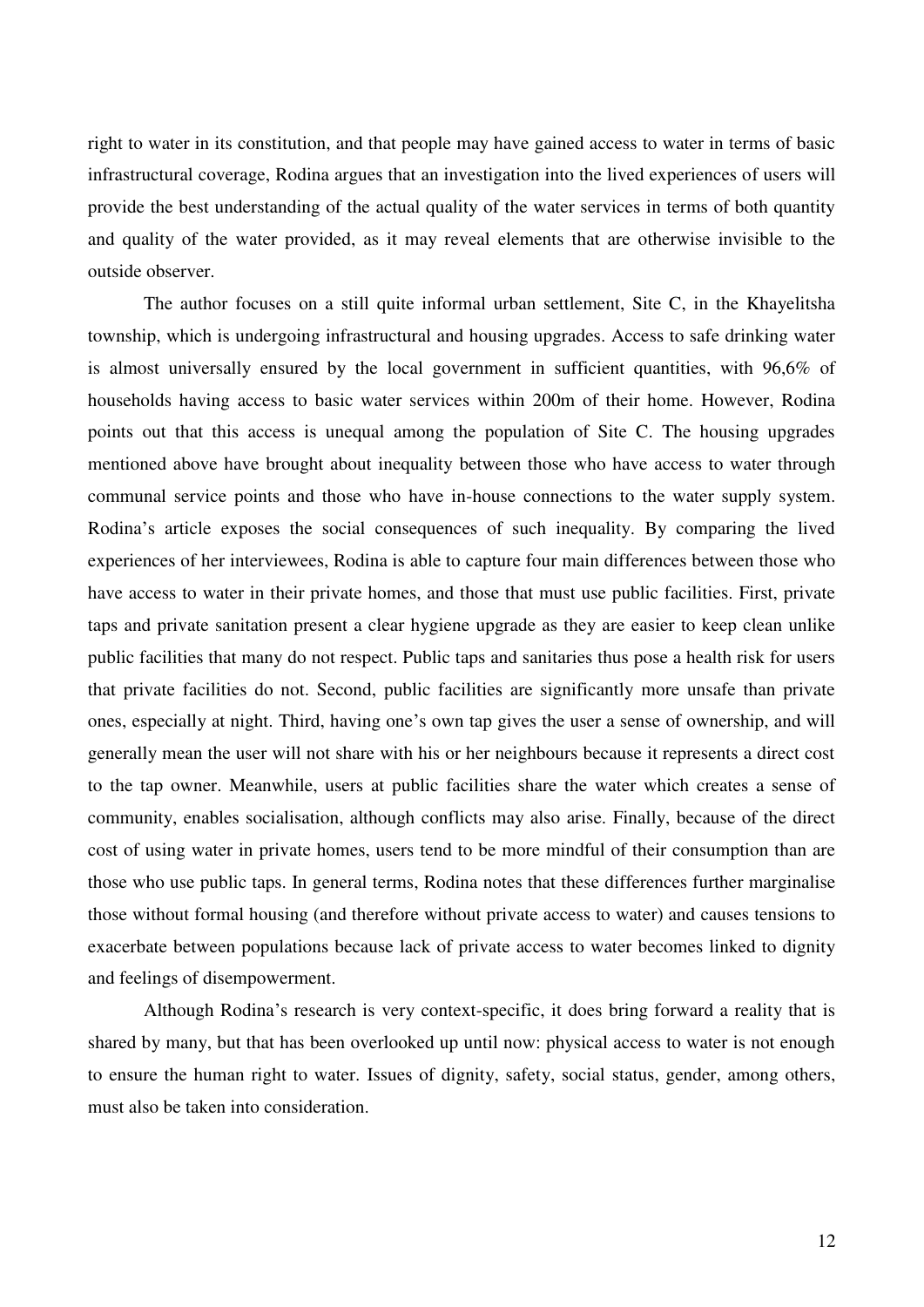#### **3.1.5 Summary - the human right to water in scientific research**

Undoubtedly, the UN's adoption of resolution A/RES/64/292 has given the issue legitimacy and greater (at least official) attention although the literature review here also does show that the right to water was already a concern for researchers and policy makers prior to its explicit recognition by the UN in 2010. However, the literature review also reveals that the focus was on water supply issues: from the state's duty to provide water to water supply strategies - whether it is public, private or PPPs - and focus on the quality and cultural and social acceptability of the water services provided. Indeed, it appears that the literature generally ignores the indirect or hidden role played by businesses in violating the human right to water and thus neglects the corporate responsibility to respect human rights. This present thesis seeks to close the gap in the literature by looking at the impact business can and does have on people's human right to water. Section 3.2. sets the human right to water in the larger context of human rights through the business and human rights approach.

## **3.2. Business and Human Rights Approach**

 The Business and Human Rights Approach is a relatively new field of scientific research, emerging in the 1990s. Recent literature (Buhmann, 2017; McCorquodale et al., 2017) are grounded in the United Nations' Protect, Respect, Remedy Framework and the UN's Guiding Principles for Business and Human Rights (UNGPs) which emanated from the Framework. Indeed, Buhmann (2017) critically examines an EU Directive to inform how further regulation on firms' human rights due diligence and non-financial reporting can better embody on the Framework's two first pillars. Based on the UNGPs, McCorquodale and his colleagues (2017) examine how firms carry out their human rights due diligence and assess the effectiveness of these efforts in terms of actual fulfilment of the corporate responsibility to respect human rights. Like these scholars, I use the the UN's Framework and the UNGPs as the starting point for my thesis. Therefore, the next two subsections review the Framework and the UNGPs respectively.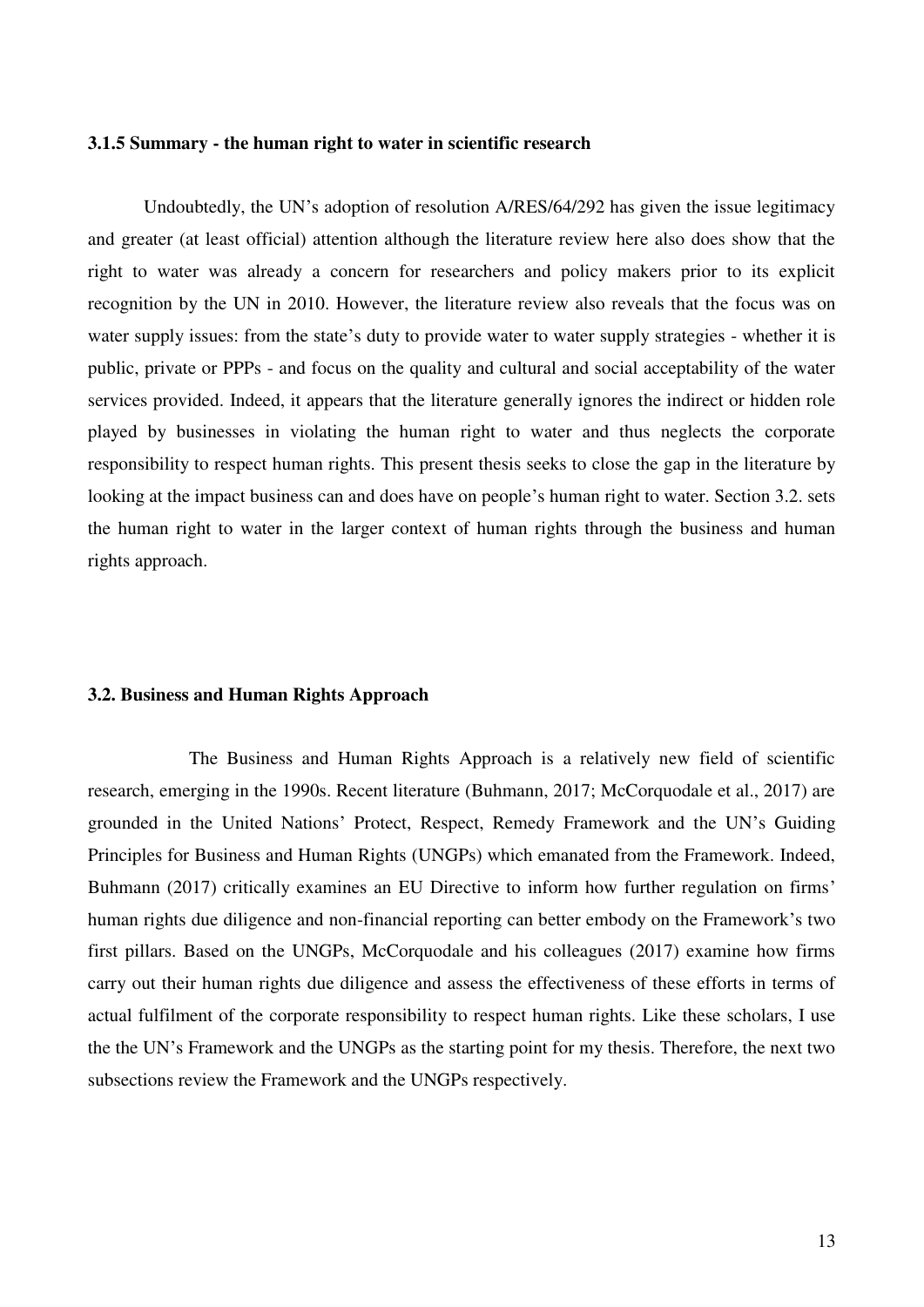# **3.2.1. Ruggie (2013)**

Professor in Human Rights and International Affairs at Harvard University, John Gerard Ruggie headed the UN mandate that led to the UN's Guiding Principles on Business and Human Rights (UNGPs). In his book from 2013, *Just Business: Multinational Corporations and Human Rights*, Ruggie describes the process that led to the UNGPs' creation, from the initial doubts and challenges, to the extensive scientific research and consultations that informed the Protect, Respect and Remedy Framework and eventually to the more concrete Guiding Principles themselves. Indeed, while the Framework highlights what should be done, the UNGPs tackle the *how* of the matter. In essence, the UNGPs seek to address the human rights related risks attached to globalization and international business. They build on the Framework's three pillars: the state's duty to protect human rights, the corporate responsibility to respect human rights, and access to effective remedy for right holders when their rights unfortunately have been infringed.

First, the state's duty to protect refers to states' commitment to the protection of right holders' human rights. It bears three aspects: states themselves must not violate human rights, they must protect right holders from third party infringements (eg. from businesses), and must ensure that right holders can enjoy their rights fully (Ruggie, 2013).

Second, the corporate responsibility to respect human rights means that business actors are expected not only to comply with the laws of the country in which they operate, but also to go beyond mere compliance when states fail to protect human rights. In other words, corporate actors have a responsibility to respect human rights regardless of states' willingness or capacity to enforce human right laws. In his work, Ruggie differentiates between a business' legal obligation to respect the laws, and its moral and social responsibility to respect human rights regardless of the laws. Ruggie determines that while complying with the laws of the host country grants companies a *legal* license to operate, respecting human rights is paramount for its *social* license to operate. Ruggie further argues that the responsibility to respect human rights become a "near-universal" social norm (Ruggie, 2013:92). Thus, Ruggie explains that corporate responsibility to respect human rights can be divided into three principled rules for businesses: "to not violate them, to not facilitate or otherwise be involved in their violation" (Ruggie, 2013:95). This formulation implies that the scope of corporate responsibility goes beyond a company's direct involvement in human rights violations. Indeed, the Framework and the UNGPs posit that beyond the direct adverse effects of a business' own activities, a company is responsible for violations that occur along its value chain and not only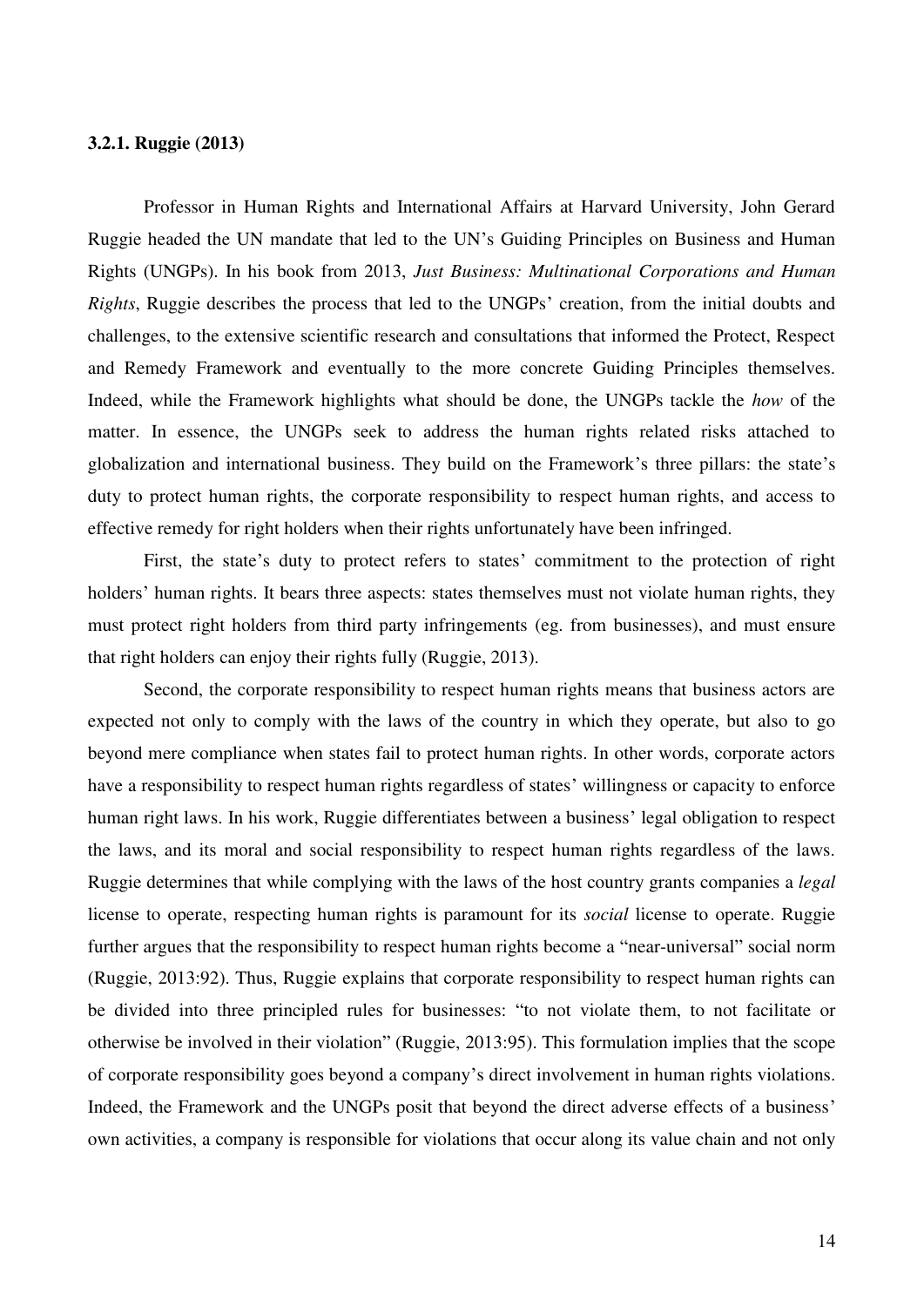within. For instance, a company is (ethically if not legally) responsible for violations that occur as a result of the activities of a supplier. Business relationships with a company that violates human rights may thus make one an accomplice (again, not necessarily in a legal sense) to such abuses. Making sure one's business partners also respect human rights is thus a company's own responsibility. The excuse that one simply didn't know about the violations is consequently invalid. This is one of the issues the UNGPs seek to address by providing the tools for businesses to assess the risks related to their operations and avoid any violation (Ruggie, 2013).

Third, the UNGP demand access to effective remedy for all right holders. According to Ruggie (2013), remedy may take three forms: judicial, state-based nonjudicial and nonstate-based. The first implies that states, as is their duty, protect human rights through judicial, that is legal ways. Providing judicial remedy implies the state has legislated on human rights and that its courts have the capacity to fairly settle disputes between right holders and third parties which have allegedly violated human rights. State-based nonjudicial remedy requires states implement nonlegal, for instance administrative means for right holders to have their voices heard and for effective remedy to take place. Finally, nonstate-based remedy involves private actors such as firms and right holders or their representatives to come to agreement on the best recourse for any dispute. Any of the three recourse for remedy may be effective, provided the process is legitimate and fair. Generally speaking, the Framework suggests companies should have grievance mechanisms at local levels so that they quickly can address issues as they arise, rather than solely rely on the states' institutions which may be inadequately equipped to deal with these issues (Ruggie, 2013).

#### **3.2.2. UN Guiding Principles on Business and Human Rights**

Of the 31 UN Guiding Principles (UNGPs), 14 are directed to companies. They are meant to help businesses uphold their end of the bargain, namely respect human rights.

Fundamentally, businesses are expected to respect human rights, which entails not infringing them and addressing the violations should they still occur (UNGP 11). This responsibility is distinct from businesses legal obligations to follow local laws (UNGP 23). Furthermore, this responsibility is not limited in time or space. Businesses are to uphold the international human rights standards wherever they operate and for however long they may operate somewhere (UNGP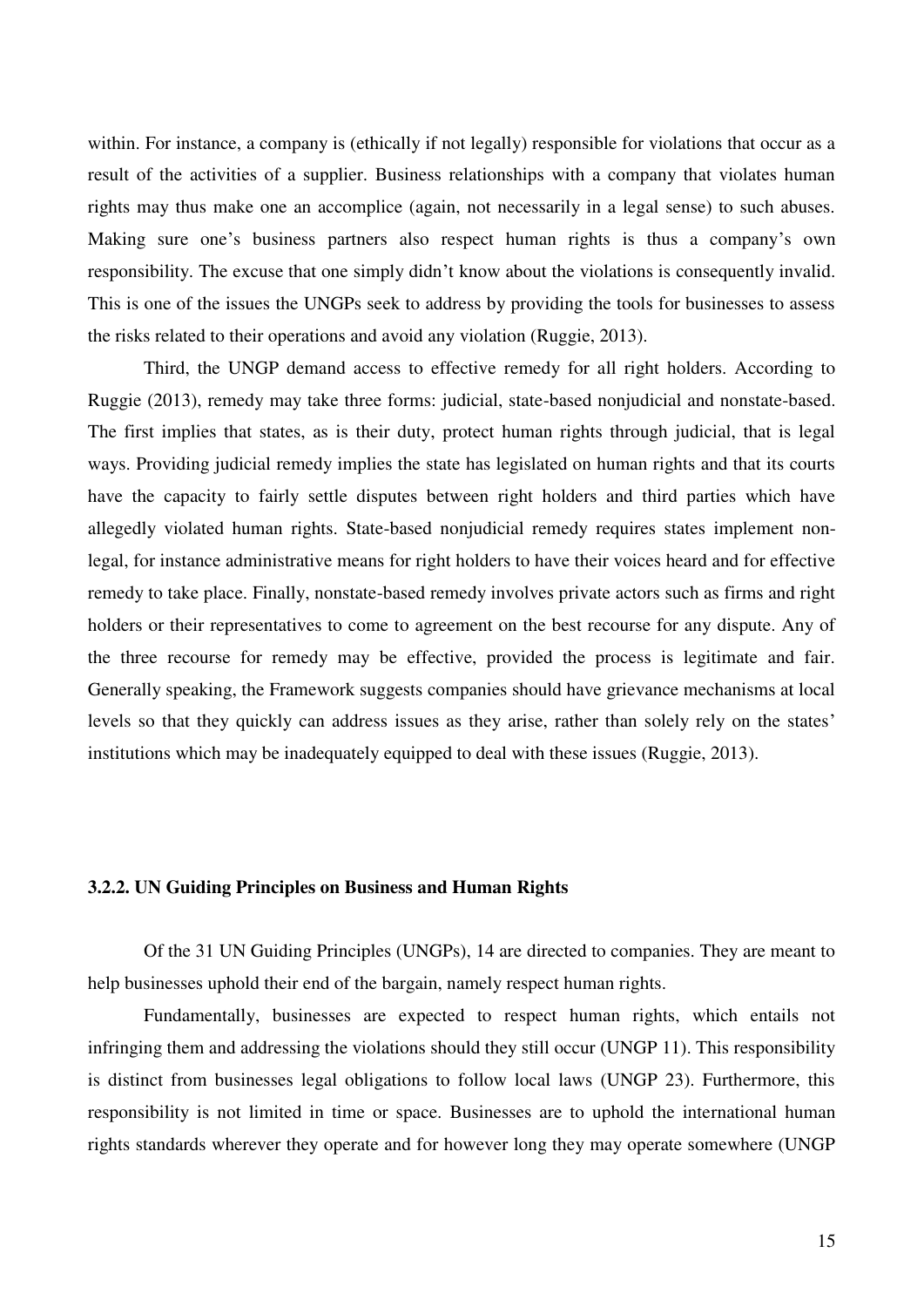23). To this end, the UNGPs suggest businesses develop measures to identify the actual and potential human rights risks linked to a business' operations, prevent abuses and remediate to any potential violation (UNGP 15, 17, 18 and 22). These measures should be reviewed at regular intervals to ensure they are still relevant and adequate as local circumstances may change (UNGP 17). Moreover, they should be based on internationally recognised principles and rights promulgated in the International Bill of Human Rights and the International Labour Organisation (ILO) conventions (UNGP 12). These latter should serve as benchmarks for companies. What is more, companies are expected to prevent and mitigate violations that could occur in relation to their operations even if they are not directly caused by the operations (UNGP 13). In other words, companies have a responsibility to respect human rights all along their value chains, regardless of whether they directly operate somewhere or not. Any violation occurring that is linked to their products or services is thus also at least partially their responsibility. Business relationships that a company holds therefore are a liability and companies should be aware that they may contribute indirectly to human rights abuses through those relationships (UNGP 13). Thus, companies must also have mechanisms to ensure themselves that their partners do not infringe human rights (UNHRHC, 2011).

The UNGPs acknowledge that small and medium sized companies do not have the same resources or leverage to prevent and mitigate human rights abuses. They also acknowledge that large companies may have so many business partners and so many operations that it may also be challenging to keep an eye on everything. Nevertheless, all companies retain a responsibility to control whatever is in their power to control (UNGP 14). Thus, regardless of size but relative to size and capacity, the UNGPs posit companies must explicitly commit to respecting human rights implying due diligence, reporting and establishing remediation processes (UNGP 16, 20, 21 and 22). Assessing potential as well as actual human rights risks, adjusting processes accordingly and communicating to outside stakeholders about the actions taken is paramount (UNGP 19, 20 and 21). Assessment must include relevant quantitative and qualitative evidence, and can be performed internally as well as through external audits (UNGP 20). Depending on capacity, priority may be given to supervise a certain operation or a business relationship in order to address a more acute risk (UNGP 24). The severity of human rights adverse impacts may be judged on the following parameters: the scale, scope and irremediable character of the impact (UNGP 14) (UNHRHC, 2011).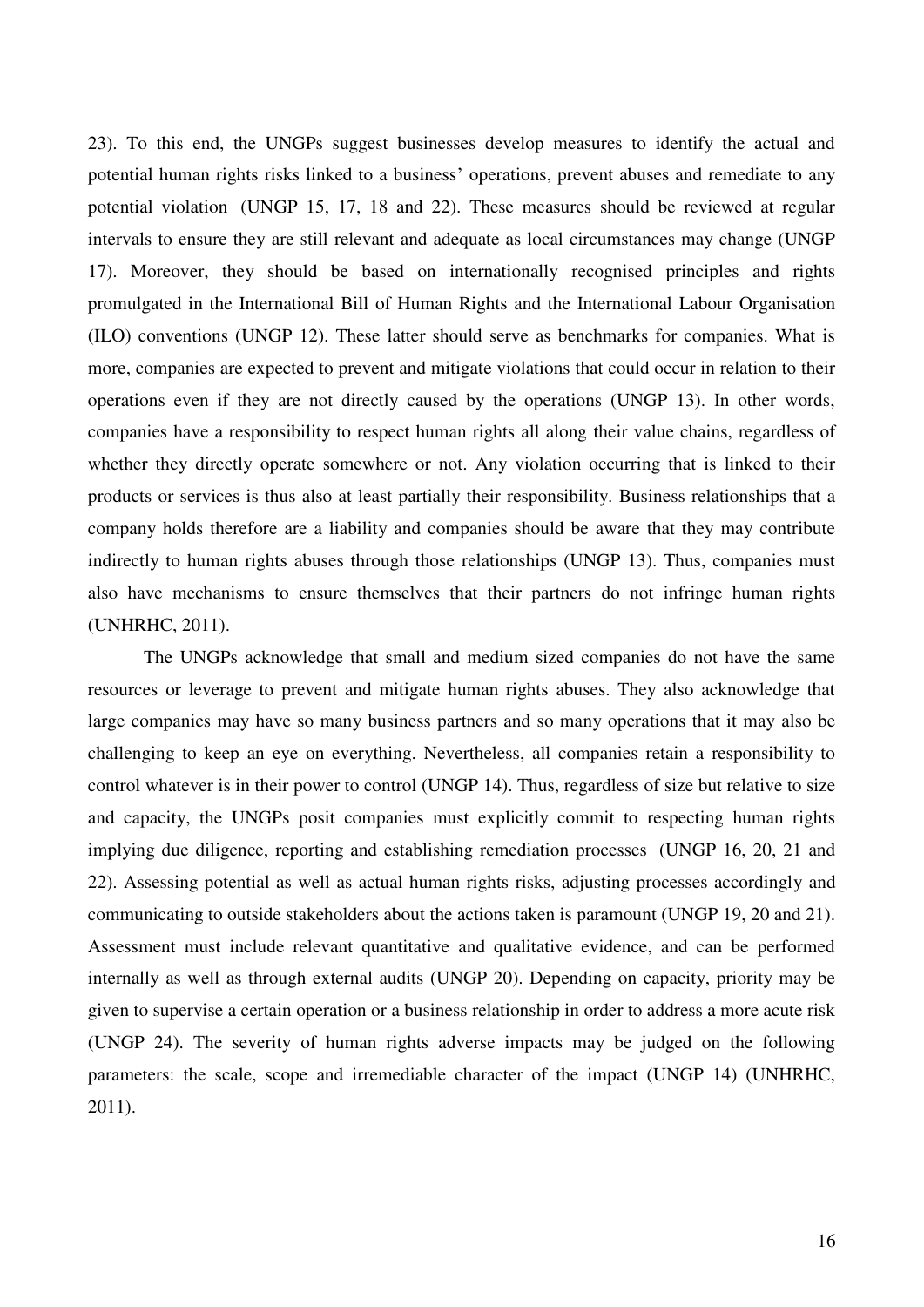Nevertheless, the UNGPs remind business actors that performing due diligence does not absolve them of any abuse, and they may still be complicit (albeit not necessarily in the legal sense) to human rights violations (UNGP 17). To the extent that is possible, business actors must use their leverage to assure human rights are respected throughout their value chain (UNGP 19). According to the UNGP 19, "leverage is considered to exist where the enterprise has the ability to effect change in the wrongful practices of an entity that causes harm" (UNHRHC, 2011:21). Moreover, leverage can be increased through capacity-building or collaboration with other actors (UNGP 19). When a company still does not have the sufficient leverage, it should consider ending its business relationships or operations that turn out to be problematic, taking into consideration the consequences of such termination may have on human rights as well (UNGP 19).

Finally, despite a company's best efforts though, it may still be involved in adverse impacts, and in such a case, a business must have grievance mechanisms accessible to all stakeholders (UNGP 22 and 29) and a remediation process to respond to these impacts (UNGP 15, 22 and 29). The UNGPs also take into account these contingencies. They maintain companies should be willing to participate in legitimate processes of remediation (UNGP 29). Such remediation may entail apologies, financial or non-financial compensation, sanctions, restitutions and increased efforts to prevent abuse from recurring (UNGP 25). For the process to be legitimate, it must be impartial, fair, accessible, predictable and transparent (UNGP 31) (UNHRHC, 2011).

In summary, the UNGPs aim to address the way in which businesses (and states) deal with human rights risks and impacts. For firms, the UNGPs sets up recommendations to guide firms towards effective due diligence, enforcement, assessment and remediation. In other words, the UNGPs aim to compel and facilitate the respect of human rights by corporate actors.

## **3.3. Global Value Chain (GVC) Governance theory**

This section takes a look at theories about global value chain governance. Global value chains refer to the series of diverse economic activities spread across different countries that are linked to the conception, creation, production, sale and end use of a product. Unlike supply chains that only comprise the physical supply, value chains also refer to all stages of a product's creation and comprise intangible activities such as design or marketing.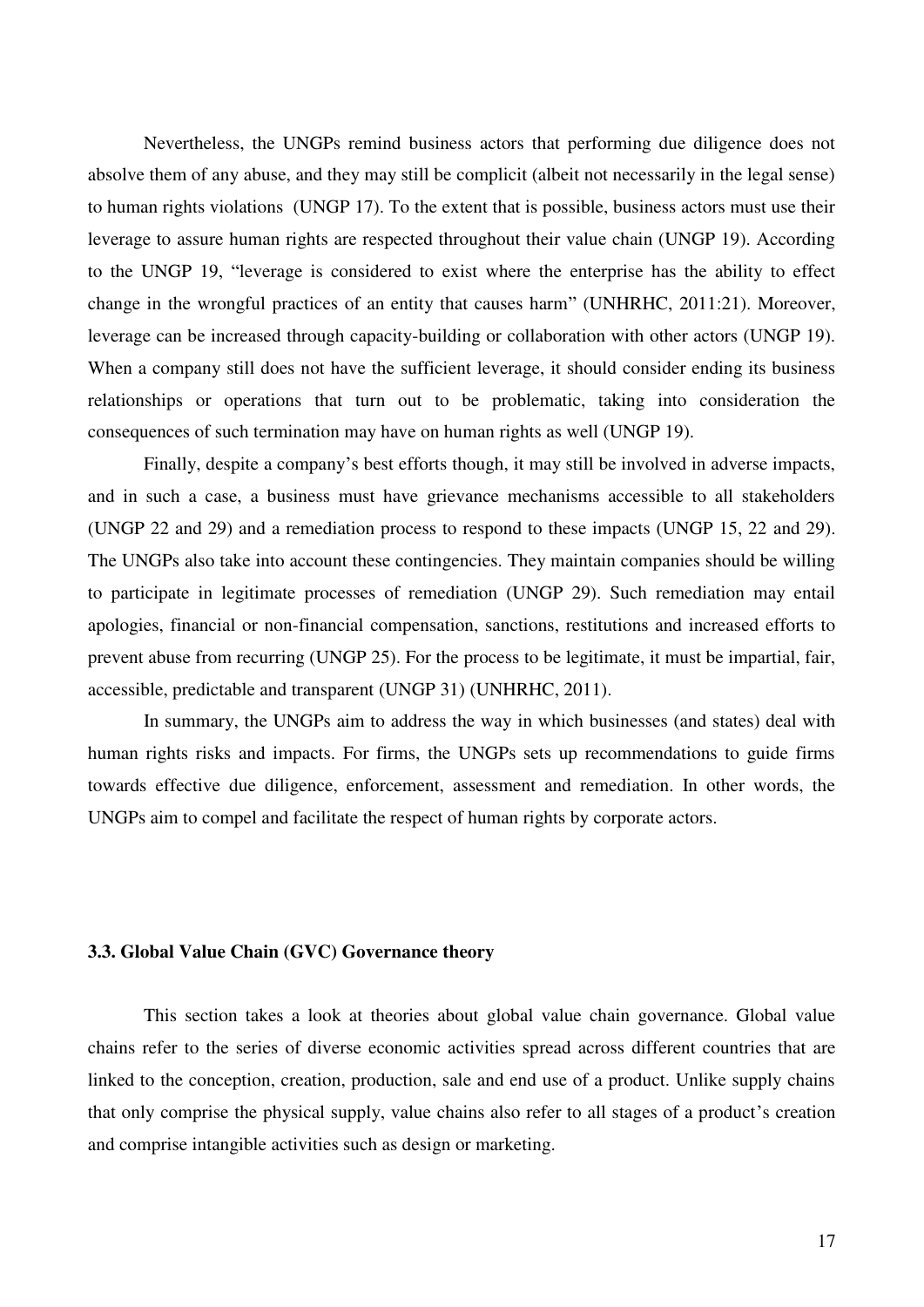# **3.3.1. Gereffi, Humphrey and Sturgeon (2005)**

Gereffi, Humphrey and Sturgeon's 2005 article provides a framework for analysing and understanding governance structures in global value chains. The authors identify three key variables that affect the balance of power between firms along a value chain and thus the way a value chain is governed. They are (1) the complexity of transactions, (2) the ability to codify transactions, and (3) the capability of the supply-base. From this analysis the authors derive a typology composed of five types of GVC governance namely market, modular, relational, captive and hierarchical. The next paragraphs expose the five types and explain how the three variables affect the governance design.

 To begin with, let us look at the variables individually. The first, the complexity of transactions refers to how difficult it is to perform a task, to produce the product or provide the service. The complexity can be high (H) or low (L). The more intricate the product, the higher the complexity of transactions. The second variable is the codifiability of the transactions. This refers to how difficult it is to explain how to produce the product. The more tacit knowledge is required, the harder it becomes to codify the transactions. Again, the ability to codify the transactions may be high (H) or low (L). The third variable is the capability of the supply-base. This refers to suppliers capacity and capability to produce a product as demanded. Like the two other variables, it can be said to be high (H) or low (L). These binary differentiations between variables (H/L) generate a simple but useful way to understand GVC governance. In the following paragraph, I discuss the combinations of these variables using merely the letters H and L to denote the state of each variables. Every time, the first letter represents the complexity of the transactions, the second reveals the ability to codify the transactions, and the third informs the capability of the supply-base.

Indeed, having three variables, there are eight combinations possible. However, the researchers excluded three of them following simple logic. Firstly, if a transaction is simple it ought not to be difficult to codify - this excludes two combinations: LLL and LLH. Secondly, if a transaction is simple and easily codifiable, a supply-base that is unable to fulfil its mission would simply be excluded from the value chain, thus eliminating the LHL combination. We are therefore left with five possible situations: market (LHH), modular (HHH), relational (HLH), captive (HHL)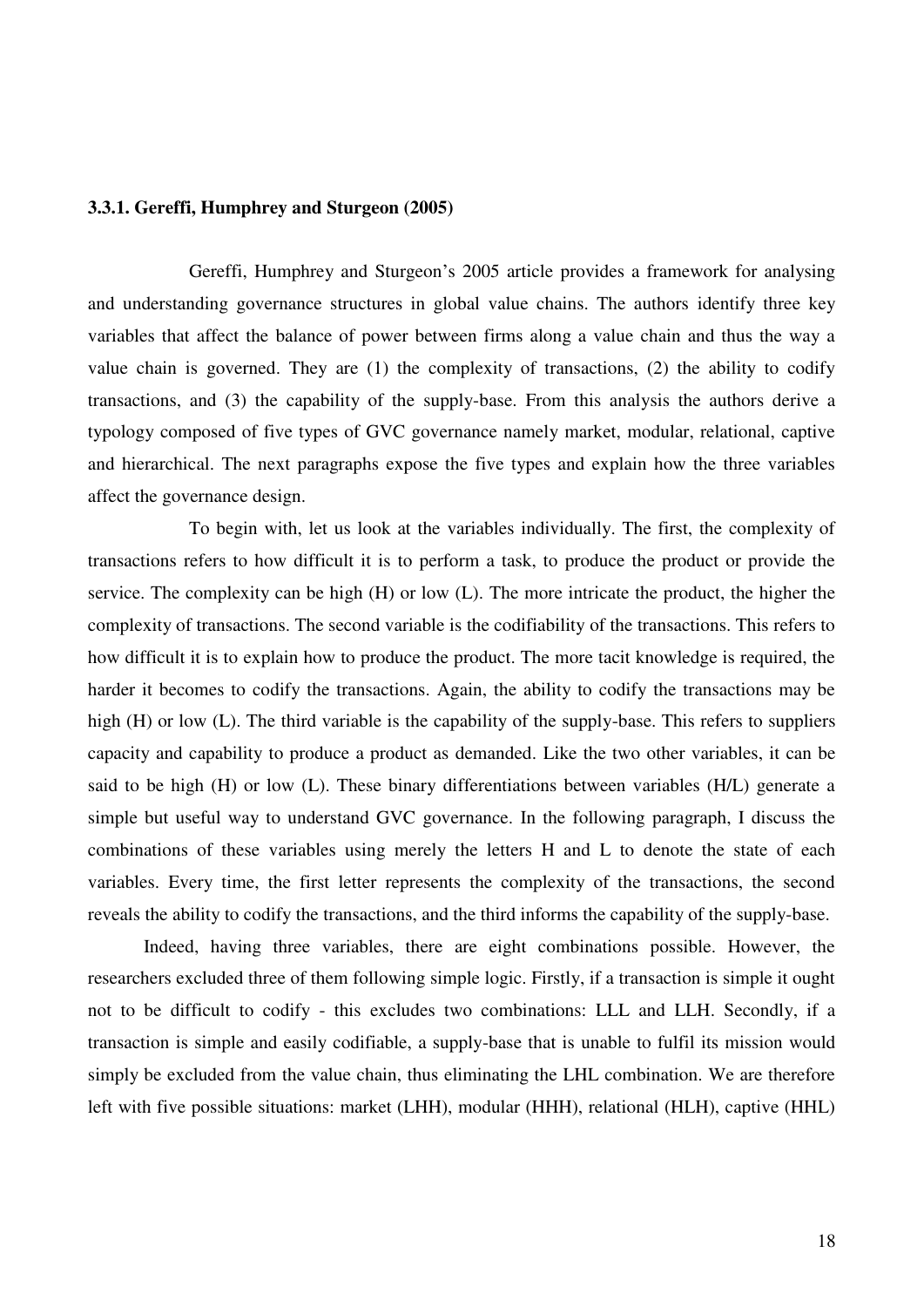and hierarchical (HLL). The table below recaps the five types of GVC governance as established by the authors (2005).

|                 |                  |                   |                 | Degree of        |
|-----------------|------------------|-------------------|-----------------|------------------|
|                 |                  |                   |                 |                  |
| Governance type | Complexity<br>of | Ability to codify | Capabilities in | coordination and |
|                 |                  |                   |                 |                  |
|                 | transactions     | transactions      | the supply-base | power asymmetry  |
|                 |                  |                   |                 |                  |
| Market          | Low              | High              | High            | Low              |
|                 |                  |                   |                 |                  |
| Modular         | High             | High              | High            |                  |
|                 |                  |                   |                 |                  |
| Relational      | High             | Low               | High            |                  |
|                 |                  |                   |                 |                  |
| Captive         | High             | High              | Low             |                  |
|                 |                  |                   |                 |                  |
|                 |                  |                   | Low             | High             |
| Hierarchy       | High             | Low               |                 |                  |
|                 |                  |                   |                 |                  |

 In what the authors call *markets* buyers and sellers along a value chain interact on the basis of price and product specifications. "Transactions are easily codified, product specifications are relatively simple, and suppliers have the capability to make the products in question with little input from buyers" (Gereffi, Humphrey and Sturgeon, 2005:86). In this type of value chain, both suppliers and buyers are independent of each other. Either party may choose to change business partner with relatively low costs and exchanges are largely based on the price of the product.

*Modular* value chains are characterised by the fact that all three variables qualify as "high". In other words, the product is complex, but it is also easily codifiable and the suppliers are very capable. These value chains are defined by arm's length relationships between buyers and suppliers, flexibility and independence of both suppliers and buyers.

 *Relational* value chains exist when the product is complex and the supply base is highly capable, but it remains difficult to codify the product's specificities. As a result, the buyer will maintain a close relationship to its supplier in order to best transfer the tacit knowledge needed to make the product. In these types of value chains, switching business partners generates high costs because of the very nature of the knowledge needed to produce a product. It is therefore important for the buyer to keep close ties to its suppliers as the latter then has critical knowledge about the product in question. Trust and social ties may play a role in these types of value chains, as well as contracts that protects intellectual property.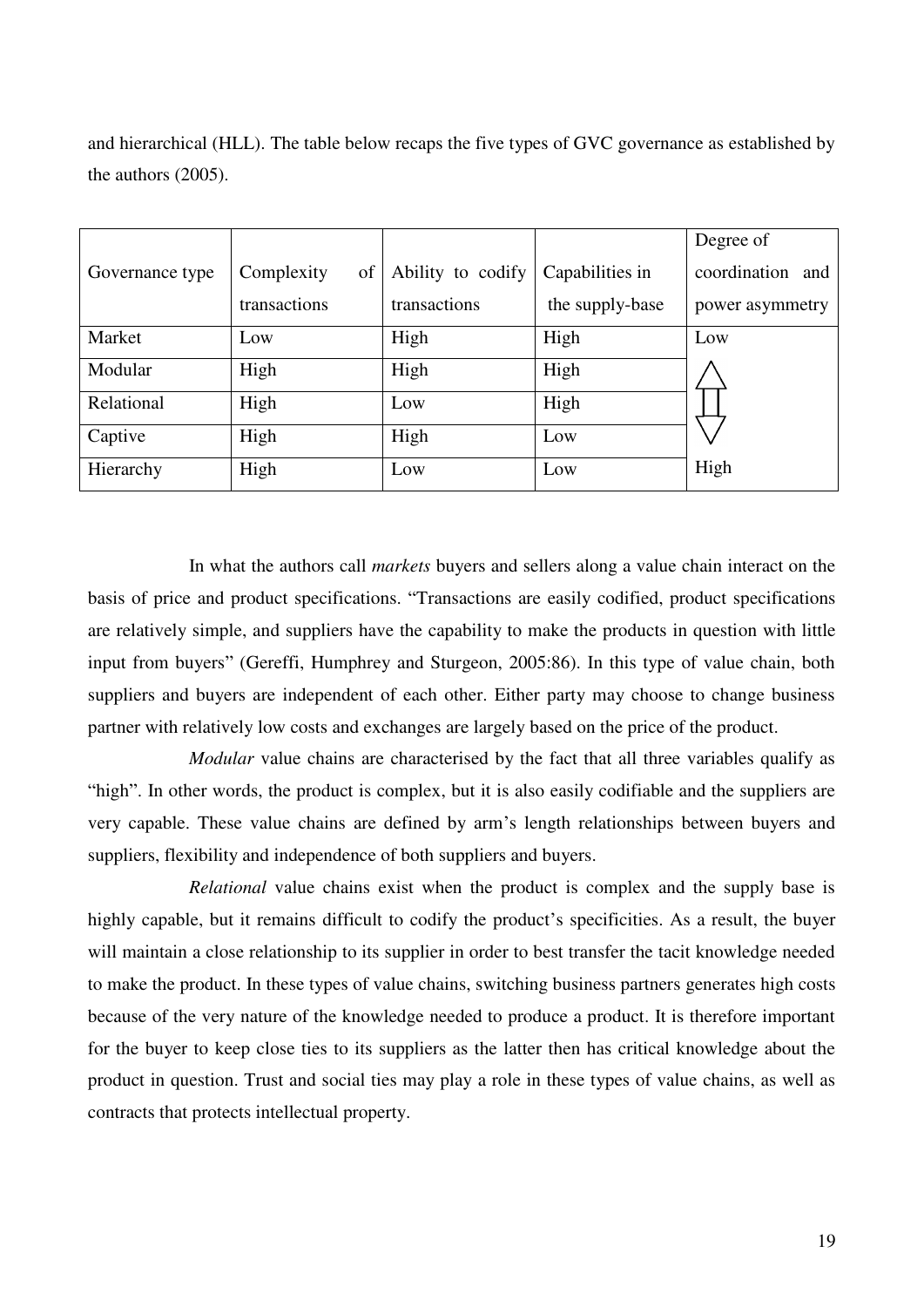*Captive* value chains are characterised by the fact that although the transactions are highly codifiable, the product at hand is complex and the supply base is not very capable. Consequently, buyers need to keep greater control over its suppliers to ensure that the products are produced correctly. This creates a dependence where suppliers need their buyers to lead them. Moreover, it creates a situation where buyers will want to prevent other buyers from using the same suppliers so that their competitors do not reap the fruits of their own efforts in building supply capability.

Finally, *hierarchical* value chains are defined by the high complexity of the product, the difficulty to codify the needed knowledge and the low capability of suppliers. This results in the lead firm choosing to keep production in-house rather than outsource.

 It should further be noted that these five types of global value chains are not static, and while a value chain may start out to be captive for instance, it could evolve into a modular value chain if the supply-base's capability increases. Such changes in the dynamics of value chains are exemplified in the authors' article, and one particular example is of interest here. According to the authors, fresh vegetables which have evolved from a market value chain to a more explicitly coordinated value chain. Gereffi, Humphrey and Sturgeon (2005) note that during the 1980s, supermarkets began to see an opportunity to differentiate themselves from their competitors by improving the quality of their fresh vegetables. To follow such a demarcation strategy however, demanded greater coordination with their fruit and vegetable suppliers. Moreover, supermarkets also had to comply with increasingly more demanding environmental, labor and food safety standards. This also required greater coordination and scrutiny. The authors thus argue that with the increased complexity of transactions, these value chains became modular: high complexity of transaction, high ability to codify the information, and high supply-base capability. Supermarkets require more from their wholesale suppliers. Further down the value chain, the authors argue that the chain has evolved into a relational type: wholesale buyers (importers and exporters) have very close relationships. According to the authors, a British importer will for example only have a single Kenyan exporter - although it may have business ties with exporters from other countries, it will have but a single one for each country. Finally, the increased demands have pushed many exporters to vertically integrate the production of fruits and vegetables. Thus the move has been in the direction of hierarchical or at the very least captive relationships between exporters and farmers.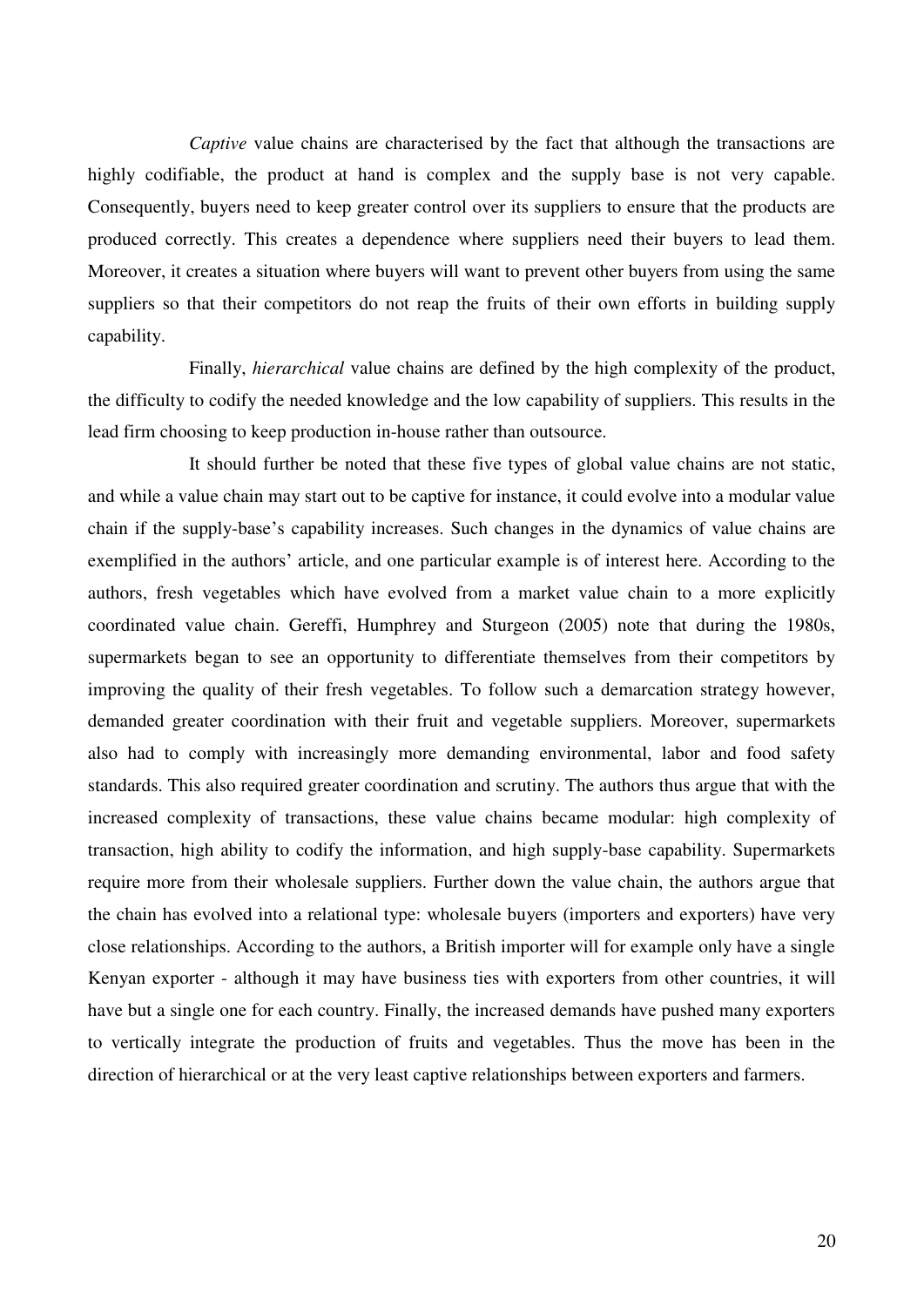## **3.3.2. Ponte and Sturgeon (2014)**

By combining a theory of linkages and convention theory, Ponte and Sturgeon (2014) propose a modular theory of GVC governance. Their work aims to explain the governance of GVC at three levels: micro, meso and macro. This section is dedicated to exposing the work of Ponte and Sturgeon (2014) and to extract the theoretical tools that will be useful in the later discussion. First, I shortly survey the theory of linkages and the convention theory as presented by Ponte and Sturgeon (2014).

 As we saw above, Gereffi, Humphrey and Sturgeon (2005), three elements determine the kind of linkage firms have with one another: the complexity of the information they exchange, the codifiability of the information, and the capabilities of the trading firms. Convention theory posits that there are six conventions by which two trading firms within a GVC settle norms for the quality of the traded product: market, industrial, domestic, civic, inspirational and lastly opinion (Ponte and Sturgeon, 2014).

 Ponte and Sturgeon's article (2014) then looks at the three levels of value chains in a step by step manner to analyse the overall GVC governance. At the micro level, Ponte and Sturgeon's analysis focuses on the individual node in a GVC. Using linkages and conventions, the authors argue, allows a better understanding of the operations of a GVC at each node. Linkages and conventions can be different for every node. At the meso level, the authors' modular theory of GVC governance (2014) analyses how the linkage mechanisms and conventions in one node can travel up and down the value chain to other nodes. This allows to determine what nodes are the most important for the overall value chain. Finally, Ponte and Sturgeon's theory (2014) allows to analyse the GVC governance at a macro level by bringing the micro and meso levels of analysis with external macro factors such as regulation, institutions, business systems, consumption patterns and influence of NGOs, labour unions or even social movements at large.

 The last point Ponte and Sturgeon (2014) raise is the polarity of GVC governance. Based on earlier literature which posits that one firm leads a GVC (unipolar governance), the authors support the idea that GVC governance lies on a spectrum between unipolar and multipolar. They claim both internal actors (ie. Firms within the GVC) and external actors can govern a GVC. They argue that these powerful actors compete for power and influence within the GVC's governance. Another article by Ponte (2014) builds on this idea of polarity in GVC governance. In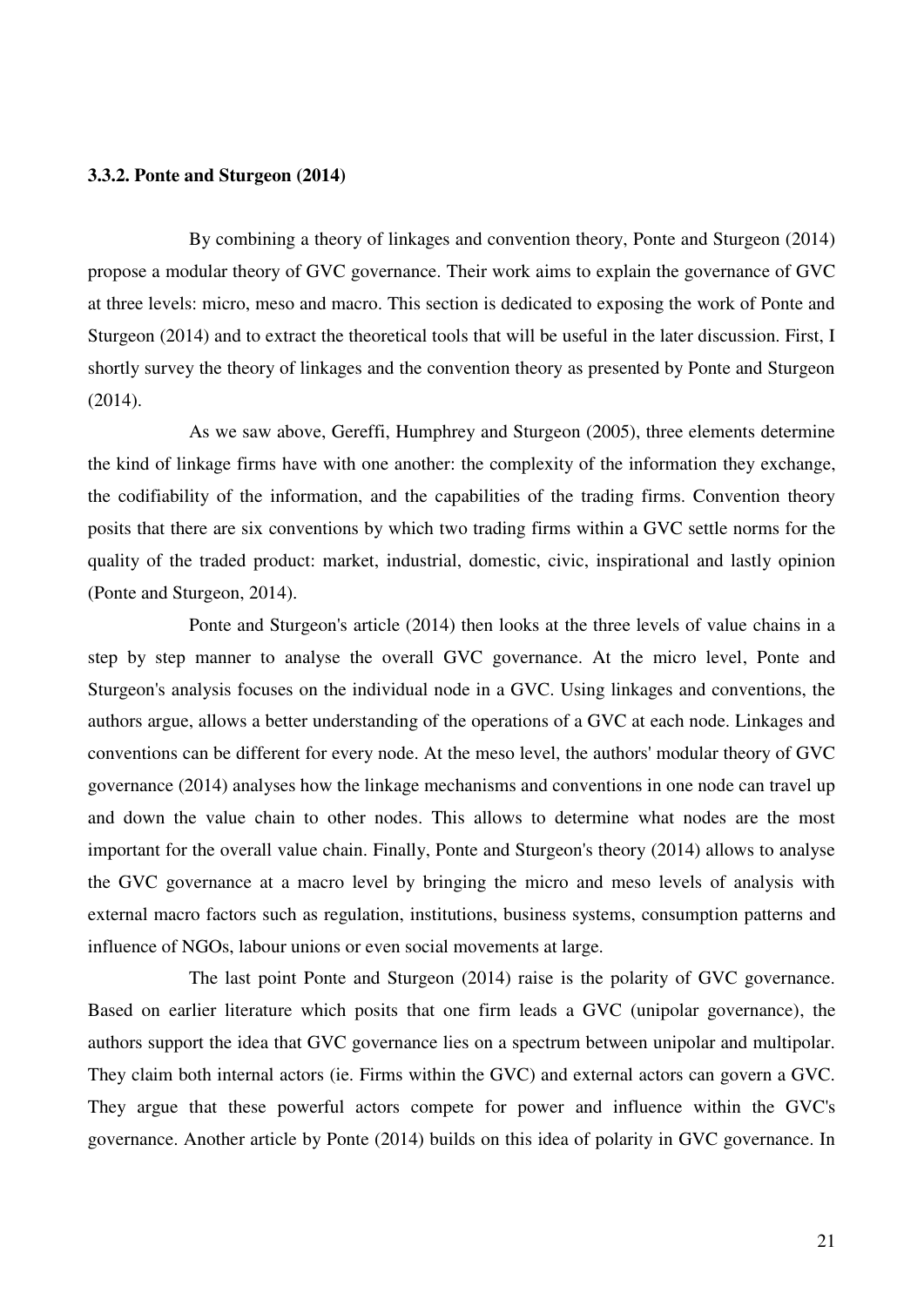it, Ponte shows that the governance of a GVC can change over time from unipolar to multipolar – and arguably vice versa. Indeed, he shows that different actors can have different interests within a GVC and may compete for influence on governance. Moreover, Ponte (2014) demonstrates that the governance lead in a GVC can be held by a non-firm actor like a state. In his 2014 article Ponte focuses on the biofuels GVC governance as an example of GVC governance that shifted from unipolar and state-led to multipolar.

 Having looked at the literature regarding GVC governance, I now focus on the global governance literature, that is the literature that concerns itself with how to regulate business activity in a globalised world where national states are not always in a capacity to oversee and govern economic activities that are geographically far apart. Thus, my thesis will also rely on the work of Abbott and Snidal (2009) and Fransen (2012).

## **3.4. Global Governance theory**

#### **3.4.1. Abbott and Snidal (2009)**

 In a chapter entitled *The Governance Triangle: Regulatory Standard Institutions and the Shadow of the State*, Abbott and Snidal (2009) contend that because of the global nature of production, national states no longer have the capacity of efficiently regulating industries. As a result, governance gaps have emerged and new actors have stepped in and devised voluntary schemes aimed at filling in these gaps. These new actors are both supranational in the form of international organisations (IOs) and private in the form of firms and non-governmental organisations (NGOs). Although they do not replace the state, they complement its governance by setting up regulatory frameworks that firms then voluntarily adopt and implement. Abbott and Snidal (2009) refer to these frameworks as regulatory standard-setting (RSS) schemes. RSS schemes may be developed unilaterally by one set of actors or they can also be the product of a cooperation between a range of actors like individual states, intergovernmental organisations (IGOs), firms and/or NGOs. Although they are not judicial institutions, RSS schemes exert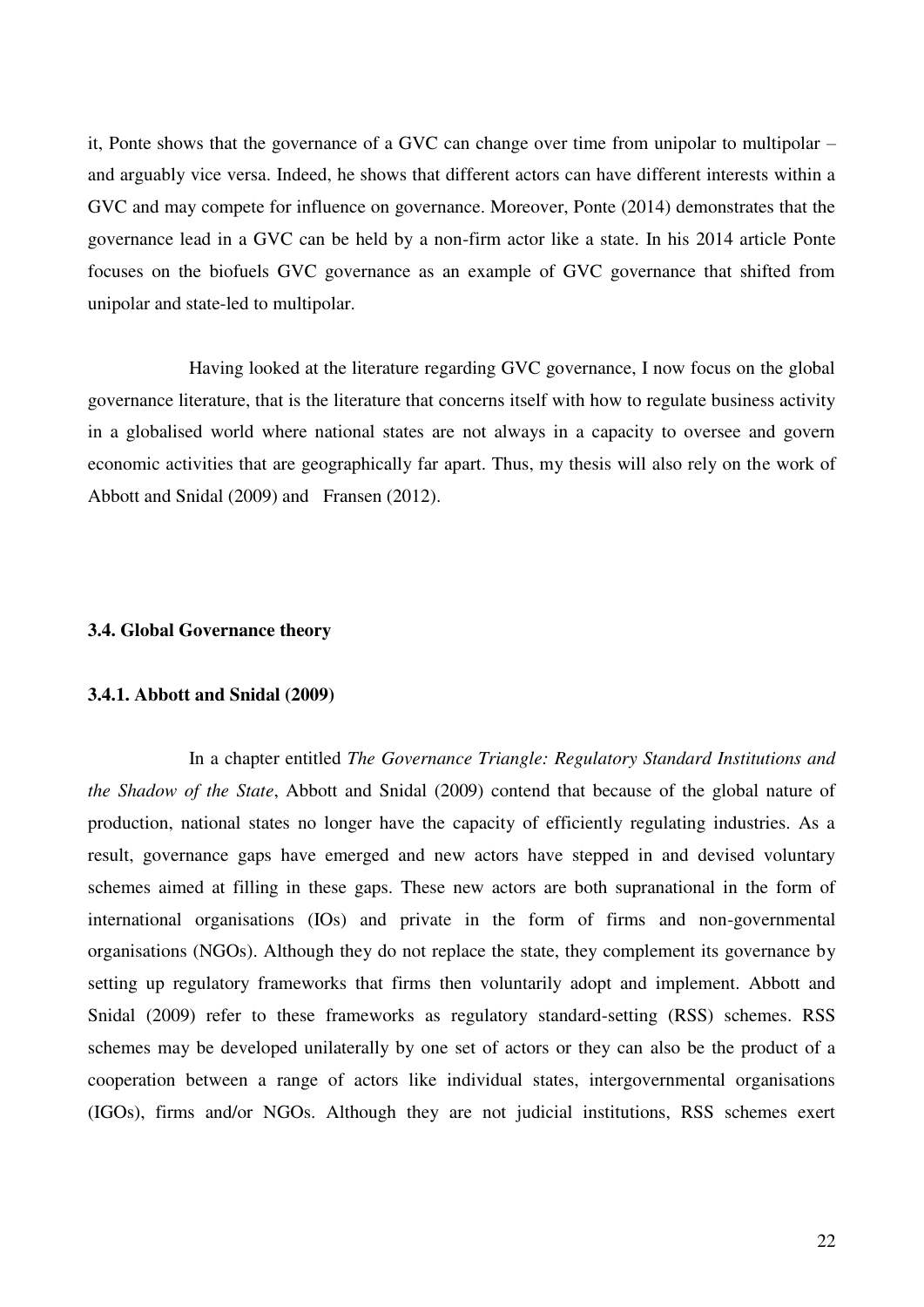normative pressures on their members as well as non-members to comply with their standards (Abbott and Snidal, 2009).

 In their study of these RSS schemes, Abbott and Snidal (2009) have developed the concept of the governance triangle which works as a mind map to identify the type of governance in RSS institutions. By examining the governance of any RSS institution, one can place the institution in the governance triangle according to participation proportion of different actors. In short, the governance triangle enables to classify an RSS institution in terms of what actors have the most influence and power within it, and thereafter compare it to other RSS institutions. Figure 1 depicts the governance triangle developed by Abbott and Snidal (2009). The seven zones represent the different governance combinations possible. Zone 1-3 depict governance by a single set of actors: states (1), firms (2), and NGOs (3). Zones 4-6 portray governance by two sets of actors: states and firms (4), NGOs and states (5), and firms and NGOs (6). The last zone (7) encloses RSS institutions that encompass all three types of actors.



Figure 1. The Governance Triangle. Source: Abbott and Snidal (2009)

 Moreover, Abbott and Snidal (2009) examine which type of RSS governance is best suited to solve global production issues. The authors identify four key competencies, namely independence, representativeness, expertise, and operational capacity that are essential for the regulatory process (Abbott and Snidal, 2009). This regulatory process is defined by five tasks: agenda-setting  $(A)$ , negotiation  $(N)$ , implementation  $(I)$ , monitoring  $(M)$ , and lastly enforcement  $(E)$ - and is also referred to as the ANIME-framework. Thus, Abbott and Snidal (2009) argue that the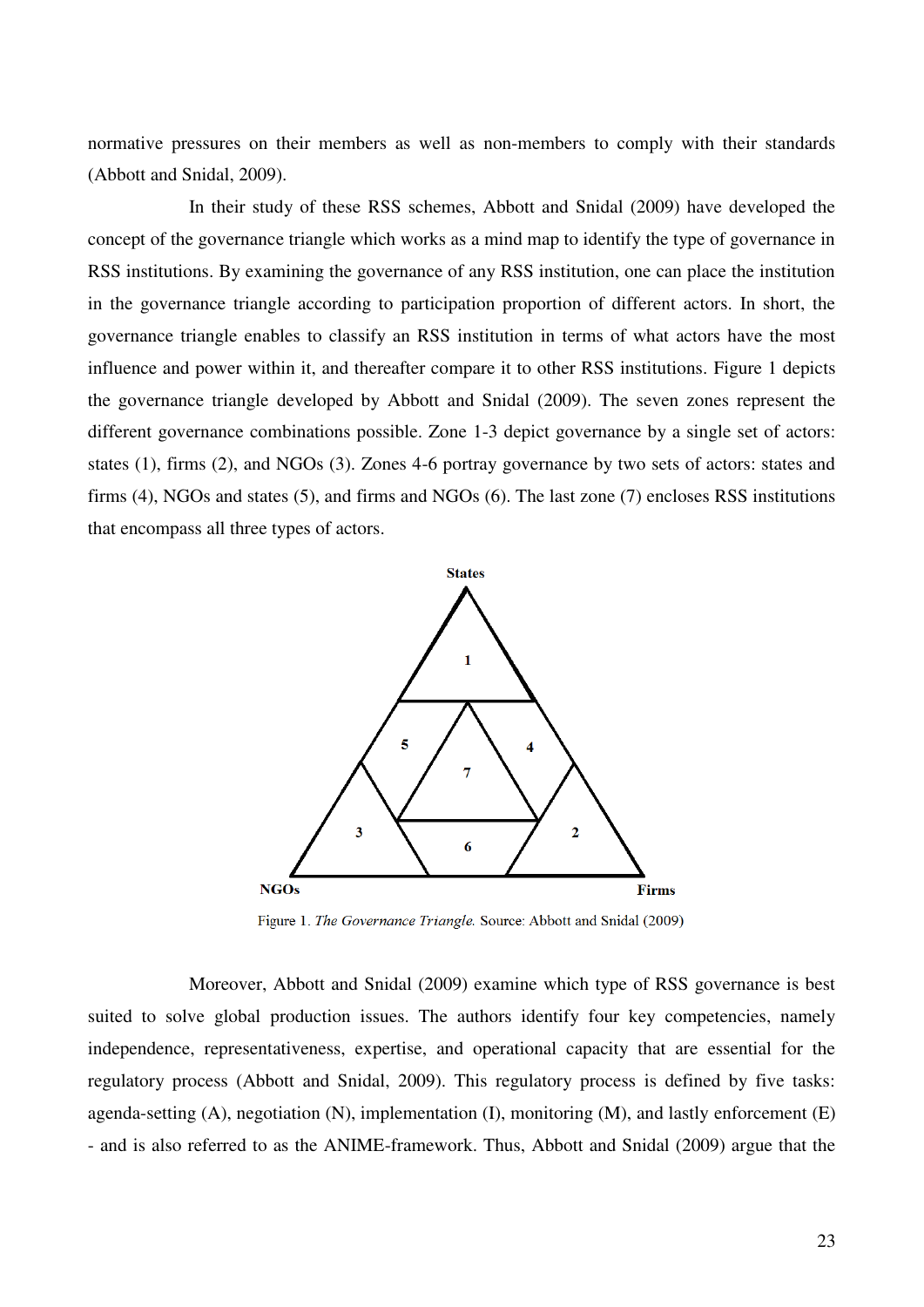better an actor's above mentioned competencies, the stronger its bargaining power and the greater its legitimacy in each step of the regulatory process. Furthermore, the authors expose which competencies the three types of actors possess and which part of the regulatory process they are essential to.

 Firms are by nature profit seeking and are therefore reluctant to regulation that may interfere with that goal. However, firms are also concerned about their reputation, and so may be inclined to adopt standards that improve their image. Still, firms will of course prefer to set the standards themselves so as to ensure the standards do not impede profits. Thus, Abbott and Snidal (2009) determine that firms lack independence because of their profit interest. It deters the legitimacy of solely business-driven standard-setting institutions, especially when it comes down to the monitoring and enforcement of standards. Firms are, however, crucial in the implementation phase of the regulatory process as standards of global production directly affect their activities. They are also important in the negotiation phase because they are the first concerned with the adoption of new standards and have great expertise in the field in which they operate in (Abbott and Snidal, 2009).

 NGOs are a very diverse group of actors. Indeed, NGOs represent a wide variety of causes from wildlife protection to labour rights to economic development. Their common characteristic, however, is that they are fundamentally value-driven (Abbott and Snidal, 2009). Moreover, because they are experts in their field, and are viewed as independent, they enjoy great legitimacy in the agenda-setting, negotiation and monitoring phases of the regulatory process. They therefore exert great normative pressure on other actors to create standards and comply with them. However, they are relatively weak actors by themselves and rely much on the cooperation of other actors (Abbott and Snidal, 2009).

 At the national level, states are (ideally) actors that represent public interest rather than defending specific private ones. On the international scene, however, they represent the "private" interest of their nation and economy. By contrast, IGOs are value-driven actors in that they operate to further common international interests based on sets of values. However, because their members are national states, competition for influence within IGOs is commonplace, and this may result in the advancement of the interest of some nations to the detriment of the IGOs own values. Still, state actors are viewed as highly legitimate and important actors in most phases of the regulatory process (Abbott and Snidal, 2009). Indeed, they have the resources to act as experts, they are independent from the private interest of firms and are representative of their nation's interest.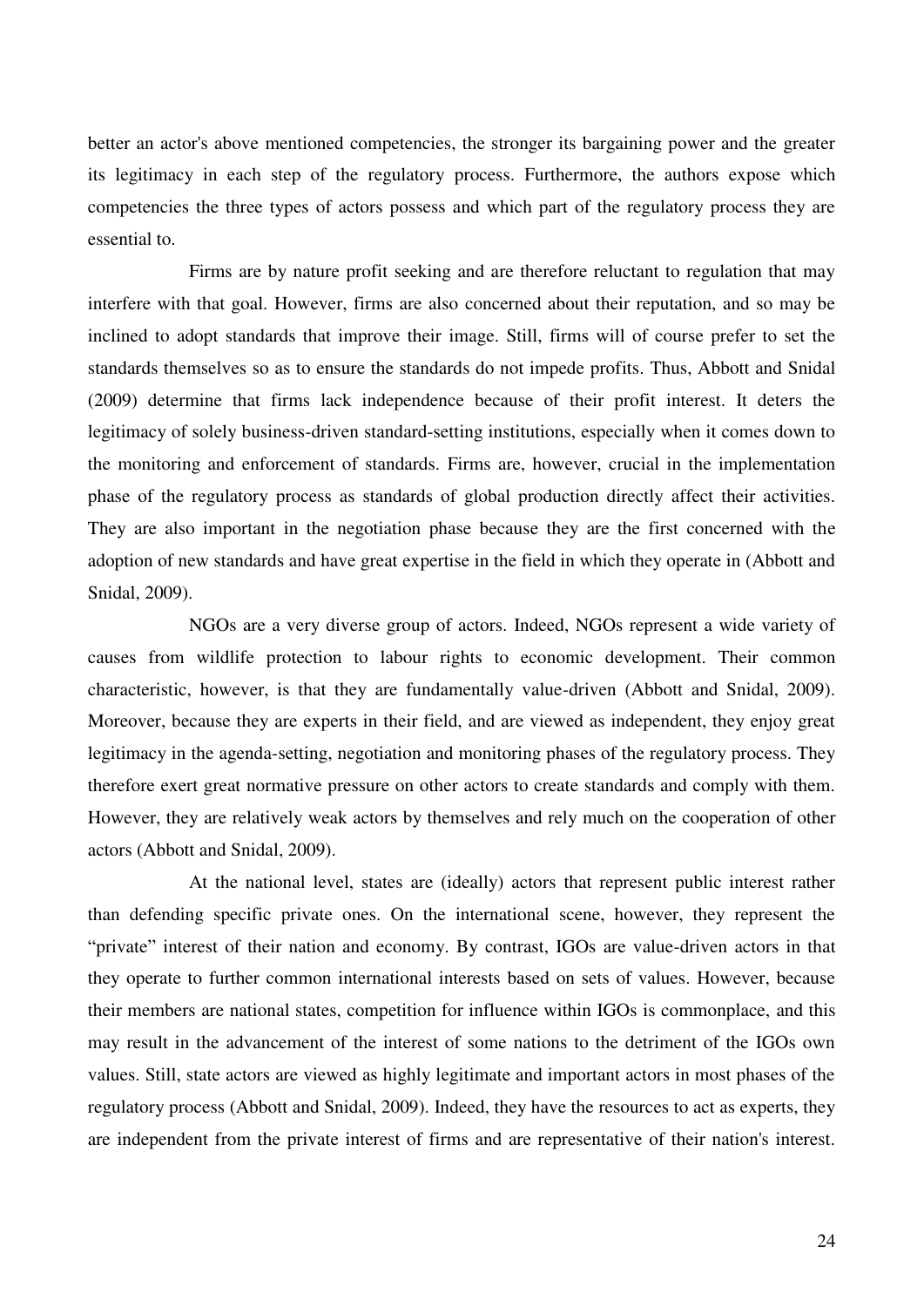Only during the implementation and the monitoring are they less important actors. This is due to the fact that they lack the operational capacity to implement standards at firm level – only firms can do this – and lack the operational capacity to monitor firm behaviour at the international level (Abbott and Snidal, 2009).

 Abbott and Snidal (2009) suggest that the most effective type of governance must come from a truly hybrid type of governance because the three types of actors can thus combine their specific competencies in the most efficient and legitimate way throughout the regulatory process. Empirically though, most RSS schemes are found in zone 1 and (increasingly) in zone 2 (Abbott and Snidal, 2009).

## **3.4.2. Fransen (2012)**

 Fransen (2012) explores the struggle for legitimacy faced by multi-stakeholder initiatives and purely business-driven programmes that seek to regulate value chain governance. Let us first look at the definitions of these concepts as formulated by Fransen (2012). On the one hand, there are multi-stakeholder initiatives (MSIs) which are regulatory schemes imagined, shaped and launched by a group of diverse actors. Indeed, such initiatives bring together business actors, governmental agencies, international organisations, unions and other non-governmental organisations to tackle a particular issue, eg. labour rights. In such schemes, all participants have an equal voice and decision power which allows all to push forward their agenda. Businesses concerned with any given issue addressed by the initiative may participate voluntarily and accept the standards drawn up and apply them to their organisation. The participation of non-business actors ensures that the initiatives have fair internal mechanisms to monitor the implementation of the scheme.

 On the other hand, we have business-driven programmes. These are also volunteer based. However, unlike multi-stakeholder initiatives, these programmes are initiated solely by business actors, that is firms and business associations, and although they might let other actors play an advisory role, the latter do not have any decisional power. As such, they tend to favour business interests, and have only come into existence as a response to the emergence and proliferation of MSIs. Indeed, business-driven programmes seek to seize control of the creation of standards so as to develop only self-regulatory standards. Consequently, it is easy to imagine that the two types of regulatory schemes may come into some competition, especially in terms of seeking legitimacy and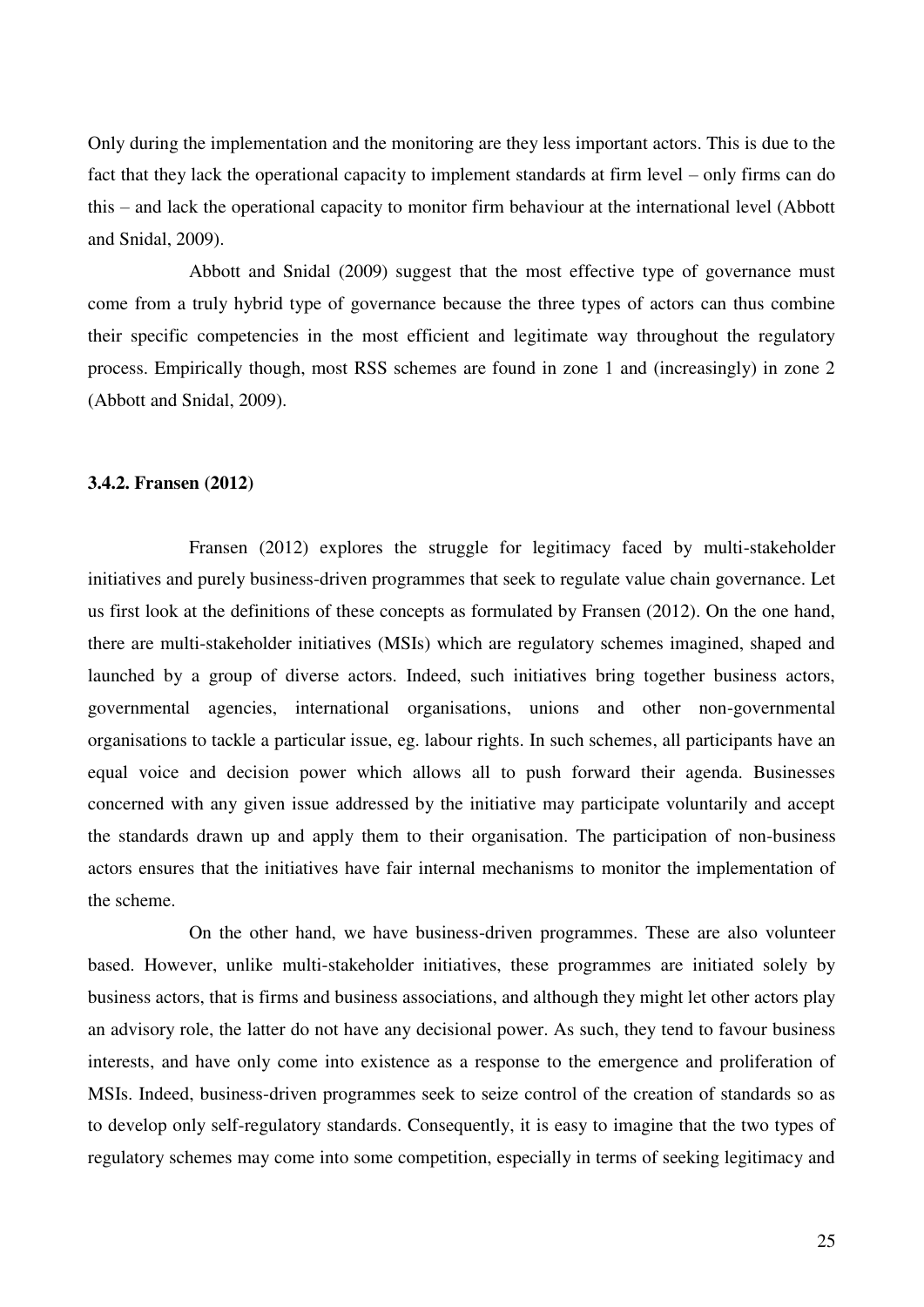recognition. Indeed, Fransen (2012) notes that in recent decades, voluntary regulatory schemes have multiplied, and that while multi-stakeholder initiatives may originally have had an advantage in terms of legitimacy, business-driven programmes have caught up with the former. The article seeks to answer how.

 Fransen (2012) introduces a model to show the causality linkage between the governance design of a regulatory scheme and the external support a programme is likely to galvanize. In short, Fransen (2012) argues that the more legitimate the design (i.e. the more fairly distributed the power of decision is between members of a governance initiative) the more legitimate the whole initiative is going to appear to external censors. In other words, because business-driven programmes exclude other stakeholders from decision making, they lose credibility and legitimacy in the eyes of the outside stakeholders and society at large. Conversely, multistakeholder initiatives (MSIs), which embrace the views of many different actors and gives all an equal say in the decision making, have a more inclusive governance design and therefore inherently possess greater legitimacy than their business-centric counterpart. According to Fransen (2012) there exists on top of these two ideal types a third type: business-driven programmes that look like MSIs. These programmes are ones where the decision making power is ultimately in the hands of business actors, but other stakeholders can play an advisory role in the programme.

 Moreover, Fransen suggests that these three types of governance designs are not static. Fransen identifies three mechanisms that occur as a consequence of the competition for legitimacy between different regulatory programmes. First, he suggests that as business-driven programmes have emerged, they have generated a regulatory race to the bottom that has lowered the legitimacy MSIs. Second, in an effort to gain legitimacy, purely business-driven programmes have sought to display aspects of MSIs governance - this is the *decoupling hypothesis*. Finally, Fransen identifies the *paradox of empty promises hypothesis* which posits that because business-driven programmes have boasted of incorporating other stakeholders, they have had to live up to their inclusive reputation, and include other stakeholders more and more, thus moving towards becoming real MSIs.

 Fransen (2012) uses the example of the Foreign Trade Association's (FTA) Business Social Compliance Initiative (BSCI) to illustrate how programmes can evolve following the three mechanisms presented just above. At the very beginning, the FTA was open to the idea of creating a MSI. However, this idea was quickly abandoned because members opposed it, and the BSCI was presented as a business-driven programme (race to the bottom hypothesis is confirmed). However,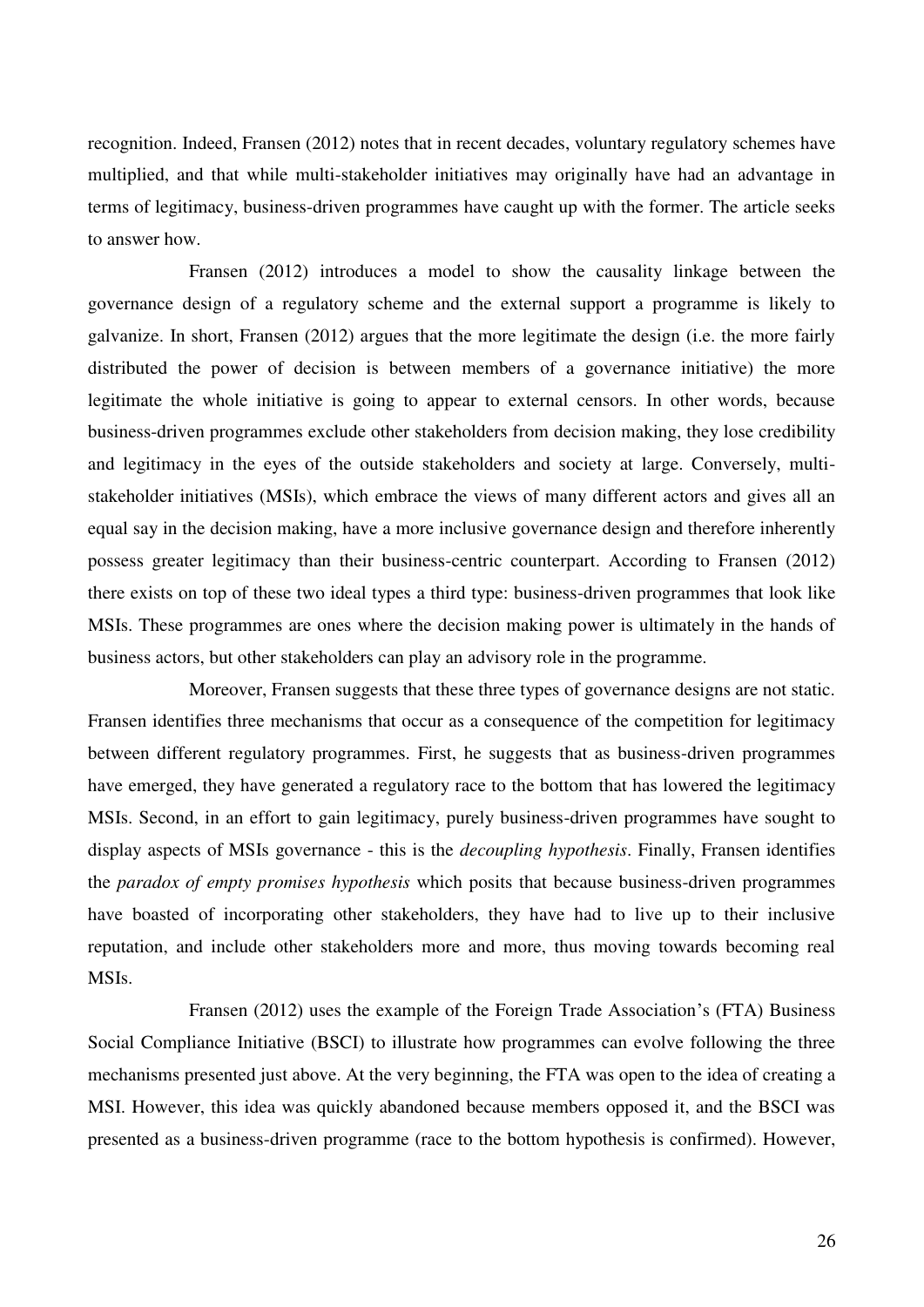as Fransen (2012) recounts, the BSCI soon began to engage with societal actors and wanted to create an advisory stakeholder board that would supervise the programme while still keeping these stakeholders at arm's length. The refusal of Oxfam and others to join this board was a setback for BSCI to gain legitimacy, but not a full halt. Indeed, BSCI then pursued the endorsement of the multi-stakeholder programme Social Accountability International's (SAI) for its programme. By adjusting the BSCI to the standards set by SAI, it hoped to gain some MSI legitimacy. SAI eventually agreed and the BSCI became a business-driven programme that looks like a MSI (decoupling hypothesis is confirmed). To round up, Fransen argues that while the BSCI is at present a business-driven programme with MSI characteristics, the programme could evolve in any direction in the future, depending on the pressures it is under.

# **4 . Methodology**

## **4.1. Philosophical considerations**

 Behind any scientific research lies philosophical considerations that are important to acknowledge explicitly. Indeed, the way we view and conceptualise the world, and what we regard as valid and scientific knowledge, both have great bearing on the way about which we go about studying the world around us.

 In social sciences, on the one hand, naturalists, also called positivists, believe that regardless of our experience of it, there is an objective reality, a "real world" that exists independent of us. To understand and explain phenomena that occur in this "real world" a scientist needs only observe, record and think about the observations to be able to come to conclusions about the way this "real world" exists and functions. The observer, according to the naturalist perspective, is believed to be objective and unbiased. His observations can thus readily be used to understand the "real world" that he observes. Knowledge is valid when it is factual and has been tested empirically (Moses and Knutsen, 2012). Social constructivists, on the other hand, believe that *social* facts like human rights, are the product of human agency and exist only because we as individuals agree that they exist. They thus do not exist in any "real world" and are dependent on our experience of them. Consequently, there are as many realities as there are observers (Moses and Knutsen, 2012). These realities are thus subjective and contingent on the historical and cultural context of the observer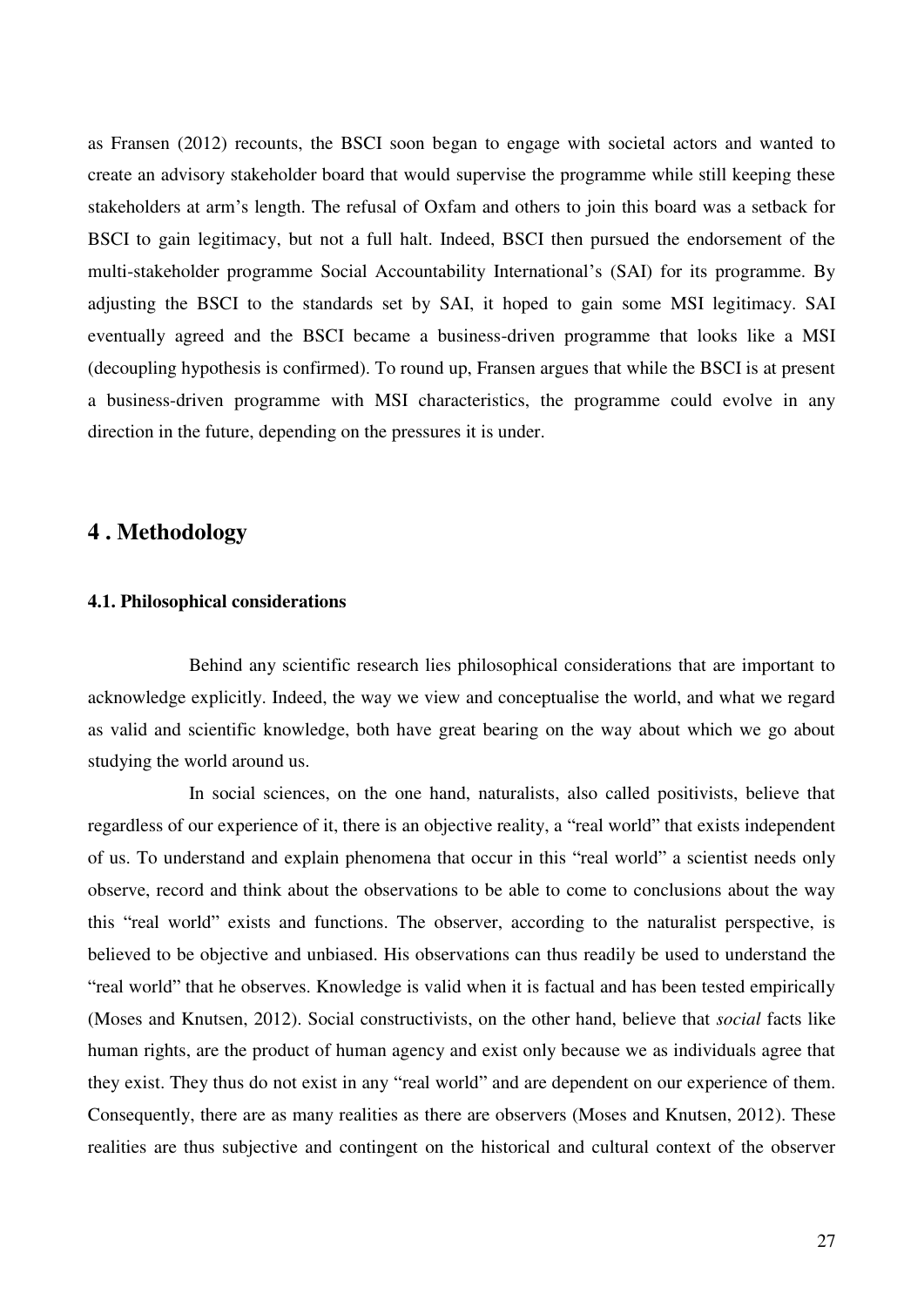(Jørgensen and Phillips, 2002). As a result, even factual statements are value-laden. This does not prevent scientific research, however. Social constructivists focus not on the "real world" but on the human experiences of it, that is, the multiple perceptions that exist of that world. Reaching one universal truth is therefore excluded, and the social constructivists prioritise singular truths and understanding human agency (Moses and Knutsen, 2012). These two philosophies of science are two poles of a spectrum, and researches may find themselves anywhere along this spectrum.

 For my part, I position myself on the side of social constructivism. Indeed, although I recognise the existence of a "real world", I argue that when it comes to certain phenomena, like human rights, it is difficult to separate the object of study from individuals' experience and interpretation of it. Indeed, the subject under scrutiny here, namely the human right to water, is not rooted in nature: the human right to water, as a human right, is a product of *human* agency. As such, it exists only in a socially constructed manner: human rights exist only because, and as long as, we as individuals and as societies recognise their status, their legitimacy and their authority. For instance here, although this thesis deals with the human right to water, it is Coop's experience or interpretation of it that is of interest really. Therefore, I contend that taking a social constructivist approach to the issue at hand is the most sensible way to deal with it and answer the research question.

 The rest of the thesis' methodology derives from these philosophical considerations. Indeed, the research design, the choice of data and the method used in the thesis all reflect my social constructivist approach. The aim of the thesis is not to capture a universal truth about human rights, not even about the particular human right to water. Rather, the purpose of this paper is to add another piece of knowledge to a very large puzzle. The aim is to answer the research question and by that provide a better understanding of one aspect of human rights. Further research will inevitably be needed. Having said that, I will now present my research design and defend the choices made upstream of the analysis.

# **4.2. Research design**

 After reading Danwatch's report on the water scarcity issues related to the production of avocados in Petorca, Chile, I decided to enquire further into issues concerning water scarcity and agriculture. I found myself asking what business actors further up the value chains for such products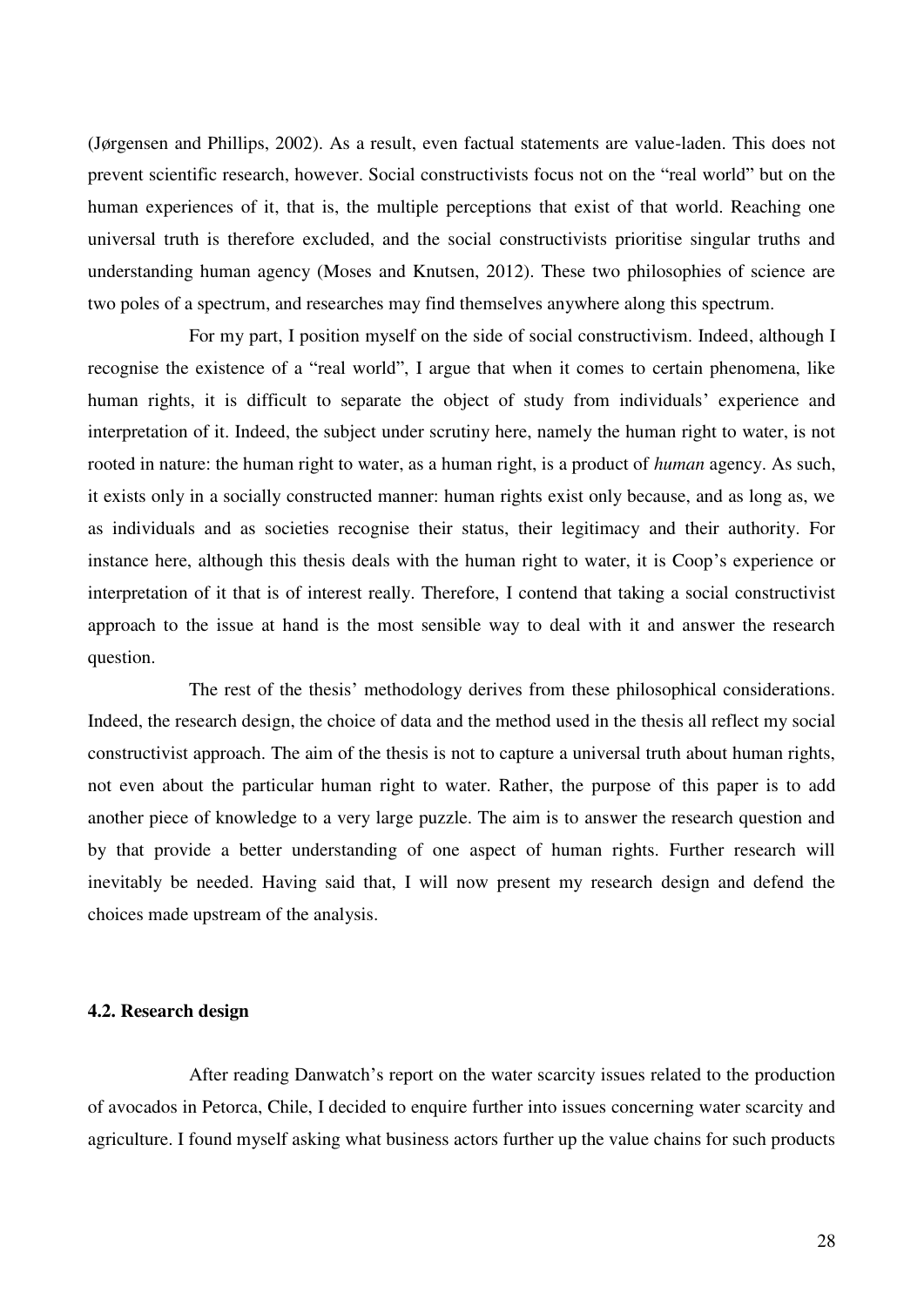could do to prevent and mitigate human rights violations related to the human right to water in agriculture. The literature review will in parts show this inquiry effort. In the meantime, it allowed me to form my research design. I excluded a large survey of many cases because it would only yield a superficial answer as I would not be able to investigate many firms in depth in less than eighty pages. My ambition to propose concrete advice and recommendations to business community led me to design a project that would yield tangible results. My research question was made very precise: *How can Coop improve its corporate respect of the human right to water in its global value chains for avocados?* to encapsulate the desire I had to stay concise in my answer.

 As the question reveals, I focus on a single firm, Coop. A study of a single case allows me to go deeper into detail with the specifics of the issue. By limiting my focus to a single company, I am in a better position to capture the particulars of the issue, to gather a fuller understanding of how companies incorporate the human right to water and human rights more generally in their global value chain governance and management. The choice to focus on Coop specifically can be explained by the fact that not only does Danwatch's report reinstate Coop's commitment to the respect of human rights, but can also be attributed to the fact that Coop is the biggest player in Danish food retail in terms of market share.

 Moreover, the research question asks how Coop can *improve* its corporate respect of the human right to water in its global value chains for avocados, which requires that I begin by determining what Coop's current efforts and achievements in that regard are. Based on the data collected - which I address in the next subsection - the analysis will determine what Coop is already in terms of respecting the human right to water within its global value chain for avocados, get a sense of Coop's overall attentiveness to the human right to water and human rights more broadly, as well as examining Coop's governance of its value chains. This work will allow me to analyse how Coop may then *improve* its corporate respect of the human right to water in its global value chains for avocados using the theoretical framework found further down in the methodology section. The discussion that follows the analysis will seek to bind the singular analyses together and propose a compound take on the issue at hand.

# **4.3. Data collection**

 This subsection discusses the process by which I selected the data used in the thesis. The aim of the thesis being to find out what Coop could do to *improve* its corporate respect of the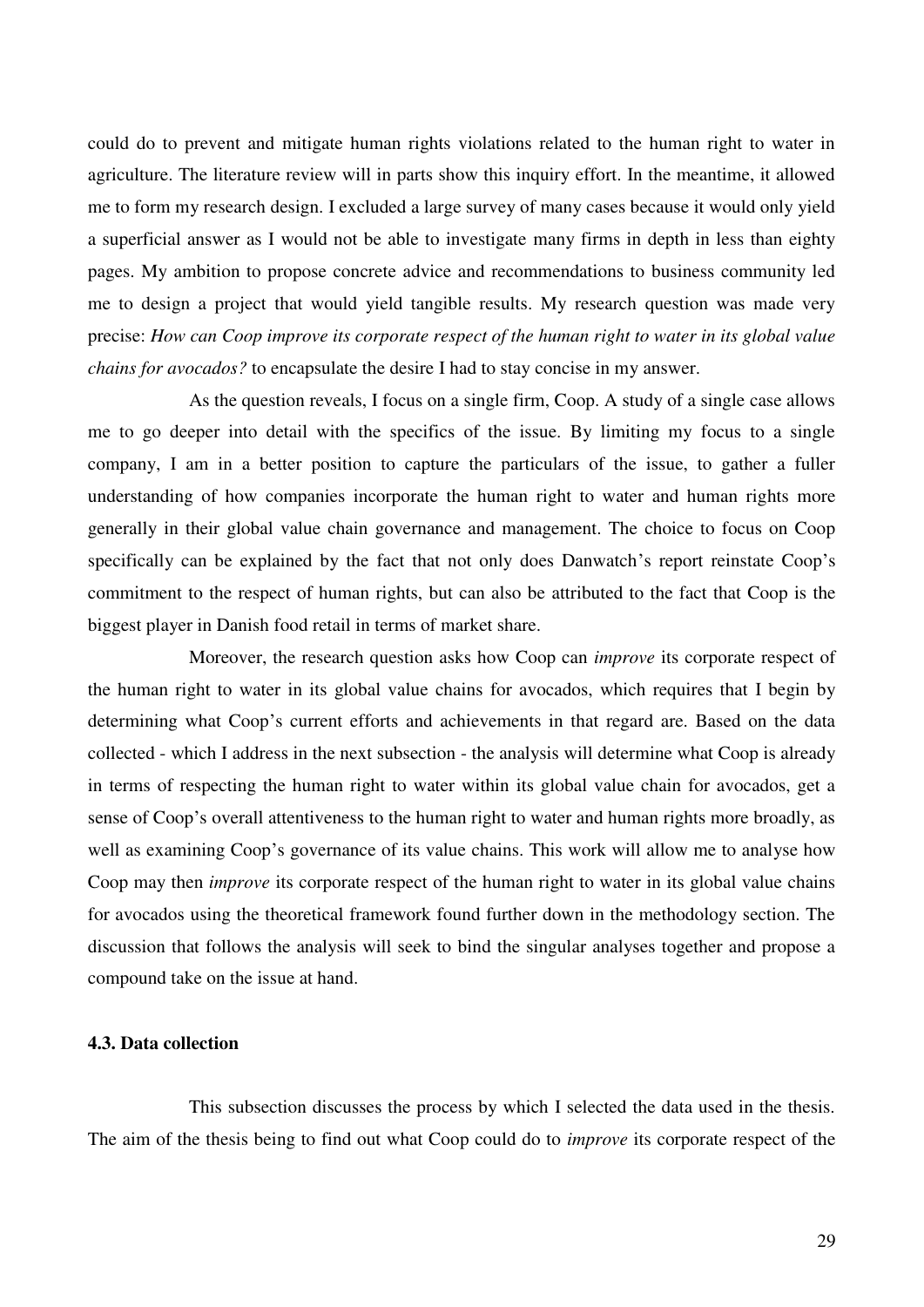human right to water for its global value chains for avocados, it was primordial to establish what Coop was *already* doing to respect the human right to water. Not having the means to investigate Coop's value chains for avocados on my own, I relied on what information Coop could and would provide. It follows that two options remained regarding the data: using Coop's corporate social responsibility (CSR) reports and contacting Coop directly to carry out interviews with relevant managers. I decided that I would pursue both options, as I reckoned interviews could provide complementary information.

 Coop's CSR reports are openly available on Coop's website. CSR reports communicate a company's progress with regards to its social responsibility. What the latter entails remains rather vague, and it is up to individual firms to decide what their social responsibility covers exactly. However, as we will see later, Coop eventually chose to follow the ISO 26000 standards concerning CSR reporting, which posits that firms must report on human rights, working conditions, environment and climate, good business practices, consumer relations and societal development (Coop, 2016). Thus, Coop's CSR reports should provide clear-cut and reliable statements on Coop's official policy regarding the human right to water in regard to its value chains for avocados. Naturally, I acknowledge that Coop has an incentive to present itself in the best light possible, but regardless of the subjective nature of these reports, they convey the company's vision for the respect of human rights, and give an indication of the real efforts and progress made by Coop to fulfil its responsibility to respect human rights. Surely, if Coop was taking specific measures for the human right to water in its avocado supply chains, it would be covered in the CSR reports. The absence of such measures would likewise be telling. In other words, any other topic covered (or likewise *not* covered) provides information concerning Coop's awareness, attentiveness and action concerning those topics. Furthermore, because they are Coop's unfiltered and official discourse on its CSR policies, the reports represent a primary source of data. The CSR reports are therefore perfectly suitable for the purpose of this thesis.

 However, I was not able to conduct any interviews as I received no answer to my request to be granted an interview. The mail I sent Coop's CSR director, Thomas Roland, asking for an interview to discuss Coop's efforts to respect the human right to water in its global value chains and the mail I received back can be found in the appendix (Appendix 1).

 Still, Coop's CSR reports represent a significant amount of empirical evidence. Indeed, although not all reports are equally long, overall, there are over 200 pages of report. An interview with Thomas Roland or another manager at Coop would certainly have been a bonus, but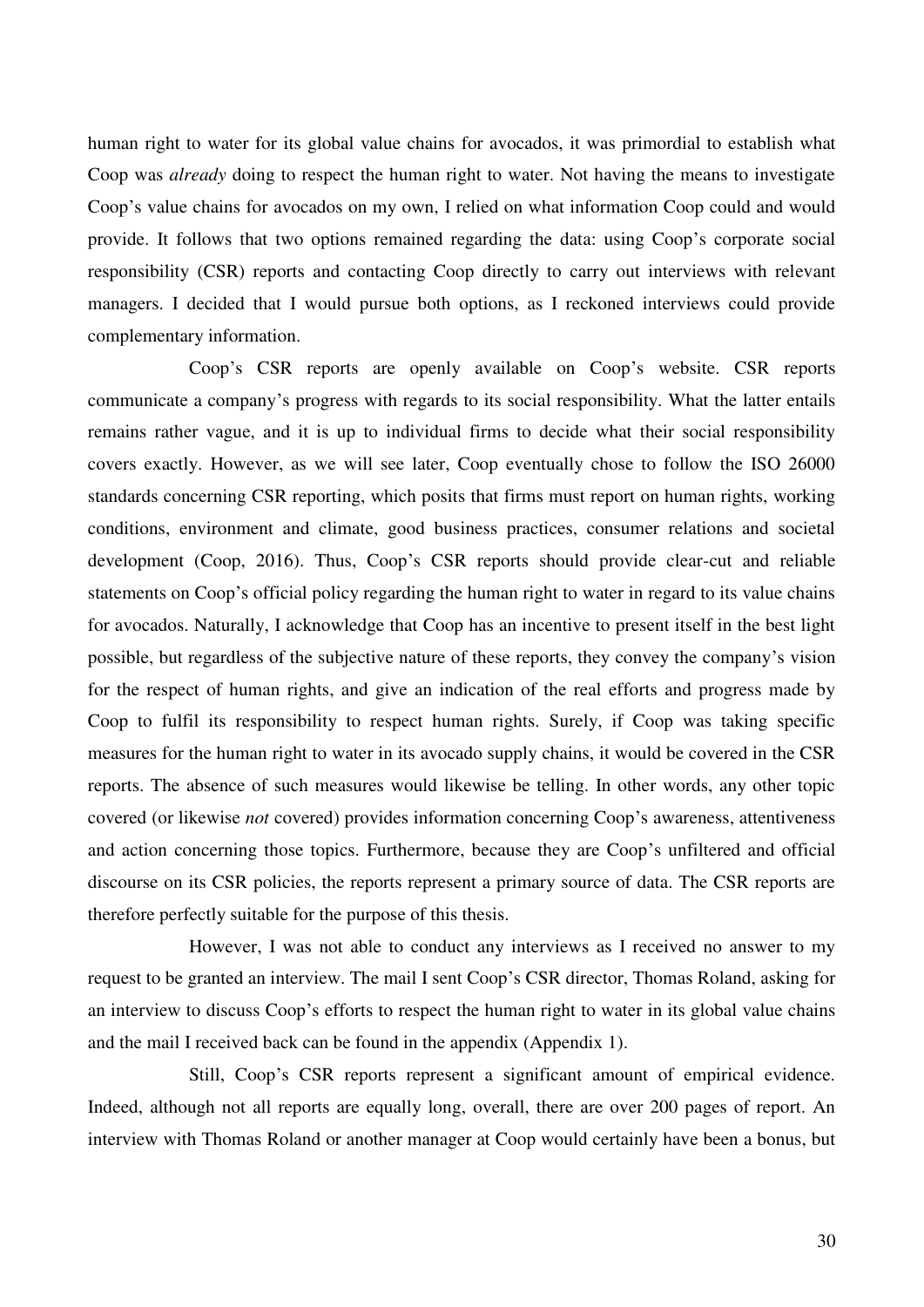I reckon the information that I would have gathered would be very similar to the official discourse found in the reports.

 Thus, I used Coop's eight CSR reports, spanning from 2009 to 2016 to conduct a thematic analysis to retrieve data concerning Coop's policy on the human right to water in avocado value chains. 2009 is the first year for which Coop wrote a report, which concurs with the requirement from the UN's Global Compact for a "Communication on Progress" as well as Danish law's (Årsregnskabsloven §99a) requirement for the country's largest firms to report on their CSR policy and initiatives. 2016 is the last available report.

 Reviewing all eight reports allowed me to distinguish an evolution in Coop's reporting, in the topics covered yearly, and how certain punctual events are related by the company. I present the data in Section 5 in the form of an overall presentation of Coop as well as summaries of the eight reports in chronological order, highlighting the more relevant parts of the reports. For further detail on the basis of my analysis, I direct the reader to the **Appendix 2-9**. Indeed, the tables found in the appendix chart quotes from the reports that indicate how Coop addresses the following topics: water, human rights, global value chain governance, and participation and involvement in regulatory standard-setting schemes. In other words, whenever Coop's reports highlight aspects that are related specifically to the issue at hand, I extracted that meticulously so that the data section would reflect it. The themes that are extracted from the reports, are arranged into codes according to the theoretical framework, which I develop in the next subsection. For each report, I thus organised the units of data into tables under each category of theme/code. The table below demonstrates the format in which I organised the data collected and located in the thesis' appendix.

| <b>Code / Theme</b>      | Unit of data / quote from report (year:page) |
|--------------------------|----------------------------------------------|
| The human right to water |                                              |
| <b>UNGPs</b>             |                                              |
| Global value chain       |                                              |
| Global governance        |                                              |

 The themes directing my review of the reports follow the theoretical framework. Thus, under the theme "the human right to water" I chart quotes from the report that indicate Coop's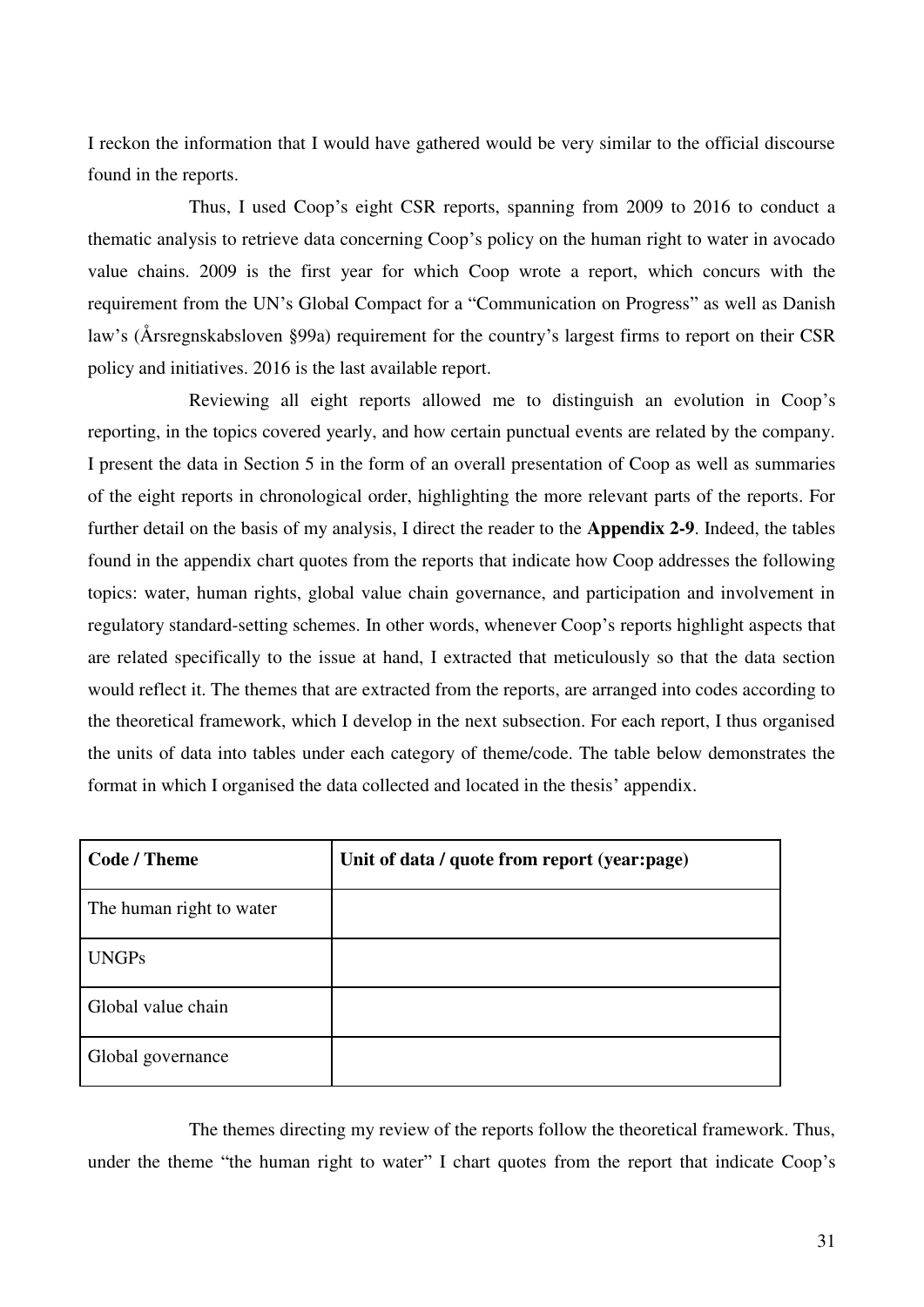awareness of and concern for the human right to water. Likewise, under "UNGPs" I report quotes that show Coop's appreciation and commitment to its corporate responsibility to respect human rights at large. Under the code "Global value chain" I present data referring to global value chain issues and governance. Finally, under "Global governance" I note Coop's participation in or tie to regulatory standards-setting schemes and certifications. Moreover, it should be noted that as Coop's CSR reports are written in Danish, I personally translated each quote (or unit of data) into English. Attached to each English translation is the original quote in Danish.

 In its entirety, the data presented in section 5 shows the status on Coop's efforts concerning its respect of the human right to water in its global value chains. From this data results, I apply the theoretical framework that I present just below, to form recommendations as to how Coop may *improve* its corporate respect of the human right to water in its global value chains for avocados.

## **4.4. The applied theoretical framework**

 This thesis' analysis is based on two elements: the data results presented in section 5 and the application of a theoretical framework to that data. This subsection will now expose this framework along four main strands of literature: the human right to water, the business and human rights approach, global value chain governance theory and ultimately global governance theory. The section endeavours to show the application and the relevance of each strand of literature to the present research.

## **4.4.1. The human right to water**

 In this thesis, I seek to determine how Coop may improve its corporate respect of the human right to water. Establishing what the appropriate fulfilment of the human right to water is, is therefore necessary to judge the current state of its fulfilment in Coop's value chains. The UN resolution A/RES/64/292 stipulates that for the right to water to be respected, water must be clean and safe, culturally acceptable, accessible, available and affordable. These requirements are primordial because if one of them is not met, then the human right to water is not met. The literature review showed that previous research has focused on different aspects of the human right to water.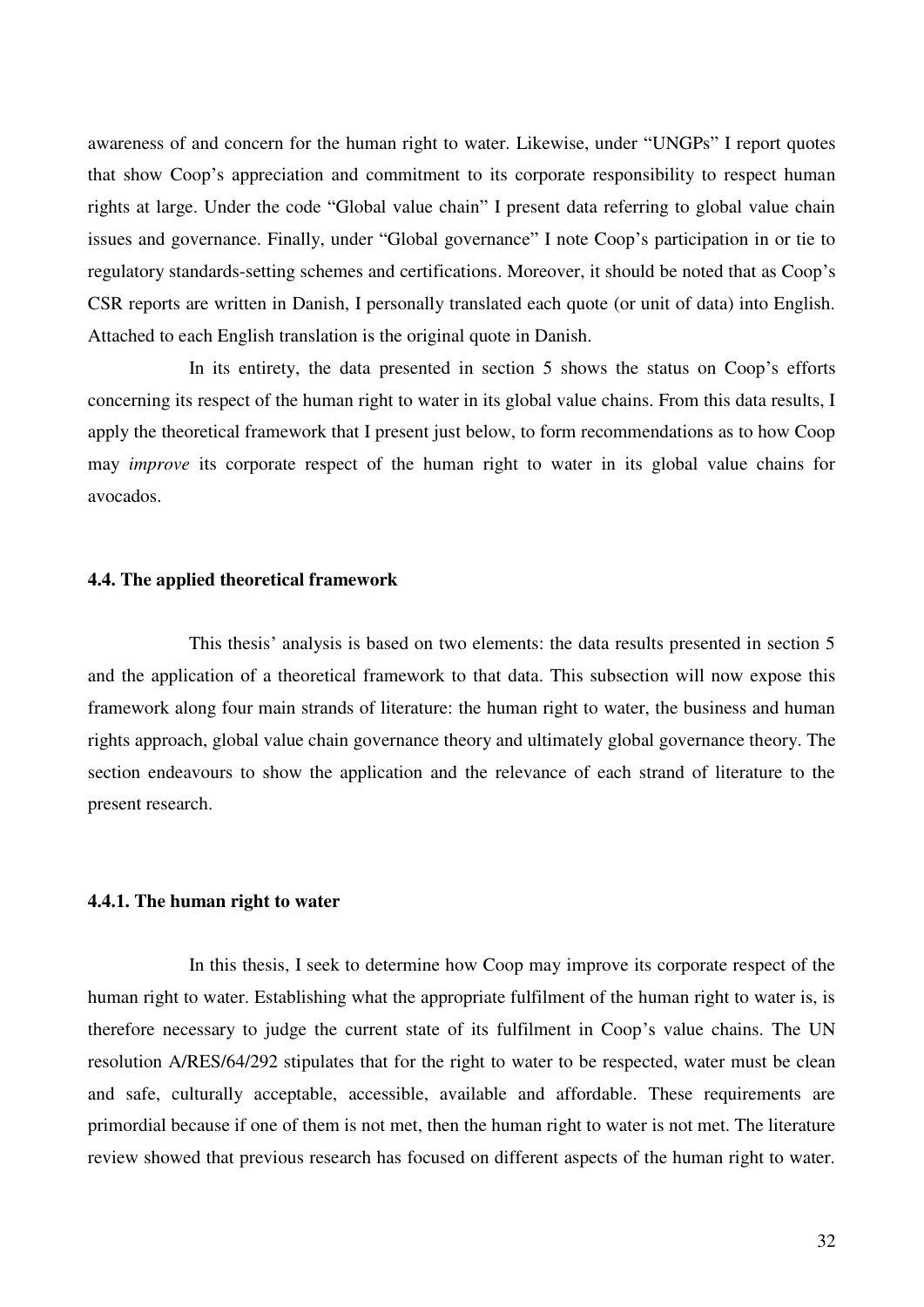Ameyaw and Chan (2013) focused on the challenges faced by the private sector in Ghana to fulfil the right to water which have consequences of the accessibility of water for rightholders. Baer (2015) investigated the accessibility, affordability and quality (cleanliness, safety, cultural acceptability) of water in Bolivia. Others focus on issues of availability, safety and affordability in Bolivia (Wutich, Beresford and Carvajal, 2016). Others still examined the cultural aspect of the human right to water in South Africa (Rodina, 2014). Together, this literature informs the thesis in the sense that it shows how the definition provided by the UN resolution A/RES/64/292 (UNGA, 2010) translates in scientific research and frames the way in which my research is attentive to the different aspects of a complex topic such as the fulfilment of the human right to water. Still, the UN resolution on the human right to water serves as the definition that I use to identify Coop's respect of it in its global value chains for avocados and its governance. In other words, it serves as a standard against which I can compare and judge Coop's respect of the human right to water. Moreover, it will serve as the baseline for further improvement of Coop's corporate respect.

#### **4.4.2. Business and Human Rights Approach**

 The business and human rights approach is an ethical approach to business. It underlines the need for businesses to incorporate human rights issues into their core activities. It posits that firms have a corporate responsibility to respect human rights throughout their value chains. This responsibility exists regardless of the state's duty to protect human rights, regardless of the size of the firm, regardless of when and where it operates, and regardless of whether it operates directly or through a supplier or other business partner. Consequently, a firm must perform due diligence to ensure that its suppliers do not infringe on human rights, and must periodically revise its mechanisms to ensure the respect of human rights in its value chains. Moreover, the business and human rights approach states that firms must report on their continuous efforts to respect human rights. The approach acknowledges that these requirements are not easily met, and concedes that depending on the size and capacities of a firm, respecting human rights may pose challenges. Small and intermediate firms may not have the resources to supervise all stages of their value chains, while large firms may have so complex value chains that they are tricky to oversee perfectly. However, regardless of these challenges, albeit relative to them, firms must show continuous efforts to respect human rights to the best of their ability by making use of their leverage. Capacitybuilding and collaborations with other actors may be ways in which firms may increase their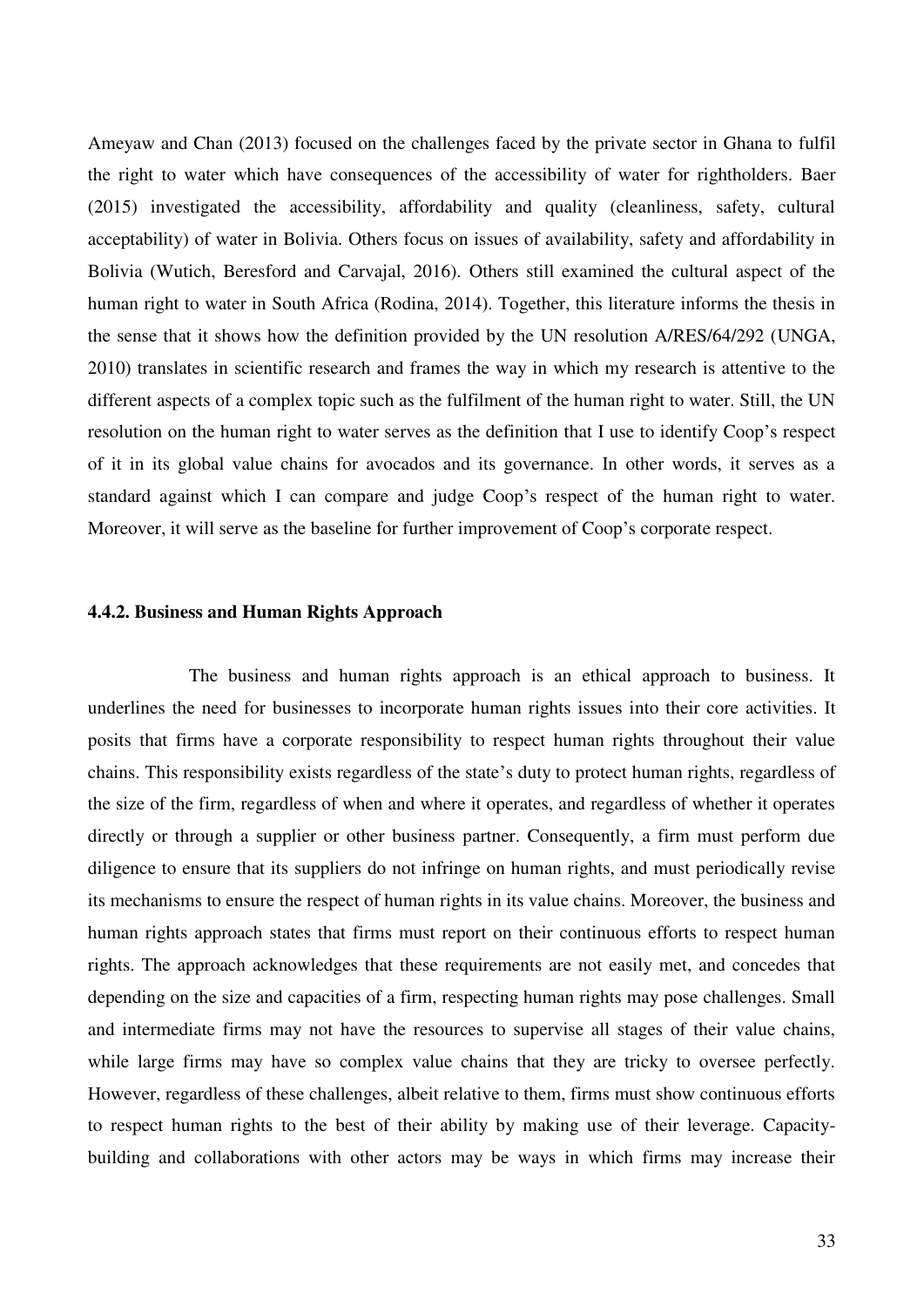leverage and address human rights issues. In any case, firms should deal with the most acute human rights risks first and foremost. To this end, firms should identify the human rights risks present in their value chains and prioritise action relative to the severity of the risk. Although the firm's *legal*  license to operate might not be put into question, the approach argues that human rights violations along a firm's value chains question its *social* license to operate.

 This thesis embraces the concept of corporate responsibility to respect human rights and seeks to establish how it can be implemented in practice with regards to the human right to water in Coop's global value chains for avocados. In particular, the thesis will focus on the notion of leverage which takes its origin in UNGP 19 and is introduced in the literature review. As a reminder, UNGP 19 considers "leverage [...] to exist where the enterprise has the ability to effect change in the wrongful practices of an entity that causes harm" (UNHRHC, 2011:21). In other words, Coop will be said to have leverage to the extent that it is able to influence an entity to redress wrongful doing that is causing human rights infringements. Thus, the business and human rights approach is the point of departure for this thesis. Based on the assumption that Coop has a corporate responsibility to respect human rights, I will analyse Coop's leverage and assess its corporate respect of the human right to water before offering advice on how it may apply and increase its leverage.

#### **4.4.3. Global Value Chain Governance**

 With the definition of the human right to water and the conviction that businesses have a corporate responsibility to respect human rights, I apply global value chain governance theories to analyse and discuss how Coop governs its own value chains with regards to human rights. Gereffi, Humphrey and Sturgeon (2005) allow me to analyse the nodes along Coop's global value chain for avocados and argue how a requirement to respect the human right to water may alter the linkages at each node along the company's global value chain for avocados. Ponte and Sturgeon (2014) then allow me to analyse the meso-level, that is to examine the way in which a decision from Coop's part might affect the nodes all along Coop's global value chain for avocados. The authors' approach also allows me to consider the macro level of Coop's global value chains for avocados.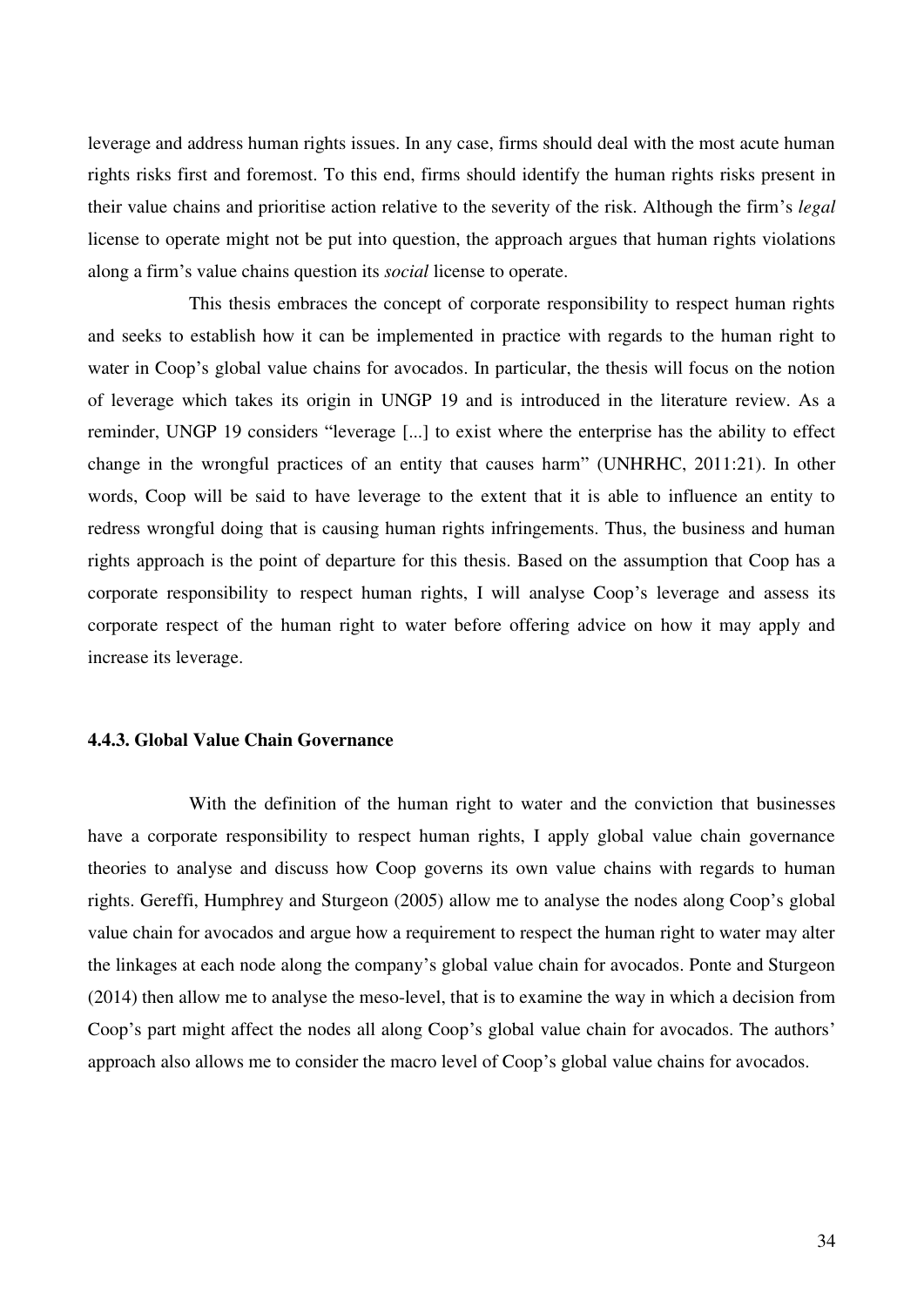#### **4.4.4. Global Governance**

 Global governance takes a high angle to address global issues for which national states cannot regulate unilaterally. Using Abbott and Snidal's ANIME-framework (2009), I can identify what role Coop could potentially play in advocating for the human right to water at a global scale. The authors' governance triangle and their discussion on legitimacy in global governance allows me to identify existing regulatory standard-setting schemes and advice Coop on the type of scheme that would be preferable to promote, protect and respect the human right to water in avocado value chains. Fransen's discussion on the struggle for legitimacy faced by business-driven programmes (2012) will likewise be used to discuss the usefulness of collaborating with other actors when seeking to regulate business activities on a global scale.

#### **4.4.5. Summary**

 Thus, each strand of literature used in this thesis serves as a means to comprehend the issue at hand. In other words, these four strands of literature deliver the theoretical framework that will be applied in the later analysis and will nourish the discussion that follows in section 7. Indeed, in the analysis, I will apply each strand of literature separately, extracting recommendations through each theoretical lense. In the discussion, I will consider how each strand of literature contributes to the debate and allow myself to combine the four lenses in order to provide an overall assessment of how Coop can improve its corporate respect of the human right to water in its global value chains for avocados.

#### **4.5. Delimitations**

 This subsection delimits the scope of my research. The thesis seeks to answer the research question, and the scope of the thesis is thus naturally delimited by it. It follows, therefore, that my research focused solely on Coop and its corporate respect of the human right to water in its global value chain for avocados. As such, then, other companies, even Coop's competitors, other human rights and other global value chains lie beyond the scope of the thesis. Moreover, it is important to note that the thesis concerns itself with the supply of avocados, and therefore deals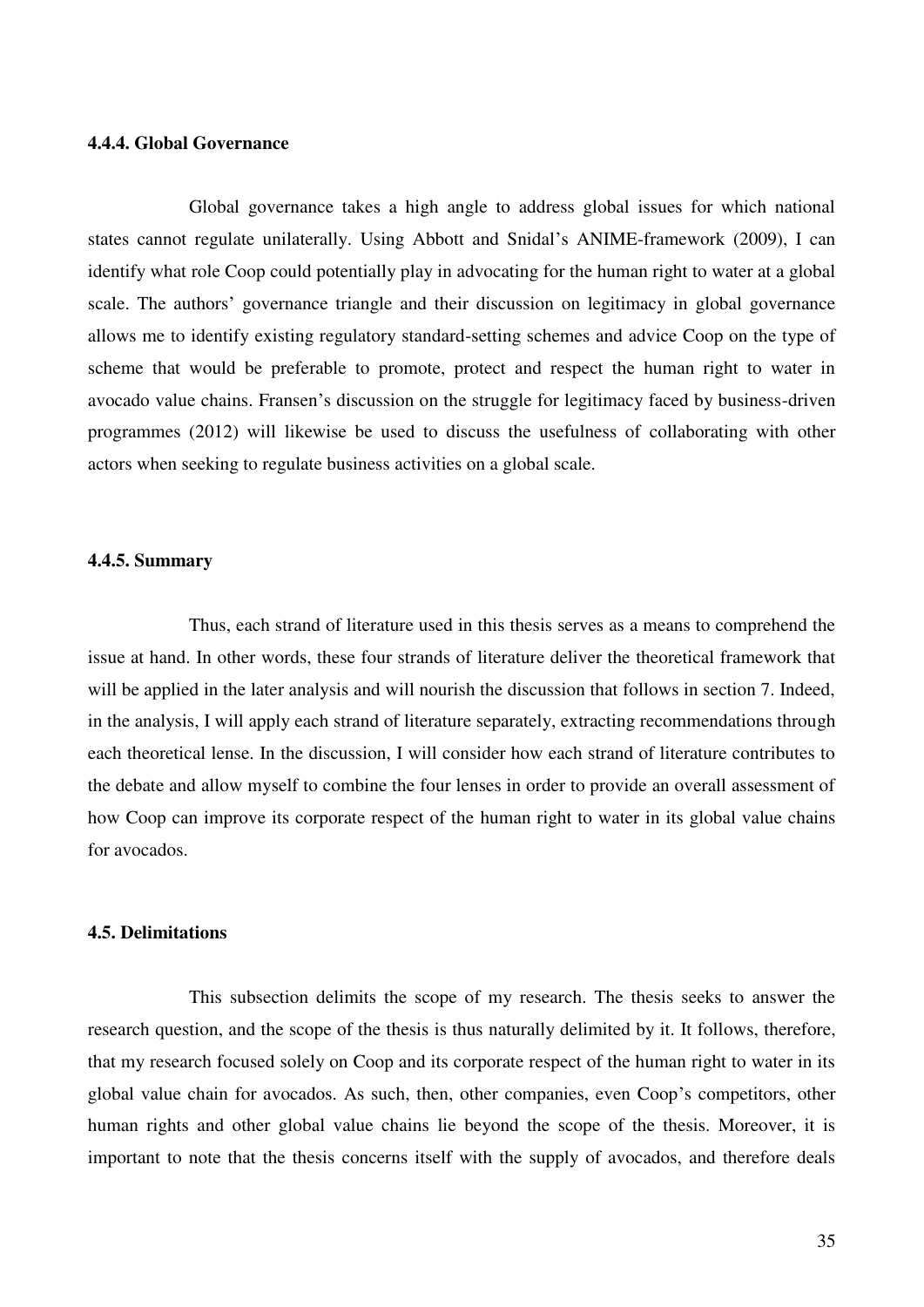with Coop's global value chain *downstream*, and does not address Coop's upstream customers or other actors Coop is linked to upstream.

 The thesis does not ambition to provide a framework that is universally applicable to any firm or any human right. The aim is to answer the research question posed, which exclusively concerns Coop's corporate respect of the human right to water in its global value chain for avocados and the conclusion to which I will arrive will answer that specifically.

 As a consequence, further research concerning business and human rights will inevitably be needed to investigate beyond the delimitations of this thesis. In the meantime, this thesis will contribute to the literature surrounding the human right to water, business and human rights and global value chain governance.

# **5. Case results**

 The case results presented in this section were found by closely examining Coop's CSR reports over the period 2009-2016. I begin by introducing Coop to the reader through a short overall presentation of the company. I then summarize each report individually and display each report's main points. This chronological inspection of Coop's CSR reports gives the reader an insight into Coop's CSR efforts over the years. As noted in the methodology section, my theoretical knowledge on the issue at hand is the lense through which I read the CSR reports, and to the extent that the reports deal with the themes presented in the methodology section 4.3., namely the human right to water, business and human rights, global value chains and global governance, the summaries also reflect these themes. Moreover, I direct the reader to the appendices 2-9 (referred to here as A2-A9) which complement this section with quotes from the reports catalogued according to the table presented in the methodology. However, the case results below should provide ample insight into Coop's CSR policy and in particular to the themes mentioned above which are of key interest to this research project.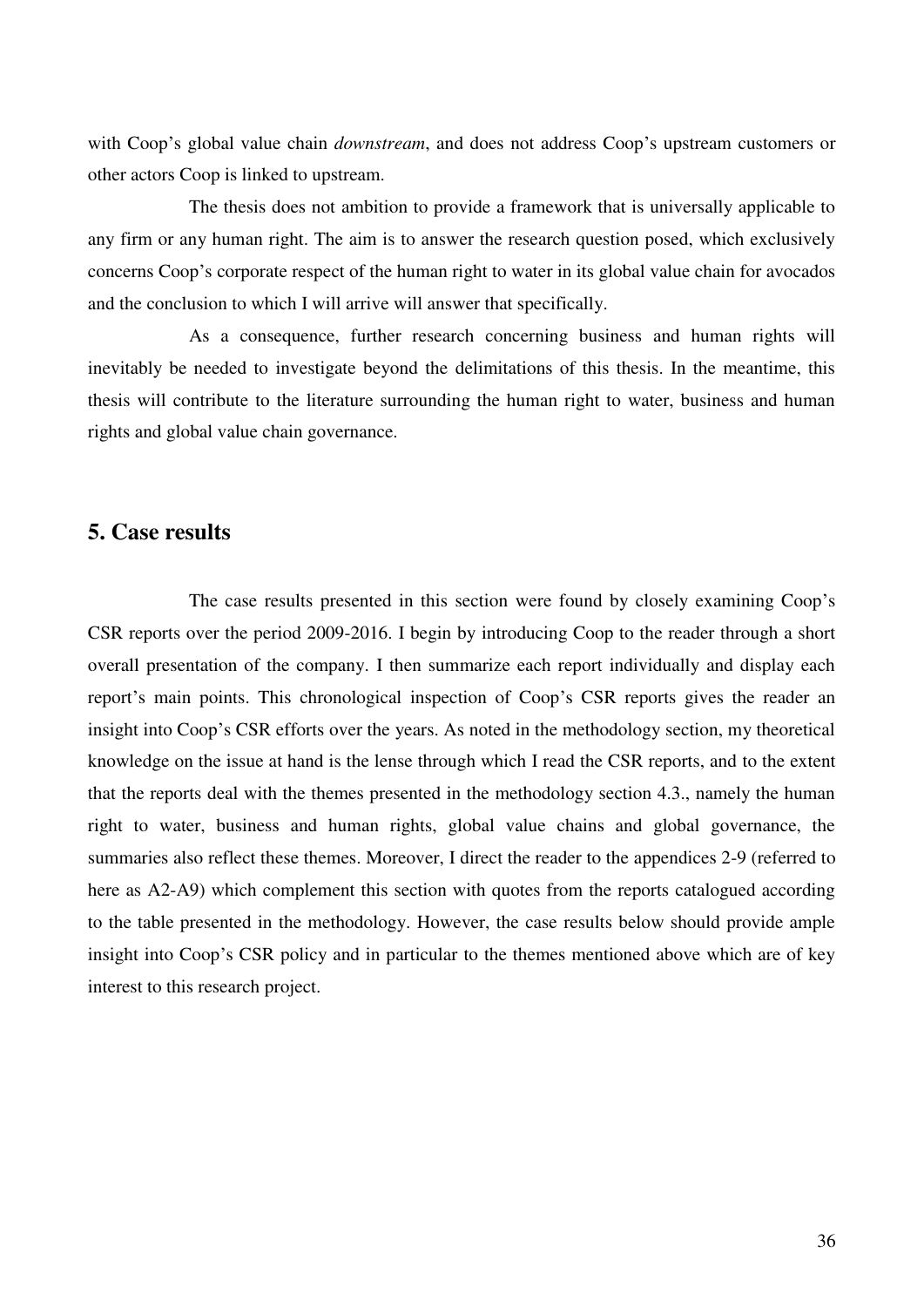#### **5.1. Presentation of Coop**

 In this thesis, Coop refers to Coop Danmark A/S, a Danish retail company that owns a range of supermarket chains throughout Denmark, Greenland and the Faroe Islands, namely Kvickly, SuperBrugsen, Dagli'Brugsen, LokalBrugsen, Irma A/S, Fakta A/S as well as the online shops coop.dk and irma.dk. As its name suggests, Coop is owned by the 1.7 million members that make up the cooperative Coop Amba. In total, Coop was employing over 40.000 people across 1174 stores and its administrative offices in 2016. With annual revenues approaching 50 billion Danish krones, it is the largest Danish food retail company in terms of revenues. Coop also represents 37% of the food retail market (Coop, 2017; Coop, 2017).

 The size of Coop can also be presented in terms of its many suppliers. Indeed, Coop holds 2.500 different suppliers across the globe. This gives an appreciations of the complexity of its global value chains. To face some of the challenges present in managing such extensive value chains, Coop has chosen to join several programmes and initiatives of which I will now relate the ones that recur most often in Coop's CSR reports (Coop, 2017).

 First of all, Coop joined the UN's Global Compact (UNGC) in 2008. Driven by the UN, it is a multi-stakeholder initiative that unites states, local governments, NGOs, universities and think tanks, and businesses in a movement that strives for sustainable business practices and including the universal respect of human rights (UNGC, 2017). As part of its commitment to the UNGC, Coop has had to report on its progress concerning its corporate social responsibility (CSR) efforts every year since 2009.

 Another initiative that Coop has joined and which is cited in every CSR report is the Business Social Compliance Initiative (BSCI), a business-driven programme that promotes due diligence in respect to human rights in business activities, more specifically in supply chains. The BSCI offers tools, notably its Code of Conduct, to businesses so that they may more readily face the challenges of respecting human rights throughout their global value chains. The BSCI is based on the International Labour Organisation's conventions, the UN Guiding Principles (UNGPs) and the OECD Guidelines for Multinational Enterprises (BSCI, 2017) - all three of which advocate the respect of human rights in business activities.

 On a more local level, Coop also participates in the national initiative Dansk Initiativ for Etisk Handel (DIEH) which translate to Danish Initiative for Ethical Business. In fact, Coop is one of the co-founders of the initiative. DIEH is a multi-stakeholder initiative that connects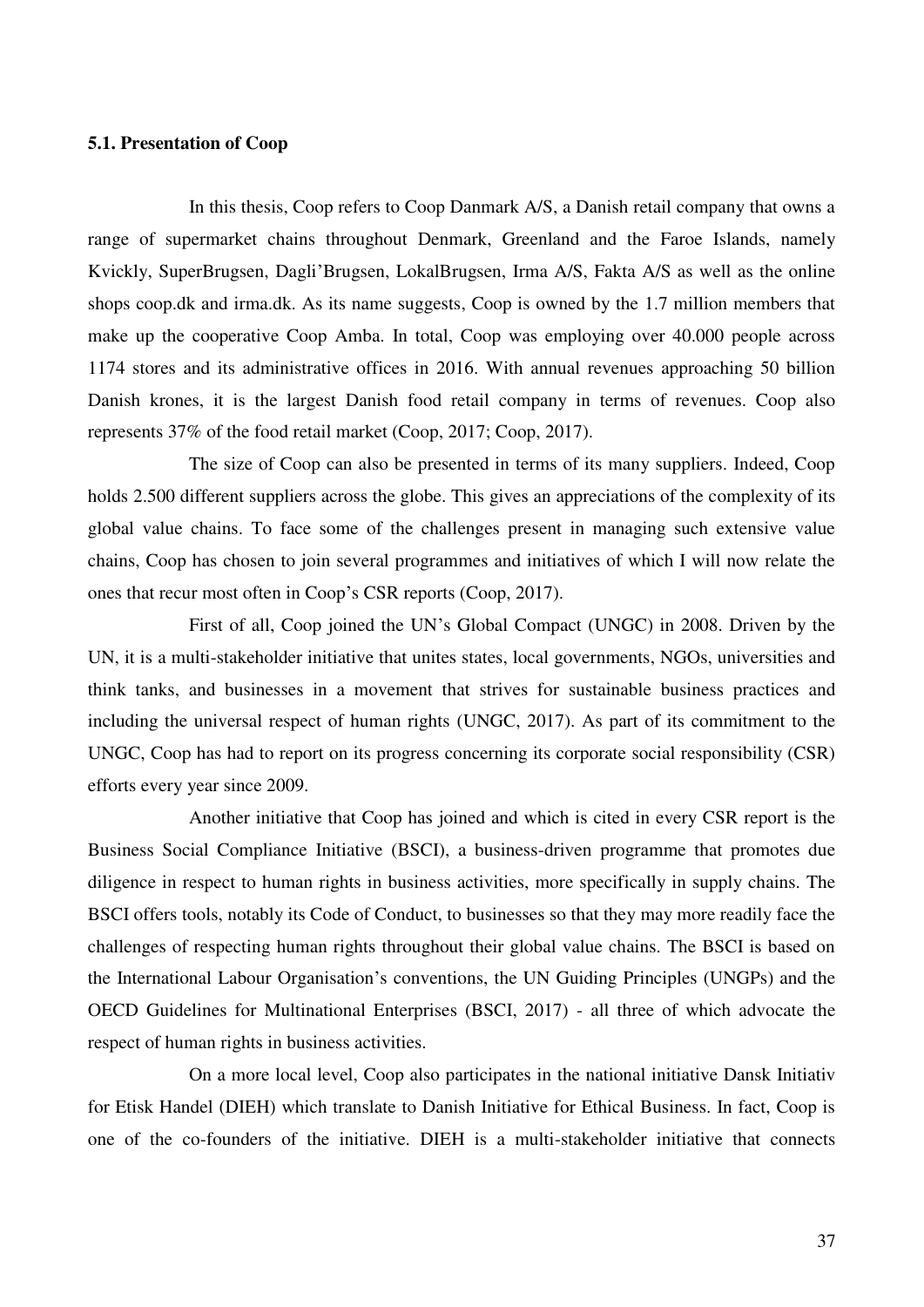businesses, business associations, NGOs, unions and governmental bodies to address issues of sustainability and human rights in international business. Its focus is to provide Danish businesses with the solutions to resolve issues arising in their supply chains in developing countries (DIEH, 2017). Like the BSCI, the DIEH also relies on international norms such as the UNGC, the UNGPs, the OECD Guidelines for Multinational Enterprises and the International Standardisation Organisation's guidance on Social Responsibility (ISO 26000).

 ISO 26000, which Coop also follows, provides a set of guidelines and training for businesses to follow in order to fulfil their social responsibility commitments within their organisation and their value chains. Rather than a standard that can be certified, ISO 26000 help companies' determine what their social responsibility is and how they can act in a social responsibly way (ISO, 2017).

 These four examples of programmes and initiatives that Coop has joined are mentioned repeatedly throughout Coop's own CSR reports. They thus appear to represent the four most important programmes for Coop's efforts to ensure and promote the respect human rights in their management of their global value chain.

#### **5.2. 2009 CSR report**

 The 2009 report is organised around four key concerns: environmental issues, health issues, climate issues and issues of ethical character (A2). From the onset of the report, Coop acknowledges its responsibility as a corporate actor to positively address these issues (A2) and discloses 10 goals for each category of issue (Coop, 2010).

 To address its environmental impact, Coop focuses on promoting organic products, its own environmentally friendly product line Änglemark and other certified products (eg. MSC and FSC certified fish and wood respectively (A2)). Concerning health issues, Coop's main focus is promoting and diversifying the "Nøglehullet" label, a certification for healthy foods. In terms addressing climate change, Coop pledges for instance to reduce its carbon emissions by 12% and its energy consumption by 10 % using 2008 emissions and energy consumption as a baseline (Coop, 2010).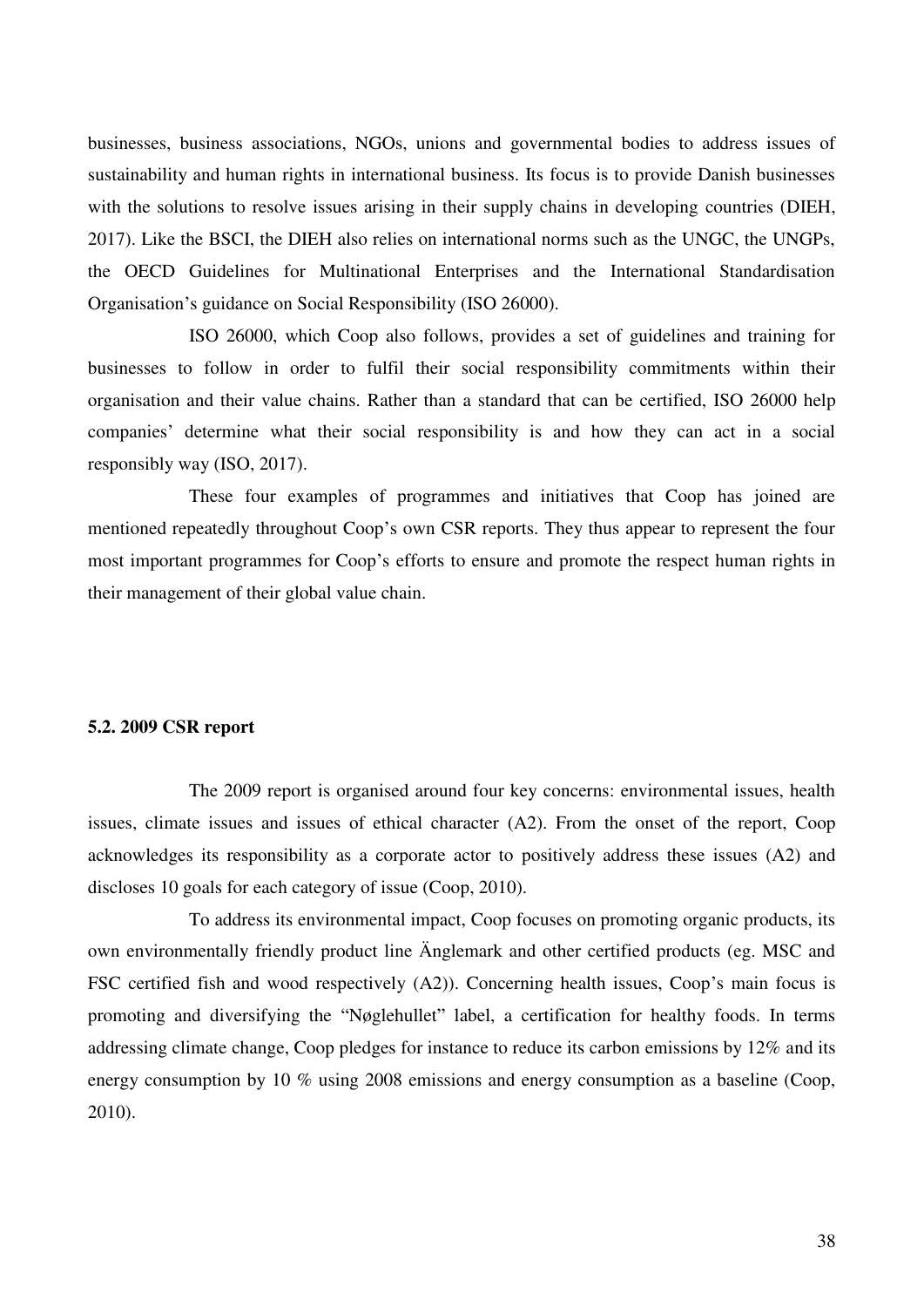Eventually, Coop discusses ethical trade focusing particularly on fair trade. For example, Coop wants to double its sale of fair trade products, increase their number by at least 25 and raise consumer awareness. Furthermore, Coop aims to form partnerships with African farmers to create a product line that generates development through trade. Coop also dedicates several pages regarding its suppliers and its governance of its global value chains. Coop commits to training its Asian suppliers to comply with Coop's requirements, arrange audits of suppliers and promote the UN Global Compact initiative and Dansk Initiativ for Etisk Handel (DIEH) (A2). In the report, Coop describes the auditing process in detail. Intercoop, its co-owned Asian buyer for non-food goods, and a member of the Business Social Compliance Initiative, sets requirements for producers. Audits focus primarily on safety and working conditions for workers. Follow-up audits are carried out whenever the factories do not entirely live up to Coop's standards (A2). In 2009, 569 audits were performed and Coop's aim is to have all 1300 factories audited by 2011. Likewise, for food and non-food products from other regions, Coop purchases through either its own purchase department or through Coop Trading which is in charge of Coop's own brand supply (A2). Human rights are not explicitly mentioned in the ethical trade section of the report. (Coop, 2010).

 The report also touches upon its in-house and upstream CSR policies, like food safety, human resources, safety at work and employee well-being. Finally, the report refers to the United Nations' Global Compact initiative, listing its ten principles (Coop, 2010).

#### **5.3. 2010 CSR report**

 Coop's CSR report 2010 is not in an actual report format. Instead, the company links to a website that presents the different sections of the report on different pages from which it links to. However, it is essentially structured the same way as the 2009 report and focuses again on four key issues: environmental issues, health issues, climate issues and ethical issues. I review here Coop's progress in reaching the targets set in the 2009 report and highlight specific cases when relevant.

 Concerning environmental issues, Coop has come a long way in meeting its goals. Notably, Coop has doubled the range of MSC-certified fish compared to 2008 and their sales have increased by 70%. In promoting healthy lifestyles, Coop has reached five goals, among them that of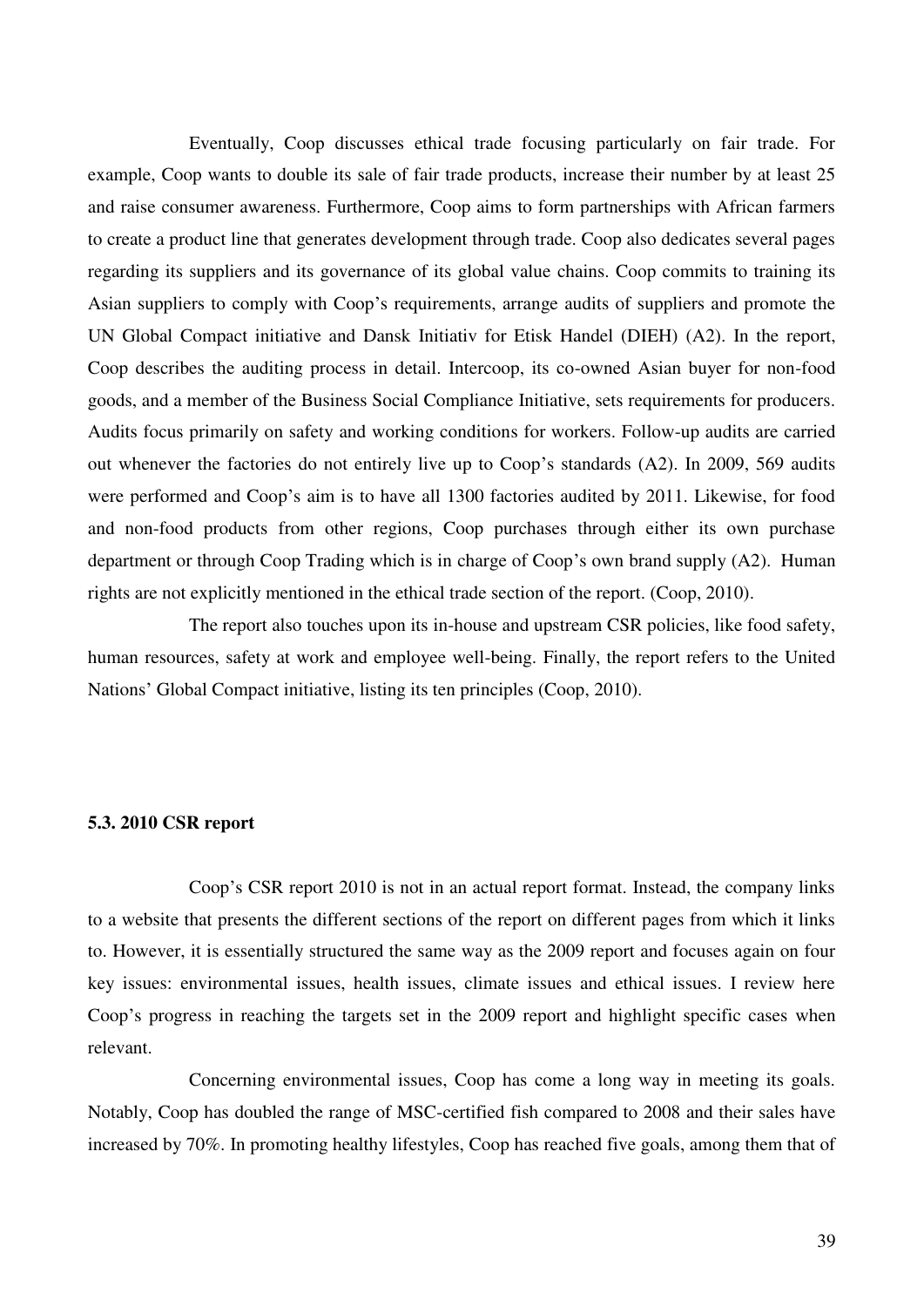reaching a 80% consumer awareness of Nøglehullet certification. In regards to fighting climate change, the 2010 report reflects the challenges linked with reducing carbon footprint and energy consumption: none of the targets are yet fully met (Coop, 2011).

 Regarding ethical issues the 2010 report reaffirms its commitment to improving the working conditions of employees in its suppliers' factories on the basis of codes of conduct, auditing and dialogue with suppliers (A3). Coop reports 732 audits performed across 413 different factories, which represent 44% of the factories Coop's subsidiary Intercoop trades with in Asia. The section on ethical trade also reviews Coop's progress in promoting fair trade (A3). Coop introduced at least 25 new fair trade products and the sales of fair trade products increased by 19% compared to 2009 and 67% compared to 2008. Moreover, the report also mentions Coop's efforts to develop a range of products aimed at promoting trade and development in Africa (Coop, 2011).

 The report also includes a section on how each supermarket chain implements Coop's policies at their individual level and one on the UN's Global Compact in which the report reiterates Coop's commitment to the principles and sums up how its CSR policies fall under the different principles.

#### **5.4. 2011 CSR report**

 The 2011 CSR report does not differ much from the previous one. Environmental issues, health, climate change and ethical trade are again the four main topics addressed.

In terms of environmental issues, Coop reports great progress. Indeed, out of the 10 targets, only three are not fully reached yet. In promoting a healthy lifestyle, Coop is also successful: only one target is not completely met yet. Concerning Coop's efforts to combat climate change by tackling its own carbon footprint and energy consumption, the report notes that the company has made progress. For instance, Coop has reduced its carbon emissions by 12% and sales of eco-friendly products have doubled (compared to 2008) (Coop, 2012).

 According to the report, efforts to address ethical issues have likewise been fruitful. Regarding the monitoring of suppliers' ethical performance, Coop reports 467 audits carried out across the 971 factories Intercoop trades with. The results of audits further show a remarkable improvement has taken place compared to previous years and confirm that Coop complied with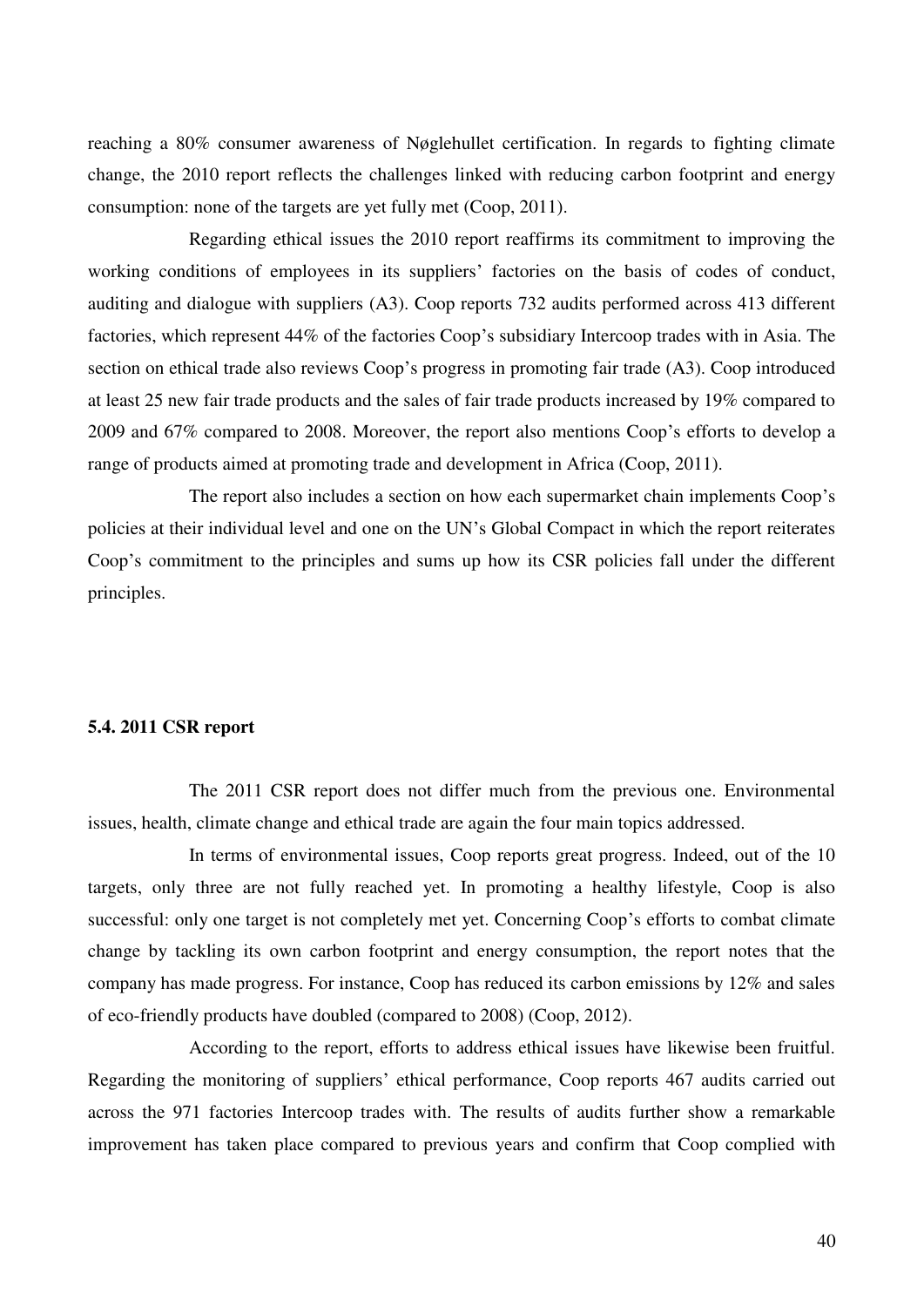BSCI required rate of ⅔ approved audits (A4). In general, the section reaffirms Coop's commitment to improve working conditions for employees in its value chain, and focuses on the actions taken with Asian suppliers (Coop, 2012).

 Again, the report also reviews the different supermarket chains and how the policies are implemented in each. It also contains a section dedicated to the UN's Global Compact, where on top of listing the principles, it gives an overview of how the policies it has presented fall under the principles. The report ends with an account of the company's HR policy.

#### **5.5. 2012 CSR report**

Coop's 2012 CSR report is particularly short, only 16 pages. Moreover, unlike the previous two reports, it takes the shape of a regular report in PDF-format. Its structure is also different from previous years. Climate change and concerns about the environment are addressed in the same chapter. Thus, the 2012 report has three chapters: climate and the environment, health and finally ethical trade.

 The two pages highlight a new product, namely minced meat mixed with 20% minced vegetables, to illustrate its "green" policy translates in reality. Coop also reinstates its commitment to sustainable fishing and forestry through the MSC and FSC certification respectively, in fact removing eel from its stores because the fish is a threaten species (A5). The chapter on health focuses mainly on a campaign promoting healthy meals among middle schoolers (Coop, 2013).

 Finally, concerning Coop's efforts on ethical trade, the report has one principle focus: the new Savannah initiative. Savannah refers to partnerships between Coop and African farmers with the aim of promoting development through trade (A5). The report allocates three pages to it displaying testimonies of 8 volunteers having visited Savannah farms in Uganda and Kenya. The Coop Savannah project sees to show similarities with the fair trade, although the report does not disclose much about the precise workings of the project. Actually, the 2012 report only touches upon fair trade products sold by Coop (unlike the focus in previous reports) (A5). Unlike previous reports, the 2012 CSR report does not deal with labour rights, or auditing of suppliers in Asia, nor does it refer to labour or human rights (Coop, 2013).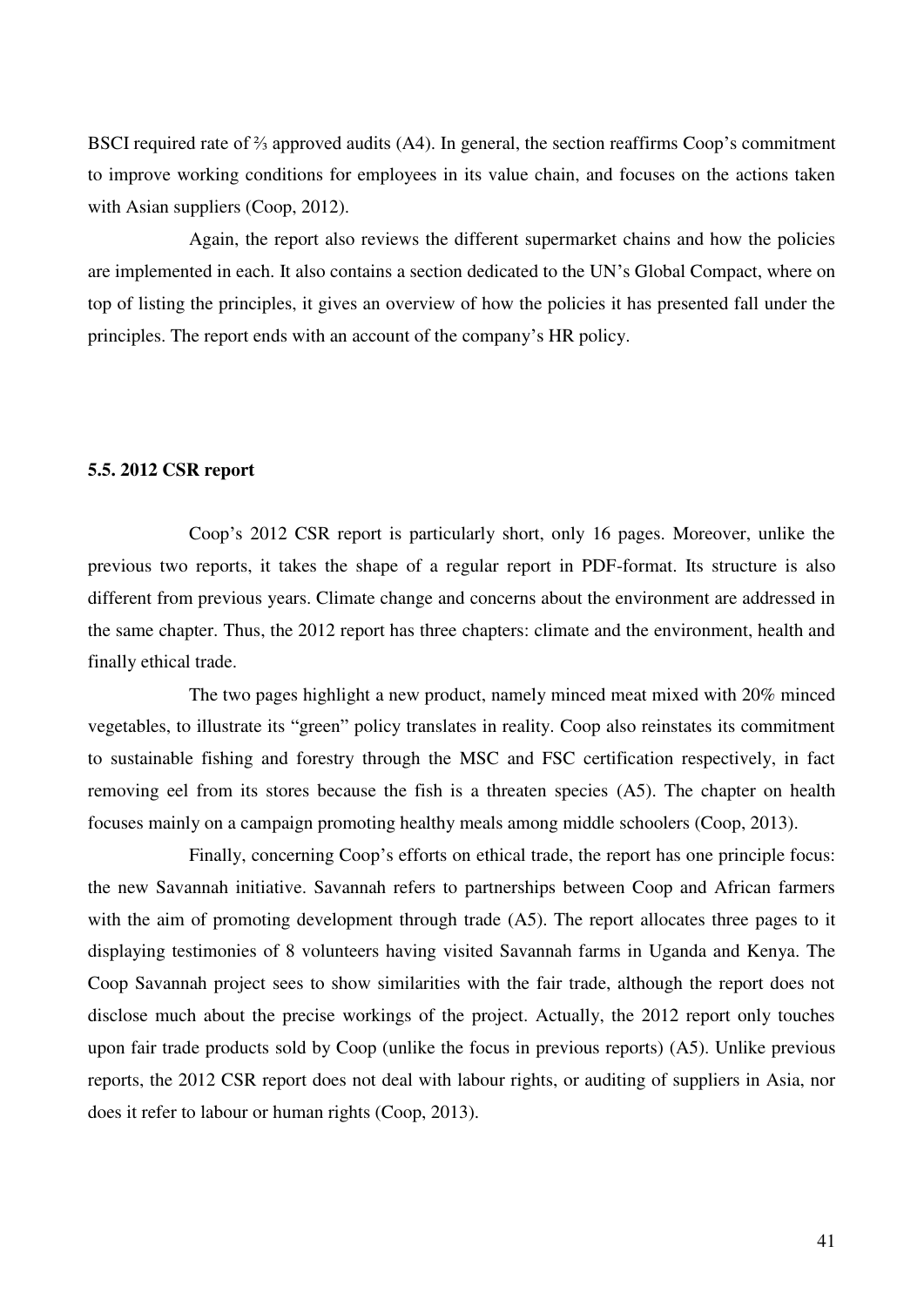Thus for 2012, Coop seems to have chosen to only compile a number of stories reflecting its CSR policies, rather than explicate its policies and targets.

#### **5.6. 2013 CSR report**

The 2013 CSR report is built around six chapters: human rights, working conditions, environment, good business practice, consumer relations, societal development and involvement. It is noteworthy that human rights are now explicitly referred to and put in the forefront of the report (A6).

 The human rights' chapter takes up 3 pages out of a 25 page report. It reinstates Coop's commitment to respecting human rights and assures human and labour rights are taken into consideration when entering new trade partnerships with suppliers (A6). It also reveals that Coop itself joined BSCI in 2012 and that the company fulfils the BSCI's requirement in terms of the number of approved audited suppliers (A6). Moreover, while auditing had thus far only encompassed factories producing non-food products, Coop pledged to begin reviewing suppliers of food products (A6). Furthermore, the report refers to another initiative that Coop has joined in 2013, namely the Accord on Fire and Building Safety in Bangladesh which targets working conditions in the Bangladeshi garment industry (A6). The chapter goes on to displaying Coop's policy its own shops and administrative departments in Denmark, discussing equal opportunities to all, working environment, and safety in its warehouses (A6) (Coop, 2014).

 The report next chapter deals with working conditions, more specifically those of Coop's own employees in stores and the administration emphasising its collaboration with the labour union LO, its commitment to promote women in leadership (A6), and the wellbeing of its 38,000 employees. In the following chapter, the report gives several examples of measures taken to address environmental issues, for instance, developing new packaging that is both greener and easier to recycle and installing supervision systems that monitor and optimise energy consumption. In its chapter on good business practices, Coop states its strict stance against corruption and bribes referring to its code of conduct (A6). Suppliers sign off on Coop's code of conduct and agree to being audited based on it (A6). The chapter presents Coop's engagement in Africa through the Savannah product line meant to address the economic and social challenges met by the farmers and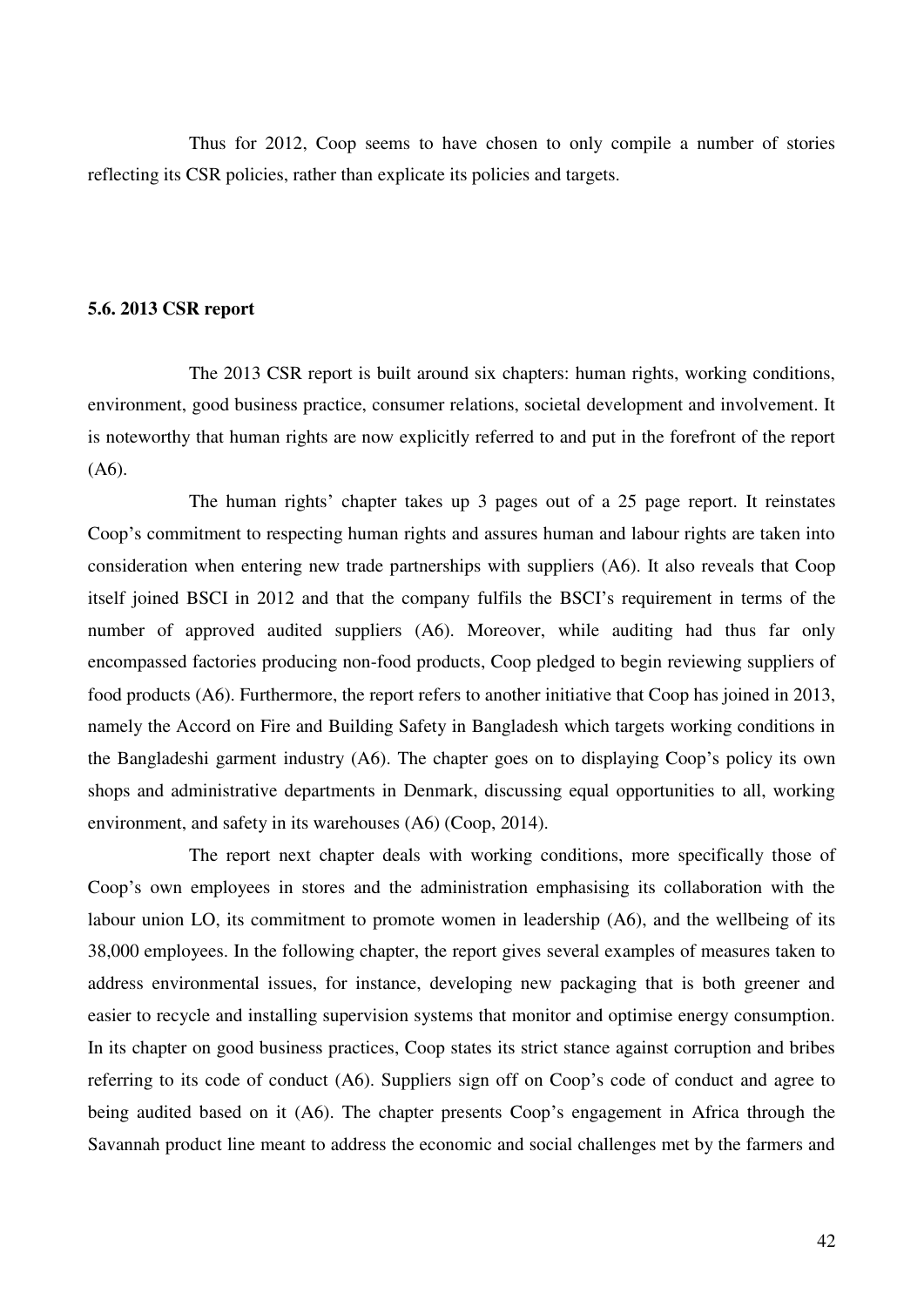their communities (Coop, 2014). In consumer relations, Coop focuses on food safety controls and the phasing out of potentially dangerous chemicals in their own products. It also states that it requires suppliers for its own brands to replace regular palm oil with palm oil certified by the Roundtable for Sustainable Palm Oil (RSPO) if palm oil makes up any more than 2% of a product (A6). Likewise, the report promotes organic products as well as other certifications (eg. MSC, FSC and fair trade (A6)). Finally, it reviews initiatives taken in Denmark to involve its stakeholders like its partnerships with NGOs (eg. Care Denmark) and the GoCook campaign that involves middle schoolers.

#### **5.7. 2014 CSR report**

Coop's 2014 report focuses again on six main areas: human rights, working conditions, climate and environment, good business practices, consumer relations and societal involvement.

 The human rights chapter opens with a case of uncovered violation of Coop's code of conduct in a tuna factory in Thailand (A7). As the report acknowledges, Coop cannot do much on its own, and collaborating internationally with other actors yields more convincing results, which is how Coop addressed it (A7). Coop contacted the BSCI to approach jointly the International Labour Organisation (ILO), Thai authorities and other customers of the factory (A7). Together with 25 other customers, Coop sent a letter requiring prompt improvements. Within a couple of months, the factory had rectified its wrongdoings (A7). Moreover, Coop reinstates its commitment to upholding human rights in its value chain and underlines the importance of its participation in the BSCI and DIEH in that regard (A7). The report also states Coop performed enough audits to reach BSCI's requirement of approved audits. Furthermore, Coop endeavoured to train its managers and its buyers to be attentive to human rights issues in their supply chains (A7). The report highlights its division in Bangladesh that was already covered in the 2013 report as well as Coop's hiring of marginalised job seekers in Denmark (Coop, 2015).

 Concerning working conditions, the 2014 report notes on the Coop's success in to decreasing work related accidents with 33% since 2012 (A7). Moreover, it discusses breaking women's glass ceiling within the organisation and mentions its relation with the labour union LO.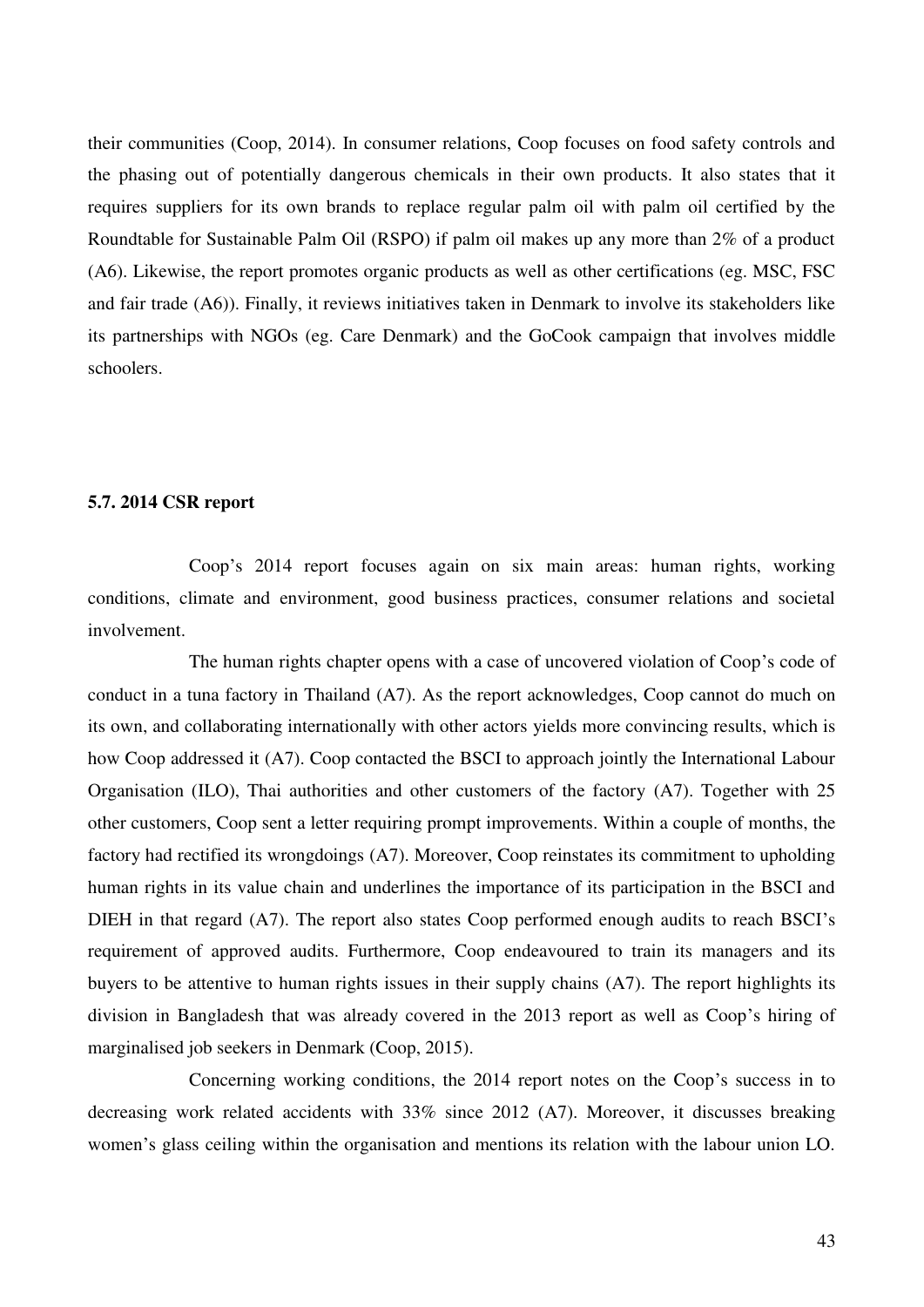The chapter on the environment and climate informs the reader of action taken to ease recycling for consumers, its own waste recycling (including turning organic waste into biogas), reducing food waste by 10% compared to 2012 by eg. donating unsold foods. In this chapter, Coop also pledges to remove herbicides from its assortment due to their impact on groundwater and shows concern regarding fabric softeners effect on aquatic environment (A7). The next chapter reviews Coop's good business practices - namely Coop's anti-corruption policy, its code of conduct and its political work more broadly (A7). Coop is engages in political debates to influence public policies concerning eg. animal welfare, organic farming, and food waste. The chapter also gives an update of the Savannah project (A7). Coop's consumer relations' chapter uses an example to show how Coop tackles food safety concerns. Following authorities' alert about the presence of listeria bacteria in cold cuts, Coop immediately removed the products from the stores and revoked any sold meats (A7). Thus, despite the national scandal that this incident represented, Coop was not directly affected by it. The chapter also raises concern for chemicals in products or packaging. Coop has thus removed fluor from its packaging, and has prohibited it from that of suppliers. The chapter also reviews different certifications schemes making it easier for customers to consume responsibly. Regarding Coop's societal involvement, the report highlights the GoCook project and Coop's participation in the yearly political rally on Bornholm. Moreover, the report declares how much the yearly fundraising campaigns for charities have yielded (Coop, 2015).

#### **5.8. 2015 CSR report**

Coop's 2015 CSR report opens with a reaffirmation of Coop's commitment to sustainability (A8). Like the previous two, it is divided into six chapters addressing human rights, working conditions, the environment and climate, good business practices, consumer relations and societal development in that order (Coop, 2016).

 Human rights are given 6 pages out of 32, more than any other chapter, and are the first subject to be tackled. It begins with the company's code of conduct which reflects Coop's commitment to the UN Global Compact and its involvement in the BSCI (A8). With reference to the BSCI and notes noticeable improvements thanks to international cooperation (A8). For example, the report mentions the list of risky countries developed by the BSCI, which Coop uses to identify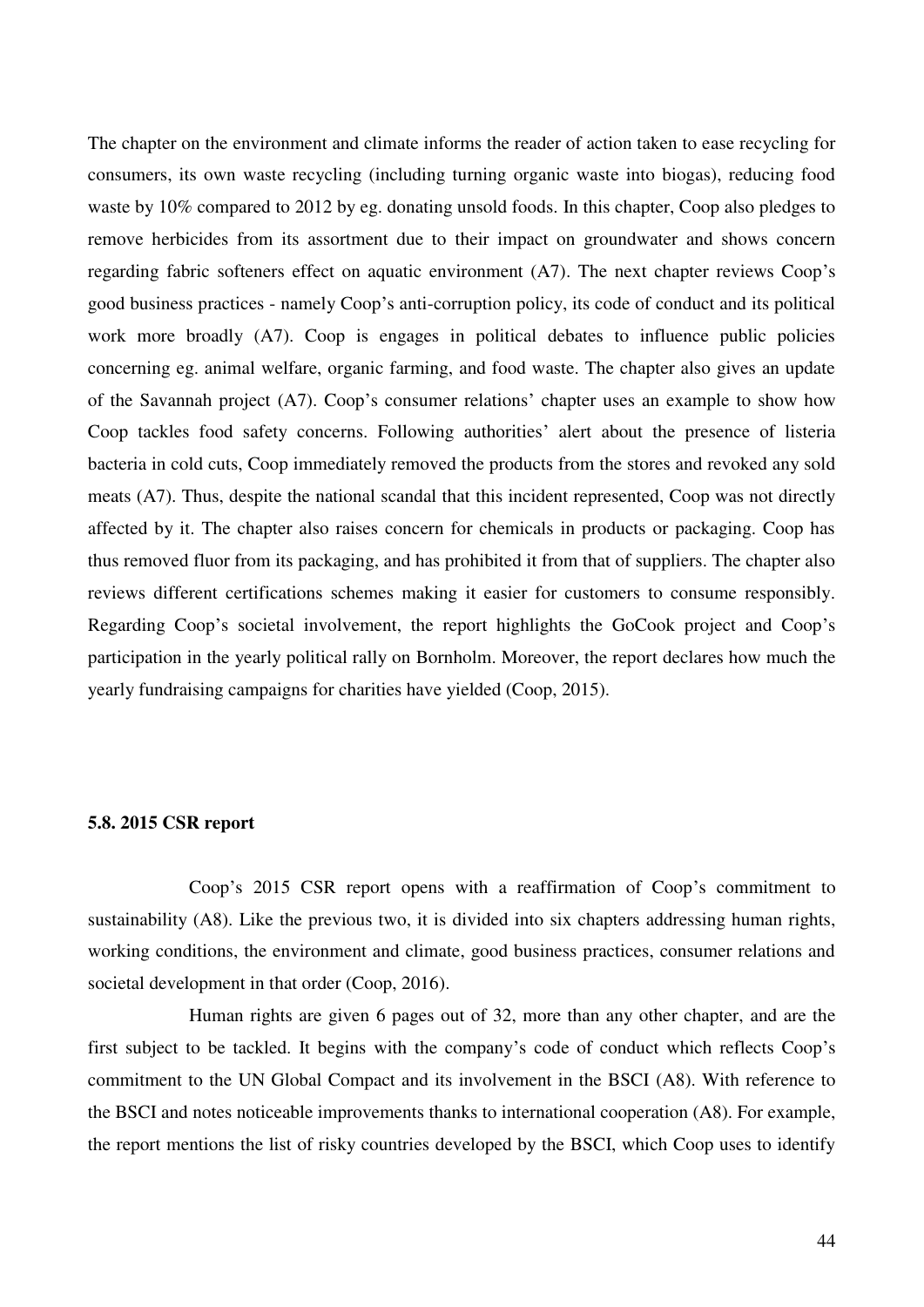which suppliers they should be extra watchful of. To that effect, Coop has extra requirements for these suppliers and use third party auditors to monitor compliance (A8). What is more, although Coop has mainly focused on non-food suppliers in Asia previously, the report announces that greater attention will be given to food product suppliers, even if the supplier is not located in a risky country (A8). The report reveals a case in tomato production in Italy, where migrant workers were exploited. In collaboration with DIEH and their British and Norwegian counterparts, Coop pressured Italian authorities and local organisations to address the issue with Italian tomato suppliers (A8). A due diligence report was published for Coop to apply to other supply chains. The report also mentions Coop's participation in the Bangladesh Accord and cutting ties with a supplier who refused to change practices to comply with the standard (A8). Moreover, the chapter also comprehends the collaboration with LO and human resources policies about diversity and gender equality (Coop, 2016).

 The next chapter concerns working conditions and focuses on employee satisfaction and safety at work. The report reflects Coop's satisfaction with results including a 30% drop in accidents between 2011-2015 and a reduction in robberies leading to psychological repercussions from 20 in 2012 to 1 in 2015 (A8). The chapter about the environment and climate, the report focuses again on Coop's energy consumption and waste management. It thus notes a 3% decrease in its energy consumption and efforts to recycle and transform organic waste into biofuel. It should also be noted that this chapter also shows concern for groundwater with regards to conventional farming (A8). The next chapter addresses good business ethics. In it Coop announces the signing of the EU Supply Chain Initiative, which promotes fair competition and contractual respect in the food retail industry. The chapter also discusses Coop's code of conduct, audits, corruption and consequences for suppliers that do not comply (A8). It then reviews Coop's Savannah project and voices the usefulness of dialogue with societal actors such as NGOs (A8) (Coop, 2016). The chapter on consumer relations addresses chemicals in products, food safety, product traceability and overall transparency. It lists various certifications schemes and assures Coop's efforts to promote them. With regards to organic farming for instance, Coop commits to doubling the sales of organic products by 2020 (compared to 2015). The 2015 report ends on a chapter addressing Coop's role in societal development where it promotes the GoCook initiative as well as Coop's contribution to charities, including the Danish Red Cross (A8) (Coop, 2016).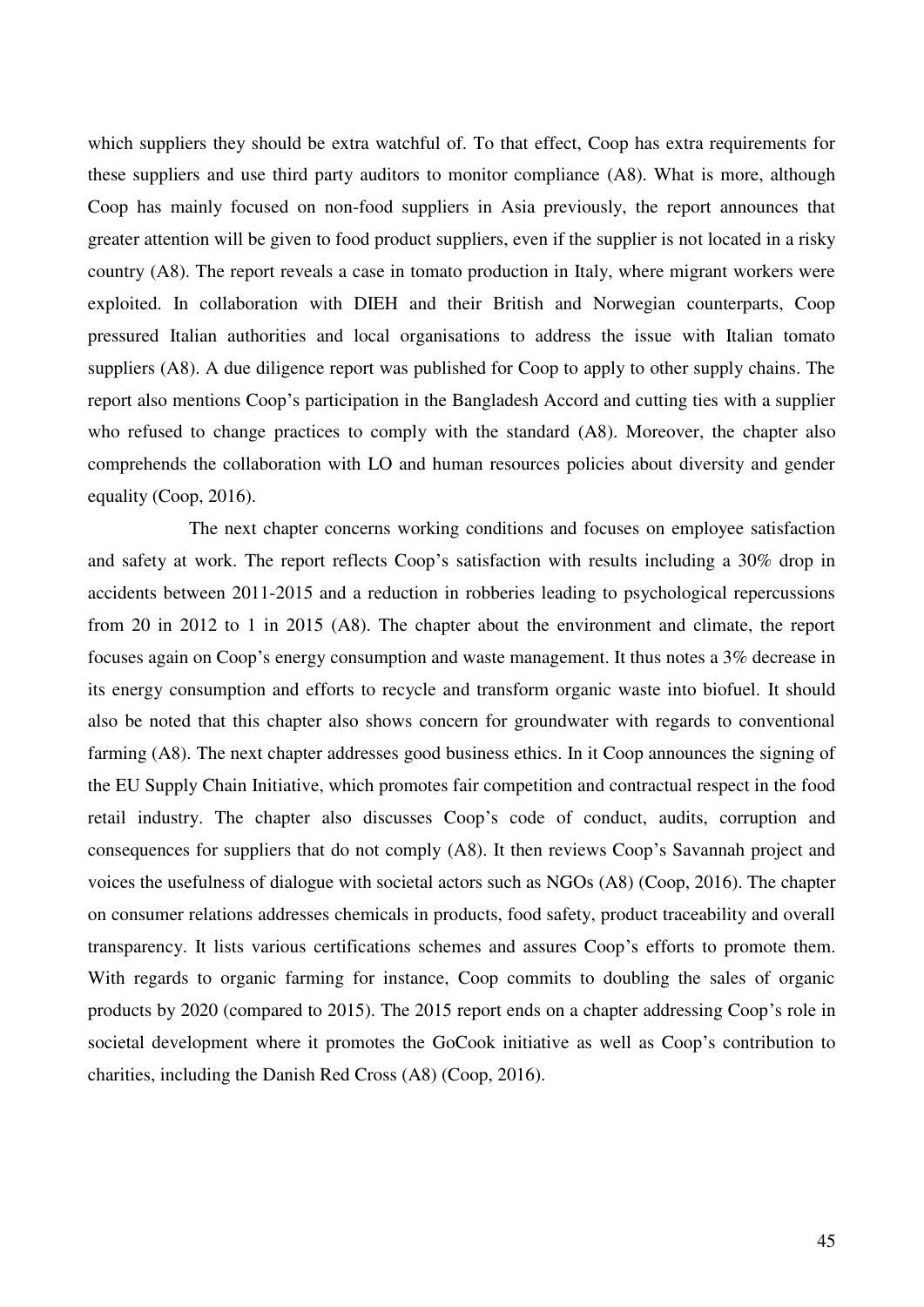#### **5.9. 2016 CSR report**

 The structure of the 2016 CSR report differs significantly from previous years as the chapters reflect: Short about Coop, Better products, A strong consumer voice, Balance in our footprint, A responsible workplace, Strategy and framework for responsibility.

 The first chapter introduces the company and its complex value chain and retraces the company's history. It also acknowledges that Coop's corporate responsibility goes two ways: upstream to its customers and downstream to its suppliers (A9). It carries on assuring continuous dialogue with NGOs and other stakeholders, and referring to the international standard on social responsibility ISO 26000 and its own code of conduct (A9). Concerning its responsibility towards customers, the report refers to sustainable and healthy products available to them (Coop, 2017).

"Better products" deals with the way in which Coop ensures the products it sells are produced responsibly. This chapter acknowledges the strain on natural resources and the environment at large that a global rise in consumption has led to. Consequently, the report conveys a sense of urgency to address this issue sustainably (A9). For Coop, this means promoting products certified as for example fair trade, organic or sustainable (eg. RSPO, MSC, FSC, Änglemark). By 2025 Coop aims to sell only MSC fish for instance. The production of palm oil and soy is also put under spotlight in the report. While palm oil been under Coop's radar for some years, the production of soy is a relatively new issue (A9). Coop have begun addressing the issue in 2016 by mapping out how much soy takes up in Coop's supply chains, to understand the full scale of the issue for the company. In terms of managing human rights risks in their value chains Coop uses its membership in the BSCI and its own code of conduct to monitor its suppliers (A9). Generally speaking, Coop reports that 97% of its risky suppliers (both food and non-food) are approved after audits. Concerning Coop's Savannah project, the report names a Human Rights Impact Assessment report that investigated the value chain for Savannah coffee (A9) (Coop, 2017).

 A strong consumer voice refers to customer relations. The chapter lists ways in which Coop communicates with consumers. Moreover, the report recounts that Coop participated in the yearly political rally on Bornholm where it exchanged with both politicians and civil society (A9). The chapter called "balance in our footprint" deals Coop's impact on the environment and climate. The banner target is to recycle 95% of Coop's waste by 2020. Concerning food waste, the report says Coop will optimise its purchasing policies, lower prices just before end date, donate to charities and turn waste to biogas. With regards to easing recycling, Coop reports ⅔ of its own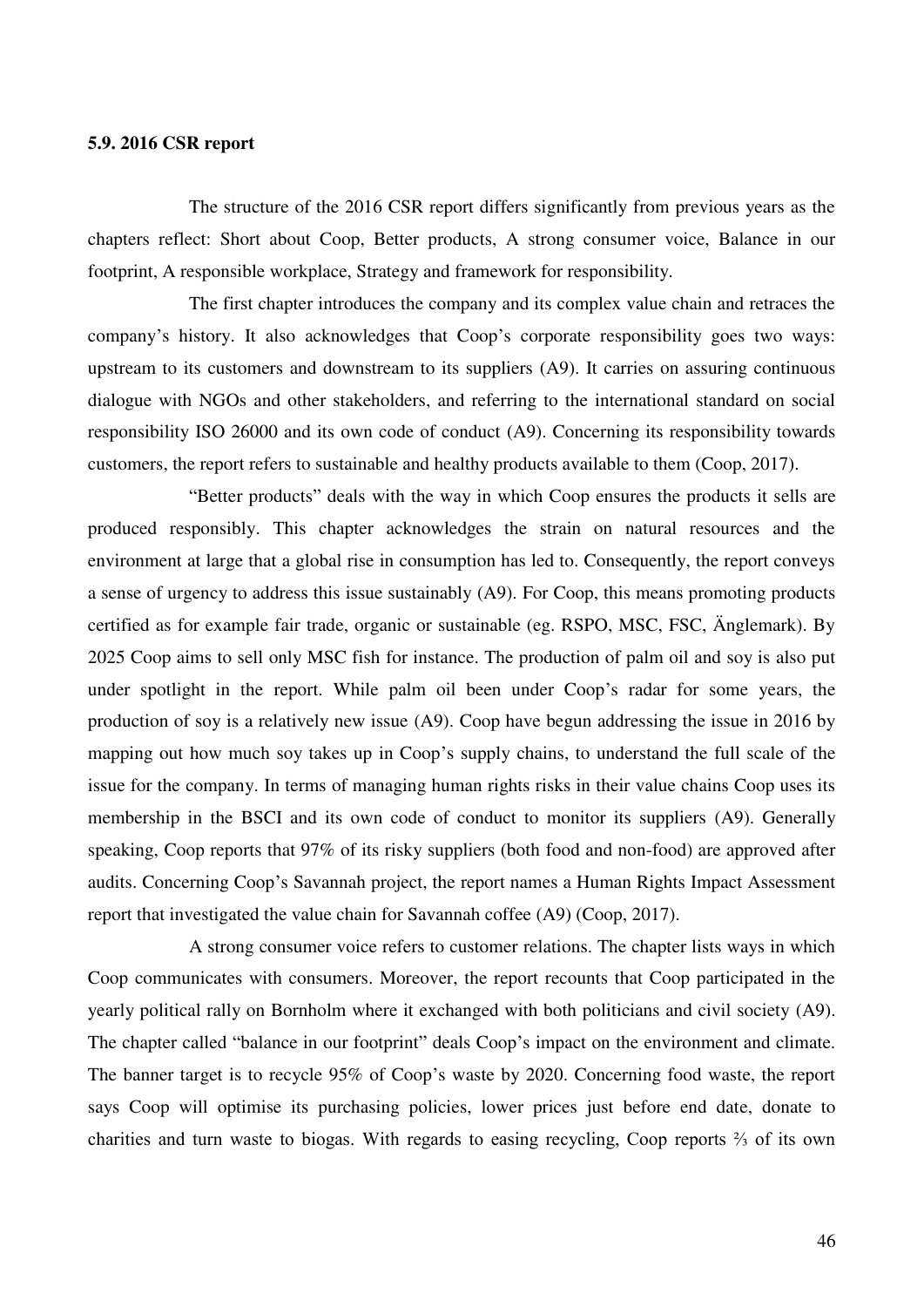products have guidelines. Coop further pledges to reduce energy consumption by 20% by 2020 compared to 2014. The following chapter deals with employee safety and wellbeing (A9). Accidents decreased by 5% in 2016 and Coop spent 2000 hours to educate employees about safety and facing robberies. The report also reaffirms Coop's commitment to promote diversity and equal opportunity (Coop, 2017).

 The strategy and framework for responsibility chapter, finally, lists how Coop's initiatives and policies contribute to the UN's Sustainable Development Goals (SDGs). The latter are a group of 17 goals created and endorsed by the UN meant to address the world's most pressing issues. For example, auditing suppliers contributes to SDG 12, Responsible Consumption and Production. The chapter also offers a table that organises Coop's policies according to the ISO 26000 framework on social responsibility: human rights, working conditions, environment and climate, good business practices, consumer relations and societal development. For instance, with regards to human rights, the table lists Coop's code of conduct, its membership to the Bangladesh Accord, the Savannah project, and its policy to promote women in leadership. The chapter also lists the initiatives of which Coop is a part of, for example the UN Global Compact, the BSCI, and the Supply Chain Initiative (Coop, 2017).

## **6. Analysis**

 This chapter will seek to make sense of the data presented above by applying this thesis' theoretical framework. The four theoretical lenses formed from each strand of theory - the Human Right to Water, Business and Human Rights, Global Value Chain governance theory and Global Governance theory - will generate four perspectives on Coop's corporate responsibility to respect the human right to water in its global value chains for avocados. To render the analysis more clear, I will therefore use each theoretical lens one after the other, assessing firstly what Coop is presently doing to respect the human right to water before formulating recommendations.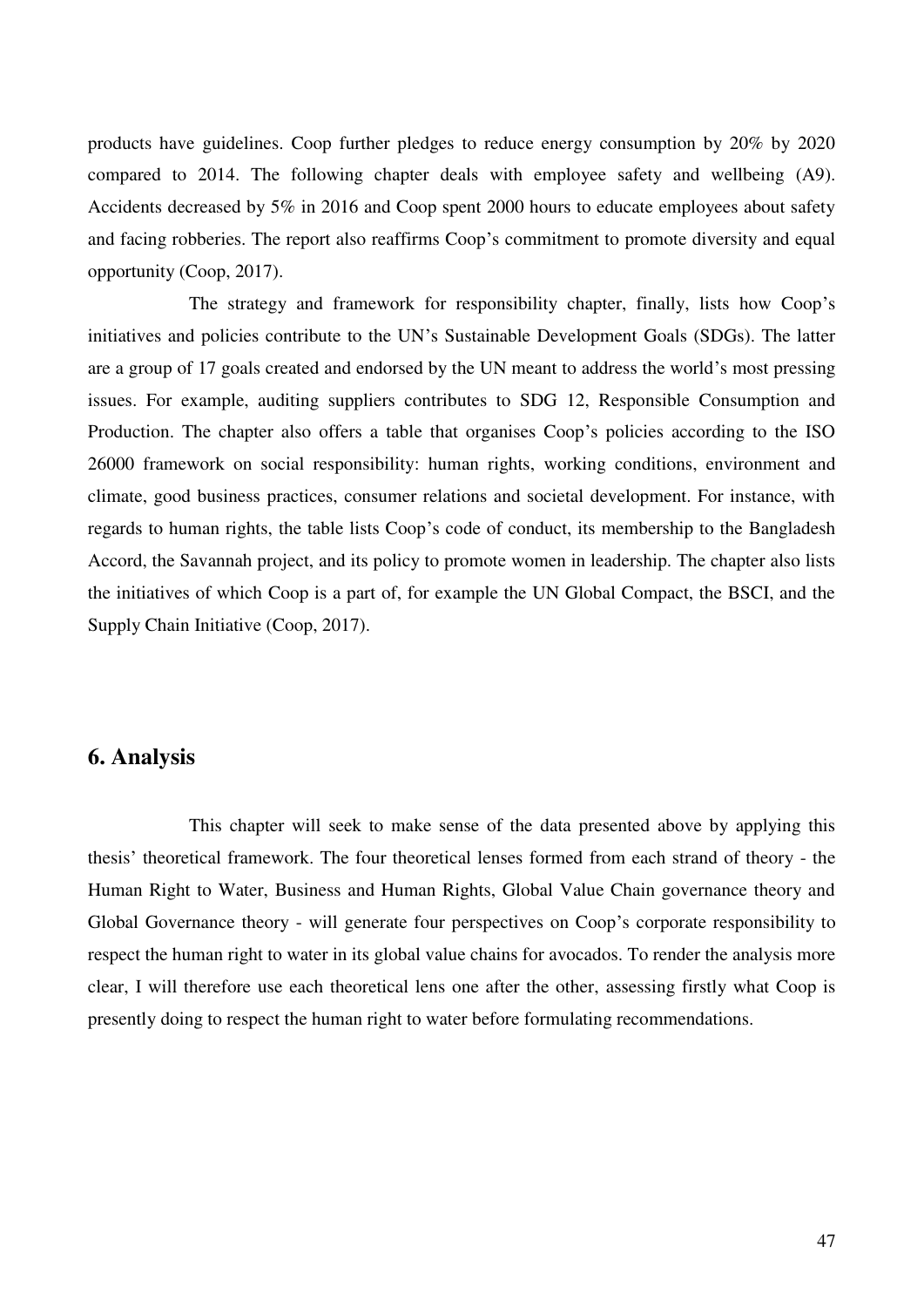#### **6.1. Coop and the Human Right to Water**

 The newly recognised human right to water does not appear explicitly in any of Coop's CSR reports. However, it is indirectly referred to in certain passages in the reports when Coop discusses environmental issues (Coop, 2015; Coop, 2016) as well as one instance of when Coop promotes a campaign by the Danish Red Cross (Coop, 2016). Indeed, both in 2014 and 2015, Coop was attentive to the contamination risk that certain chemicals represent for groundwater. In the 2014 report, Coop announces that it will phase out weed killers and fabric softener because it is concerned for the environmental impact those products have on groundwater (A7). Thus, implicitly, Coop's concern is for the safety of drinking water in Denmark, and therefore the human right to water. In the 2015 report, Coop again mentions its concern for the quality of groundwater, when it uses that as an argument to turn to organic farming rather than conventional farming (A8).

 Moreover, the 2015 report, Coop presents its partnership with the Danish Red Cross concerning a campaign to finance access to water (Coop, 2016). Indeed, the report displays a campaign poster from the Danish Red Cross which explicitly states "4,000 children die each day in the world's poorest countries because they lack access to clean water and sanitation" (Coop, 2016:32; A8). Although it is not Coop's own sentence - it is found in its report and indicates Coop's support of the Danish Red Cross work in realising the human right to water.

 Thus Coop's attention to the human right to water is minimal and arguably accidental. Indeed, the Red Cross' campaign so happens to regard the human right to water, but it is not because it deals with the issue that Coop shares it. Coop publishes the poster because it exemplifies its partnership with the humanitarian NGO. Moreover, the company's concern for groundwater as embodied in its policy to remove polluting herbicides and fabric softeners shows only limited awareness of the issues related to the human right to water in agriculture. Therefore, it appears Coop's awareness to the human right to water is insufficient to deal with it correctly and may explain why no attention has been granted to the human right to water in Coop's global value chains for avocados.

 It is therefore paramount that Coop acknowledges the human right to water, understands its far-reaching implications for its operations, including but not limited to its global value chains to avocados, and grants it the attention it is due.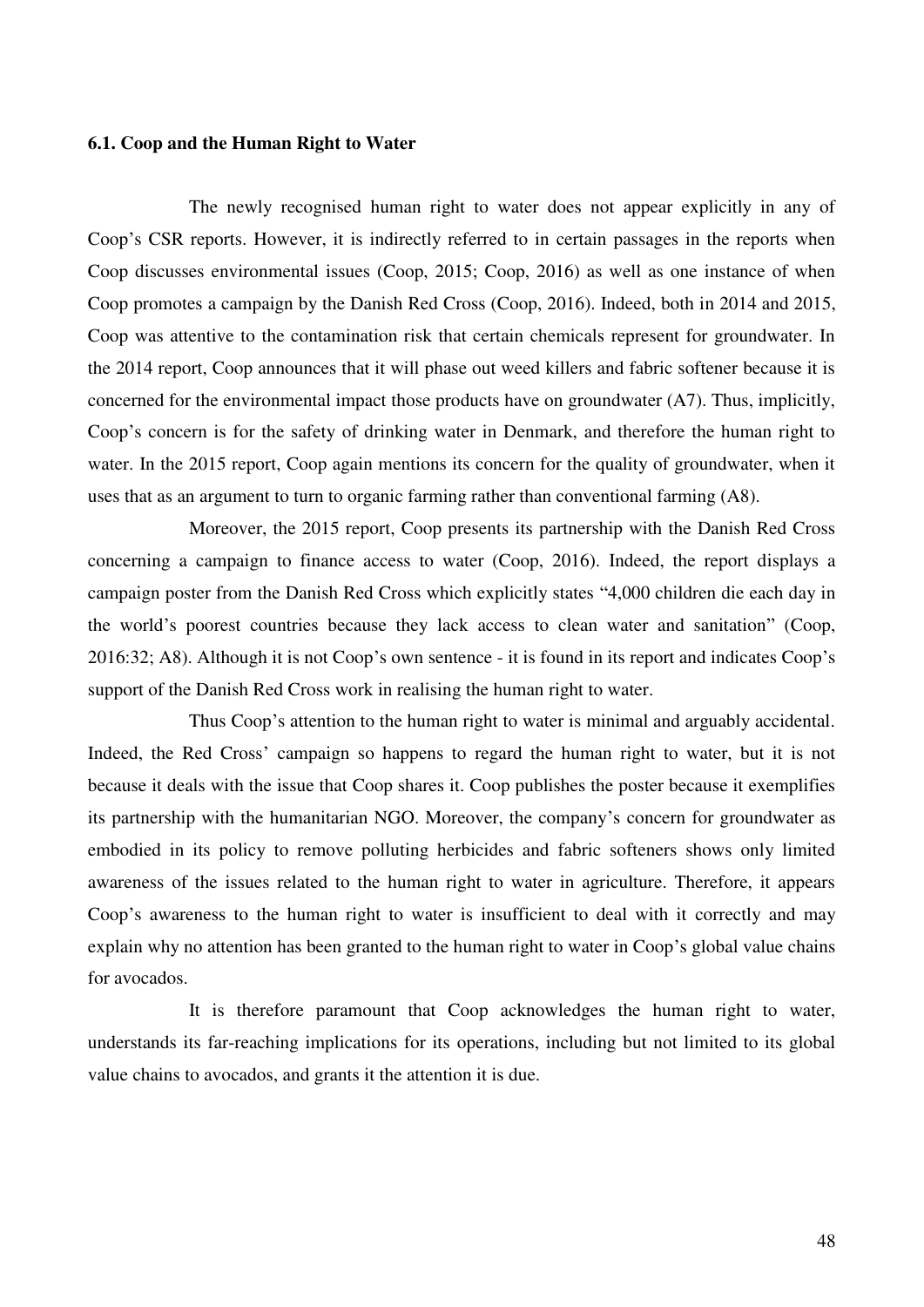#### **6.2. Coop and the Corporate Responsibility to Respect Human Rights**

 Concerning human rights at large, the data collected shows a rather significant concern on the part of Coop. Moreover, a chronological review shows that human rights are increasingly important to Coop. Indeed, while the CSR reports for 2009-2012 make no mention of human rights explicitly, the reports for the years 2013-2016 explicitly recognise and address human rights issues. However, when Coop does address human rights, it focuses primarily on labour rights: for instance its auditing efforts to ensure compliance with its code of conduct in its Asian suppliers' factories. For instance, the case of the infringement in a tuna factory in Thailand and the actions taken by Coop as result indicates that Coop takes these matters seriously. Coop's commitment to respecting human rights is also embodied by the company's determination to address discrimination within its own organisation (eg. regarding gender discrimination and women's glass ceiling). Thus, the reports show that Coop has an understanding of its corporate responsibility to respect human rights and that it comprehends that its corporate responsibility goes beyond its own organisation.

 However, Coop's awareness of its corporate responsibility to respect human rights appears to be limited to preventing direct involvement in its value chain. Indeed, although Coop alludes to human rights risks linked to unsustainable forestry, palm oil production or conventional agriculture for instance, the reports never make a direct link between these practices and Coop's own corporate responsibility to respect human rights nor does it even refer to these issues explicitly as human rights risks. Human rights risks arising *along* its global value chains are thus disregarded.

 Addressing infringements that are or may occur along its global value chain is just as much Coop's responsibility. Therefore, to live up to its responsibility to respect human rights, Coop must also have mechanisms to identify, address and remediate human rights risks along its global value chains for avocados. Moreover, the UN's Guiding Principles posit that companies are expected to use their *leverage* to influence other actors. This implies that Coop is also expected to use its authority on its suppliers to bring about change in the way the latter operate so as to ensure the human right to water is respected throughout Coop's global value chains for avocados. Moreover, the existence of Coop's leverage cannot be disputed since Coop's reports clearly show that Coop was able to pressure suppliers into compliance with regards to other human rights. Although the issue at hand is that of the human right to water in avocados' value chains, there is absolutely no reason to assume that Coop should have no power over its avocado suppliers. Thus, I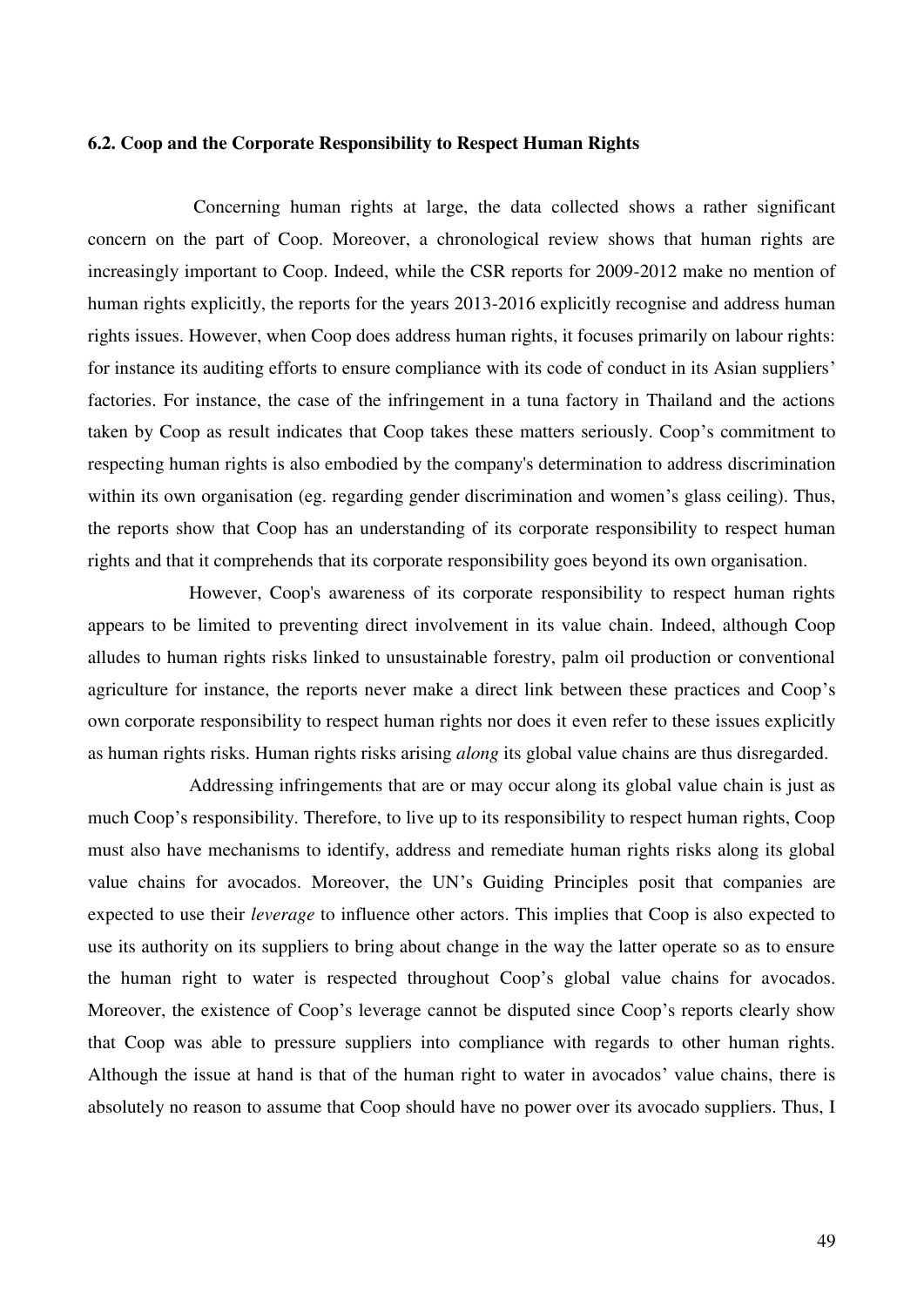posit that Coop undoubtedly has leverage that it may use in order to improve its corporate respect of the human right to water in its global value chains for avocados.

 How this leverage can be employed and how Coop may increase it will be addressed in the next two subsections of this analysis when I use global value chain governance theory and global governance theory to form recommendations for Coop. Indeed, both theories deal indirectly with this notion of leverage presented in the UNGPs and suggest ways in which leverage may materialise.

#### **6.3. Coop's Global Value Chain Governance**

Coop has a highly complex global value chain with several hundred different suppliers, 2,500 to be precise according to the 2016 CSR report (A9). This may explain the lack of attention granted avocados. Indeed, none of the reports mention any supervision over the production or routing of avocados.

This section will seek first to understand why Coop has not been more attentive to its global value chain for avocados, and then suggest how the company could govern its global value chain for avocados so as to ensure the human right to water is respected throughout. Indeed, as we saw in the previous section, unawareness of an issue does not diminish a firm's corporate responsibility to respect human rights (Ruggie, 2013).

 The data shows that there is a number of ways in which Coop seeks to govern its value chains. Firstly, it has a code of conduct that it makes suppliers sign and adhere to. The code of conduct states that Coop's "social responsibility concerns the rights, health and safety of workers and local societies involved in our supply chain" and that its "environmental responsibility concerns [...] sustainable use of natural resources in the goods and services sourced by the Coop Group" (Coop, 2017:1). It also stipulates that suppliers "must ensure that its subsuppliers comply" with the code of conduct (Coop, 2017:1). Secondly, Coop carries out regular audits or has an external party carry them out following BSCI methodology and requirements. These supervising efforts are useful, as the Coop reports noticeable improvements in compliance over time. Indeed, when issues do arise, for example with the case with the tuna factory in Thailand in 2014, the company addresses it right away. With the assistance of its network, Coop was able to resolve the problem within a few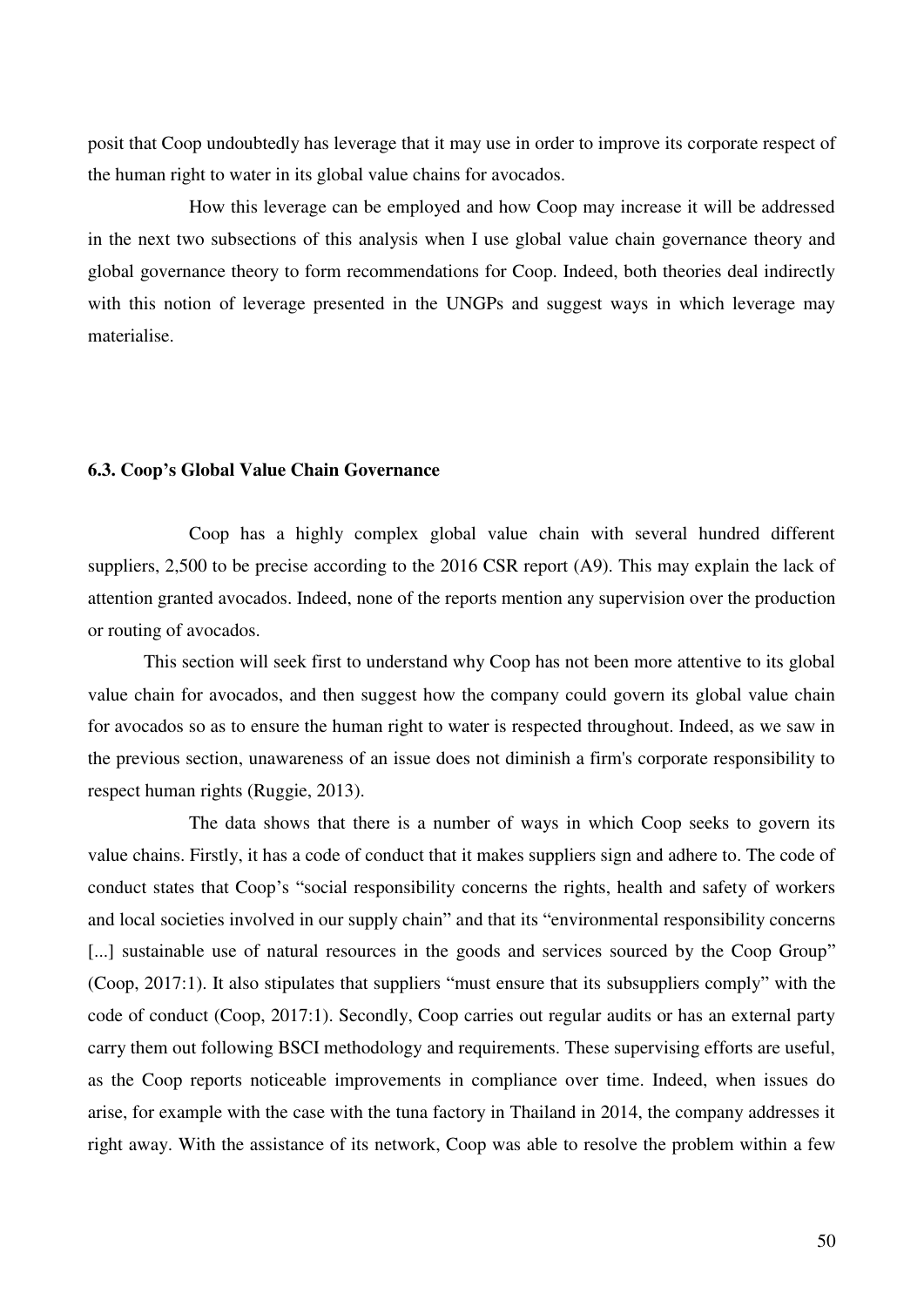months and ensure compliance once again (A7). Furthermore, the code of conduct warns that if a supplier continues to violate the code of conduct, this may have consequences on future collaboration between Coop and the supplier.

 These elements suggest that Coop keeps a close eye on its global value chains, at least when it comes to certain suppliers or products. Indeed, Coop's close supervision of Asian non-food supplier is based on a risk-based approach and BSCI's list of risky countries. Thus, it would appear that Coop's lack of attention to the global value chain for avocados is due to a lack of awareness of the human rights risks related to their production with regards to water overconsumption and its consequences on the human right to water. However, Danwatch's report has now unarguably made Coop aware of the issue in Petorca, Chile, and surely also of the fact that avocados regardless of origin present a risk to the human right to water.

 When looking at the issue from the perspective of Gereffi, Humphrey and Sturgeon's theory of linkages (2005), it becomes apparent that until now, Coop had been regarding avocados as a simple product, that is, that Coop has assumed that the complexity of the transaction is *low*. As a consequence, Coop and its suppliers were interacting on *market linkages*, characterised by low complexity of transaction, high ability to codify the transactions and highly capable supply-base. Indeed, as we saw in the literature review, when the complexity of a transaction is low, firms automatically operate under simple market rules: supply and demand determine the price, and the relationships between buyers and sellers are flexible and independent. Thus, price, rather than the assurance that avocados were produced responsibly will have been the determining factor in the wholesale purchase of avocados.

 Knowing now, as we do, that avocados represent a human rights risk at least in terms of the human right to water, Coop's management of its global value chains for avocados should be adapted accordingly so that it may ensure its corporate respect of the human right to water in its global value chain for avocados.

 I contend that *market* linkages are not adequate to ensure the respect of the human right to water because the production of avocados that requires the respect of the human right to water is complex. In other words, such avocados present a *high* complexity of transactions to use Gereffi, Humphrey and Sturgeon's terminology. Indeed, a requirement demanding that the production of avocados should not violate the human right to water is a product specification that makes the product more complex to produce.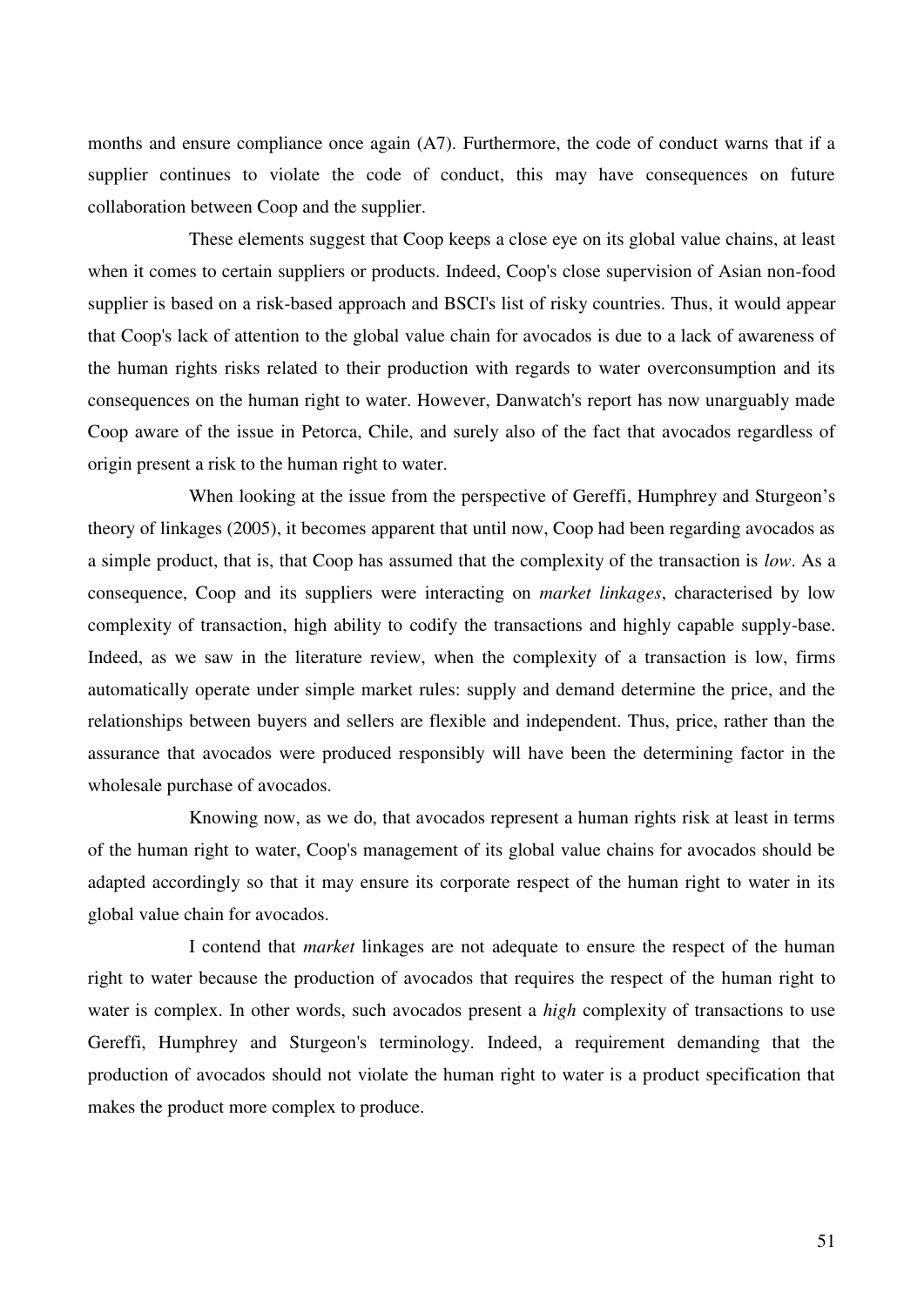However, it is also rather simple to codify the transactions, that is, it is simple to give clear instructions that the suppliers must follow in order to respect with the human right to water. Indeed, clarifying what the human right to water is and having a code of conduct or other set of rules for suppliers to follow is rather a straightforward matter. Water must be safe, clean, accessible, available, affordable and culturally acceptable. As the literature review showed, breaking these conditions further down is simple, and thus the ability to codify transaction is also *high*.

 Referring back to Gereffi, Humphrey and Sturgeon's typology (2005), two types of linkages are thus still adequate: *captive* and *modular*. Captive linkages involve a poorly capable supply-base, while modular linkages involve a highly capable supply-base. Since the CSR reports do not address the global value chains of avocados, I cannot determine the capability of the supplybase based on the data. Danwatch's report gives examples of avocado plantation owners who have paid fines for violations which have impacted the availability of water to nearby communities - but who have according to the report not changed their behaviour (Danwatch, 2017). This does not indicate a lack of capability as much as that of a lack of willingness to respect the human right to water. However, that may still be regarded as *low* capability of the very base of the supply-base, that is of the farmers.

 Therefore, based on Gereffi, Humphrey and Sturgeon (2005), Coop should make sure that the entity which deals directly with avocado producers keep the latter *captive* and builds up suppliers' capacity. This *captive* relation between farmers and what is most likely a wholesale buyer, does not need be representative of the entire value chain, however. Indeed, wholesale buyers are likely to be much more capable, and thus, a *modular* linkage - characterised by complex transactions, an ease to codify requirements about the transactions and highly capable suppliers are more likely to be the norm between wholesale buyers and Coop (or any other intermediary firm). Within Coop's departments, from the CSR department that may present the idea of tighter control of the value chain for avocados, to the department in charge of wholesale purchase, different nodes may exist, but all those are characterised by Coop's internal hierarchical governance.

 This schematisation of Coop's global value chain for avocados concurs with Gereffi, Humphrey and Sturgeon's argument (2005) that the type of linkage between nodes at different levels of a value chain may be different. Moreover, if we imagine that Coop has several wholesale suppliers of avocados, depending for instance on the country of origin of the fruit, as is likely the case, we can also suppose that some wholesale suppliers might be less capable and thus require *captive* linkages, or we may imagine that some avocado producers are already highly capable or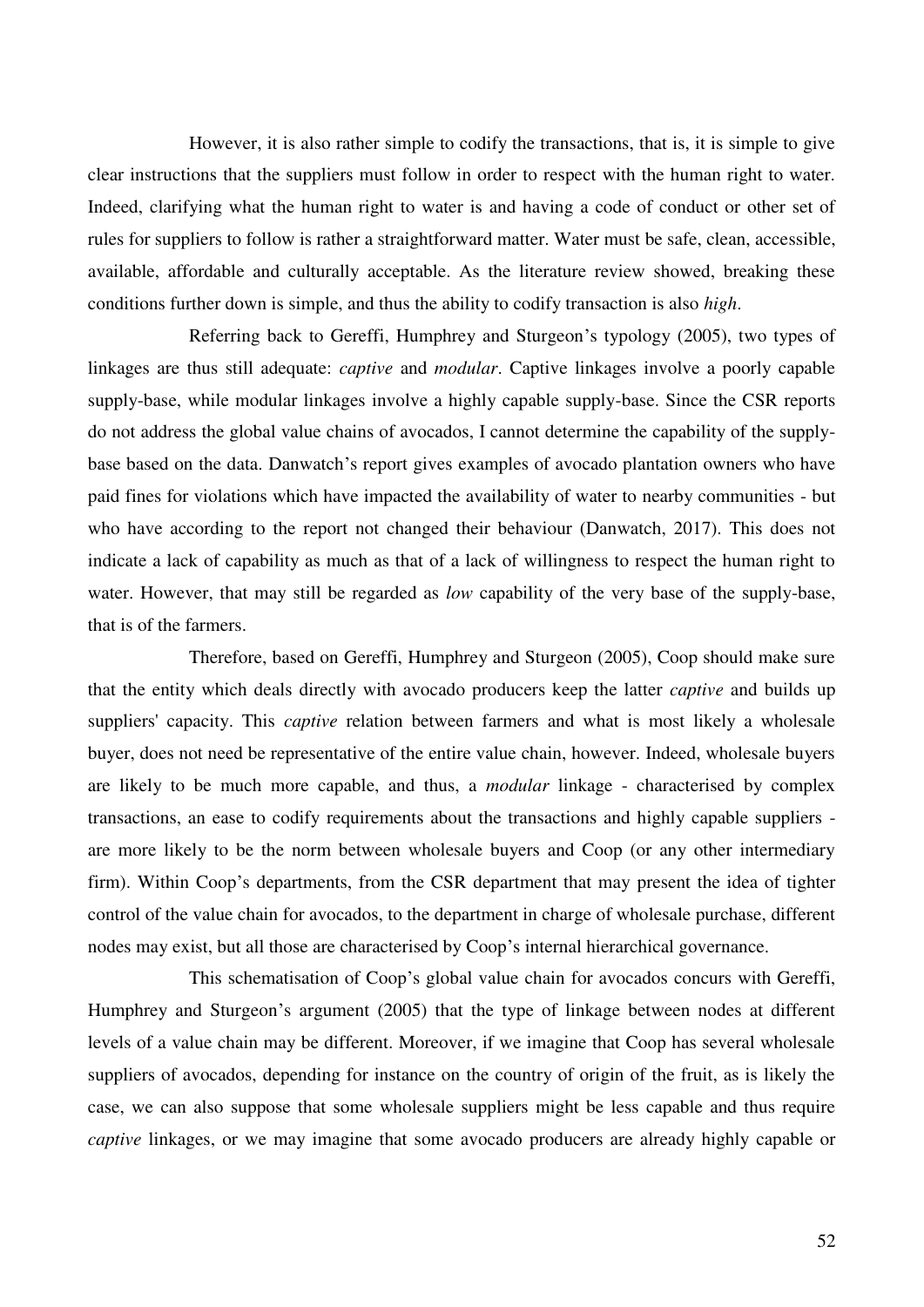would eventually become capable thanks to capacity-building efforts and would in time not require as much control as other producers and will have *modular* linkages with the wholesale supplier.

 In short, by reconsidering the complexity of avocado product requirements and reassessing the capability of its supply-base, Coop could improve its corporate respect of the human right to water. Indeed, Coop would most likely begin working with its avocado suppliers like it does with its non-food suppliers in Asia. An additional set of guidelines on top of the existing code of conduct could be a easy instrument to ensure that all its suppliers and subsuppliers are aware of and agree to conform to Coop's requirements concerning the respect of the human right to water. As the data noted, Coop has continuous dialogues with its suppliers and carries out regular audits. Such continuous exchange with avocado producers and wholesale suppliers, as well as internal and external monitoring like the ones depicted in the CSR reports would be fitting to ensure that the requirements regarding the human right to water in avocado production are met.

 If we consider Ponte and Sturgeon's modular theory of global value chain governance (2014), we can look at Coop's value chain for avocados from three levels of analysis: micro, meso and macro. Above I performed what the authors would designate as a micro-level analysis. Indeed, I inspected each node within Coop's global value chain for avocados and, using the theoretical framework, identified the type of governance pattern I would expect to arise Coop's global value chain for avocados.

 At the meso-level of analysis, Ponte and Sturgeon (2014) contend that the power structure are inherently connected to the type of linkage and governance type that travel up and down the value chain. In other words, by examining how linkages in one node may influence that of other nodes, I can determine the relative power of one actor in the global value chain.

 Coop's ability to impose requirements on its suppliers and subsuppliers (as the data shows it does with suppliers for other products) - whether it be in the form of its code of conduct or any other means - implies that Coop works as a lead firm in the value chain. This brings me to the concept of polarity in the governance structure of the overall global value chain, suggesting that Coop can also adopt a leading role in its global value chain for avocados.

 However, at the macro-level, other factors external to the global value chain may influence and determine its governance. Such factors may for instance be the influence of an NGO like Danwatch, national or international regulations, or even consumption patterns like a boycott campaign. Thus, Coop should be aware that external factors can impede in its governance as much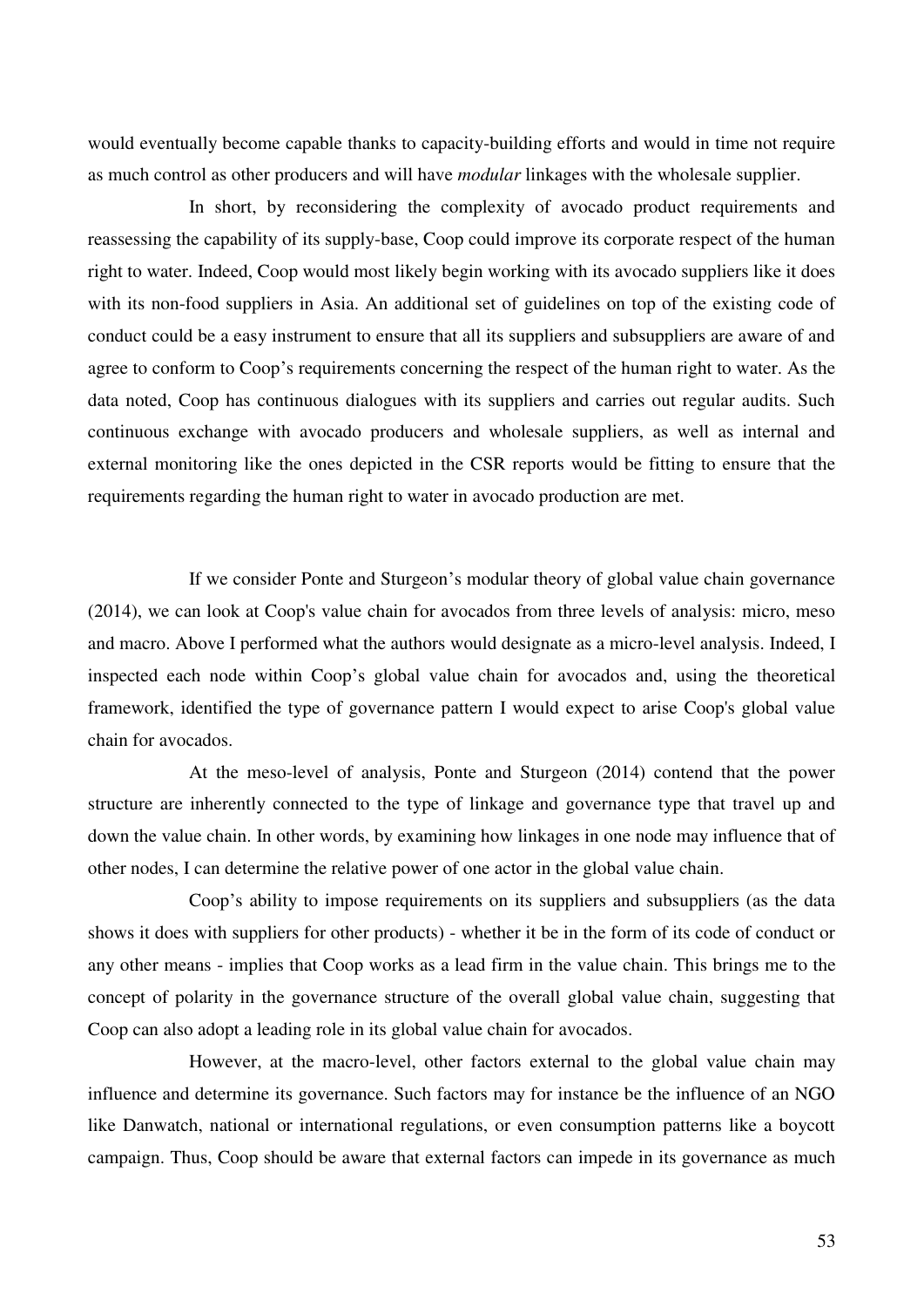as internal actors may contest its position as leader. In fact, over time, Coop may have to share influencing power and decision power with other actors - internal or external to the value chain for avocado - for example states that regulate the production or competing firms that likewise shape the environment in which Coop operates. According to Ponte and Sturgeon (2014), the governance of a global value chain may have several power poles. Unfortunately, the data extracted from the CSR reports provides no information about the international institutional environment, nor the national or international competition that Coop faces. It is therefore not sufficient to infer on the specific external factors that may affect Coop's global value chain for avocados, nor to infer on whether those potential influences would support or impede Coop's efforts to respect the human right to water.

 In summary, this theoretical perspective suggests that Coop can impose itself as the lead firm in its own global value chains for avocados by taking the initiative to address the human rights risks related to the human right to water, in the production stage particularly. Coop may endorse the leader role in its global value chain for avocados by imposing the respect for the human right to water throughout its global value chain for avocados, for instance through a set of principles and guidelines that are made contractual for suppliers. Imposing the respect for the human right to water to its own departments first, the policy and guidelines will trickle down the value chains all the way to avocado farmers. These measures will alter the type of relationship Coop has with its suppliers (and all the business relations in the value chains) and will require that Coop engages actively with its value chain and suppliers to monitor implementation and enforce compliance.

 Having used global value chain governance theory to analyse how Coop can improve its corporate respect of the human right to water in its global value chain for avocados, I now turn to global governance theory to inform another suggestion about how Coop can improve its corporate respect of the human right to water.

### **6.4. Addressing the Human Right to Water through Global Governance**

 This section looks at Coop's current participation in global governance and suggests how Coop could engage in global governance to address the issue fo the human right to water in its global value chain for avocados.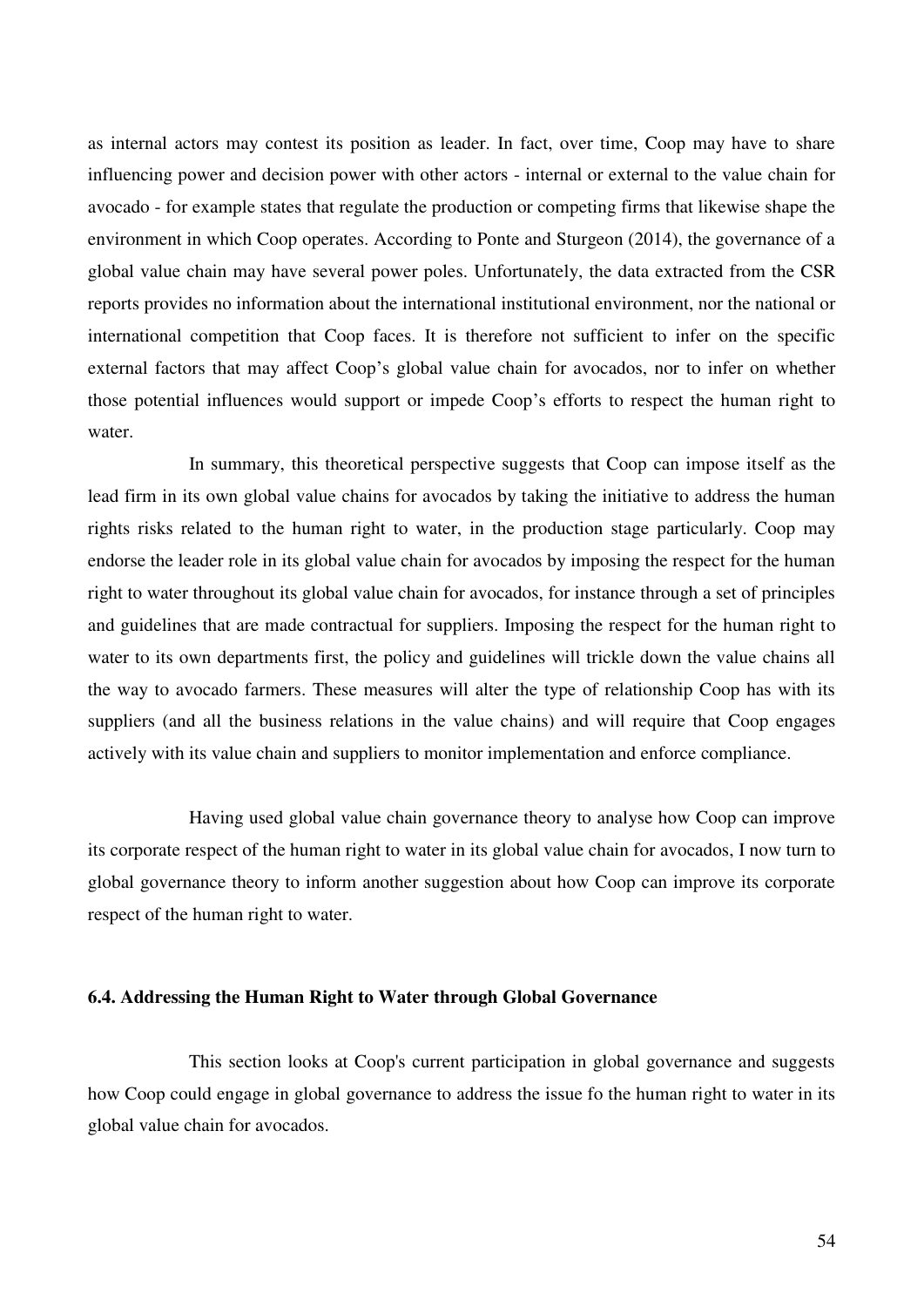The data collected from Coop's CSR reports between 2009 and 2016 shows that Coop is already participating in several of what Abbott and Snidal (2009) call regulatory standard-setting schemes, for example the UN Global Compact, the BSCI and DIEH. In fact Abbott and Snidal have classified the UN Global Compact in their governance triangle and placed it in zone 4. They also classified the Forestry Stewardship Council (FSC) and Marine Stewardship Council (MSC) in zone 6 - Coop refers to FSC and MSC repeatedly in its reports to show its commitment to sustainably sourced products. Based on Fransen's analysis of the BSCI (2014), the BSCI would be placed in zone 2 of the governance triangle. As for the DIEH, whose executive board is made of representatives from all three types of actors (DIEH, 2017), it fits in zone 7 of the governance triangle. Thus, the different regulatory standards-setting schemes Coop has joined or supports indirectly through its purchasing policy are very diverse in their governance.

 The next two examples illustrate the usefulness of such regulatory schemes for Coop in addressing issues arising in its global value chains. In 2014, Coop discovered a case of child labour in a Tuna factory in Thailand. Coop used the BSCI network to increase its leverage on its supplier and ensure compliance. Likewise, in 2015, Coop was faced with another human rights violation in its value chain for canned tomatoes. Through the DIEH, Coop collaborated with the British and Norwegian DIEH counterparts to pressure Italian authorities to step in and for the Italian producers to rectify their wrongdoings. These two examples highlight the normative power regulatory standard-setting schemes have on firms as well as authorities. This is noteworthy, as such regulatory schemes do not have any legal bearing. However, as the two examples show, this does not prevent them from addressing salient issues and close governance gaps.

 It is precisely such a governance gap that the Danwatch report revealed: the human right to water is not protected by the Chilean government as is its duty, and other actors may therefore cease the opportunity to make an important difference. Coop may just be that actor.

 Recalling Abbott and Snidal (2009), the way in which regulatory standards-setting schemes emerge, take shape and operate can be mapped with the ANIME-framework. ANIME stands for agenda-setting, negotiation, implementation, monitoring and enforcement and resumes the entire process of regulatory standards-setting schemes. *Agenda-setting* refers to the time when actors take up an issue and place it on the global stage to address it. A human rights' violation may not be "an issue" until it is discovered by influential actors and put on the global scene as something to be addressed. This is how some violations may persist for a long time before they are resolved and remediated. Once an issue has been set on the global agenda, *negotiations* may take place.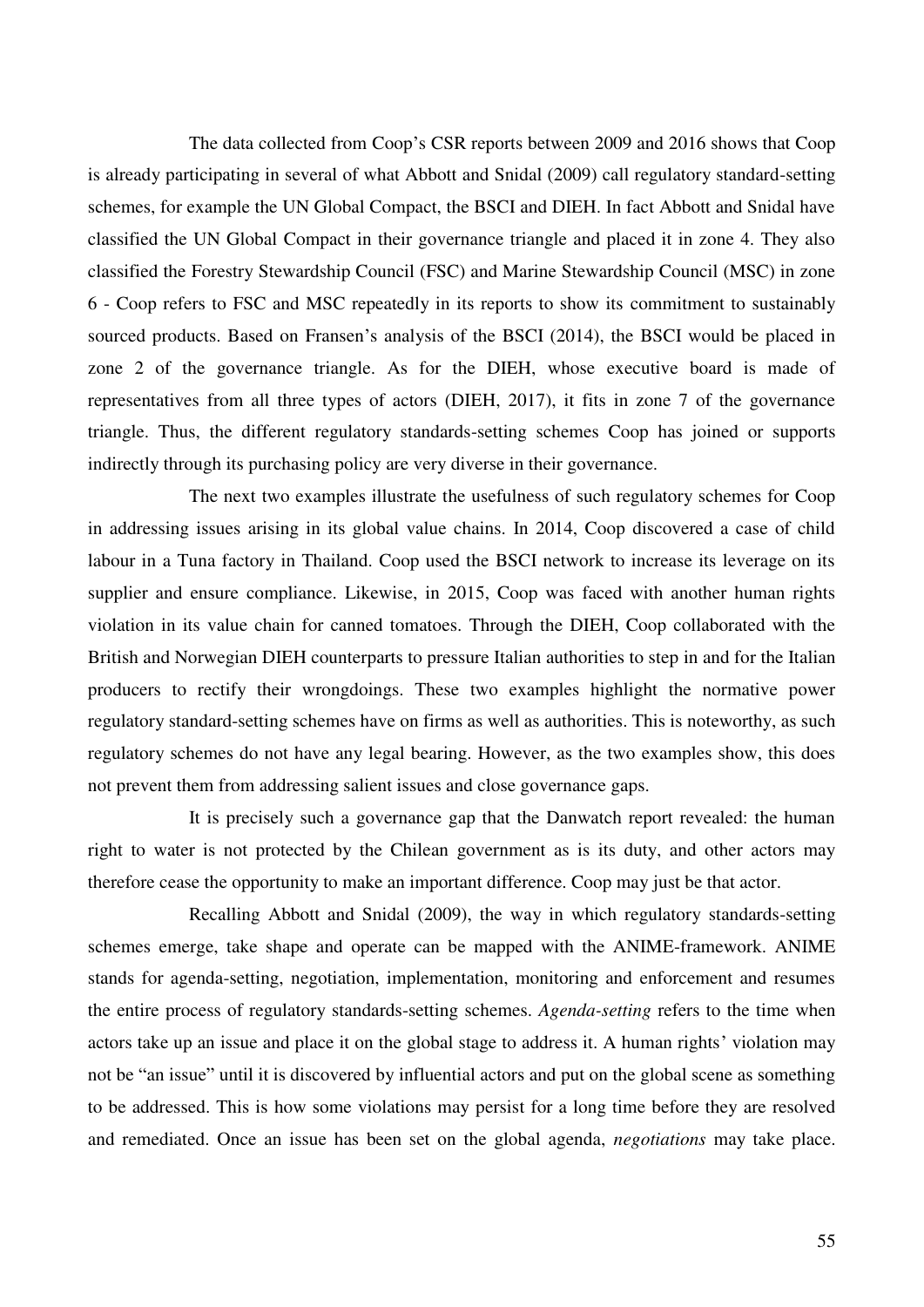Here, different actors convene to discuss *how* to address the issue. Upon agreement, actors reach the *implementation* phase which refers to the concrete measures taken by involved actors to resolve and remediate the issue. *Monitoring* refers to the supervision and oversight of the measures taken in the implementation phase to assure that they serve their purpose. Finally, *enforcement* refers to responding to issues of non-compliance with the standards set.

 According to the framework, different types of actors have different strengths and weaknesses in terms of the four key competencies. Their legitimacy in the process depends on their independence, representativeness, expertise and operational capacity. Coop, a firm, possesses *expertise* and *operational capacity* first and foremost. Indeed, Coop has a lot of knowledge and experience about the environment in which it operates, it has a wide and deep understanding of its products and operations, and extensive and sometimes exclusive ties with other firms through its global value chain. Expertise is paramount in all stages of the process because it ensures the adequacy of the response to the issue at hand. In terms of operational capacity, Coop's is as large as its enterprise is: its financial resources and its authority within and beyond its own organisation (i.e. its leverage on suppliers and business partners) constitute Coop's operational capacity. Operational capacity is crucial to the implementation phase especially, as it is the phase in which the standards set are realised. Indeed, firms are the primary actors concerned by the regulatory standards-setting schemes as the latter are created to regulate their activities in the global economy. Thus, according to Abbott and Snidal (2009), Coop's role in addressing the risks related to the human right to water in the global production of avocados could be particularly relevant because of its expertise and its operational capacity.

 However, Coop is a small global player compared to giants of the food retail industry like Walmart or Carrefour, and we cannot expect Coop to pull all the weight. In fact, regulatory standard-setting schemes are by definition not the product of a single actor: they are the result of collaboration between actors. To take action through global governance thus, Coop cannot act alone and must seek to cooperate with other actors.

 To begin with, Coop would need to "create" the issue as it were. To begin with, recognising that there *is* an issue by voicing its own concern for the risks related to the human right to water in global value chains for avocados is already a step towards agenda-setting. Formulating this concern will begin to define and frame it. This is, in essence, what Danwatch's report has begun. Approaching other business actors, such as other supermarket chains, wholesale buyers, and agribusiness associations in Denmark, in Scandinavia, Europe and beyond, is a second step. Indeed,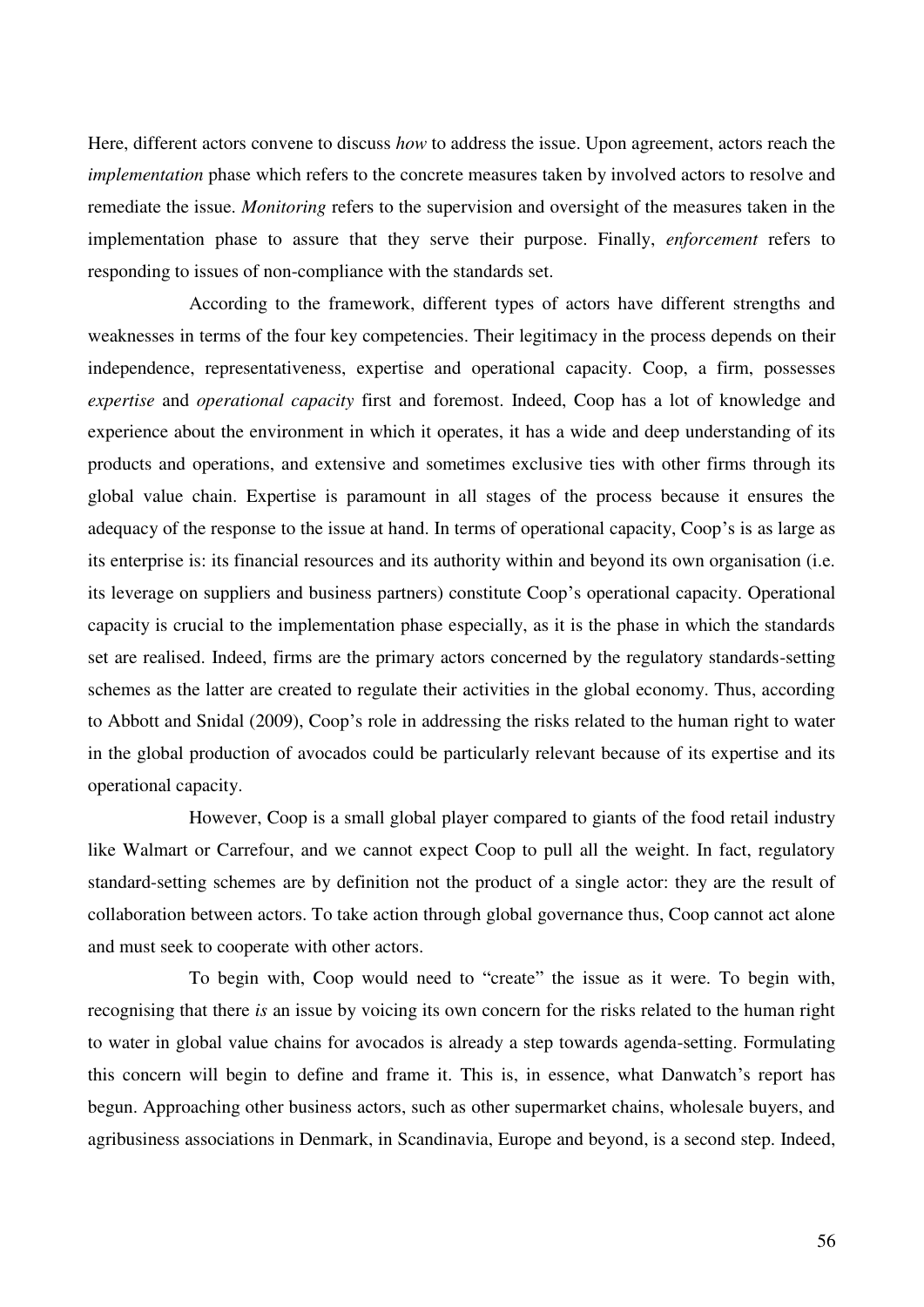raising awareness about the issue and gaining allies for the cause will have a ripple effect as they will begin advocating for the idea that the human right to water in global value chains is an issue worth addressing. In fact, important allies in the agenda-setting phase are also to be found in other types of actors: NGOs and states or international organisations (IOs). Indeed, the issue of legitimacy already arises at the agenda-setting stage, and I argue that Coop would be a more convincing advocate for the human right to water if it gathered the support of NGOs and IOs. In general, NGOs and IOs have the advantage of seeming more legitimate because they are by nature value-driven and appear *independent* of private pecuniary interests. They are also *representative* which is paramount for agenda-setting. Indeed, the more important an issue appears to be to society and consumers (who are *represented* by civil society and IOs), the bigger the incentive for business actors (and governments) to acknowledge and address the issue. Finally, NGOs and IOs also harbour extensive *expertise*, which adds to their legitimacy as actors in the different phases of the regulatory process. As for states, these are deemed *independent* and *representative* actors as they are by nature there to serve the interest of all their citizenry. Moreover, because states usually have very large resources, they are also able to hire experts, thus gaining *expertise* in matters that are not inherently state business, like the present issue relating to the human right to water in global value chains for avocados. Furthermore, at the international level, a state can engage with its counterparts to join forces and direct the energy of entire international organisations. Thus, there are many actors with who Coop can interact to advocate for the human right to water in global value chains for avocados.

 This is, as Abbott and Snidal (2009) present it, the first phase of the creation of a regulatory standard-setting scheme. If we imagine that this first step is successfully reached, Coop's role in negotiations will be to provide expert knowledge on the complexity of global value chains and their management. This expertise is grounded in Coop's first hand experience and knowledge of its operations and global value chains for avocados (and for other similar products). Moreover, Coop's operational capacity will inform the feasibility of implementing the measures negotiated and is therefore also essential to this stage of the regulatory process.

 For the implementation phase of the process, Coop will need a crucial actor. Indeed, these regulatory standard-setting schemes target firms' operations and activities. Only the firms themselves can implement the standards into their culture, their management and day-to-day operations. Thus, if such a regulatory scheme is to enable Coop to improve its corporate respect of the human right to water in its global value chains for avocados, then it is ineluctably Coop that needs to implement the standard in its business practices.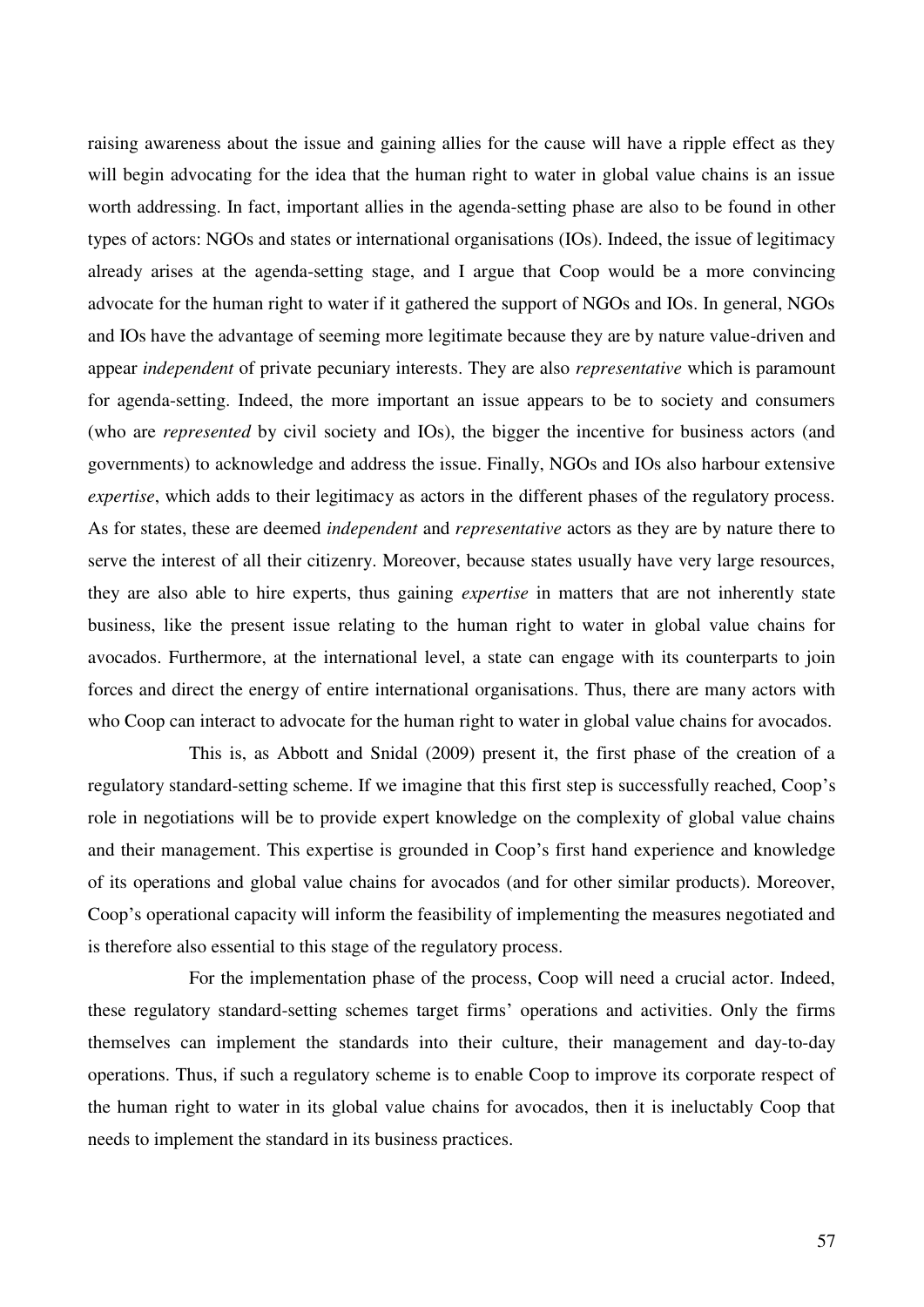Monitoring requires expertise, independence and operational capacity. While Coop as a firm possesses expertise and operational capacity, it lacks independence due to its profit-seeking nature, and as such is only partially legitimate in monitoring its own implementation of the regulatory scheme. Third party monitoring from a more independent actor will increase the efficiency and legitimacy of the results.

 Finally, enforcement requires all four competencies: expertise, representativeness, independence and operational capacity. Again, business actors lack independence because of their profit-seeking purpose, and representativeness because they are believed to represent stockholders first and foremost. Therefore, for enforcement to be most legitimate, Coop should also rely on the assistance of other more suitable actors.

 Thus, Coop may improve its corporate respect of the human right to water in its global value chain for avocados by seeking to establish a regulatory standard-setting scheme with the cooperation of other actors that complement Coop with their competencies. A regulatory standardsetting scheme shaped and operated by the three types of actors (firms, NGOs and states) are the most efficient Abbott and Snidal (2009) argue.

 Moreover, recalling Fransen (2012), regulatory standard-setting schemes that include all types of actors - or multi-stakeholder initiatives to use Fransen's own language - are the most legitimate. Indeed, Fransen (2012) argues that the way in which power is distributed within a regulatory standard body defines how legitimate it will appear to external censors. Thus, multistakeholder initiatives (MSIs) will appear most legitimate because they grant non-corporate actors who are more representative of stakeholders - equal decisional power compared to business actors. Business-driven programmes on the other hand, exclude non-corporate-actors, and therefore suffer from a lack of legitimacy. Fransen (2012) posits that business-driven programmes have tried to camouflage themselves as MSIs to gain legitimacy. However, in essence, they remain businessdriven programmes and therefore lack real legitimacy.

 Therefore, I would advise Coop to pursue the creation of a multi-stakeholder initiative because such regulatory schemes are both more legitimate and more efficient in addressing global governance gaps such as the one relating to the human right to water in the global value chains for avocados.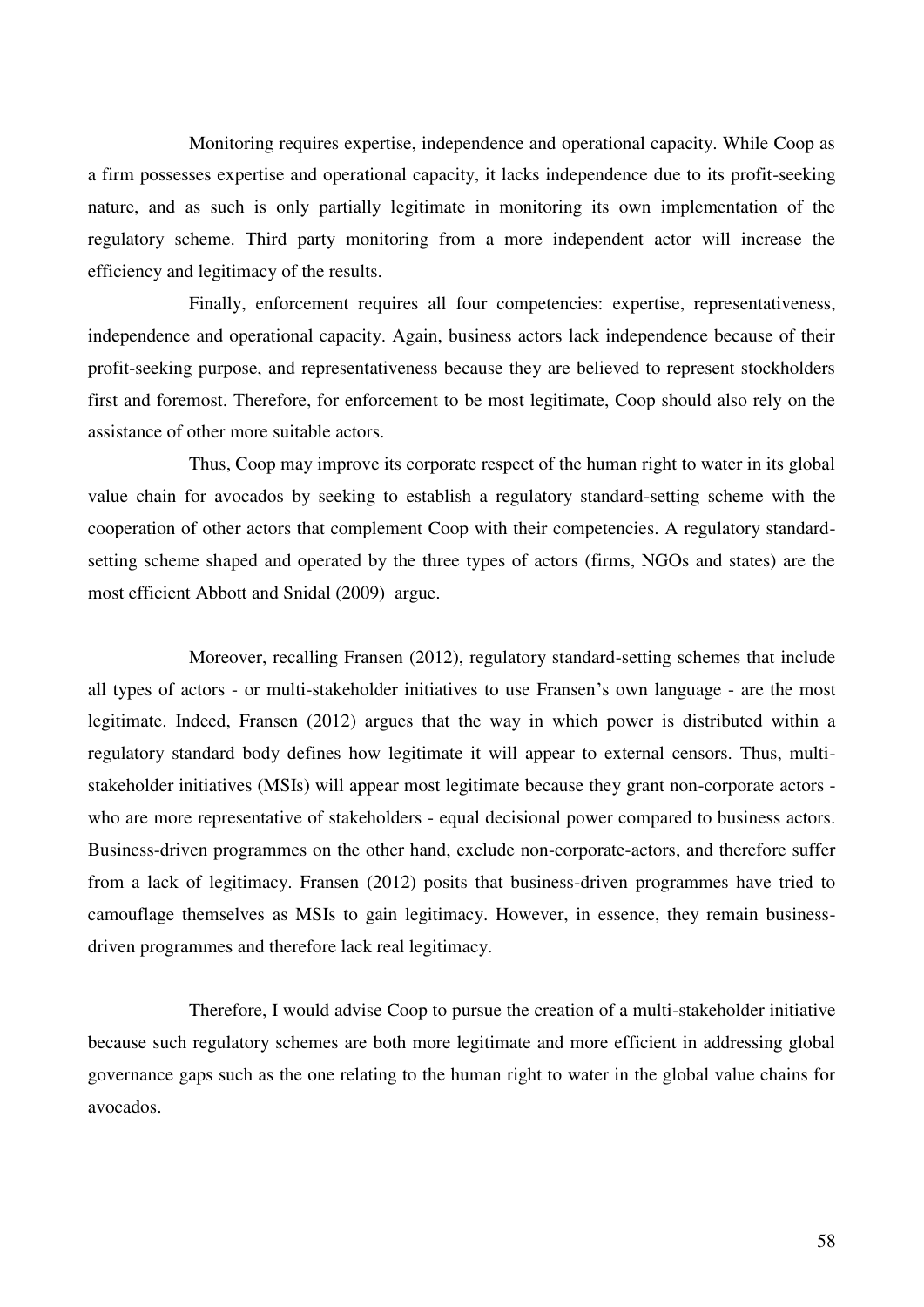## **7. Discussion**

The example of the violation of the human right to water presented in Danwatch's report is not that of supermarket chains' direct involvement in human rights abuses, in the sense that it is not a violation inside the value chains, but rather a violation that occurs in the periphery of them. Now although Danwatch's report does not accuse Coop of being involved in the violations in Petorca, this does not excuse Coop from its corporate responsibility to respect the human right to water in its global value chains for avocados, wherever they might be located. Moreover, it does not exclude the possibility that Coop faces human rights risks in regards to avocados. Indeed, avocados are especially water intensive fruits to produce and need warm climates to grow. This combination makes it reasonable to expect that human rights risks with regards to water may exist or arise in Coop's global value chain for avocados.

 As a corporate actor, Coop has a responsibility to identify its actual and potential human right risks, and address them. Thus, if Coop is to improve its corporate respect of the human right to water in its global value chain for avocados, it is paramount that it first of all acknowledges it as an issue. Furthermore, this awareness must also translate into actions. Indeed, beyond recognising its corporate responsibility to respect the human right to water, Coop must actually ensure its respect within and beyond its organisation to avoid becoming complicit to its violation.

 According the UNGPs, Coop is expected to use its leverage to pressure suppliers into respecting the human right to water at each node of its global value chain. To this end, Coop can impose requirements to suppliers, and may find useful to invest in its suppliers through capacitybuilding efforts so that suppliers fully understand and implement the demands. Moreover, Coop will need to monitor the implementation of the rules it imposes. In case of non-compliance, Coop could require rectifications and remediation, and even decide to end collaboration with suppliers that repeatedly infringe the human right to water and neglect to remediate. In other words, Coop could improve its respect of the human right to water by governing its global value chains for avocados the way it governs those of other products that represent a human rights risk, that is by increasing its control over suppliers. Indeed, I expect such measures to be as successful and efficient in addressing the human right to water risks as Coop reports similar measures have worked in other value chains.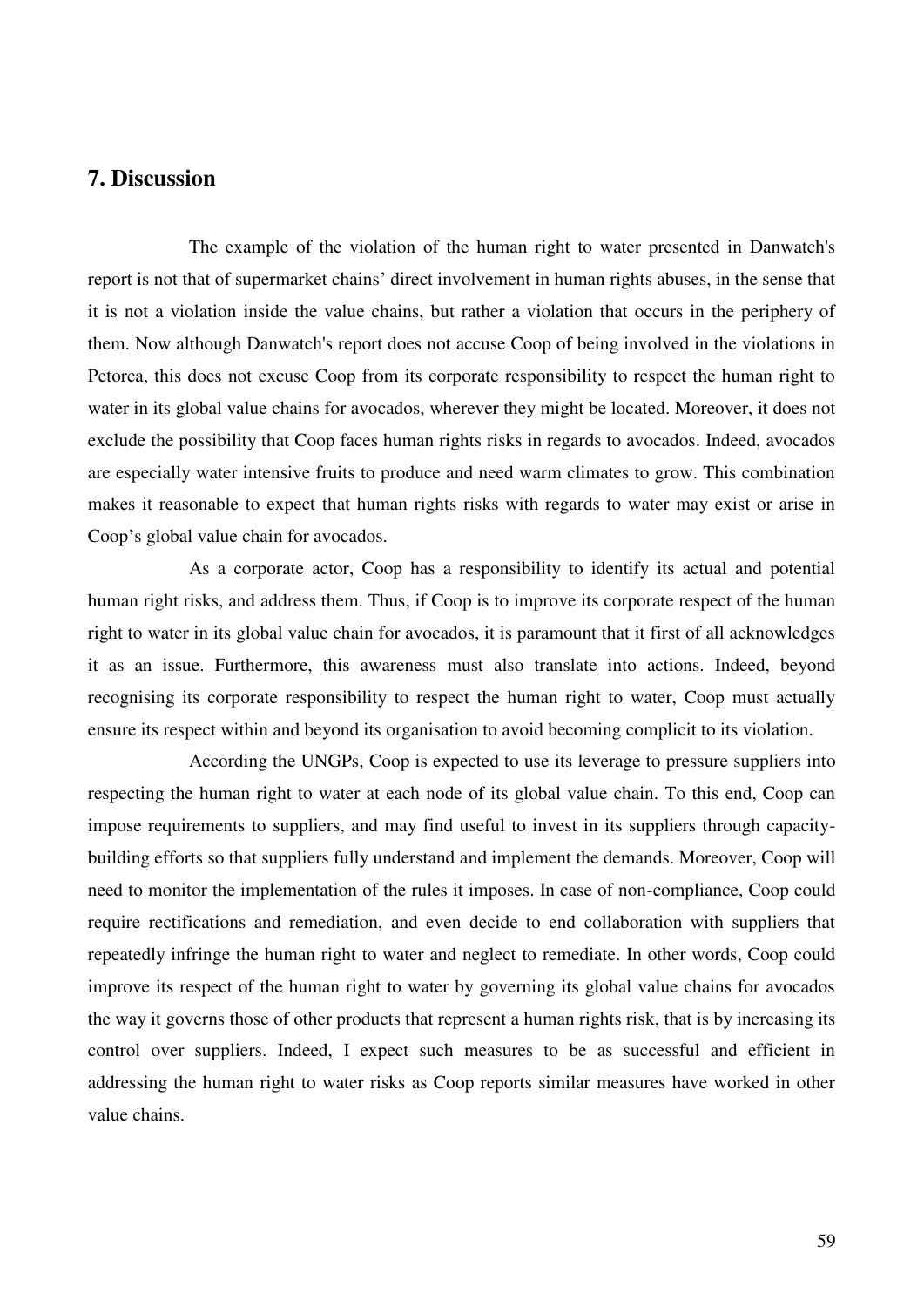However, if we recall the data, Coop has often made use of its network through the BSCI and the DIEH to pressure non-compliant suppliers. In other words, Coop uses regulatory standard-setting bodies to strengthen its leverage. This may be as I suggested in the analysis a powerful way to increase Coop's leverage and eventually improve its corporate respect of the human right to water. Thus, the recommendation I made in this regard, was for Coop to join forces with other actors and create a regulatory standard-setting body addressing the human right to water in global value chains for avocados.

 Approaching like-minded actors may be the first step towards imposing the human right to water in avocado value chains as a salient issue to be addressed on the global stage. Concretely, Coop could appeal to Danwatch, other Danish food retail companies first, as well as the Danish government. Framing the issue so that it is relevant to a maximum number of actors will be crucial in this first phase. Appealing to firms' responsibility to respect and states' duty to protect human rights is one way to frame the issue of water in avocado production and make it salient to corporate and state actors. Because it is a particularly value-bound issue, it will also interest NGOs that deal with human rights. The more various the actors and the greater their number, the more perspectives and expertise the process can accumulate, the more inclusive the negotiation process, the more legitimate and the more powerful the regulatory scheme is likely to be.

 During negotiations, Coop can draw from its experience with the governance of other value chains and codes of conducts for instance, to give expert input on how to govern complex value chains. Familiarity with other regulatory bodies and standards (like the BSCI, DIEH, FSC, MSC, RSPO, etc.) may be an advantage as they may inspire measures and processes that Coop has found useful in other but similar circumstances. In fact, creating a product specific scheme, like RSPO, may allow to concentrate expert focus on the issues that are specific to avocados. Likewise, limiting the focus to the single human right to water, the way the Bangladesh Accord targets only issues of fire and building safety, would render the regulatory scheme more efficient in its response. Indeed, the more specific the issue addressed, the more hands-on and precise the response can be.

 When a set of standards is created then, Coop will be expected to implement it throughout its global value chains. As I discussed above, a clear set of instructions for suppliers and a close control of the implementation process are likely to be necessary in order to ensure the respect of the human right to water. Although internal monitoring is an option, third party monitoring will be preferred to increase the validity and outward legitimacy of findings. Finally, as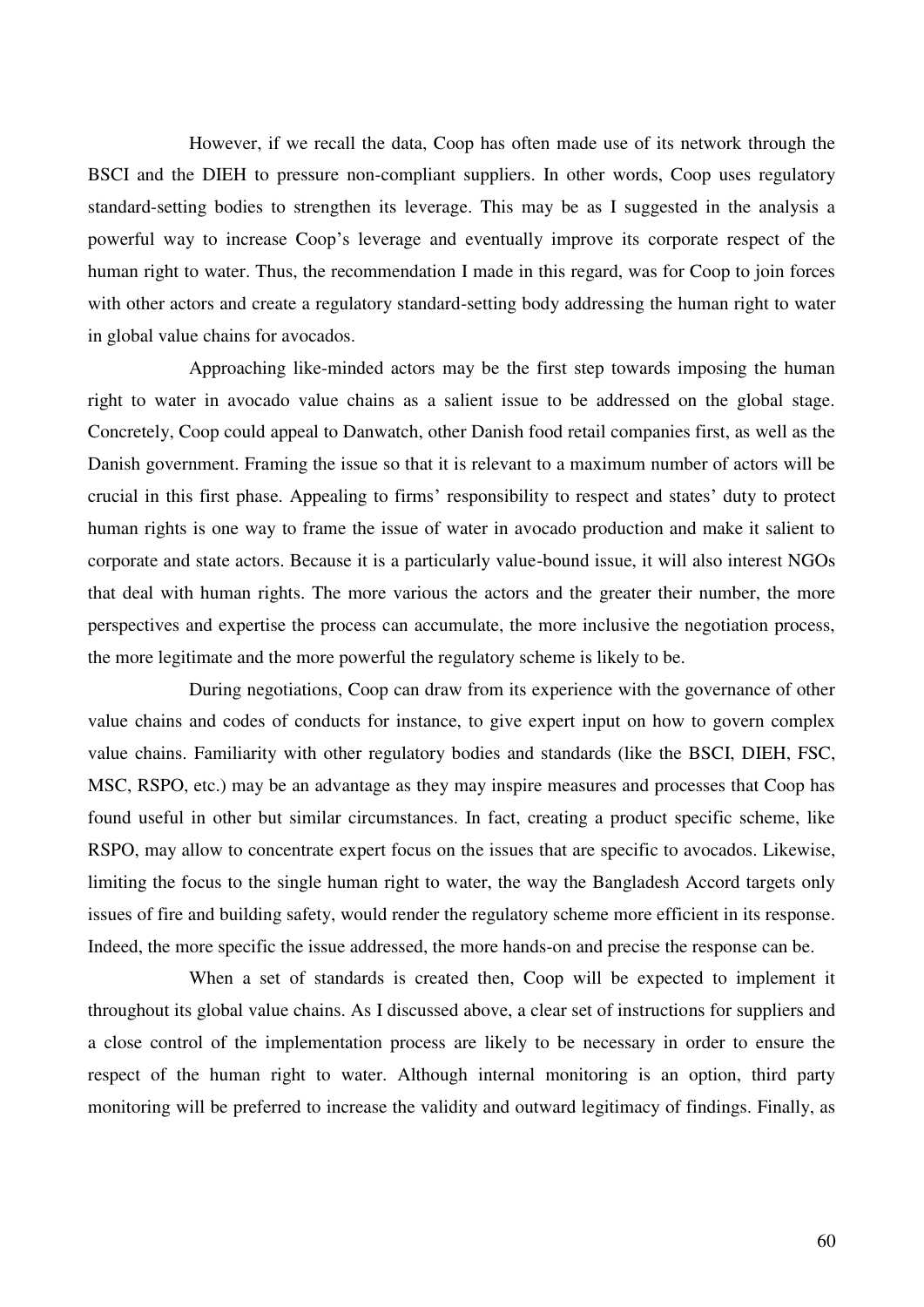local authorities may not be willing or capable of addressing the issues when they arise, Coop with the support of the regulatory body and its members may thus be expected to step in.

### **8. Conclusion**

The purpose of this thesis was to address the issue of the human right to water by answering the following research question: *How can Coop improve its corporate respect of the human right to water in its global value chains for avocados?*

 The thesis' structure reflects the research process. The context section introduced more thoroughly the background the thesis took its origin in. It presented Danwatch's report concerning the production of avocados in Chile and water scarcity issues linked to it. It also introduced the human right to water recognised officially by the United Nations in 2010 which posits that water is a human right that is fulfilled when water is available, accessible, affordable, clean, safe and culturally acceptable. I then reviewed the relevant literature regarding the human right to water, the business and human rights approach, global value chain governance theory, and global governance theory. Section 4 presented my methodology. It unveiled my philosophical considerations and explained my social constructivist approach to the issue. It also displayed my research design, my method to approach the data and the theoretical framework I applied. Section 5 exposed the results of the review of Coop's CSR reports between 2009 and 2016 which were used as primary data sources and to which the appendices 2-9 are a complement. The analysis that followed in section 6 revealed that Coop's past CSR efforts had not addressed the human right to water in Coop's global value chains for avocados. It showed however, that Coop's commitment to respecting human rights had led it to take action in other value chains. Using the theoretical framework, I derived recommendations for Coop according to each strand of the literature. In the discussion, I combined the perspectives and recommendations discussing the possibilities open to Coop for the latter to improve its corporate respect of the human right to water in its global value chains for avocados. This process led me to conclude as follows.

 To improve its corporate respect of the human right to water in its global value chains for avocados, Coop must first and foremost acknowledge the human right to water and understand the implications for its own value chains. Thus, Coop must identify the actual and potential risks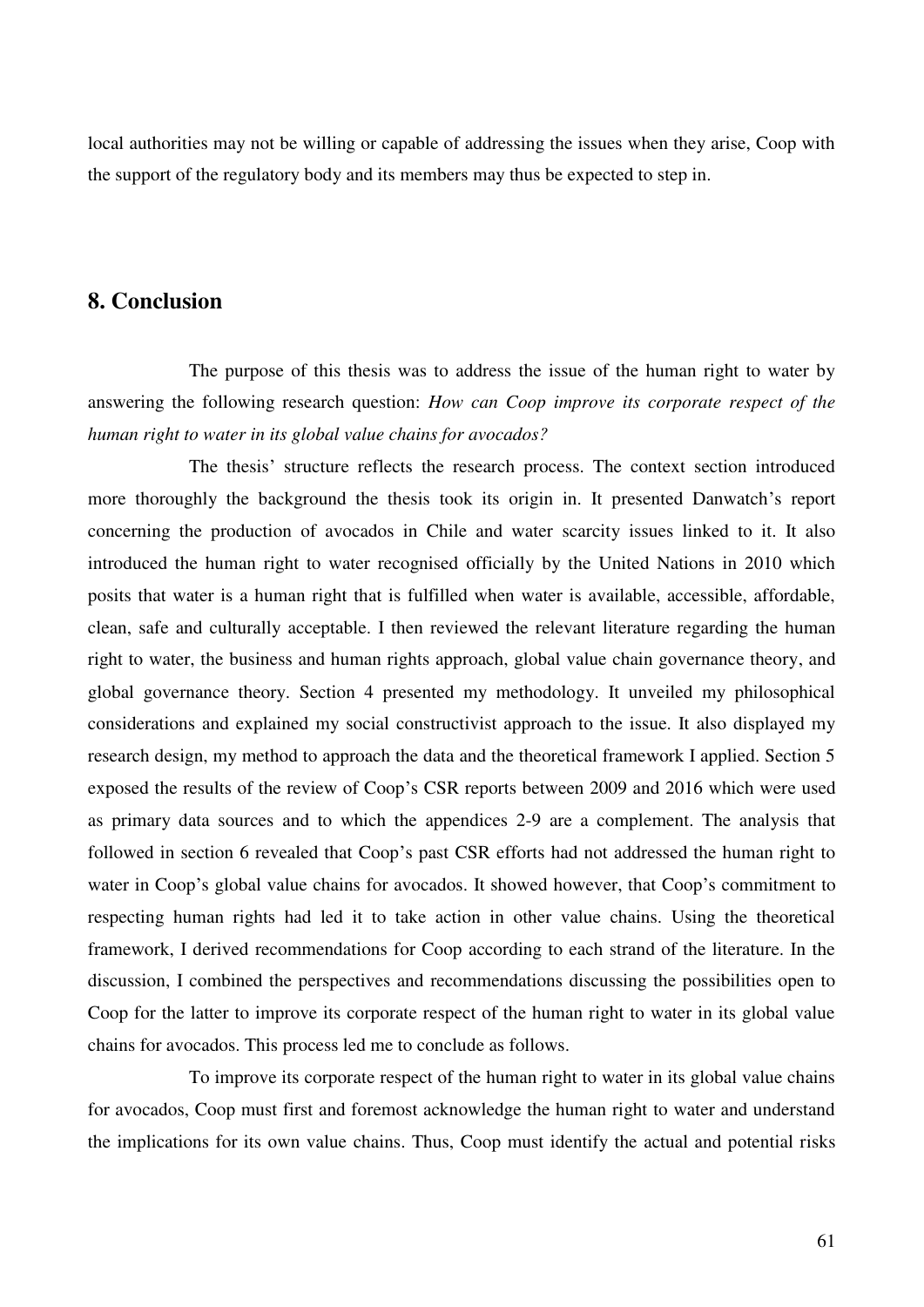related to the human right to water in its value chains for avocados. Then, the company will need to set up strategies and mechanisms to address those risks concretely. The thesis suggests two ways in which Coop can use its leverage to improve its corporate respect of the human right to water in its global value chains for avocados.

 The first way Coop is by strengthening the internal governing mechanisms. By tightening its control of its suppliers, through legal contracts and capacity-building, Coop may influence suppliers to comply with and respect the human right to water. I suggest that detailing the requirements so that they reflect the conditions for the fulfilment of the human right to water is an effective way to ensure suppliers understand the full nature of the human right to water. Moreover, training suppliers (and Coop's own staff) to be capable of recognising risks and addressing them may improve the overall respect of the human right to water in Coop's value chains. Furthermore, Coop should develop predictable and effective mechanisms to deal with non-compliance.

 The second strategy I suggest complements the first. In essence, it aims at increasing Coop's leverage so that it may govern its global value chains for avocados more readily and ensure the respect of the human right to water throughout. In short, I recommend Coop addresses the human rights risk to water in its global value chains for avocados through joint action. By reaching out to other actors - corporate and other - Coop may propel the human right to water on the global agenda and impel change through global governance. Indeed, through international cooperation, Coop may participate in the creation of a regulatory standard-setting scheme that will address the issue of the human right to water in global value chains for avocados. This regulatory scheme may in turn assist Coop in ensuring the human right to water is respected throughout its own global values chains for avocados. Indeed, through the regulatory body's network and through the normative pressure it represents, Coop's leverage will be increased and Coop will thereby be able to further improve its corporate respect of the human right to water in its global value chains for avocados.

 In short, Coop may improve its corporate respect of the human right to water in its global value chains for avocados by firstly understanding and identifying the risks related to the product, secondly by using its leverage to strengthen its control over its suppliers and thirdly in helping shape a global governance framework that it can then use to increase its leverage on suppliers.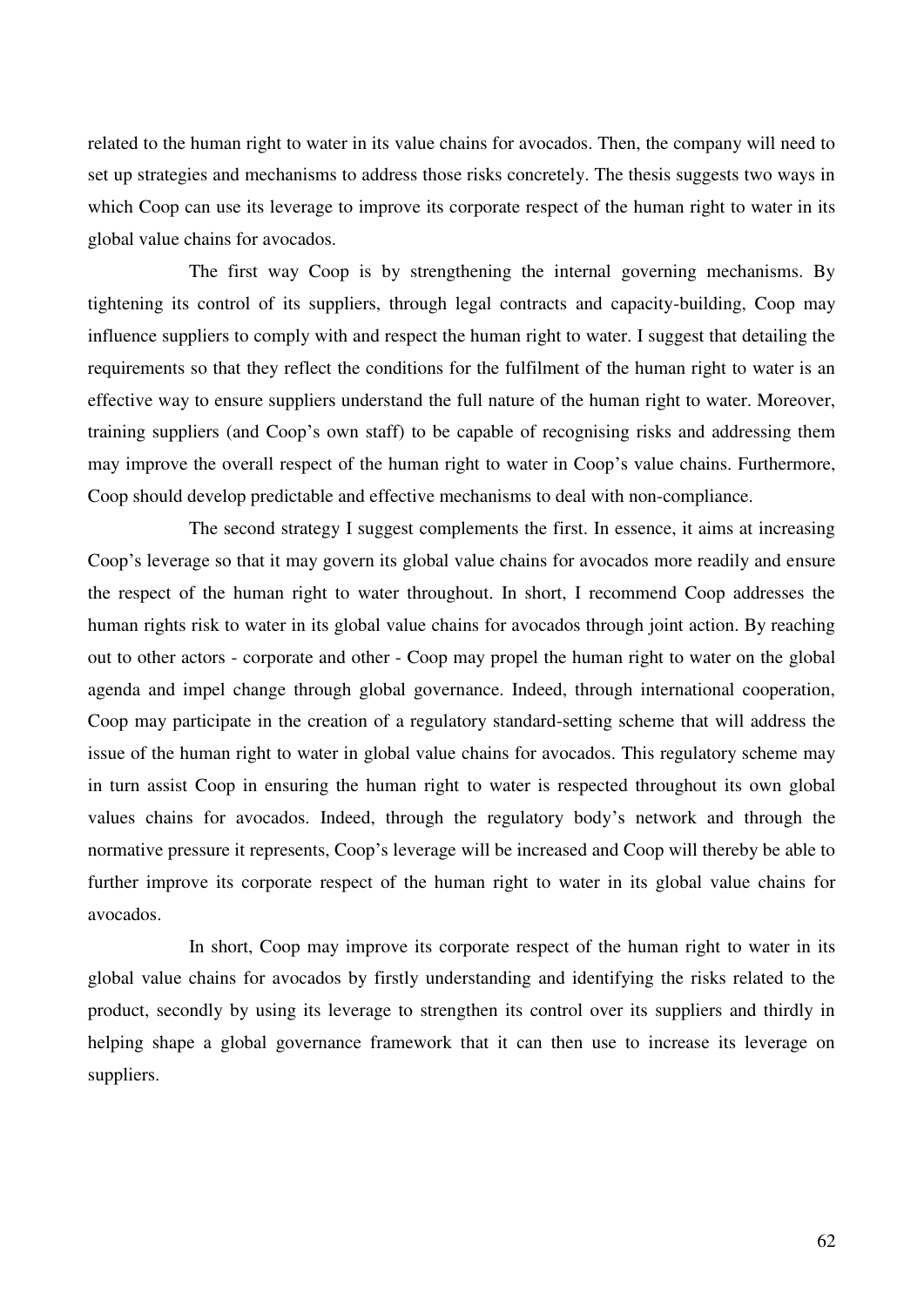## **9. Final remarks**

 This final section reviews the thesis and gives a critical assessment of its strengths and limitations. It also suggest how further research can complement the knowledge produced by this present work.

 This thesis contributes to the literature on the human right to water in that unlike previous literature, it focuses on a corporate actor and its responsibility to respect the human right to water in its global value chains. Furthermore, the thesis enriches the existing business and human rights approach literature by using global value chain governance theory and global governance theory to concretise the notion of leverage. Finally, this novel use of these two strands of global political economy literature informs new ways to apply classic theories to new issues.

 In terms of its tangible usefulness, its provides concrete advice for Coop to follow in order for the company to improve its corporate respect of the human right to water in its global value chains for avocados, and may in fact also inform other similar corporate actors about the way in which to ensure the respect of the human right to water.

 However, being a case study of a single firm and a specific product, it renders only limited indications about how other companies might improve their corporate respect of the human right to water. Moreover, the thesis does not cover the remediation mechanisms that should also be set up in order for a firm to fulfil its responsibility towards human rights. The thesis is thus not without its limitations.

 Further research could address these shortcomings by examining how other firms address human rights risks related to the right to water. In that respect, inspecting the effect of agriculture on the human right to water is likely to be a potent research area to cover. Indeed, violations of the human right to water such as the ones that arose in Petorca, Chile are likely to occur in other regions of the world and be linked to other products. Finally, addressing the challenges attached to remediation should also be researched and overcome if firms are to fully live up to their responsibility to respect the human right to water.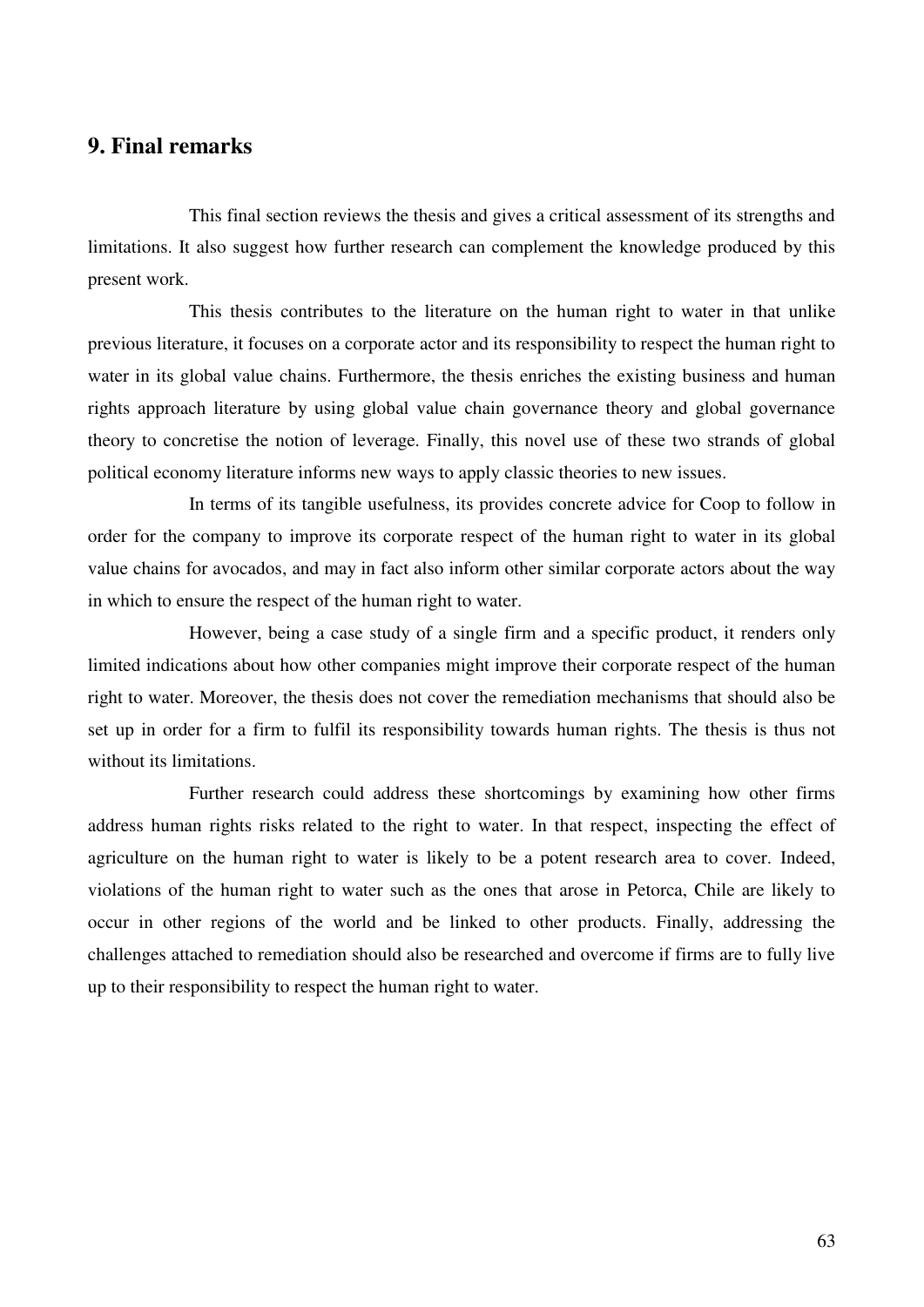### **Bibliography**

ABBOTT, K. W. and SNIDAL, D., (2009). The Governance Triangle: Regulatory Standard Institutions and the Shadow of the State in Mattli, W. and Woods, N. (eds.) *The Politics of Global Regulation*. Pinceton: Princeton University Press, pp.44-88.

AMEYAW E. E., and CHAN A. P. C., (2013). Identifying public-private partnership (PPP) risks in managing water supply projects in Ghana, *Journal of Facilities Management*, Vol. 11 Issue: 2, pp. 152-182.

BAER, M., (2015). From Water Wars to Water Rights: Implementing the Human Right to Water in Bolivia. *Journal of Human Rights*, 14:3, 353-376.

BSCI, (2017). *What we do.* URL:<http://www.bsci-intl.org/content/what-we-do-0> [Last accessed: 27/12/2017]

BUHMANN, K., (2017). Neglecting the Proactive Aspect of Human Rights Due Diligence? A Critical Appraisal of the EU's Non-Financial Reporting Directive as a Pillar One Avenue for Promoting Pillar Two Action. *Business and Human Rights Journal*. Vol 3, Issue 1; University of Oslo Faculty of Law Research Paper No. 2017-34. pp. 1-23

COOP, (2010). *Ansvarlighedsrapport 2009: Vi gør hvad vi kan, vil du være med?*  URL: http://www.e-pages.dk/coopinside/22/

[Last accessed: 08/01/2018]

COOP, (2011). *Ansvarlighedsrapport 2010: Vi gør hvad vi kan, vil du være med?* URL: https://om.coop.dk/ansvarlighedsrapport2010/ [Last accessed: 08/01/2018]

COOP, (2012). *Ansvarlighedsrapport 2011: Vi gør hvad vi kan, vil du være med?* URL: https://om.coop.dk/ansvarlighedsrapport2011/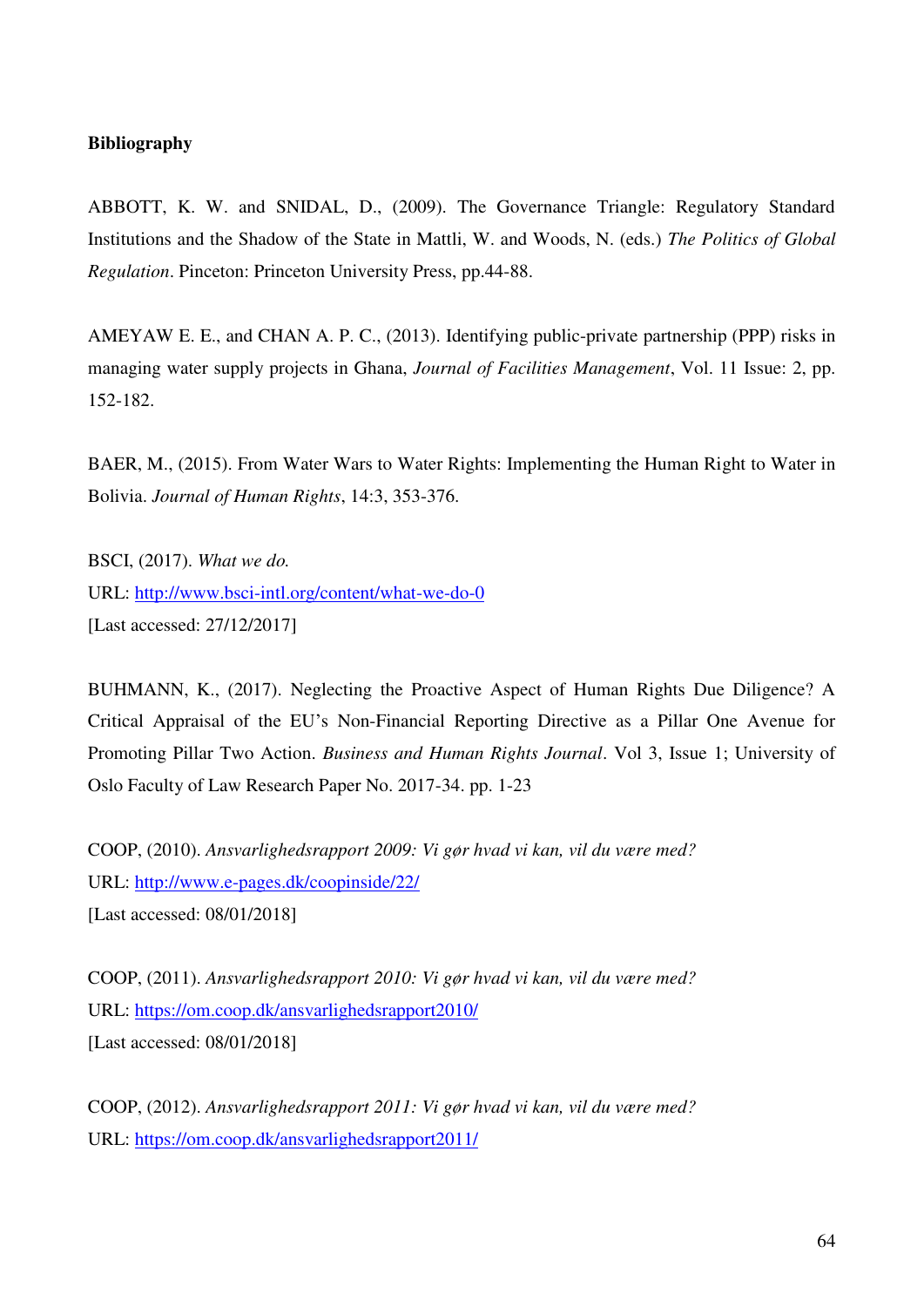[Last accessed: 08/01/2018]

COOP, (2013). *Året der gik 2012* 

URL: https://om.coop.dk/Upload/om.coop.dk/Publikationer/aarsrapporter/Aaret\_der\_gik2012.pdf [Last accessed: 08/01/2018]

COOP, (2014). *Ansvarlighedsrapport 2013.* URL: https://om.coop.dk/Upload/modul/coop/aarsrapporter/coop-ansvarlighedsrapport-2013.pdf [Last accessed: 08/01/2018]

COOP, (2015). *COOP Ansvarlighedsrapport 2014: Coop på vej*  URL: https://om.coop.dk/Upload/modul/coop/aarsrapporter/coop-ansvarlighedsrapport-2014.pdf [Last accessed: 08/01/2018]

COOP, (2016). *COOP Ansvarlighedsrapport 2015: Vi vil være bannefører for ansvarlighed* URL:

https://om.coop.dk/Upload/om.coop.dk/Publikationer/aarsrapporter/2015/\_Coop%20CSR\_AR\_201 5\_.pdf

[Last accessed: 08/01/2018]

COOP, (2017). *2016 COOP Ansvarlighedsrapport* 

URL:

https://om.coop.dk/Upload/om.coop.dk/Publikationer/aarsrapporter/2016/Coop%20CSR\_AR\_2016 \_web.pdf

[Last accessed: 08/01/2018]

COOP, (2017). *Coop-familien*  URL:<https://om.coop.dk/koncern/coop-familien.aspx> [Last accessed: 08/01/2018]

DANWATCH, (2017). *Avocadoerne og det store vandtyveri*  URL:<https://www.danwatch.dk/undersogelse/avocadoerne-og-det-store-vandtyveri/>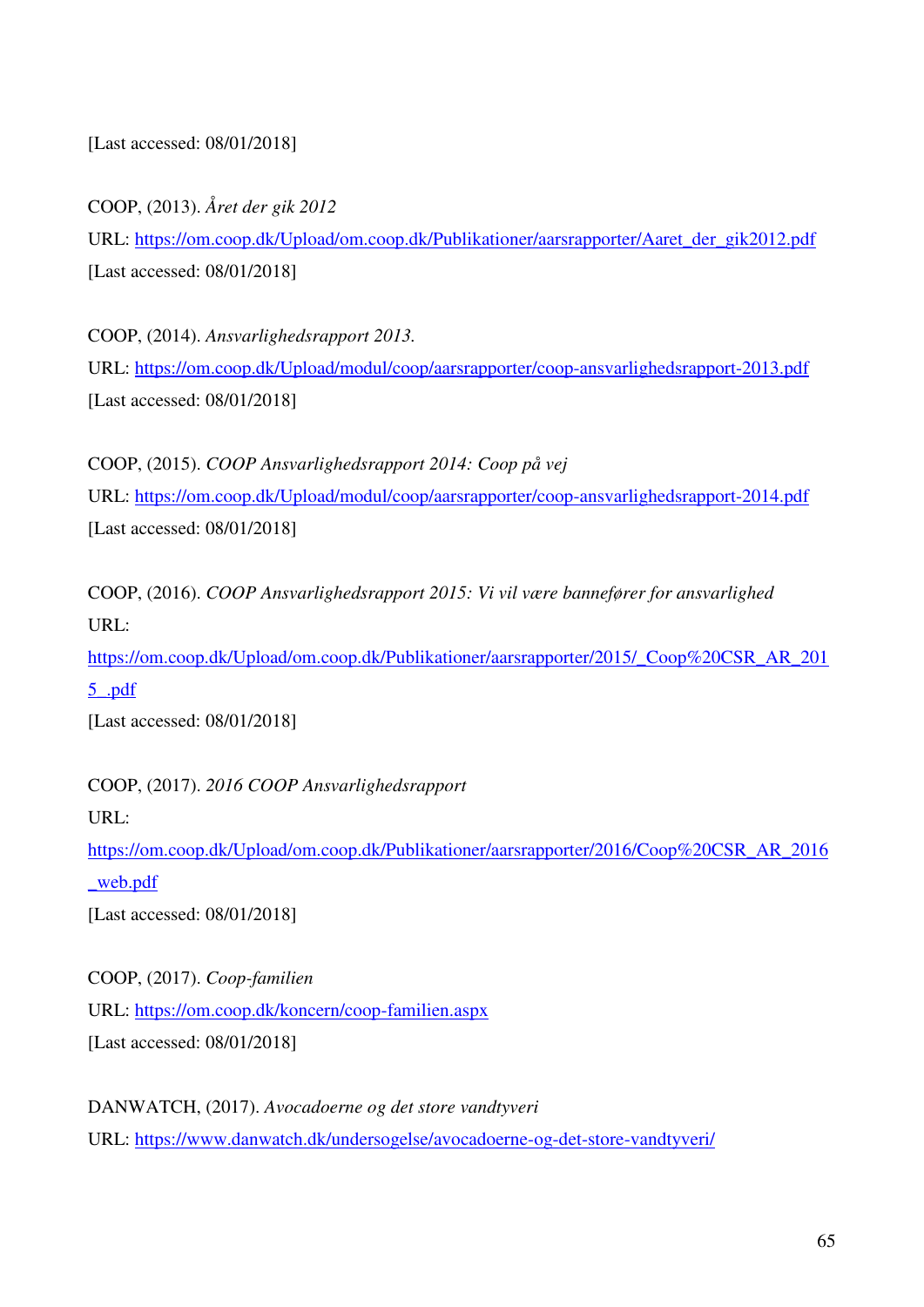[Last accessed: 03/12/2017]

DIEH, 2017. *Bestyrelsen 2016-2018.* URL: https://www.dieh.dk/om-dieh/organisationen/bestyrelsen/ [Last accessed: 12/01/2017]

ALEXANDRATOS, N., and BRUINSMA, J., (2012). World Agriculture Towards 2030/2050: the 2012 Revision. ESA Working paper No. 12-03. Rome: FAO. pp.116-118.

FRANSEN, L., (2012). Multi-Stakeholder governance and voluntary programme interactions: legitimation politics in the institutional design of Corporate Social Responsibility. *Socio-Economic Review*, Vol 10, No.1. pp.163-192.

GANTER, C., (2015). Water crises are a top global risk. *World Economic Forum*. URL:<https://www.weforum.org/agenda/2015/01/why-world-water-crises-are-a-top-global-risk/> [Last accessed: 01/07/2017]

GEREFFI, G., HUMPHREY, J., and STURGEON, T., (2005). The governance of value chains. *Review of International Political Economy*, Vol.12, No.1. pp.78-104.

ISO, (2017). *ISO 26 000- Social responsibility*. URL:<https://www.iso.org/iso-26000-social-responsibility.html> [Last accessed: 24/07/2017]

JØRGENSEN, M. W., and PHILLIPS, L. (2002). *Discourse analysis as theory and method*. London: Sage. pp. 175-213.

McCORQUODALE, R., SMIT, L., NEELY, S., and BROOKS, R. (2017). Human Rights Due Diligence in Law and Practice: Good Practices and Challenges for Business Enterprises. *Business and Human Rights Journal*. Vol. 2, No. 2. pp.195-224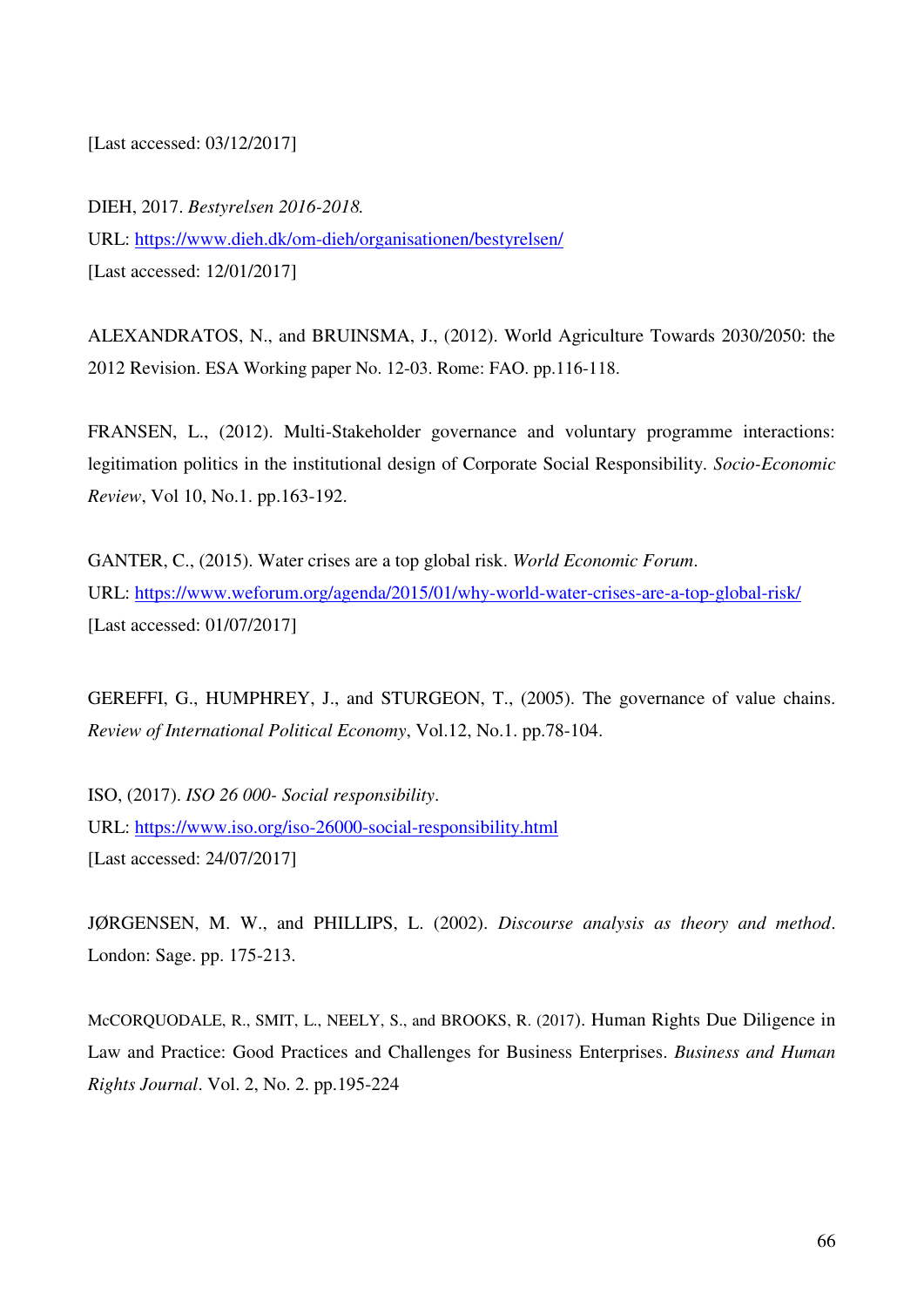MEKONNEN, M. M., and HOEKSTRA, A. Y., (2016). Four billion people facing severe water scarcity. *Science Advances.* Vol.2, No.2.

MOSES, J. W., and KNUTSEN, T. L., (2012). *Ways of Knowing: Competing Methodologies in Social and Political Research.* 2nd ed. Basingstoke: Palgrave MacMillan.

PONTE, S. (2014). The evolutionary dynamics of biofuel value chains: From unipolar and government-driven to multipolar governance. *Environment and Planning A.* Vol.46, No.2. pp. 353- 372.

PONTE, S. and STURGEON, T. (2014). Explaining governance in global value chains: A modular theory-building effort. *Review of International Political Economy* Vol.21, No.1. pp. 195-223.

RODINA, L., (2014). Implementation of the human right to water in Khayelitsha, South Africa: Lessons from a "Lived Experience" Perspective. *Institute for Resources, Environment and Sustainability*. Working Paper Series, No. 2014-05.

RUGGIE, J. G., (2013). *Just Business: Multinational Corporations and Human Rights.* New York: W.W. Norton & Company.

UNGC, (2004).

URL:<https://www.unglobalcompact.org/what-is-gc/mission/principles> [Last accessed: 24/11/2017]

UNGC, (2017). *Our Mission.* URL: https://www.unglobalcompact.org/what-is-gc/mission [Last accessed: 15/01/2018]

UNGA, (2010). *64/292. The human right to water and sanitation.* URL: [http://www.un.org/en/ga/search/view\\_doc.asp?symbol=A/RES/64/292](http://www.un.org/en/ga/search/view_doc.asp?symbol=A/RES/64/292) [Last accessed: 24/07/2017]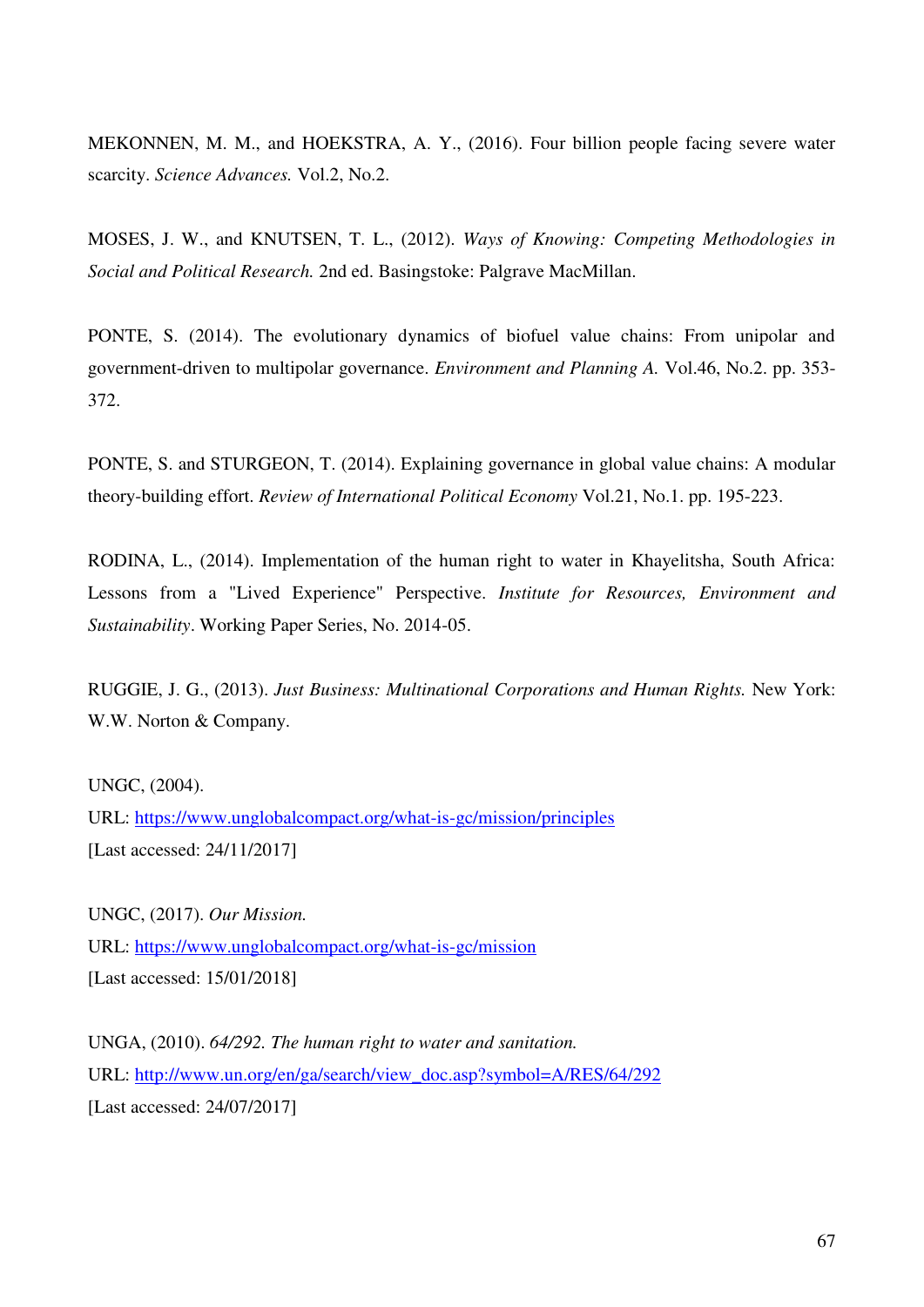UNHRHC, (2011). *Guiding Principles on Business and Human Rights.* New York and Geneva: United Nations. pp. 1-35.

URL: [http://www.ohchr.org/Documents/Publications/GuidingPrinciplesBusinessHR\\_EN.pdf](http://www.ohchr.org/Documents/Publications/GuidingPrinciplesBusinessHR_EN.pdf) [Last accessed 09/01/2018]

WSSCC, (2015). *The Human Right to Water and Sanitation. Media Brief.* URL:

[http://www.un.org/waterforlifedecade/pdf/human\\_right\\_to\\_water\\_and\\_sanitation\\_media\\_brief.pdf](http://www.un.org/waterforlifedecade/pdf/human_right_to_water_and_sanitation_media_brief.pdf) [Last accessed: 25/07/2017]

WORLD BANK, (2017). *GDP per capita, PPP (current international \$).*  URL: https://data.worldbank.org/indicator/NY.GDP.PCAP.PP.CD [Last accessed 15/12/2017]

WUTICH, A., BERESFORD, M., and CARVAJAL, C., (2016). Can Informal Water Vendors Deliver on the Promise of a Human Right to Water? Results From Cochabamba, Bolivia. *World Development.* Vol. 79, pp. 14-24.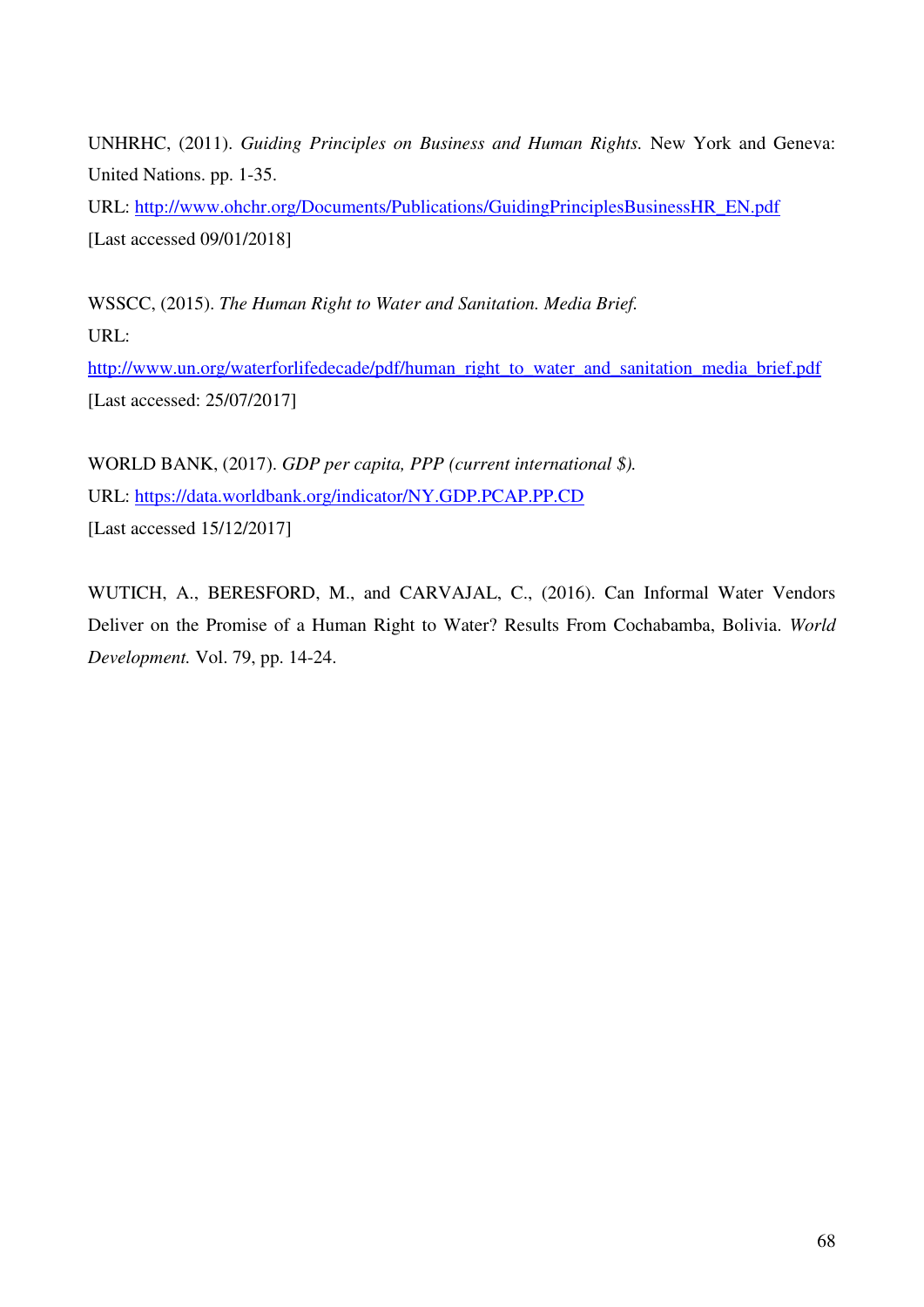## **Appendix**

#### **Appendix 1 - Correspondence with Thomas Roland (Retrieved from personal mail)**

Fra: Fleur Flavigny Til: Thomas Roland Dato: 11/07/2017

#### **Interview til kandidatspeciale - Menneskerettigheder og retten til vand i globale værdikæder**

Kære Thomas,

Jeg har fået din kontakt gennem Kristina Feldt hos Coop Trading. Jeg læser min kandidat på CBS (MSc. International Business and Politics) og er i gang med at skrive mit speciale omkring menneskerettigheder og helt især vandrettigheder. Jeg har mere specifikt interesseret mig i, hvordan virksomheder kan forsikre sig at de ikke overtræder denne menneskerettighed inden for deres værdikæde. Jeg har taget udgangspunkt i Danwatch's rapport fra marts i år om krænkelserne der har fundet sted i Petorca provinsen i Chile, og som Coop har reageret til og du måske også kender til personligt.

Jeg vil høre om det er muligt at interview dig for at den bedste forståelse af, hvad Coop gør for at sikre at Coop respekterer menneskerettighederne og retten til rent vand helt specifikt i dens værdikæder.

Grunden til, at jeg især interesserer mig for, hvordan Coop håndterer risiciene knyttet til menneskerettigheden til vand, er netop fordi Coop er så engageret. Jeg mener, at der er nogle "best practices" at finde hos jer, og at både erhvervslivet og det akademiske miljø kan gavne af at få et indblik i, hvordan Coop driver en etisk og bæredygtig virksomhed. Samtidig tror jeg også bestemt på, at du og Coop generelt ville kunne lære mere om retten til vand som menneskerettighed igennem mit speciale. Desuden er jeg åben overfor at diskutere nærmere, hvad mere du kunne få ud af disse interviews.

Helt konkret kunne jeg tænke mig, at vi aftalte to møder. Ved det første ville vi at diskutere din rolle indenfor Coop og hvordan afdelingen du arbejder for håndterer risici i værdikæden ift. menneskerettigheder og retten til vand helt specifikt. Efter mødet vil jeg analysere det materiale jeg har samlet ind og vurdere om Coop har de nødvendige redskaber til at håndtere de risici som findes ift. menneskerettigheder og retten til vand. Ved det andet møde kunne vi således diskutere mine konklusioner og udveksle idéer om hvad mere Coop kan gøre fremadrettet.

Jeg skal aflevere specialet den 15. september, og ville ideelt gerne lave det første interview i starten af august, men jeg er selvfølgelig fleksibel og håber først og fremmest, det overhovedet er muligt at mødes. På forhånd tak.

Med venlig hilsen, Fleur Flavigny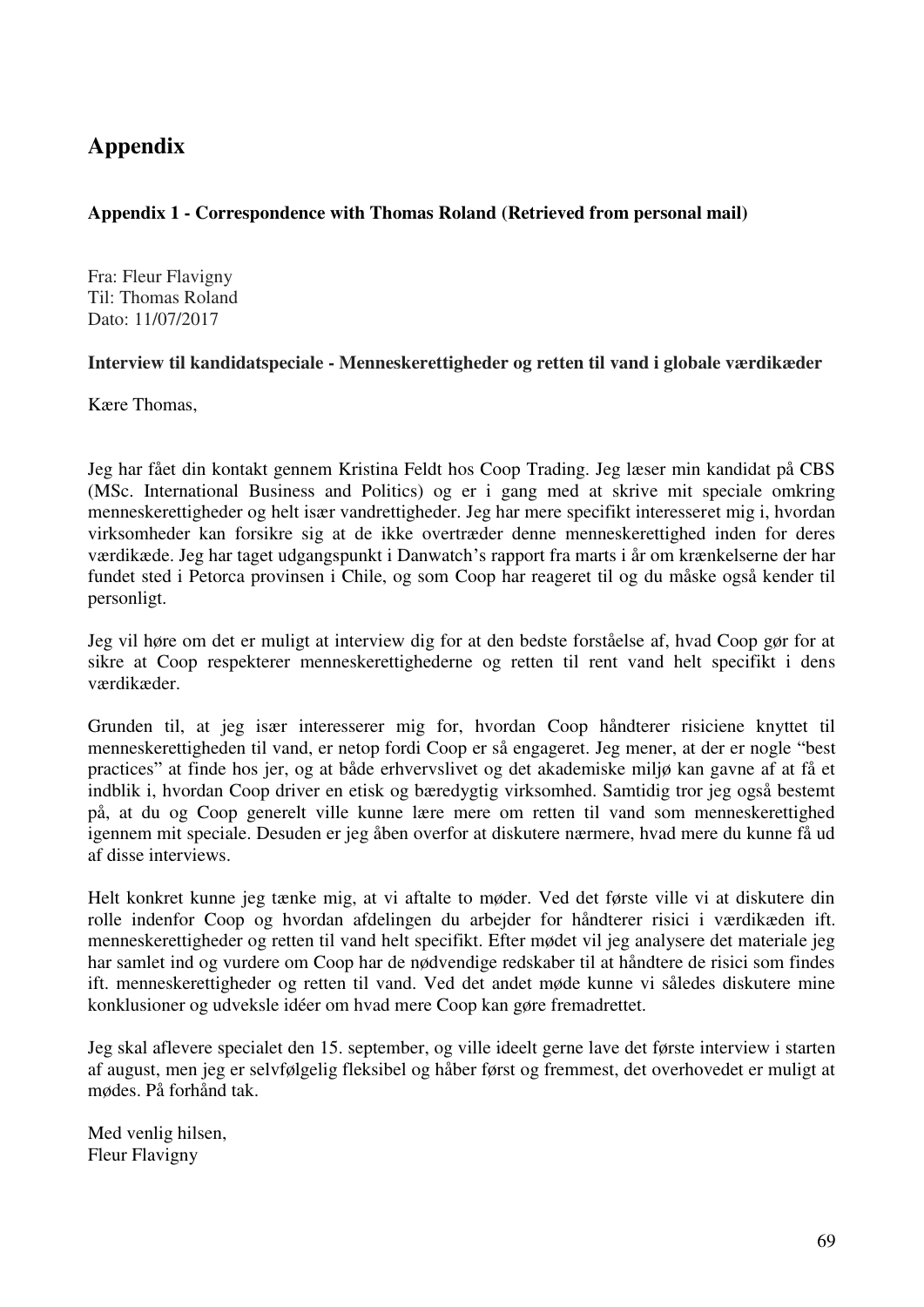Fra:Thomas Roland Til: Fleur Flavigny Dato: 11/07/2017

#### **Ikke til stede: Interview til kandidatspeciale - Menneskerettigheder og retten til vand i globale værdikæder**

Tak for din mail,

Jeg er på ferie til 1. august og læser ikke mails regelmæssigt. Hvis det ikke kan vente, så send en sms på 30919242.

Venlig hilsen

Thomas Roland CSR-chef, Coop

#### **Appendix 2 - 2009 CSR report (Coop, 2010)**

| <b>Code / Theme</b>            | Unit of data / quote from report                                                                                                                                                                                                                                                                                                                                                                                                                                                                                                                                                                                                                                                                                                                                                                                                                                                                                                                                                                                                                                                                                                                                                                                                                                                                                                                                         |
|--------------------------------|--------------------------------------------------------------------------------------------------------------------------------------------------------------------------------------------------------------------------------------------------------------------------------------------------------------------------------------------------------------------------------------------------------------------------------------------------------------------------------------------------------------------------------------------------------------------------------------------------------------------------------------------------------------------------------------------------------------------------------------------------------------------------------------------------------------------------------------------------------------------------------------------------------------------------------------------------------------------------------------------------------------------------------------------------------------------------------------------------------------------------------------------------------------------------------------------------------------------------------------------------------------------------------------------------------------------------------------------------------------------------|
| The<br>human<br>right to water |                                                                                                                                                                                                                                                                                                                                                                                                                                                                                                                                                                                                                                                                                                                                                                                                                                                                                                                                                                                                                                                                                                                                                                                                                                                                                                                                                                          |
| <b>UNGPs</b>                   | We believe that we have a particular obligation to work towards better<br>health, smaller environmental and climate footprint and better conditions<br>for our own and our suppliers' employees ("Vi mener, at vi har en særlig<br>forpligtelse til at arbejde for bedre sundhed, mindre miljø- og<br>klimabelastning og bedre forhold for vores egne og vores leverandørers<br>medarbejdere" 2010:5)<br>As a part of [our commitment to the UN Global Compact] we will publish<br>a yearly report on our work with CSR ("Som led i dette vil vi<br>offentliggøre en årlig rapport om vores arbejde med ansvarlighed" 2010:5)<br>With a market share of 37%, Coop is a market leader ("med en<br>markedsdel på 37% er Coop markedsleder" 2010:7)<br>Our CSR work is embedded in our policies regarding the environment,<br>ethical trade and health ("er vores arbejde med ansvarlighed forankret i<br>vores politikker for miljø, etisk handel og sundhed" 2010:8)<br>Deforestation is a threat for both humans and the animals who live in the<br>$\bullet$<br>original forests [] All of Coop's products made from rainforest tree are<br>therefore FSC certified ("Skovrydning er en trussel for både mennesker og<br>de dyr, der lever i de oprindelige skove [] Derfor er alle Coops [] varer<br>der er fremstillet i træ fra regnskoven FSC certifieret" 2010:23) |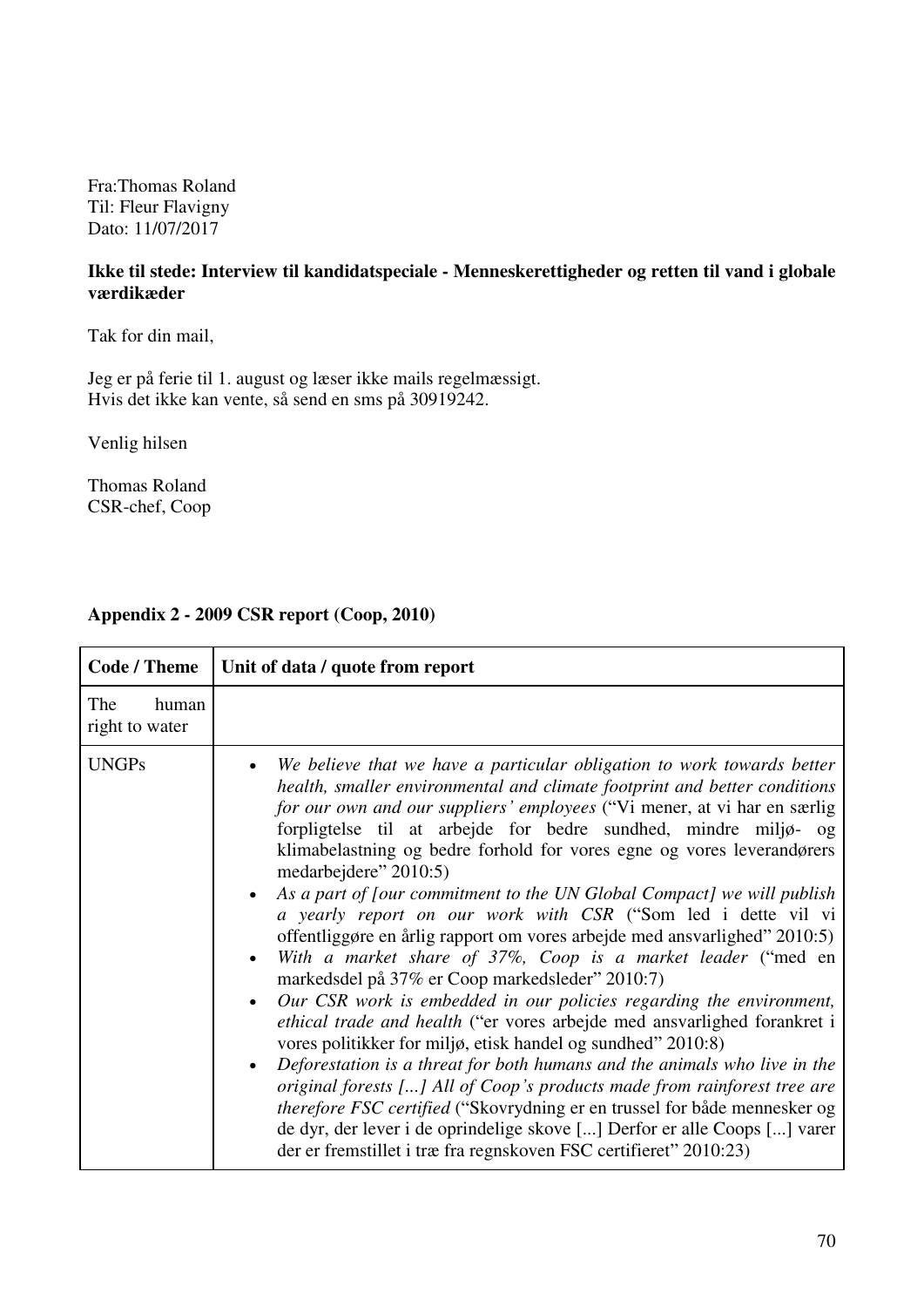|                          | Ensure that the products we sell are produced in a decent manner that is<br>both legal and meets our ethical requirements ("sikre, at de varer, vi<br>sælger, er produceret på en anstændig måde, der både er lovlig og lever op<br>til vores etiske krav" 2010:39)<br>Spread awareness and support to the UN Global Compact among Danish<br>$\bullet$<br>firms ("Udbrede kendskabet og tilslutningen til Global Compact blandt<br>danske virksomheder" 2010:40)<br>Encourage our Danish suppliers to join the Danish Initiative for Ethical<br>Trade ("Opfordre vores danske leverandører til at indmelde sig i Dansk<br>Initiativ for Etisk Handel" 2010:40)<br>The Code of Conduct is the set of rules that describes Coop's<br>requirements concerning eg. labour rights, child labour and working<br>hours, which all of Intercoop's suppliers must sign and comply with<br>("Code of Conduct er det regelsæt, der beskriver Coops krav til<br>eksempelvis arbejdstagerrettigheder, børnearbejde og arbejdstid, og som<br>alle leverandører til Intercoop skal underskrive og overholde" 2010:48)<br>We ambition [] to further integrate the UN Global Compact's 10<br>principles in the way we conduct business ("Vi har ambitioner om at [] i<br>stadig højere grad integrere de 10 Global Compact principper i vores måde<br>at drive forretning $p\hat{a}$ " 2010:73)<br>Corporate social responsibility is a process - a journey that never ends                                                                                                                                                                                                                                                                                                                                     |
|--------------------------|------------------------------------------------------------------------------------------------------------------------------------------------------------------------------------------------------------------------------------------------------------------------------------------------------------------------------------------------------------------------------------------------------------------------------------------------------------------------------------------------------------------------------------------------------------------------------------------------------------------------------------------------------------------------------------------------------------------------------------------------------------------------------------------------------------------------------------------------------------------------------------------------------------------------------------------------------------------------------------------------------------------------------------------------------------------------------------------------------------------------------------------------------------------------------------------------------------------------------------------------------------------------------------------------------------------------------------------------------------------------------------------------------------------------------------------------------------------------------------------------------------------------------------------------------------------------------------------------------------------------------------------------------------------------------------------------------------------------------------------------------------------------------------------------|
| Global<br>value<br>chain | ("ansvarlighed er en proces - en rejse der aldrig ender" 2010:73)<br>Purchasing takes place through Coop Danmark's own purchasing<br>departments for food and nonfood respectively, through the common<br>nordic wholesale purchaser Coop Trading []. Furthermore, Coop is co-<br>owner of Intercoop [] which is in charge of the purchasing of nonfood<br><i>products in the Far East</i> ("Indkøb sker dels gennem Coop Danmarks egne<br>indkøbsafdelinger for henholdsvis food og nonfood, dels via det fælles<br>nordiske indkøbsselskab Coop Trading, [] Derudover er Coop medejer<br>af selskabet Intercoop [] som står for indkøb af nonfood i Fjernøsten"<br>2010:7)<br>Based on our policies we have formulated specific product requirements<br>for a wide range of our products ("har vi med udgangspunkt i vores<br>politikker formuleret specifikke varekrav, som en lang række af vores<br>varer skal opfylde" 2010:8)<br>We are in constant dialogue with our suppliers [] and in that regard we<br>$\bullet$<br>stress our approach towards CSR and specific product requirements to the<br>suppliers ("er vi i konstant dialog med vores leverandører [] I den<br>forbindelse gør vi meget ud af at orientere leverandører om vores<br>holdninger til ansvarlighed og om vores specifikke varekrav" 2010:10)<br>Intercoop carries out controls of the factories that produce goods for<br>$\bullet$<br>Coop ("Intercoop udfører kontroller på de fabrikker, der producerer varer<br>til Coop" 2010:10)<br>Ensure that the products we sell are produced in a decent manner that is<br>both legal and meets our ethical requirements ("sikre, at de varer, vi<br>sælger, er produceret på en anstændig måde, der både er lovlig og lever op<br>til vores etiske krav" 2010:39) |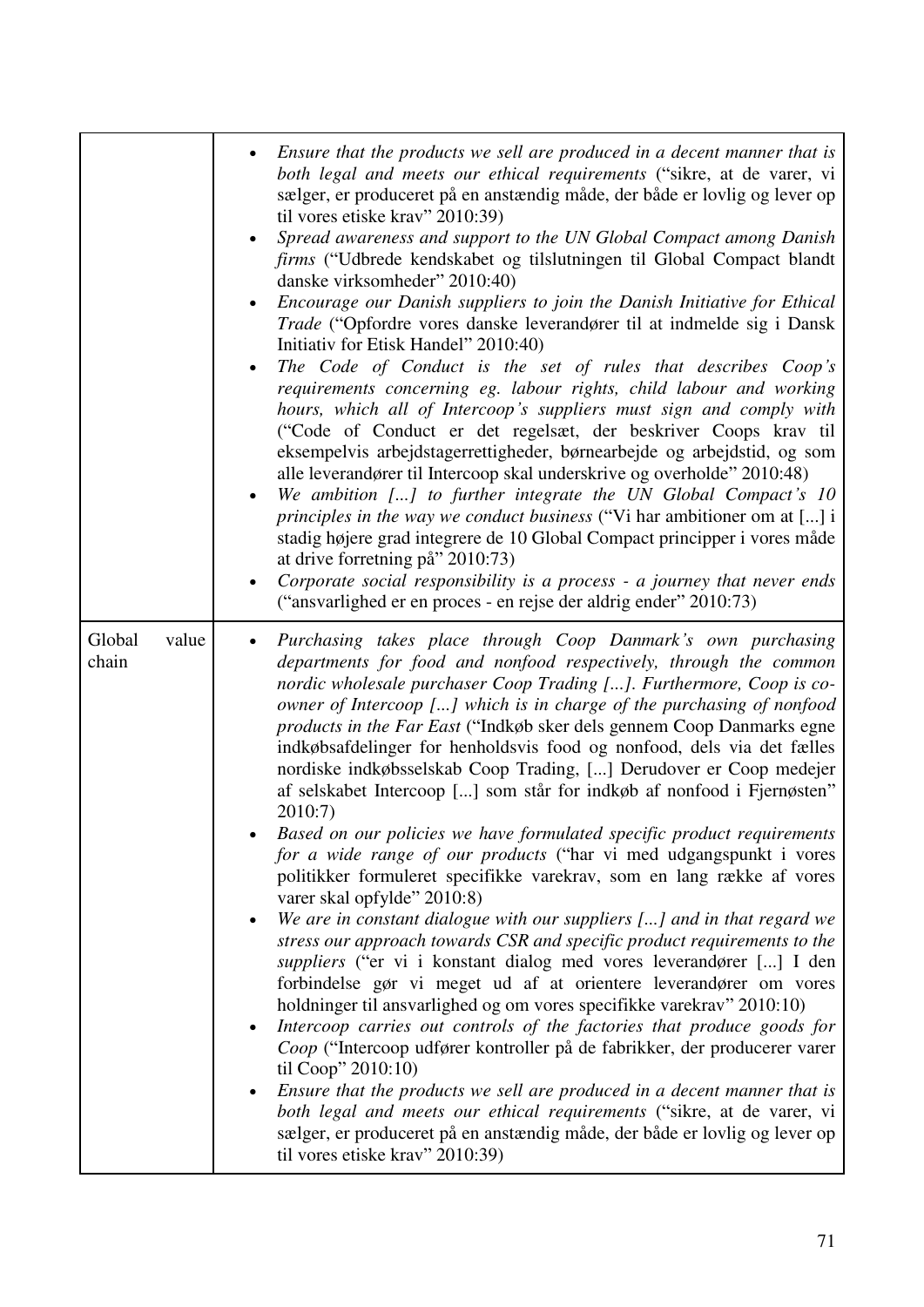|                      | Through control and dialogue, we seek to ensure that there are steady<br>improvements within the firms that produce the products we sell<br>("Gennem kontrol og dialog arbejder vi for at sikre, at der sker stadig<br>forbedringer hos de virksomheder, der fremstiller varer, vi sælger"<br>2010:39)<br>Offer courses in ethical trade to our suppliers in the Far East ("udbyde<br>kurser i etisk handel for vores leverandører i fjernøsten" 2010:40)<br>The Code of Conduct is the set of rules that describes Coop's<br>requirements concerning eg. labour rights, child labour and working<br>hours, which all of Intercoop's suppliers must sign and comply with<br>("Code of Conduct er det regelsæt, der beskriver Coops krav til<br>eksempelvis arbejdstagerrettigheder, børnearbejde og arbejdstid, og som<br>alle leverandører til Intercoop skal underskrive og overholde" 2010:48)<br>There is a great need to continue to focus on monitoring, but luckily it also<br>bring about real improvements in the controlled fabrics ("der er stort<br>behov for fortsat at have fokus på kontrol og opfølgning, men heldigvis<br>også at det reelt medfører forbedringer på de kontrollerede fabrikker"<br>2010:50)<br>Since 1996, there have been statistically the same percentage of<br>"newdanes" employed in Coop as there are "newdanes" in Denmark"<br>("Statistisk set har der siden 1996 været procentuelt lige så mange<br>nydanskere ansat i Coop som andelen af nydanskere er i Danmark"<br>2010:67)<br>The greatest challenge for us concerning human rights and labour rights<br>is thus to ensure proper working conditions for the employees of our<br>suppliers ("Den største udfordring for os hvad angår menneske- og<br>arbejdstageresrettigheder er således at sikre ordentlige forhold for<br>arbejderne hos vores leverandører" 2010:73) |
|----------------------|---------------------------------------------------------------------------------------------------------------------------------------------------------------------------------------------------------------------------------------------------------------------------------------------------------------------------------------------------------------------------------------------------------------------------------------------------------------------------------------------------------------------------------------------------------------------------------------------------------------------------------------------------------------------------------------------------------------------------------------------------------------------------------------------------------------------------------------------------------------------------------------------------------------------------------------------------------------------------------------------------------------------------------------------------------------------------------------------------------------------------------------------------------------------------------------------------------------------------------------------------------------------------------------------------------------------------------------------------------------------------------------------------------------------------------------------------------------------------------------------------------------------------------------------------------------------------------------------------------------------------------------------------------------------------------------------------------------------------------------------------------------------------------------------------------------------------------------------------------------------------|
| Global<br>Governance | We participate regularly in meetings with Danish authorities and give<br>$\bullet$<br>consultations about law proposals and reports ("Vi deltager jævnligt i<br>dialogmøder med danske myndigheder og giver høringssvar om lovforslag<br>og bekendtgørelser" 2010:10)<br>We took part in founding the Danish Initiative for Ethical Trade and are<br>active members of the Council for Sustainable Business Development ("Vi<br>var med til at stifte Dansk Initiativ for Etisk Handel og er aktivt medlem af<br>Rådet for Bæredygtig Erhvervsudvikling" 2010:10)<br>We want to ensure the widest range of MSC certified fish products in<br>$\bullet$<br>Danish retail (!Vi vil sikre det bredeste sortiment af MSC mærkede<br>fiskeprodukter i dansk dagligvarehandel" 2010:14)<br>We want to collaborate with FDB to develop and market new FSC<br>certified products (Vi vil i samarbejde med FDB udvikle og markedsføre<br>nye FSC mærkede varer" 2010:14<br>It can be [] difficult - not to say impossible - for both private consumers<br>and supermarkets to figure out which fish stocks are managed sustainably.<br>At Coop we are convinced that the MSC certification is the only<br>certification that gives the needed security ("Det kan [] vanskeligt - for<br>ikke at sige umuligt - for såvel private forbruger som supermarkeder at                                                                                                                                                                                                                                                                                                                                                                                                                                                                                                                    |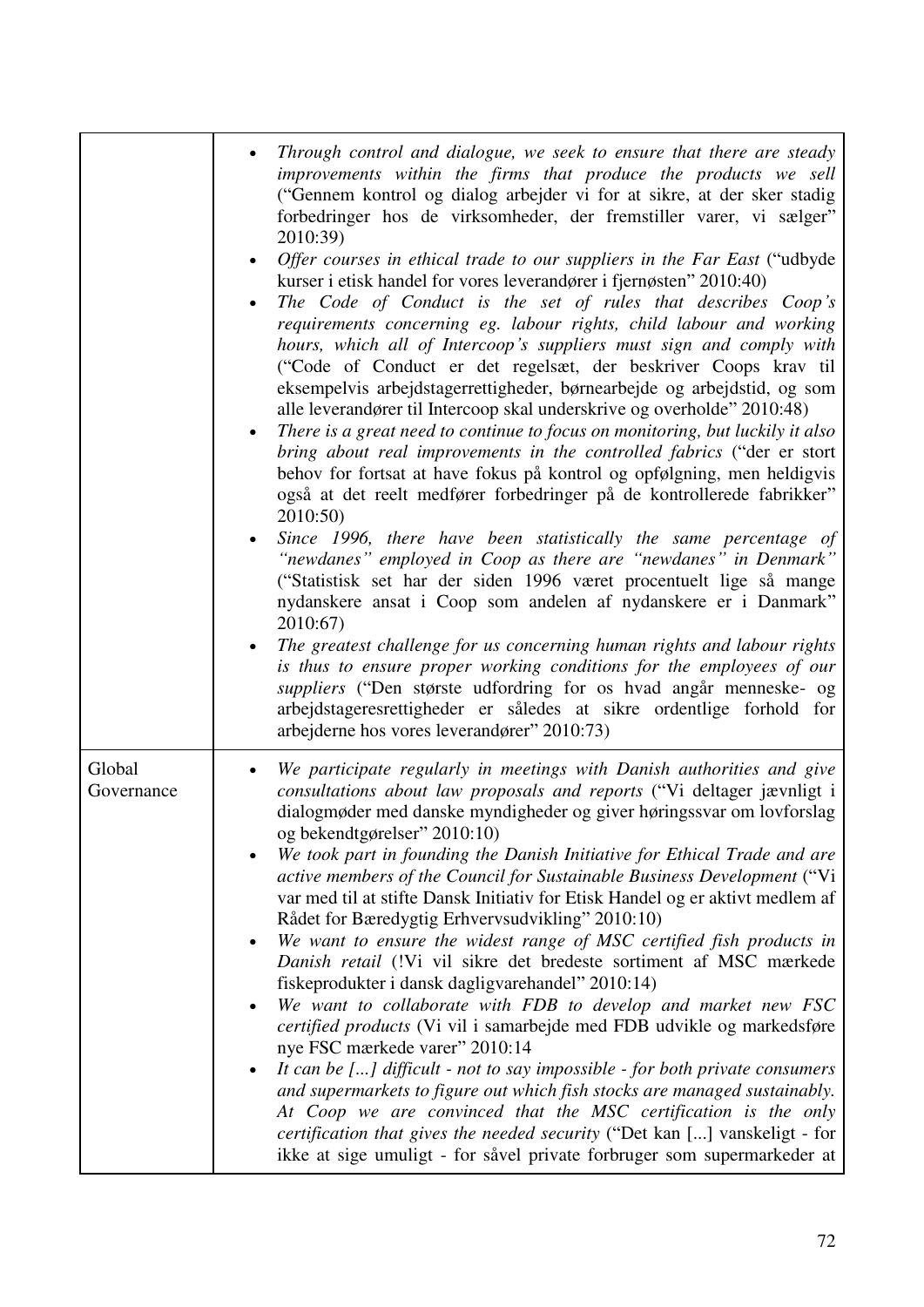| gennemskue, hvilke fiskebestande der er forvaltet på en måde, således at<br>de er bæredygtige. I Coop er vi overbevist om, at MSC-mærket er det<br>eneste mærke, der giver den nødvendig tryghed" 2010:20)<br>Deforestation is a threat for both humans and the animals who live in the<br>original forests ("Skovrydning er en trussel for både mennesker og de dyr,<br>der lever i de oprindelige skove" 2010:23)<br>Through credible certification schemes, controlled by an independent<br>third party we can ensure that our customers participate in supporting a<br>more fair world ("Gennem troværdige mærkningsordninger, som er<br>kontrolleret af en uafhængig kontrolinstans, sikrer vi, at vores kunder er<br>med til at støtte en mere fair verden" 2010:41)<br>Spread awareness and support to the UN Global Compact among Danish<br>firms ("Udbrede kendskabet og tilslutningen til Global Compact blandt<br>danske virksomheder" 2010:40)<br>Encourage our Danish suppliers to join the Danish Initiative for Ethical<br>Trade ("Opfordre vores danske leverandører til at indmelde sig i Dansk<br>Initiativ for Etisk Handel" 2010:40)<br>BSCI is a network of retail firms and European importers that share the<br>monitoring of factories through a common BSCI Code of Conduct and<br>Ethical standard so that all need to audit the same factory again ("BSCI<br>er et netværk af detailhandelsvirksomheder og importører til Europa, der<br>ud fra en fælles BSCI Code of Conduct og Ethical standard, deler kontrol<br>af fabrikker, således at ikke alle behøver at auditere den samme fabrik"<br>2010:52) |
|--------------------------------------------------------------------------------------------------------------------------------------------------------------------------------------------------------------------------------------------------------------------------------------------------------------------------------------------------------------------------------------------------------------------------------------------------------------------------------------------------------------------------------------------------------------------------------------------------------------------------------------------------------------------------------------------------------------------------------------------------------------------------------------------------------------------------------------------------------------------------------------------------------------------------------------------------------------------------------------------------------------------------------------------------------------------------------------------------------------------------------------------------------------------------------------------------------------------------------------------------------------------------------------------------------------------------------------------------------------------------------------------------------------------------------------------------------------------------------------------------------------------------------------------------------------------------------------------------------------------------------------|
|                                                                                                                                                                                                                                                                                                                                                                                                                                                                                                                                                                                                                                                                                                                                                                                                                                                                                                                                                                                                                                                                                                                                                                                                                                                                                                                                                                                                                                                                                                                                                                                                                                      |

## **Appendix 3 - 2010 CSR report (Coop, 2011)**

| <b>Code / Theme</b>            | Unit of data / quote from report                                                                                                                                                                                                                                                                                                                                                                                                                                                                                                                                                                                                                                                                                                                                                                                                                                                     |
|--------------------------------|--------------------------------------------------------------------------------------------------------------------------------------------------------------------------------------------------------------------------------------------------------------------------------------------------------------------------------------------------------------------------------------------------------------------------------------------------------------------------------------------------------------------------------------------------------------------------------------------------------------------------------------------------------------------------------------------------------------------------------------------------------------------------------------------------------------------------------------------------------------------------------------|
| The<br>human<br>right to water |                                                                                                                                                                                                                                                                                                                                                                                                                                                                                                                                                                                                                                                                                                                                                                                                                                                                                      |
| <b>UNGPs</b>                   | • Create better conditions for our suppliers' employees ("At skabe bedre"<br>forhold for medarbejderne hos leverandører" 2011, Velkommen)<br>• As a retail business, we are a link between producers and consumers and<br>we have therefore an opportunity to influence both ("Som<br>dagligvare virksomhed er vi bindeled mellem producenter og forbrugere og<br>vi har derfor mulighed for at påvirke begge parter" 2011, Velkommen)<br>• At Coop we believe that diversity contributes positively to our business,<br>therefore we recruit with the aim of having a diverse staff with regards to<br>gender, age, ethnicity, religion, etc ("I Coop tror vi på at forskellighed<br>bidrager positivt til vores forretning, så derfor rekrutterer vi med henblik<br>på at have en mangfoldig medarbejderstab hvad angår, køn, alder,<br>etnicitet, religion m.v." 2011, Velkommen) |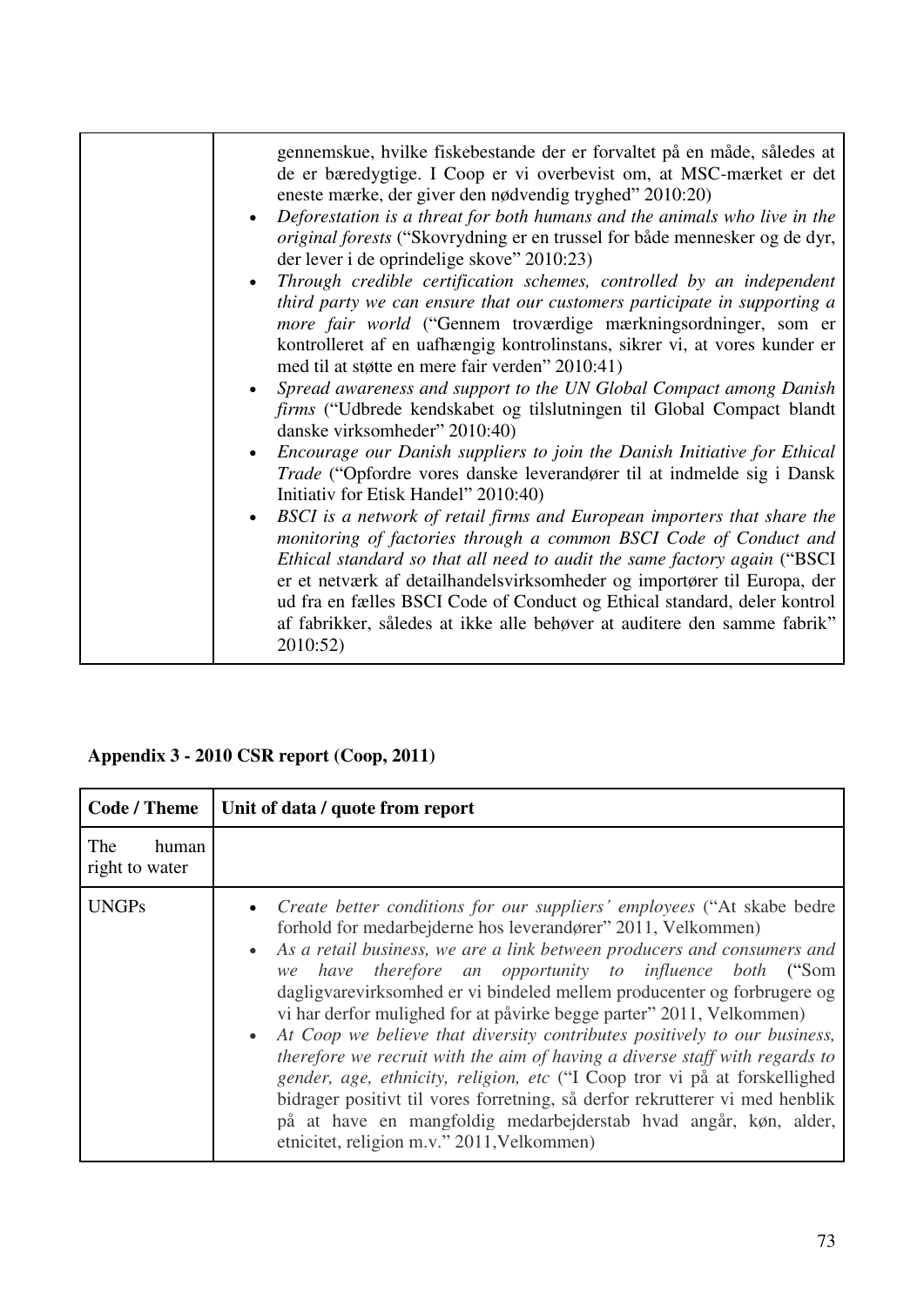|                          | We will encourage our Danish suppliers to join the Danish Initiative for<br><i>Ethical Trade</i> ("vi vil opfordre vores danske leverandører til at indmelde<br>sig i Dansk Initiativ for Etisk Handel" 2011, Etisk handel)<br>Develop long term procurement relationships with African suppliers -<br>including providing special support for those who need a development<br>push to improve their production and outlets ("udvikle langsigtede<br>indkøbsrelationer med afrikanske leverandører – herunder at yde særlig<br>støtte til dem, der har behov for en udviklingsmæssig indsats for at<br>forbedre deres produktion og afsætningsmuligheder" 2011, Etisk handel)<br>Publish a yearly report about our ethical work and spread awareness and<br>promote the UN Global Compact among Danish firms ("Vi vil som led i<br>vores tilslutning til FN's Global Compact (GC) offentliggøre en årlig<br>rapport om vores etiske arbejde og udbrede kendskabet og tilslutningen til<br>GC blandt DK virksomheder" 2011, Etisk handel)<br>The UN Global Compact are 10 principles concerning human rights,<br>labour rights, the environment and anti-corruption which firms are<br>encouraged to support "within their sphere of influence" ("Global<br>10<br>principper vedrørende menneskerettigheder,<br>Compact<br>er<br>arbejdstagerrettigheder, miljø og anti-korruption, som virksomhederne<br>opfordres til at støtte "inden for deres indflydelsessfære"" 2011, Global<br>Compact)<br>1. Businesses should support and respect the protection of internationally<br>proclaimed human rights; and 2. make sure that they are not complicit in<br>human rights abuses ("1. Virksomheden bør støtte og respektere<br>beskyttelsen af internationalt erklærede menneskerettigheder<br><sup>2.</sup><br>Virksomheden bør sikre, at den ikke medvirker til krænkelser af<br>menneskerettighederne" 2011, Global Compact)<br>Our purchasing firm Intercoop has devised a Code of Conduct that is<br>meant to ensure that there is no infringement of labour rights at our<br>suppliers in the Far East" ("Vores indkøbsselskab Intercoop har<br>udarbejdet en Code of Conduct der helt overordnet skal sikre, at der ikke<br>sker brud på arbejdstagerrettighederne hos vores leverandører i<br>Fjernøsten" 2011, Global Compact)<br>We recrute with the aim of having a diverse staff with regards to gender,<br>age, ethnicity, religion etc. ("rekrutterer vi med henblik på at have en<br>mangfoldig medarbejderstab hvad angår, køn, alder, etnicitet, religion<br>mv." 2011, Global Compact) |
|--------------------------|---------------------------------------------------------------------------------------------------------------------------------------------------------------------------------------------------------------------------------------------------------------------------------------------------------------------------------------------------------------------------------------------------------------------------------------------------------------------------------------------------------------------------------------------------------------------------------------------------------------------------------------------------------------------------------------------------------------------------------------------------------------------------------------------------------------------------------------------------------------------------------------------------------------------------------------------------------------------------------------------------------------------------------------------------------------------------------------------------------------------------------------------------------------------------------------------------------------------------------------------------------------------------------------------------------------------------------------------------------------------------------------------------------------------------------------------------------------------------------------------------------------------------------------------------------------------------------------------------------------------------------------------------------------------------------------------------------------------------------------------------------------------------------------------------------------------------------------------------------------------------------------------------------------------------------------------------------------------------------------------------------------------------------------------------------------------------------------------------------------------------------------------------------------------------------------------------------------------------------------------------------------------------------------------------------------------------------------------------------------------------------------------------------------------------------------------------------------------------------------------------------------------------------------------------------------------------------------------------------|
| Global<br>value<br>chain | Create better conditions for our suppliers' employees ("At skabe bedre<br>forhold for medarbejderne hos leverandører" 2011, Velkommen)<br>As a retail business, we are a link between producers and consumers and<br>therefore an opportunity to influence both ("Som<br>have<br>we<br>dagligvarevirksomhed er vi bindeled mellem producenter og forbrugere og<br>vi har derfor mulighed for at påvirke begge parter" 2011, Velkommen)<br>We have applied the 13 points plan as a point of departure for our<br>dialogue with our suppliers ("har vi anvendt 13 punktsplanen som<br>udgangspunkt for dialog med vores leverandører" 2011, Sundhed)<br>Be present in factories to ensure a gradual improvement, but naturally to                                                                                                                                                                                                                                                                                                                                                                                                                                                                                                                                                                                                                                                                                                                                                                                                                                                                                                                                                                                                                                                                                                                                                                                                                                                                                                                                                                                                                                                                                                                                                                                                                                                                                                                                                                                                                                                                         |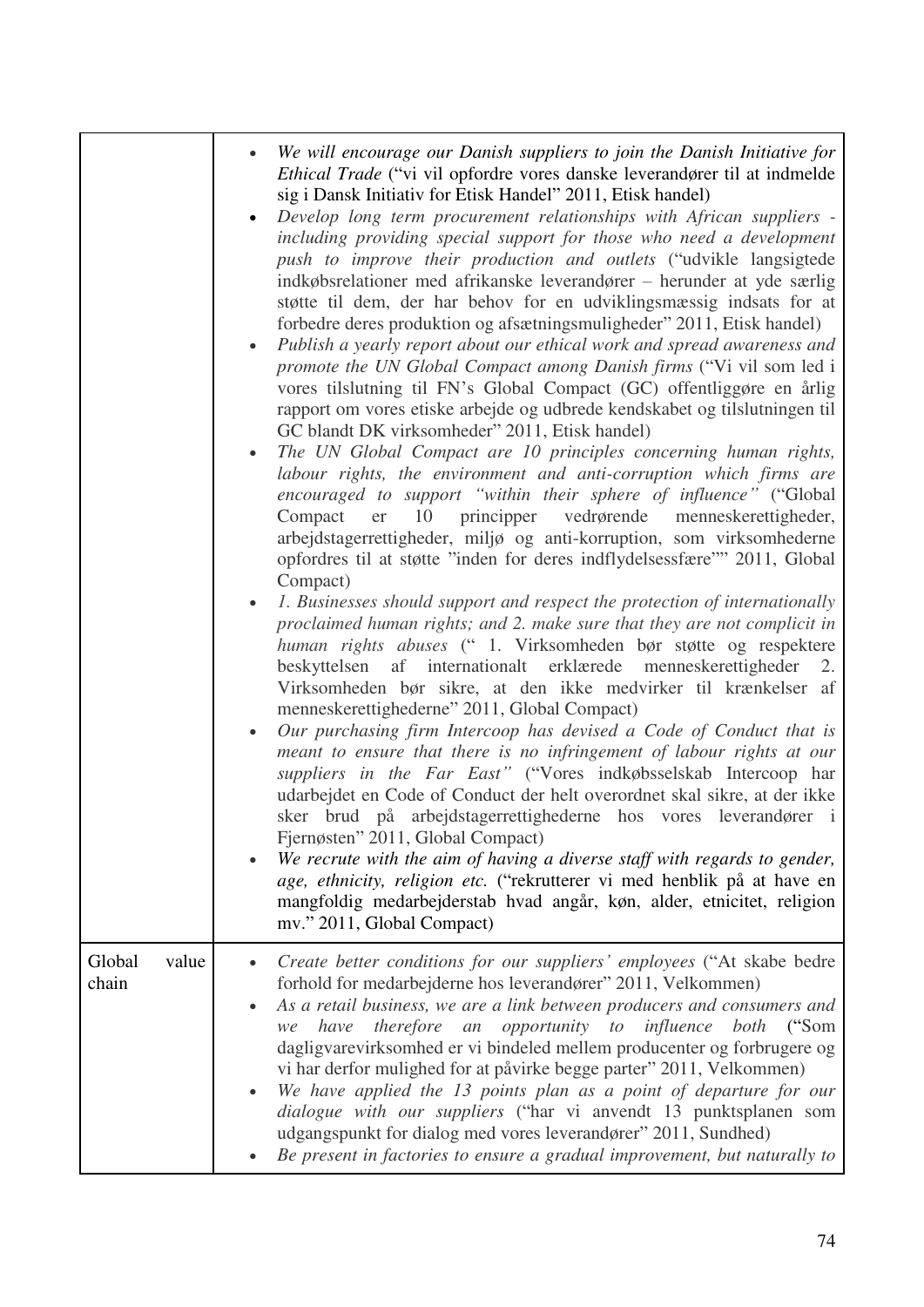|                      | also react if something unacceptable occurs ("være til stede på<br>fabrikkerne med henblik på at sikre, at der sker en gradvis udvikling mod<br>det bedre, men naturligvis også for at kunne reagere, hvis der finder<br>forhold sted, der er uacceptable" 2011, Etisk handel)<br>The physical control is carried out either by Intercoop's own auditors or<br>$\bullet$<br>by a third party auditor ("Den fysiske kontrol sker enten gennem<br>Intercoops egne auditorer eller gennem uafhængige 3. parts kontroller"<br>2011, Etisk handel)<br>The results of the 2010 [audits] show that conditions in the factories are<br>improving - the work with the suppliers is fruitful ("resultaterne for 2010<br>viser, at forholdene på fabrikkerne bliver bedre – arbejdet med<br>leverandørerne bærer altså frugt" 2011, Etisk Handel)<br>Offer courses in ethical trade to our suppliers in the Far East ("udbyde"<br>kurser i etisk handel for vores leverandører i Fjernøsten" 2011, Etisk<br>Handel)<br>Develop long term procurement relationships with African suppliers -<br>including providing special support for those who need a development<br>push to improve their production and outlets ("udvikle langsigtede<br>indkøbsrelationer med afrikanske leverandører – herunder at yde særlig<br>støtte til dem, der har behov for en udviklingsmæssig indsats for at<br>forbedre deres produktion og afsætningsmuligheder" 2011, Etisk handel)<br>At Coop, we are convinced that one of the best ways to improve living<br>conditions for people in Africa is through trade ("I Coop er vi af den<br>overbevisning, at en af de bedste måder at skabe bedre levevilkår for folk i<br>Afrika er gennem handel" 2011, Global Compact)<br>Our purchasing firm Intercoop has devised a Code of Conduct that is<br>meant to ensure that there is no infringement of labour rights at our<br>suppliers in the Far East" ("Vores indkøbsselskab Intercoop har<br>udarbejdet en Code of Conduct der helt overordnet skal sikre, at der ikke<br>sker brud på arbejdstagerrettighederne hos vores leverandører i<br>Fjernøsten" 2011, Global Compact)<br>Intercoop seeks to reduce the number of suppliers [] so as to have better<br>opportunities to maintain sustained and long term cooperation where the<br>suppliers can, with the help of Intercoop's team of auditors, improve the<br>conditions at the factories. This long term cooperation also includes the<br>training of suppliers ("Intercoop forsøger at reducere mængden af<br>leverandører [], da det giver bedre muligheder for at indgå et vedvarende<br>og langsigtet samarbejde, hvor leverandøren sammen med Intercoops team<br>af auditører kan arbejde på at forbedre forholdene på fabrikkerne. Til dette<br>langsigtede samarbejde hører også uddannelse af leverandørerne" 2011,<br>Global Compact)<br>Intercoop's Code of Conduct emphasises that we will not work with<br>suppliers that use [] forced labour [] child labour ("Intercoops Code<br>of Conduct fremhæver, at man ikke vil arbejde med leverandører, der gør<br>brug af [] tvangsarbejdere [] børnearbejdere" 2011, Global Compact) |
|----------------------|-----------------------------------------------------------------------------------------------------------------------------------------------------------------------------------------------------------------------------------------------------------------------------------------------------------------------------------------------------------------------------------------------------------------------------------------------------------------------------------------------------------------------------------------------------------------------------------------------------------------------------------------------------------------------------------------------------------------------------------------------------------------------------------------------------------------------------------------------------------------------------------------------------------------------------------------------------------------------------------------------------------------------------------------------------------------------------------------------------------------------------------------------------------------------------------------------------------------------------------------------------------------------------------------------------------------------------------------------------------------------------------------------------------------------------------------------------------------------------------------------------------------------------------------------------------------------------------------------------------------------------------------------------------------------------------------------------------------------------------------------------------------------------------------------------------------------------------------------------------------------------------------------------------------------------------------------------------------------------------------------------------------------------------------------------------------------------------------------------------------------------------------------------------------------------------------------------------------------------------------------------------------------------------------------------------------------------------------------------------------------------------------------------------------------------------------------------------------------------------------------------------------------------------------------------------------------------------------------------------------------------------------------------------------------------------------------------------------------------------------------------------------------------------------------------------------------------------------------------------------------------------------------------------------------------------------------------------------------------------------------------------------------------------------------------------------------------------------------------------------------------------------------------------------------------------|
| Global<br>Governance | We have [] devised a list that shows which fish species we can sell<br>without taking special consideration. The list is based on the                                                                                                                                                                                                                                                                                                                                                                                                                                                                                                                                                                                                                                                                                                                                                                                                                                                                                                                                                                                                                                                                                                                                                                                                                                                                                                                                                                                                                                                                                                                                                                                                                                                                                                                                                                                                                                                                                                                                                                                                                                                                                                                                                                                                                                                                                                                                                                                                                                                                                                                                                                                                                                                                                                                                                                                                                                                                                                                                                                                                                                             |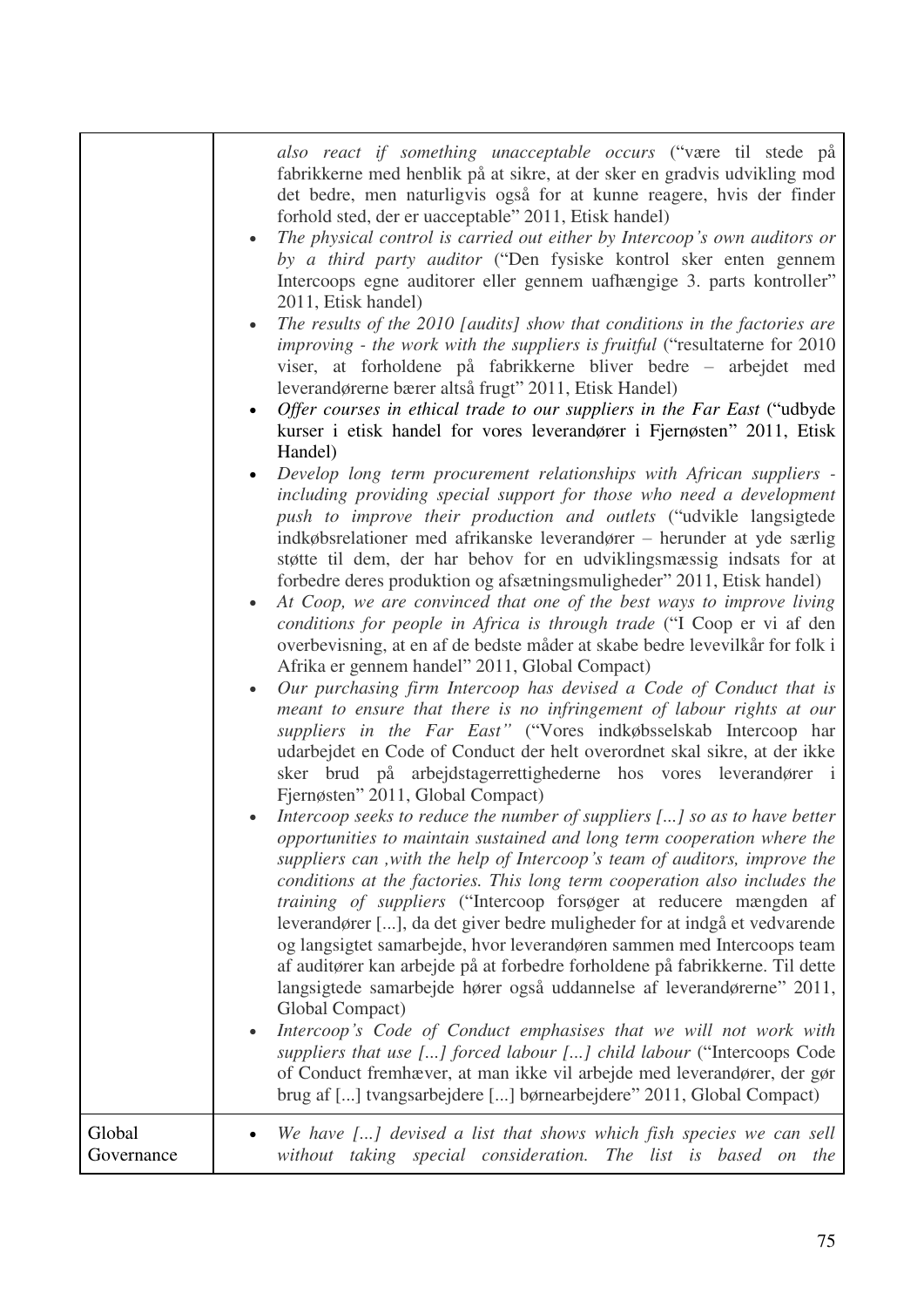| recommendations from NGOs and the International Council on the<br><i>Exploration of the Sea</i> ("Vi har [] udarbejdet en liste, der viser hvilke<br>fiskearter, som vi kan sælge uden at tage særlige hensyn. Listen er baseret<br>på blandt andet anbefalinger fra NGOér og ICES" 2011, Miljø og klima)<br>Deforestation is a threat for both humans and the animals who live in the<br>original forests. A way to counter this evolution is to work with FSC<br><i>certified wood</i> ("skovrydning er en trussel for både mennesker og de dyr,<br>der lever i de oprindelige skove. En måde at arbejde for at bremse denne<br>udvikling er ved at arbejde for FSC-certificeret træ" 2011, Miljø og klima)<br>We will encourage our Danish suppliers to join the Danish Initiative for<br>$\bullet$<br>Ethical Trade ("vi vil opfordre vores danske leverandører til at indmelde<br>sig i Dansk Initiativ for Etisk Handel" 2011, Etisk handel)<br>Publish a yearly report about our ethical work and spread awareness and<br>promote the UN Global Compact among Danish firms ("Vi vil som led i<br>vores tilslutning til FN's Global Compact (GC) offentliggøre en årlig<br>rapport om vores etiske arbejde og udbrede kendskabet og tilslutningen til<br>GC blandt DK virksomheder" 2011, Etisk handel)<br>The UN Global Compact are 10 principles concerning human rights,<br>labour rights, the environment and anti-corruption which firms are<br>encouraged to support "within their sphere of influence" ("Global<br>10<br>principper<br>vedrørende<br>Compact<br>er<br>menneskerettigheder,<br>arbejdstagerrettigheder, miljø og anti-korruption, som virksomhederne<br>opfordres til at støtte "inden for deres indflydelsessfære"" 2011, Global<br>Compact)<br>The idea behind the UN Global Compact is to create a platform for firms,<br>NGOs, academic institutions, business associations, unions, etc. to have a<br><i>meaningful dialogue</i> ("Ideen med Global Compact er at skabe en platform<br>for en konstruktiv dialog mellem virksomheder, NGO'er, akademiske<br>institutioner, erhvervssammenslutninger, fagforeninger m.m." 2011,<br>Global Compact) |  |
|------------------------------------------------------------------------------------------------------------------------------------------------------------------------------------------------------------------------------------------------------------------------------------------------------------------------------------------------------------------------------------------------------------------------------------------------------------------------------------------------------------------------------------------------------------------------------------------------------------------------------------------------------------------------------------------------------------------------------------------------------------------------------------------------------------------------------------------------------------------------------------------------------------------------------------------------------------------------------------------------------------------------------------------------------------------------------------------------------------------------------------------------------------------------------------------------------------------------------------------------------------------------------------------------------------------------------------------------------------------------------------------------------------------------------------------------------------------------------------------------------------------------------------------------------------------------------------------------------------------------------------------------------------------------------------------------------------------------------------------------------------------------------------------------------------------------------------------------------------------------------------------------------------------------------------------------------------------------------------------------------------------------------------------------------------------------------------------------------------------------------------------------------------------------------------|--|
|                                                                                                                                                                                                                                                                                                                                                                                                                                                                                                                                                                                                                                                                                                                                                                                                                                                                                                                                                                                                                                                                                                                                                                                                                                                                                                                                                                                                                                                                                                                                                                                                                                                                                                                                                                                                                                                                                                                                                                                                                                                                                                                                                                                    |  |

# **Appendix 4 - 2011 CSR report (Coop, 2012)**

| Code / Theme                   | Unit of data / quote from report (year)                                                                                                                                                                                                                                                                                                                                                                                                           |
|--------------------------------|---------------------------------------------------------------------------------------------------------------------------------------------------------------------------------------------------------------------------------------------------------------------------------------------------------------------------------------------------------------------------------------------------------------------------------------------------|
| The<br>human<br>right to water |                                                                                                                                                                                                                                                                                                                                                                                                                                                   |
| <b>UNGPs</b>                   | • As a retail business, we are a link between producers and consumers and<br>we have therefore an opportunity to influence both ("Som<br>dagligvare virksomhed er vi bindeled mellem producenter og forbrugere og<br>vi har derfor mulighed for at påvirke begge parter" 2012, Velkommen)<br>• Ensure that the products we sell are produced in a decent manner that is<br>both legal and meets our ethical requirements ("sikre, at de varer, vi |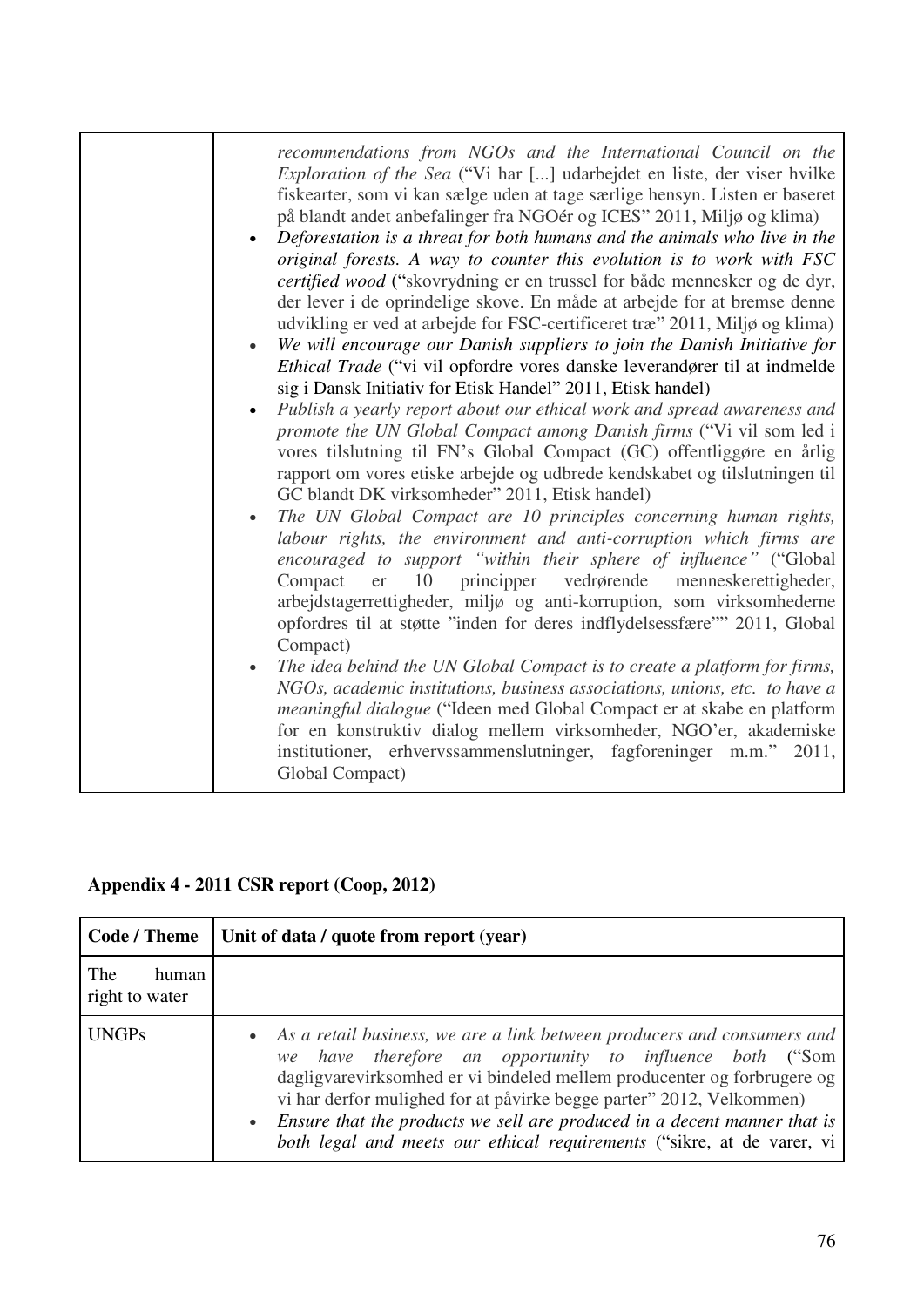|                          | sælger, er produceret på en anstændig måde, der både er lovlig og lever op<br>til vores etiske krav" 2012, Etiske Handel)<br>When we joined the UN initiative, we committed to initiate changes in our<br>operations so that the Global Compact and its principles would become<br>an integral part of our strategy, culture and actions ("Da vi i Coop<br>tilsluttede os FN-initiativet skrev vi under på, at vi vil iværksætte<br>forandringer i vores operationer, sådan at Global Compact og dens<br>principper bliver en integreret del af vores strategi, kultur og daglige<br>handlinger" 2012, Global Compact)<br>1. Businesses should support and respect the protection of internationally<br>proclaimed human rights; and 2. make sure that they are not complicit in<br>human rights abuses (" 1. Virksomheden bør støtte og respektere<br>af internationalt erklærede menneskerettigheder<br>beskyttelsen<br>2.<br>Virksomheden bør sikre, at den ikke medvirker til krænkelser af<br>menneskerettighederne" 2012, Global Compact)                                                                                                                                                                                                                                                                                                                                                                                                                                                                                                                                                                                                                                                                                                                                                                                                                                                                                                                                                                                                                                                                                                                                                  |
|--------------------------|--------------------------------------------------------------------------------------------------------------------------------------------------------------------------------------------------------------------------------------------------------------------------------------------------------------------------------------------------------------------------------------------------------------------------------------------------------------------------------------------------------------------------------------------------------------------------------------------------------------------------------------------------------------------------------------------------------------------------------------------------------------------------------------------------------------------------------------------------------------------------------------------------------------------------------------------------------------------------------------------------------------------------------------------------------------------------------------------------------------------------------------------------------------------------------------------------------------------------------------------------------------------------------------------------------------------------------------------------------------------------------------------------------------------------------------------------------------------------------------------------------------------------------------------------------------------------------------------------------------------------------------------------------------------------------------------------------------------------------------------------------------------------------------------------------------------------------------------------------------------------------------------------------------------------------------------------------------------------------------------------------------------------------------------------------------------------------------------------------------------------------------------------------------------------------------------------|
| Global<br>value<br>chain | As a retail business, we are a link between producers and consumers and<br>therefore an opportunity to influence<br>both<br>have<br>$\frac{\text{``Som}}{\text{``}}$<br>we<br>dagligvarevirksomhed er vi bindeled mellem producenter og forbrugere og<br>vi har derfor mulighed for at påvirke begge parter" 2012, Velkommen)<br>Deforestation is a threat for both humans and the animals who live in the<br>original forests. A way to counter this evolution is to work with FSC<br>certified wood ("skovrydning er en trussel for både mennesker og de dyr,<br>der lever i de oprindelige skove. En måde at arbejde for at bremse denne<br>udvikling er ved at arbejde for FSC-certificeret træ" 2012, Miljø og klima)<br>We have applied the 13 points plan as a point of departure for our<br><i>dialogue with our suppliers</i> ("har vi anvendt 13 punktsplanen som<br>udgangspunkt for dialog med vores leverandører" 2012, Sundhed)<br>Ensure that the products we sell are produced in a decent manner that is<br>both legal and meets our ethical requirements ("sikre, at de varer, vi<br>sælger, er produceret på en anstændig måde, der både er lovlig og lever op<br>til vores etiske krav" 2012, Etiske Handel)<br>Through control and dialogue, we seek to ensure that there are steady<br>$\bullet$<br>improvements within the firms that produce the products we sell<br>("Gennem kontrol og dialog arbejder vi for at sikre, at der sker stadig<br>forbedringer hos de virksomheder, der fremstiller varer, vi sælger" 2012,<br>Etisk Handel)<br>Be present in factories to ensure a gradual improvement, but naturally to<br>also react if something unacceptable occurs ("være til stede på<br>fabrikkerne med henblik på at sikre, at der sker en gradvis udvikling mod<br>det bedre, men naturligvis også for at kunne reagere, hvis der finder<br>forhold sted, der er uacceptable" 2012, Etisk handel)<br>The physical control is carried out either by Intercoop's own auditors or<br>$\bullet$<br>by a third party auditor ("Den fysiske kontrol sker enten gennem<br>Intercoops egne auditorer eller gennem uafhængige 3. parts kontroller"<br>2012, Etisk handel) |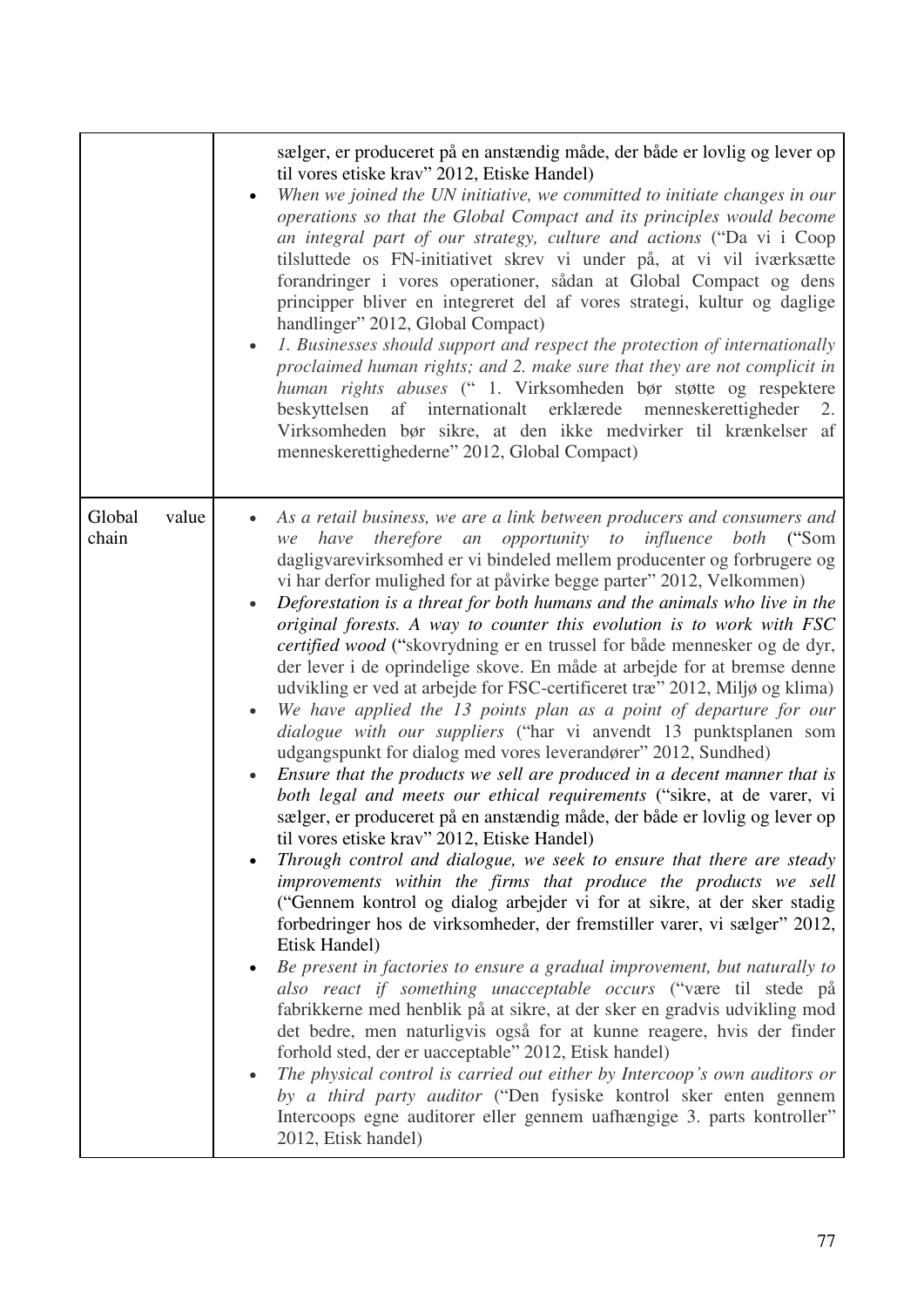|                      | The results of the 2011 audits show [] that it is gradually improving -<br><i>the work with the suppliers is thus fruitful</i> ("resultaterne af audits i 2011<br>viser, [] at det gradvis bliver bedre – arbejdet med leverandørerne bærer<br>altså frugt" 2012, Etisk Handel)<br>Intercoop is a member of BSCI, and wishes therefore, that it is BSCI that<br>$\bullet$<br>is used, or even better SA 8000 which is regarded as the most advanced<br>standard ("Intercoop er medlem af BSCI, og ønsker derfor, at det er<br>BSCI's standard, der anvendes, eller endnu bedre at der anvendes SA<br>8000 der anses som den mest avancerede standard" 2012, Etisk Handel)<br>We have continuously encouraged our suppliers to join the [Danish<br>Initiative for Ethical Trade] ("Vi har løbende opfordret vores leverandører<br>til at blive medlemmer af initiativet" 2012, Etisk Handel)<br>Suppliers in the Far East have [] had the opportunity to sign up for<br>seminars organised by the Danish Initiative for Ethical Trade<br>("Leverandørerne i Fjernøsten har i stedet for haft mulighed for at tilmelde<br>sig seminarer, der er afholdt i regi af Dansk Initiativ for Etisk Handel"<br>2012, Etisk Handel)<br>As part of the project, FDB established an Africa fund to finance training,<br>certification and infrastructure development for current and future<br>African suppliers ("Som led i projektet har FDB etableret en Afrikapulje,<br>der skal finansiere uddannelse, certificering og opbygning af infrastruktur<br>hos nuværende og kommende afrikanske leverandører" 2012, Global<br>Compact)<br>Intercoop's Code of Conduct emphasises that we will not work with<br>suppliers that use [] forced labour [] child labour ("I Intercoops Code<br>of Conduct fremhæves, at man ikke vil arbejde med leverandører, der gør |
|----------------------|------------------------------------------------------------------------------------------------------------------------------------------------------------------------------------------------------------------------------------------------------------------------------------------------------------------------------------------------------------------------------------------------------------------------------------------------------------------------------------------------------------------------------------------------------------------------------------------------------------------------------------------------------------------------------------------------------------------------------------------------------------------------------------------------------------------------------------------------------------------------------------------------------------------------------------------------------------------------------------------------------------------------------------------------------------------------------------------------------------------------------------------------------------------------------------------------------------------------------------------------------------------------------------------------------------------------------------------------------------------------------------------------------------------------------------------------------------------------------------------------------------------------------------------------------------------------------------------------------------------------------------------------------------------------------------------------------------------------------------------------------------------------------------------------------------------------------------------------------|
| Global<br>Governance | brug af [] tvangsarbejdere [] børnearbejdere" 2012, Global Compact)<br>Deforestation [] is a threat for both humans and the animals who live in<br>the original forests. A way to counter this evolution is to work with FSC<br><i>certified wood</i> ("skovrydning [] er en trussel for både mennesker og de<br>dyr, der lever i de oprindelige skove. En måde at arbejde for at bremse<br>denne udvikling er ved at arbejde for FSC-certificeret træ" 2011, Miljø og<br>klima)<br>Coop's chains has focused on Fairtrade product continuously and has<br>backed up Fairtrade Denmark's campaigns ("Coops kæder har løbende<br>haft fokus på Fairtrade varerne og har bakket op om de kampagner, som<br>Fairtrade mærket Danmark har afviklet i løbet af året" 2012, Etisk Handel)<br>Coop was one of the initiators for the establishment of the Danish<br>$\bullet$<br>Initiative for Ethical Trade in 2008. Since then, we have participated<br>actively in the board and have since November 2011 been chair of the<br><i>association</i> ("Coop var en af initiativtagerne til oprettelsen af DIEH i<br>2008. Vi har siden oprettelsen deltaget aktivt i bestyrelsen og har siden<br>november 2011 varetaget formandsposten for foreningen" 2012, Etisk<br>Handel)<br>We have continuously encouraged our suppliers to join the [Danish<br>$\bullet$<br>Initiative for Ethical Trade] ("Vi har løbende opfordret vores leverandører<br>til at blive medlemmer af initiativet" 2012, Etisk Handel)                                                                                                                                                                                                                                                                                                                                              |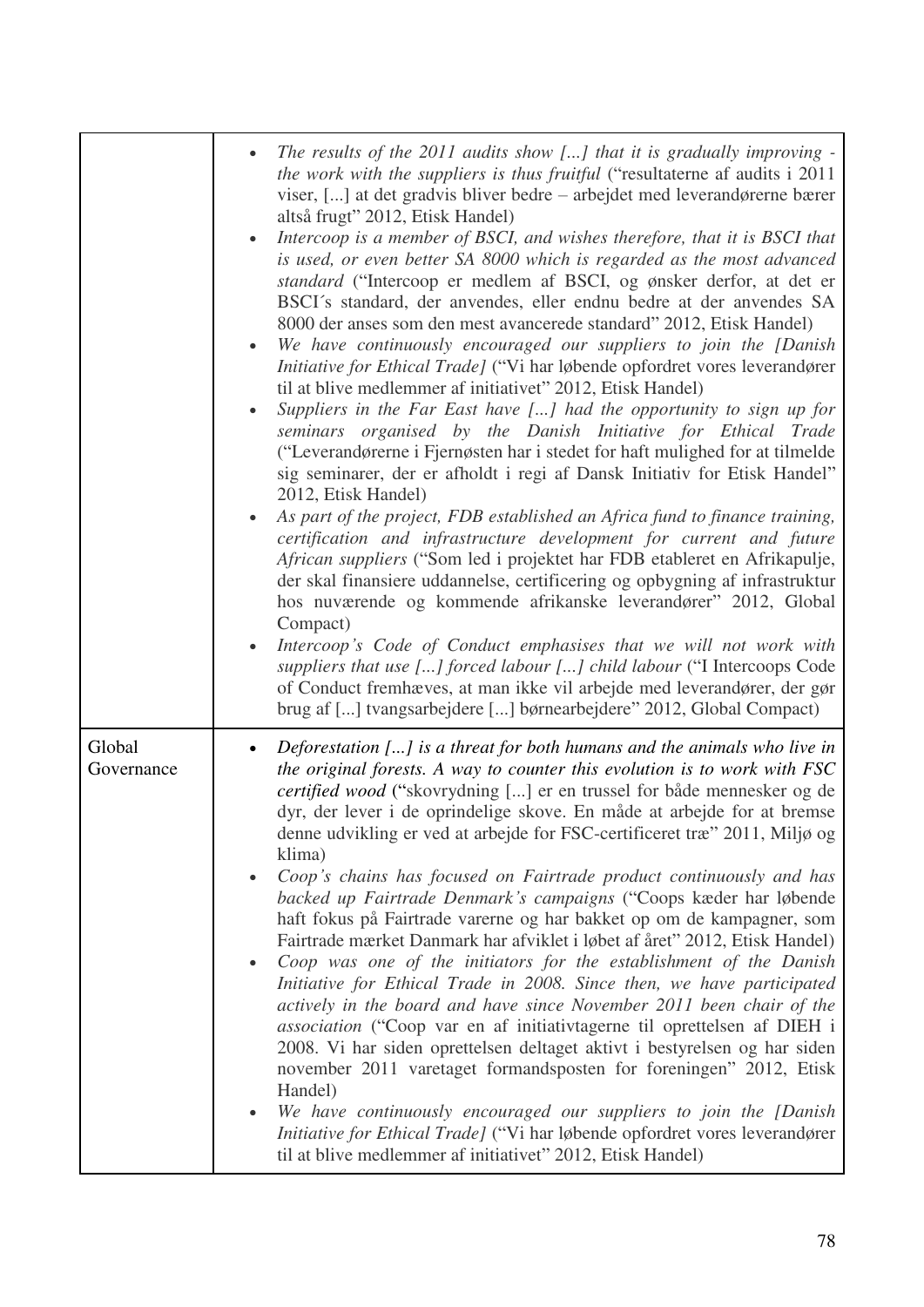| • The idea behind the UN Global Compact is to create a platform for firms,<br>NGOs, academic institutions, business associations, unions, etc. to have a<br><i>meaningful dialogue</i> ("Ideen med Global Compact er at skabe en platform")<br>for en konstruktiv dialog mellem virksomheder, NGO'er, akademiske<br>institutioner, erhvervssammenslutninger, fagforeninger m.m." 2012, |
|----------------------------------------------------------------------------------------------------------------------------------------------------------------------------------------------------------------------------------------------------------------------------------------------------------------------------------------------------------------------------------------|
| Global Compact)                                                                                                                                                                                                                                                                                                                                                                        |

#### **Code / Theme Unit of data / quote from report** The human right to water UNGPs **•** *Coop*'s three development projects in Africa that are supposed to make *producers capable of supplying products for Coop* ("Coops tre udviklingsprojekter i Afrika, som skal gøre små producenter i stand til at levere varer til Coop" 2013:15) Global value chain *Coop's three development projects in Africa that are supposed to make producers capable of supplying products for Coop* ("Coops tre udviklingsprojekter i Afrika, som skal gøre små producenter i stand til at levere varer til Coop" 2013:15) Global Governance *Coop [...] removed eel from its assortment [...] because eels are an endangered species. Look for the MSC-label when you buy fish* ("Coop [...] fjernede ålen fra sortimentet [...] fordi ålen er udrydningstruet. Kig efter MSC-mærket" 2013:6) *three new beautiful FSC-labelled products* ("tre nye, smukke FSCmærkede produkter" 2013:6) *Coop [...] placed the focus on Fairtrade with several campaigns during the year* ("Coop satte [...] fokus på Fairtrade med flere kampagner i løbet af året" 2013:14)

#### **Appendx 5 - 2012 CSR report (Coop, 2013)**

#### **Appendix 6 - 2013 CSR report (Coop, 2014)**

| <b>Code / Theme</b>         | Unit of data / quote from report (year) |
|-----------------------------|-----------------------------------------|
| The human right<br>to water |                                         |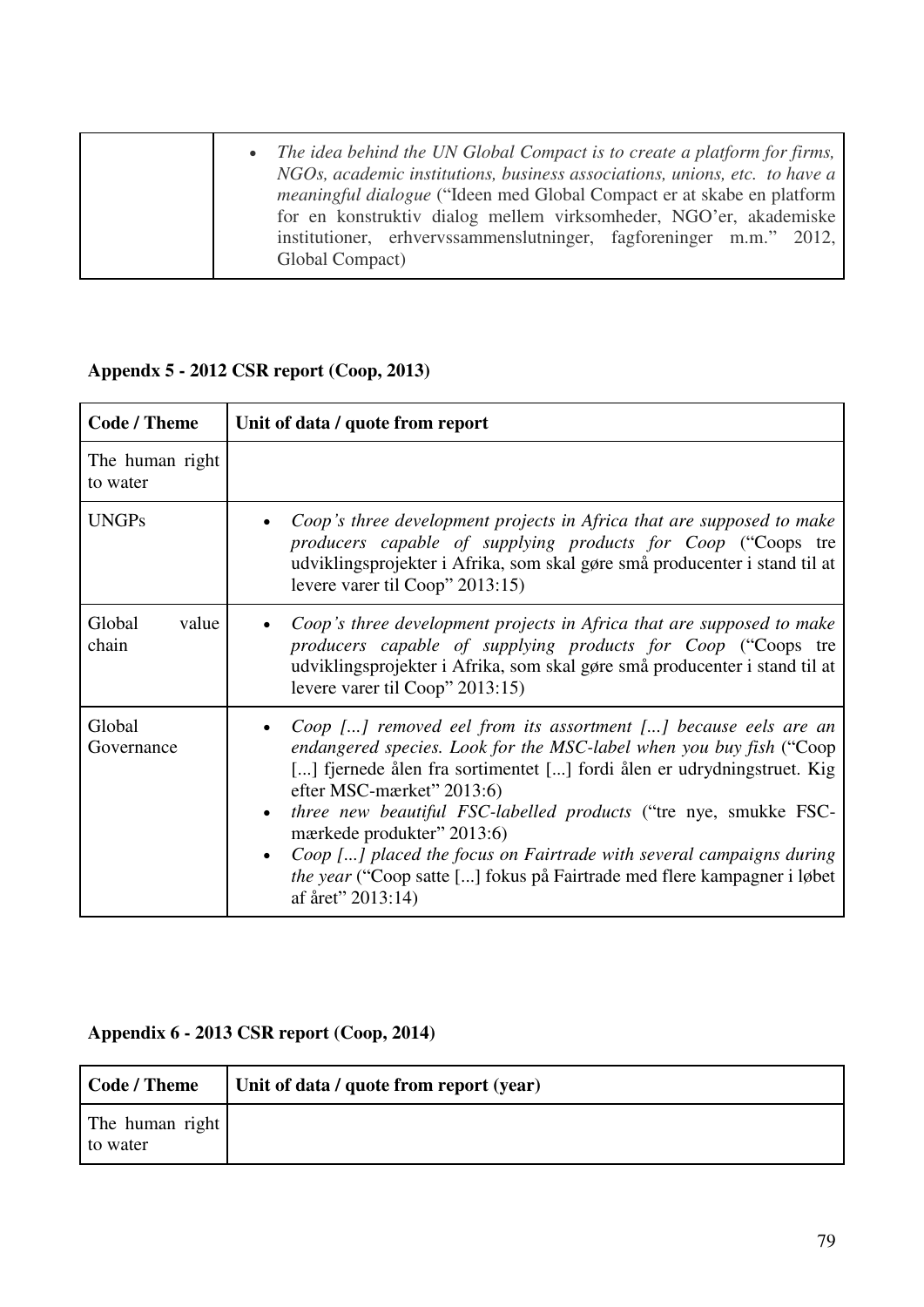| <b>UNGPs</b>             | On top of competitive issues, Coop must take human rights and labour<br>rights into consideration when selecting suppliers ("Coop skal tage<br>hensyn til menneskerettigheder og arbejdstagerrettigheder i tillæg til<br>andre konkurrencemæssige forhold ved valg af leverandører" 2014:5)<br>Coop must work actively to establish efficient measures to ensure that<br>$\bullet$<br>goods and services are produced in a way that doesn't threaten labour<br>rights or human rights ("Coop skal arbejde aktivt for at etablere<br>effektive tiltag som sikrer, at varer eller tjenester produceres på en måde,<br>som ikke truer arbejdstagernes rettigheder eller menneskerettigheder"<br>2014:5)<br>Our Code of Conduct states that we do not work with suppliers that use<br>$\bullet$<br>child labour ("I vores Code of Conduct fremgår det, at vi ikke vil indgå<br>med leverandører, der benytter børnearbejder<br>samarbejde<br>$\mathbf{i}$<br>produktionen" 2014:6)<br>We recrute with the aim of having a diverse staff with regards to gender,<br>$\bullet$<br>age, ethnicity, religion etc. ("rekrutterer vi med henblik på at have en<br>mangfoldig medarbejderstab hvad angår, køn, alder, etnicitet, religion<br>mv." $2014:6$<br>At Coop a lot of work is put into preventing work related accidents ("I<br>Coop gøres der et stort arbejde for at forebygge antallet af<br>arbejdsulykker" 2014:7)<br>A long term effort to increase the proportion of women in strategic<br>$\bullet$<br>leadership position ("en langsigtet indsats for at øge andelen af kvinder i<br>strategiske ledelsespositioner" 2014:8)<br>Third party certifications that advocate fair conditions for employees<br>$\bullet$<br>and small producers ("tredje parts certificerede mærkningsordninger,<br>som arbejder for fair vilkår for arbejdstagere og små producenter"<br>2014:18) |
|--------------------------|--------------------------------------------------------------------------------------------------------------------------------------------------------------------------------------------------------------------------------------------------------------------------------------------------------------------------------------------------------------------------------------------------------------------------------------------------------------------------------------------------------------------------------------------------------------------------------------------------------------------------------------------------------------------------------------------------------------------------------------------------------------------------------------------------------------------------------------------------------------------------------------------------------------------------------------------------------------------------------------------------------------------------------------------------------------------------------------------------------------------------------------------------------------------------------------------------------------------------------------------------------------------------------------------------------------------------------------------------------------------------------------------------------------------------------------------------------------------------------------------------------------------------------------------------------------------------------------------------------------------------------------------------------------------------------------------------------------------------------------------------------------------------------------------------------------------------------------------------------------------------------------|
| Global<br>value<br>chain | On top of competitive issues, Coop must take human rights and labour<br>$\bullet$<br>rights into consideration when selecting suppliers ("Coop skal tage<br>hensyn til menneskerettigheder og arbejdstagerrettigheder i tillæg til<br>andre konkurrencemæssige forhold ved valg af leverandører" 2014:5)<br>Coop must work actively to establish efficient measures to ensure that<br>goods and services are produced in a way that doesn't threaten labour<br>rights or human rights ("Coop skal arbejde aktivt for at etablere<br>effektive tiltag som sikrer, at varer eller tjenester produceres på en måde,<br>som ikke truer arbejdstagernes rettigheder eller menneskerettigheder"<br>2014:5)<br>In 2013 we have especially our efforts regarding our non-food suppliers<br>$\bullet$<br>("Vi har i 2013 især intensiveret indsatsen overfor vores non-food<br>leverandører" 2014:5)<br>We have identified only one severe deviation in 2013, a bribery case. We<br>have been in dialogue with the supplier ("Vi har identificeret en enkelt<br>alvorlig afvigelse i 2013, en bestikkelsessag. Vi har været i dialog med<br>leverandøren" $2014:5$ )<br>Coop has intensified its BSCI work to include food products as well,<br>$\bullet$<br>which is bought by our common nordic buyer Coop Trading ("har Coop                                                                                                                                                                                                                                                                                                                                                                                                                                                                                                                                                               |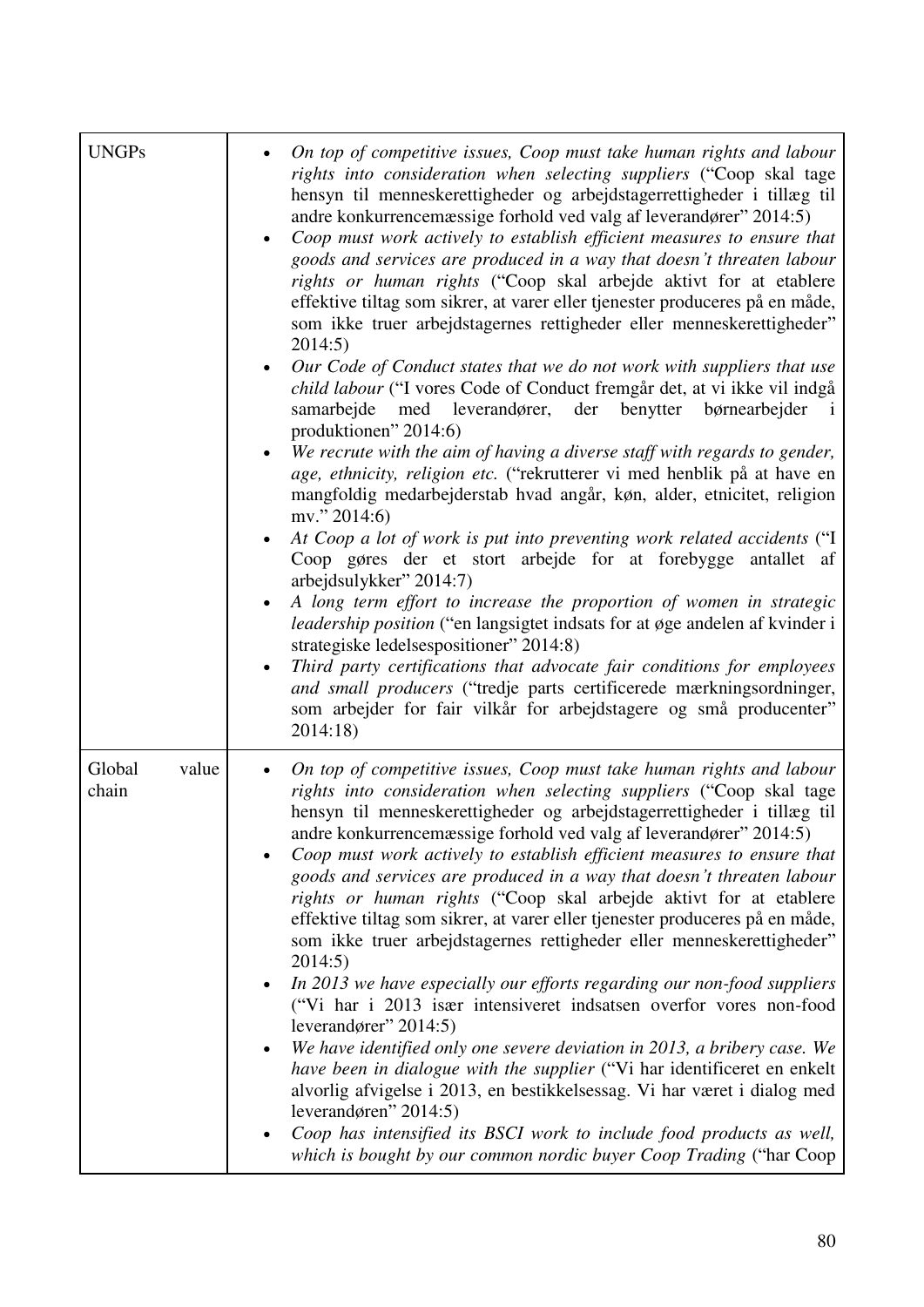| intensiveret BSCI arbejdet til også at omfatte food varer, der indkøbes<br>via vores fælles nordiske indkøbsselskab Coop Trading" 2014:5)<br>Our Code of Conduct states that we do not work with suppliers that use<br>child labour ("I vores Code of Conduct fremgår det, at vi ikke vil indgå<br>samarbejde med leverandører, der benytter børnearbejder<br>produktionen" 2014:6)<br>The Green Idea Prize as a starting point will collect consumers',<br>employees' and supplier's suggestions for a greener every day life<br>("Grøn idépris som afsæt indsamler vi forbrugernes, medarbejdernes og<br>leverandørernes forslag til en grønnere hverdag" 2014:12)<br>In collaboration with other actors [we] seek to find solutions with<br>$\bullet$<br>regards to responsible production, responsible purchase<br>and<br>responsible supplier management throughout the value chain ("i<br>fællesskab med andre aktører søger at finde løsninger i relation til<br>ansvarlig produktion, ansvarlig indkøb og ansvarlig leverandørstyring i<br>hele værdikæden" 2014:13)<br>The Code of Conduct stipulates that Coop has the right to inspect<br>production to ensure compliance and that Coop withholds the right []<br>to end collaboration with a producer if rules are severely violated or if<br>critical conditions are not straightened in due time ("indeholder Code of<br>Conduct, at Coop har ret til at inspicere produktionen for at sikre, at<br>aftalerne overholdes, og at Coop har ret [] at afbryde samarbejdet med<br>producenten, hvis regler brydes groft, eller kritisable forhold ikke bliver<br>bragt i orden indenfor en aftalt periode" 2014:13)<br>We can prompt development through trade by engaging with suppliers<br>and business partners and getting involved with the social and economic<br>challenges faced by producers in developing countries ("I Coop tror vi<br>på, at vi kan skabe udvikling gennem handel ved sammen med vores<br>leverandører og samarbejdspartnere at involvere os i de sociale og<br>økonomiske udfordringer, som findes blandt vores producenter i<br>udviklingslandene" 2014:13)<br>Suppliers that produce goods for Coop must be approved. Approval<br>comprehends an appraisal of whether a supplier's quality management<br>control ensures that law requirements and Coop's own [requirements]<br>are met ("Leverandører, der producerer varer for Coop, skal også<br>godkendes. Godkendelser omfatter en vurdering af, om leverandørens<br>kvalitetsstyringssystem sikrer, at krav ifølge lovgivningen samt Coops<br>særlige vare- og kvalitetskrav til fødevaresikkerhed, kvalitet, miljø og<br>etik er opfyldt." $2014:15$<br>Coop has since 2008 worked towards phasing out palm oil and replace<br>it with certified sustainable oil (RSPO) (""har Coop siden 2008 arbejdet |
|---------------------------------------------------------------------------------------------------------------------------------------------------------------------------------------------------------------------------------------------------------------------------------------------------------------------------------------------------------------------------------------------------------------------------------------------------------------------------------------------------------------------------------------------------------------------------------------------------------------------------------------------------------------------------------------------------------------------------------------------------------------------------------------------------------------------------------------------------------------------------------------------------------------------------------------------------------------------------------------------------------------------------------------------------------------------------------------------------------------------------------------------------------------------------------------------------------------------------------------------------------------------------------------------------------------------------------------------------------------------------------------------------------------------------------------------------------------------------------------------------------------------------------------------------------------------------------------------------------------------------------------------------------------------------------------------------------------------------------------------------------------------------------------------------------------------------------------------------------------------------------------------------------------------------------------------------------------------------------------------------------------------------------------------------------------------------------------------------------------------------------------------------------------------------------------------------------------------------------------------------------------------------------------------------------------------------------------------------------------------------------------------------------------------------------------------------------------------------------------------------------------------------------------------------------------------------------------------------------------------------------------------------------------------------------------------------------------------------------------------------------------------------------------------------------------------------------------------------------|
| med at udfase palmeolie og erstatte den med bæredygtigt certificeret olie<br>$(RSPO)$ " 2014:16)                                                                                                                                                                                                                                                                                                                                                                                                                                                                                                                                                                                                                                                                                                                                                                                                                                                                                                                                                                                                                                                                                                                                                                                                                                                                                                                                                                                                                                                                                                                                                                                                                                                                                                                                                                                                                                                                                                                                                                                                                                                                                                                                                                                                                                                                                                                                                                                                                                                                                                                                                                                                                                                                                                                                                        |
| Since August 2013, Coop has required that suppliers use RSPO certified<br>palm oil whenever palm oil makes up more than 2% of a product ("Coop"<br>har ved alle forhandlinger med leverandørerne siden august i 2013<br>krævet, at hvis der indgår mere end 2 pct. palmeolie i en vare, som                                                                                                                                                                                                                                                                                                                                                                                                                                                                                                                                                                                                                                                                                                                                                                                                                                                                                                                                                                                                                                                                                                                                                                                                                                                                                                                                                                                                                                                                                                                                                                                                                                                                                                                                                                                                                                                                                                                                                                                                                                                                                                                                                                                                                                                                                                                                                                                                                                                                                                                                                             |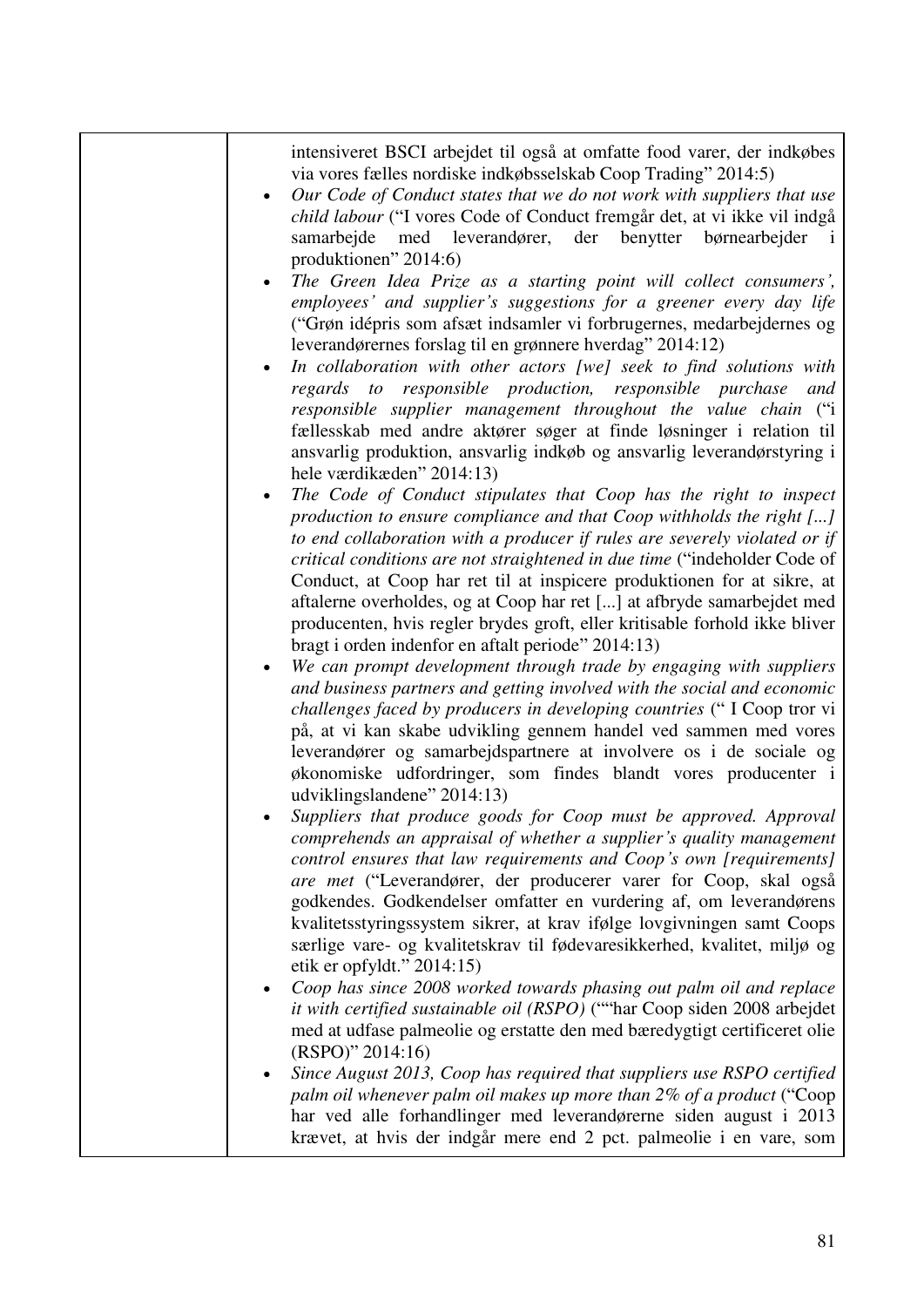|                      | produceres for os, så skal det være RSPO certificeret" 2014:16)<br>Third party certifications that advocate fair conditions for employees<br>$\bullet$<br>and small producers ("tredje parts certificerede mærkningsordninger,<br>som arbejder for fair vilkår for arbejdstagere og små producenter"<br>2014:18)                                                                                                                                                                                                                                                                                                                                                                                                                                                                                                                                                                                                                                                                                                                                                                                                                                                                                                                                                                                                                                                                                                                                                                                                                                                                                                                                                                                                                                                                                                                                                                                                                                                                                                                                                                                                                                                                      |
|----------------------|---------------------------------------------------------------------------------------------------------------------------------------------------------------------------------------------------------------------------------------------------------------------------------------------------------------------------------------------------------------------------------------------------------------------------------------------------------------------------------------------------------------------------------------------------------------------------------------------------------------------------------------------------------------------------------------------------------------------------------------------------------------------------------------------------------------------------------------------------------------------------------------------------------------------------------------------------------------------------------------------------------------------------------------------------------------------------------------------------------------------------------------------------------------------------------------------------------------------------------------------------------------------------------------------------------------------------------------------------------------------------------------------------------------------------------------------------------------------------------------------------------------------------------------------------------------------------------------------------------------------------------------------------------------------------------------------------------------------------------------------------------------------------------------------------------------------------------------------------------------------------------------------------------------------------------------------------------------------------------------------------------------------------------------------------------------------------------------------------------------------------------------------------------------------------------------|
| Global<br>Governance | In 2012, we joined the Business Social Compliance Initiative (BSCI) ("I<br>$\bullet$<br>2012 meldte vi os ind i BSCI" 2014:5)<br>Coop signed the Accord on Fire and Building Safety in Bangladesh<br>$\bullet$<br>("underskrev Coop den Internationale Aftale om Brand-<br>$^{0}$<br>Bygningssikkerhed i Bangladesh" 2014:5)<br>The Green Idea Prize as a starting point will collect consumers',<br>$\bullet$<br>employees' and supplier's suggestions for a greener every day life<br>("Grøn idépris som afsæt indsamler vi forbrugernes, medarbejdernes og<br>leverandørernes forslag til en grønnere hverdag" 2014:12)<br>In collaboration with other actors [we] seek to find solutions with<br>regards to responsible production, responsible purchase<br>and<br>responsible supplier management throughout the value chain ("i<br>fællesskab med andre aktører søger at finde løsninger i relation til<br>ansvarlig produktion, ansvarlig indkøb og ansvarlig leverandørstyring i<br>hele værdikæden" 2014:13)<br>Coop has since 2008 worked towards phasing out palm oil and replace<br>$\bullet$<br>it with certified sustainable oil (RSPO) (""har Coop siden 2008 arbejdet<br>med at udfase palmeolie og erstatte den med bæredygtigt certificeret olie<br>$(RSPO)$ " 2014:16)<br>We support the [] MSC-campaign ("vi støtter op om den [] MSC<br>kampagne" 2014:17)<br>The number of MSC-products has increased with 48% compared to last<br>$\bullet$<br>year ("antallet af MSC-varer er steget med 48 pct. siden sidste år"<br>2014:17<br>The number of FSC-labelled products has increased with 56% ("er<br>$\bullet$<br>antallet af FSC-mærkede varer vokset med 56 pct" 2014:17)<br>Third party certifications that advocate fair conditions for employees<br>and small producers ("tredje parts certificerede mærkningsordninger,<br>som arbejder for fair vilkår for arbejdstagere og små producenter"<br>2014:18)<br>We have stakeholder dialogues with NGO's and organisationer eg.<br>concerning animal welfare [] and food waste ("Vi<br>har<br>interessentdialog med NGO'er og organisationer, f.ek.s omkring<br>dyrevelfærd [] og omkring madspild" 2014:21) |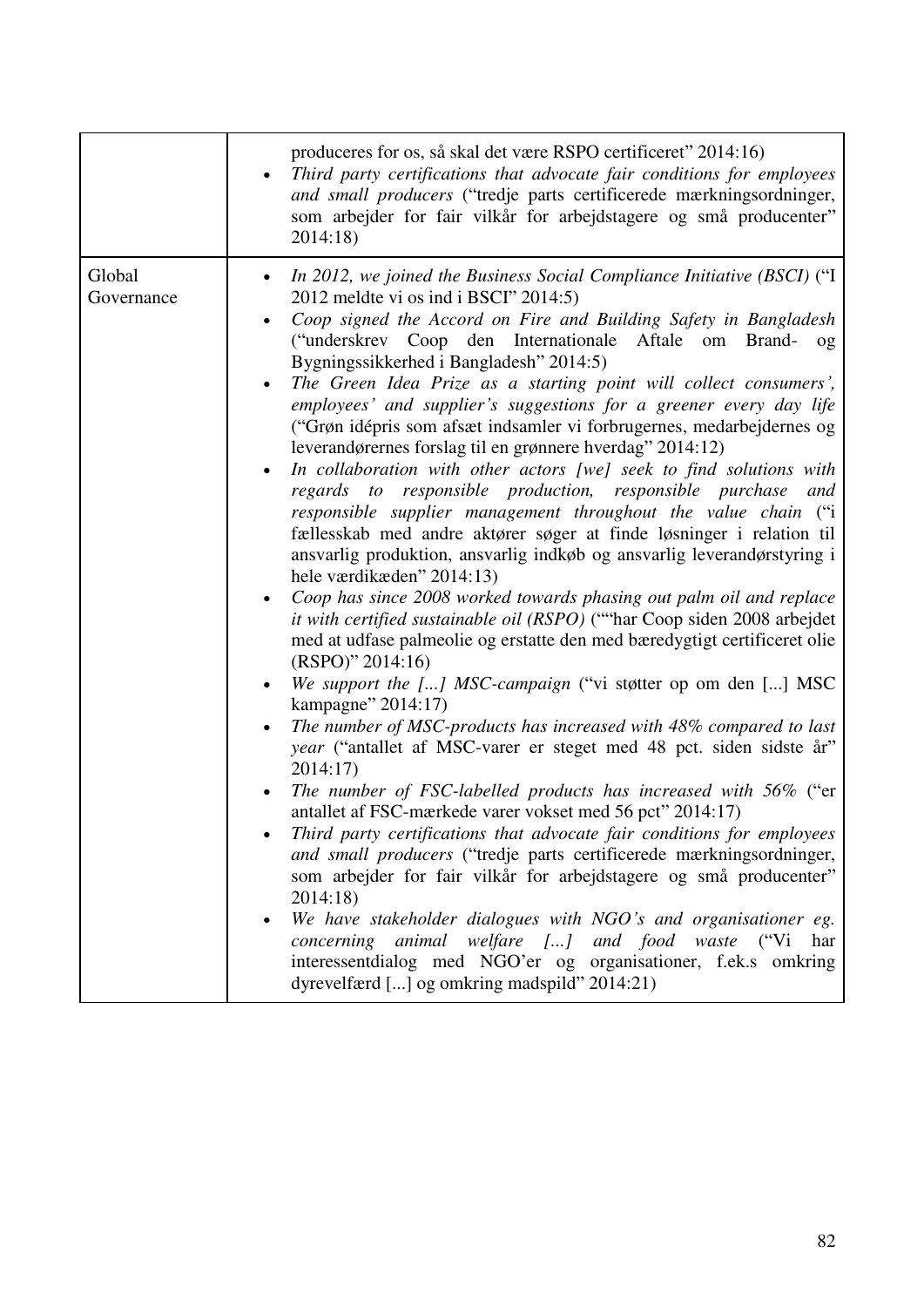| <b>Code / Theme</b>         | Unit of data / quote from report (year)                                                                                                                                                                                                                                                                                                                                                                                                                                                                                                                                                                                                                                                                                                                                                                                                                                                                                                                                                                                                                                                                                                                                                                                                                                                                                                                                                                                                                                                                                                                                                                                                                                                                                                                                                                                                                                                                                                                                                                                                                                                                                                                                                                                                                                                |
|-----------------------------|----------------------------------------------------------------------------------------------------------------------------------------------------------------------------------------------------------------------------------------------------------------------------------------------------------------------------------------------------------------------------------------------------------------------------------------------------------------------------------------------------------------------------------------------------------------------------------------------------------------------------------------------------------------------------------------------------------------------------------------------------------------------------------------------------------------------------------------------------------------------------------------------------------------------------------------------------------------------------------------------------------------------------------------------------------------------------------------------------------------------------------------------------------------------------------------------------------------------------------------------------------------------------------------------------------------------------------------------------------------------------------------------------------------------------------------------------------------------------------------------------------------------------------------------------------------------------------------------------------------------------------------------------------------------------------------------------------------------------------------------------------------------------------------------------------------------------------------------------------------------------------------------------------------------------------------------------------------------------------------------------------------------------------------------------------------------------------------------------------------------------------------------------------------------------------------------------------------------------------------------------------------------------------------|
| The human right<br>to water | In 2014, Coop enacted to remove the last 10.000 bottles of herbicides we<br>had in stock [because it causes] big damage to the aquatic environment<br>("I 2014 vedtog Coop at fjerne de sidste 10.000 flasker sprøjtemiddel,<br>som vi havde på lager. Beslutningen skyldtes, at sprøjtemidlerne i<br>hænderne på almindelige forbrugere nemt anvendes uhensigtsmæssig til<br>stor skade for vandmiljøet" 2015:22)<br>If we all refrain from using fabric softener, we preserve the aquatic<br>environment from 3.000 tons of xenobiotic chemicals ("Hvis vi alle<br>undlader skyllemiddel, sparer vi hvert år vandmiljøet for 3.000 tons<br>miljøfremmede stoffer" 2015:22)                                                                                                                                                                                                                                                                                                                                                                                                                                                                                                                                                                                                                                                                                                                                                                                                                                                                                                                                                                                                                                                                                                                                                                                                                                                                                                                                                                                                                                                                                                                                                                                                           |
| <b>UNGPs</b>                | The aim is to avoid eg. child labour, discrimination and dangerous<br>working conditions ("Målet er at undgå f.eks. børnearbejde,<br>diskrimination og farlige arbejdsforhold" 2015:7)<br>Coop adopted "Coop's principle on human rights" [] In the principle<br>it says among other things: "Coop supports and respects the human<br>rights and has a responsibility to ensure that we do not contribute to<br>human rights violations" ("Coop har i 2014 vedtaget 'Coops princip for<br>menneskerettigheder'. [] I princippet står der bl.a.: "Coop støtter og<br>respekterer menneskerettighederne og har et ansvar for at sikre, at vi<br>ikke medvirker til krænkelser af menneskerettighederne""2015:8)<br>Coop's work with BSCI shows how we can achieve noticeable<br>$\bullet$<br>improvements for human rights compliance in the supply chain through<br>international cooperation ("Coops arbejde med BSCI (Business Social<br>Compliance Initiative) viser, hvordan vi igennem internationalt<br>samarbejde kan opnå mærkbare forbedringer for menneskerettigheder i<br>leverandørkæden" 2015:8)<br>Coop participates actively in the Danish Initiative for Ethical Trade []<br>which in 2014 has worked to fight forced labour and ensure compliance<br>with labour rights ("Coop deltager også aktivt i Dansk Initiativ for Etisk<br>Handel (DIEH), der i 2014 bl.a. har arbejdet for at bekæmpe<br>tvangsarbejde og sikre overholdelse af arbejdstagerrettigheder" 2015:8)<br>Accord on Fire and Building Safety in Bangladesh [] the goal is to<br>create a safer and more sustainable garment industry in Bangladesh<br>("Aftale om Brand- og Bygningssikkerhed i Bangladesh []<br>målsætningen<br>at<br>skabe<br>en mere<br>sikker<br>er<br>$\log$<br>bæredygtig<br>beklædningsindustri i Bangladesh" 2015:9)<br>A systematic approach to prevention [of work related accidents that]<br>has resulted in a 33% reduction in the number of accidents between<br>2012 and 2014 ("en systematisk tilgang til forebyggelse og denne<br>tilgang har resulteret i en 33% reduktion i antallet af ulykker fra 2012-<br>2014" 2015:12)<br>Coop has worked concretely with improving the proportion of the<br>underrepresented gender ("Coop arbejdet konkret med at forbedre |

## **Appendix 7 - 2014 CSR report (Coop, 2015)**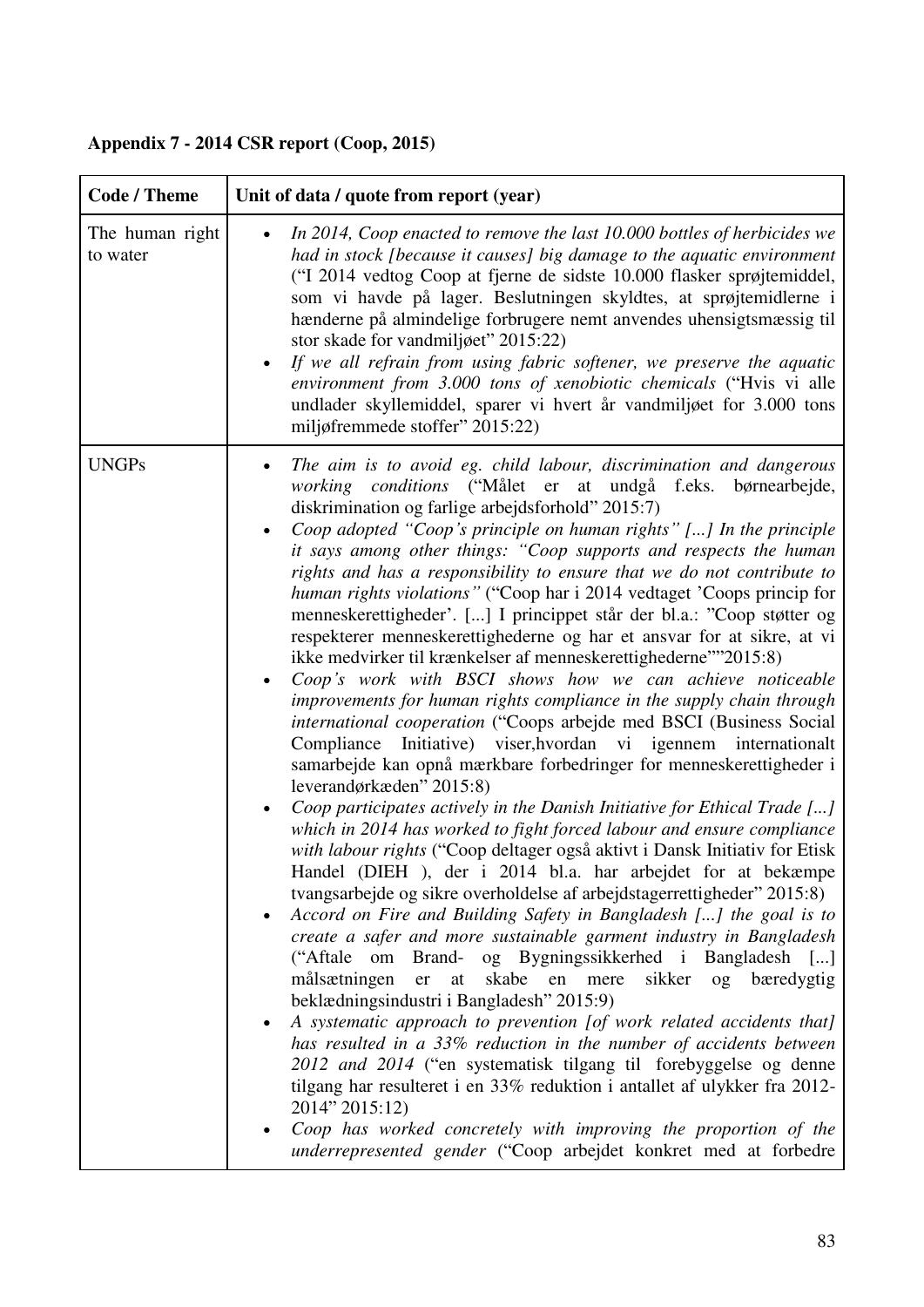|                          | andelen af det underrepræsenterede køn" 2015:13)<br>As described in the chapter on human rights, we work continuously to<br>improve conditions when we experience deviance. We believe that is<br>better that we stay and seek to improve conditions rather than leave<br>suppliers and let things be as is ("Som beskrevet under afsnittet om<br>Menneskerettigheder arbejder vi løbende på at forbedre forholdene, hvis<br>vi erfarer uoverensstemmelser. Vi mener som udgangspunkt, at det er<br>bedre, at vi bliver og søger at forbedre forholdene, end at vi forlader<br>leverandørerne og lader stå til" 2015:18)<br>The Savannah project also concerns 3 development projects in Kenya,<br>Namibia and Ghana. In collaboration with CARE Danmark, IBIS and<br>Toms Chokolade, we focus on creating a sustainable production and<br>improve living conditions for small farmers ("Savannah-arbejdet<br>omfatter også 3 udviklingsprojekter i hhv. Kenya, Namibia og Ghana. I<br>samarbejde med bl.a. CARE Danmark, IBIS og Toms Chokolade har vi<br>fokus på at skabe en bæredygtig produktion og forbedre levevilkårene<br>for småbønder" 2015:19)<br>261 fairtrade products ("261 Fairtrade-mærkede produkter" 2015:23)<br>In 2014, Coop received 122 inquiries from consumers every day ("I<br>2014 var der 122 henvendelser hos Coops forbrugerservice hver dag"<br>2015:25)                                                                                                                                                                                                                                                                                                                                                                                                                                             |
|--------------------------|-------------------------------------------------------------------------------------------------------------------------------------------------------------------------------------------------------------------------------------------------------------------------------------------------------------------------------------------------------------------------------------------------------------------------------------------------------------------------------------------------------------------------------------------------------------------------------------------------------------------------------------------------------------------------------------------------------------------------------------------------------------------------------------------------------------------------------------------------------------------------------------------------------------------------------------------------------------------------------------------------------------------------------------------------------------------------------------------------------------------------------------------------------------------------------------------------------------------------------------------------------------------------------------------------------------------------------------------------------------------------------------------------------------------------------------------------------------------------------------------------------------------------------------------------------------------------------------------------------------------------------------------------------------------------------------------------------------------------------------------------------------------------------------------------------------------------------------|
| Global<br>value<br>chain | All of Coop's suppliers sign our ethical set of rules ("Alle Coops<br>leverandører underskriver vores etiske regelsæt" 2015:7)<br>Coop and the international organisation BSCI urgently convene the<br>International Labour Organisation, representatives from the Thai<br>government and customers from the factory. Concrete demands of<br>improvement are sent to the factory from 26 customers including Coop.<br>The factory improves employee conditions - and sends documentation in<br>June proving that it now lives up to Coop's requirements ("Coop og den<br>internationale organisation BSCI hasteindkalder den internationale<br>arbejdstagerorganisation ILO, repræsentanter fra Thailands regering og<br>kunder til fabrikken til konference. Konkrete krav om forbedringer<br>sendes fra 26 kunder - heriblandt Coop - til fabrikken. Fabrikken<br>forbedrer vilkårene for de ansatte – og sender i juni dokumentation på, at<br>de nu lever op til Coops krav" 2015:7)<br>We know that we can achieve better results with regards to improving<br>conditions in the supply chain by taking part in international<br>partnerships, than if we stand alone ("ved vi, at vi kan opnå bedre<br>resultater vedr. forbedring af vilkår i leverandørkæden ved at indgå i<br>internationale partnerskaber, end hvis vi står alene" 2015:8)<br>Coop's work with BSCI shows how we can achieve noticeable<br>٠<br>improvements for human rights compliance in the supply chain through<br>international cooperation ("Coops arbejde med BSCI (Business Social<br>viser, hvordan vi<br>Compliance<br>Initiative)<br>igennem<br>internationalt<br>samarbejde kan opnå mærkbare forbedringer for menneskerettigheder i<br>leverandørkæden" 2015:8)<br>Coop participates actively in the Danish Initiative for Ethical Trade [] |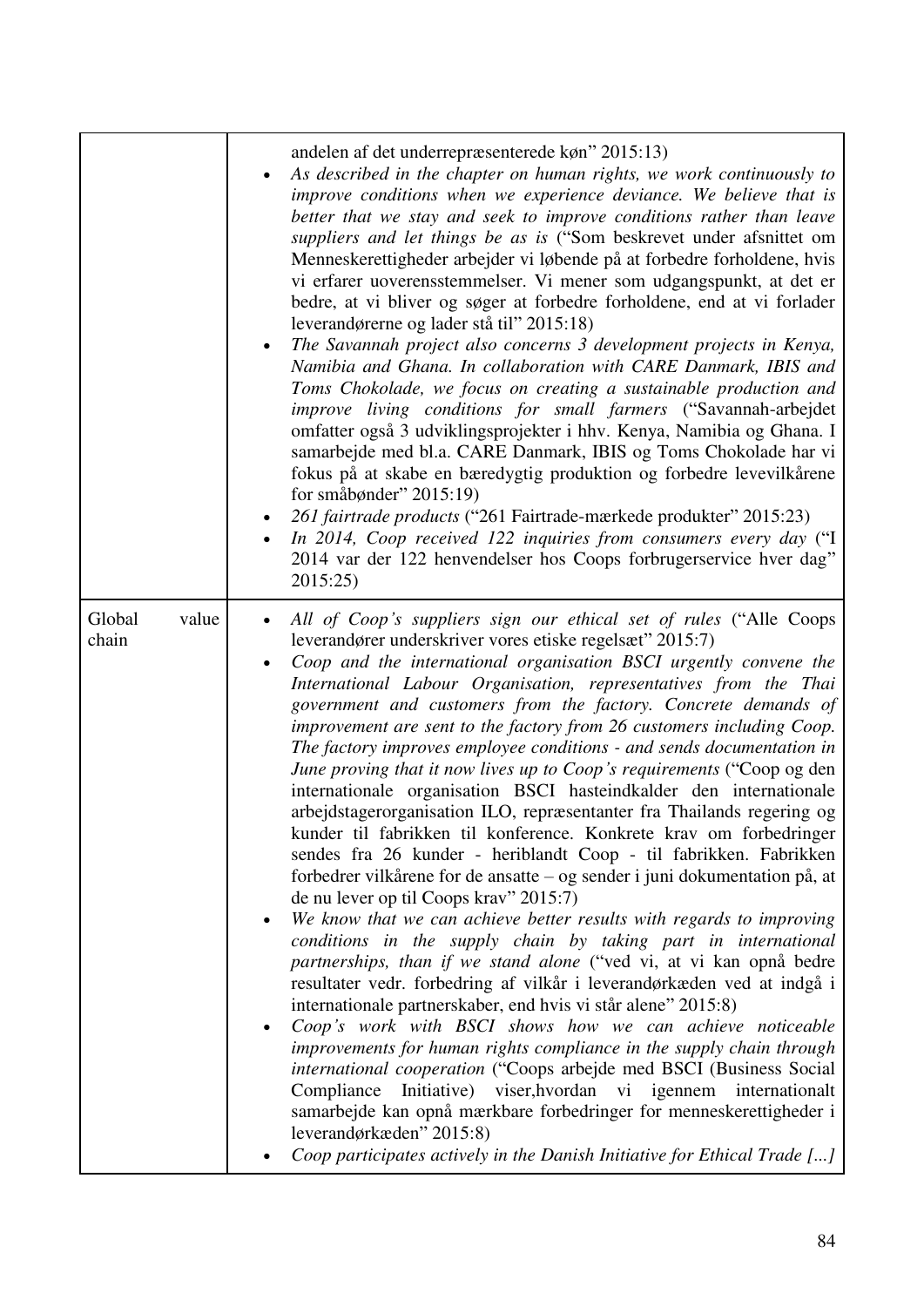| which in 2014 has worked to fight forced labour and ensure compliance<br>with labour rights ("Coop deltager også aktivt i Dansk Initiativ for Etisk<br>Handel (DIEH), der i 2014 bl.a. har arbejdet for at bekæmpe<br>tvangsarbejde og sikre overholdelse af arbejdstagerrettigheder" 2015:8)<br>Coop Trading A/S updated its Code of Conduct in accordance with<br>BSCI and is working towards securing a responsible supply chain<br>("Coop Trading A/S har i 2014 opdateret deres Code of Conduct i<br>overensstemmelse med BSCI og arbejder også for at sikre en ansvarlig<br>leverandørkæde" 2015:9)<br>Accord on Fire and Building Safety in Bangladesh [] the goal is to<br>create a safer and more sustainable garment industry in Bangladesh<br>("Aftale om Brand- og Bygningssikkerhed i Bangladesh []<br>målsætningen<br>at skabe en mere<br>sikker og<br>er<br>bæredygtig<br>beklædningsindustri i Bangladesh" 2015:9)<br>My toolbox with meaning is meant to make responsibility a part of<br>employees and relevant decision makers' routine ("'Min Værktøjskasse<br>Med Mening' har til formål at gøre ansvarlighed til en del af hverdagen<br>for medarbejdere og relevante beslutningstagere i Coop" 2015:9)<br>For Coop, good business practice constitutes responsible production,<br>purchase and supply management throughout the value chain ("God<br>forretningsskik i Coop handler om ansvarlig produktion, indkøb og<br>leverandørstyring i hele værdikæden" 2015:18)<br>Coop can interrupt collaboration with a producer if rules are severly<br>broken or if critical conditions are not redressed within the agreed<br><i>period</i> ("Coop kan afbryde samarbejdet med producenten, hvis regler<br>brydes groft, eller kritisable forhold ikke bliver bragt i orden indenfor en<br>aftalt periode" 2015:18)<br>As described in the chapter on human rights, we work continuously to<br>improve conditions when we experience deviance. We believe that is<br>better that we stay and seek to improve conditions rather than leave<br>suppliers and let things be as is ("Som beskrevet under afsnittet om<br>Menneskerettigheder arbejder vi løbende på at forbedre forholdene, hvis<br>vi erfarer uoverensstemmelser. Vi mener som udgangspunkt, at det er<br>bedre, at vi bliver og søger at forbedre forholdene, end at vi forlader<br>leverandørerne og lader stå til" 2015:18)<br>Coop's Code of Conduct lays the groundwork for our auditing process<br>٠<br>("Coops Code of Conduct ligger til grund for vores auditproces"<br>2015:18<br>The Savannah project also concerns 3 development projects in Kenya,<br>Namibia and Ghana. In collaboration with CARE Danmark, IBIS and<br>Toms Chokolade, we focus on creating a sustainable production and<br>improve living conditions for small farmers ("Savannah-arbejdet |
|--------------------------------------------------------------------------------------------------------------------------------------------------------------------------------------------------------------------------------------------------------------------------------------------------------------------------------------------------------------------------------------------------------------------------------------------------------------------------------------------------------------------------------------------------------------------------------------------------------------------------------------------------------------------------------------------------------------------------------------------------------------------------------------------------------------------------------------------------------------------------------------------------------------------------------------------------------------------------------------------------------------------------------------------------------------------------------------------------------------------------------------------------------------------------------------------------------------------------------------------------------------------------------------------------------------------------------------------------------------------------------------------------------------------------------------------------------------------------------------------------------------------------------------------------------------------------------------------------------------------------------------------------------------------------------------------------------------------------------------------------------------------------------------------------------------------------------------------------------------------------------------------------------------------------------------------------------------------------------------------------------------------------------------------------------------------------------------------------------------------------------------------------------------------------------------------------------------------------------------------------------------------------------------------------------------------------------------------------------------------------------------------------------------------------------------------------------------------------------------------------------------------------------------------------------------------------------------------------------------------------------------------------------------------------------------------------------------------------------------------------------------------------------------------------------------------------------------------------------------|
| omfatter også 3 udviklingsprojekter i hhv. Kenya, Namibia og Ghana. I<br>samarbejde med bl.a. CARE Danmark, IBIS og Toms Chokolade har vi<br>fokus på at skabe en bæredygtig produktion og forbedre levevilkårene<br>for småbønder" $2015:19$<br>With about 20.000 different food products and more than 900 food                                                                                                                                                                                                                                                                                                                                                                                                                                                                                                                                                                                                                                                                                                                                                                                                                                                                                                                                                                                                                                                                                                                                                                                                                                                                                                                                                                                                                                                                                                                                                                                                                                                                                                                                                                                                                                                                                                                                                                                                                                                                                                                                                                                                                                                                                                                                                                                                                                                                                                                                            |
|                                                                                                                                                                                                                                                                                                                                                                                                                                                                                                                                                                                                                                                                                                                                                                                                                                                                                                                                                                                                                                                                                                                                                                                                                                                                                                                                                                                                                                                                                                                                                                                                                                                                                                                                                                                                                                                                                                                                                                                                                                                                                                                                                                                                                                                                                                                                                                                                                                                                                                                                                                                                                                                                                                                                                                                                                                                              |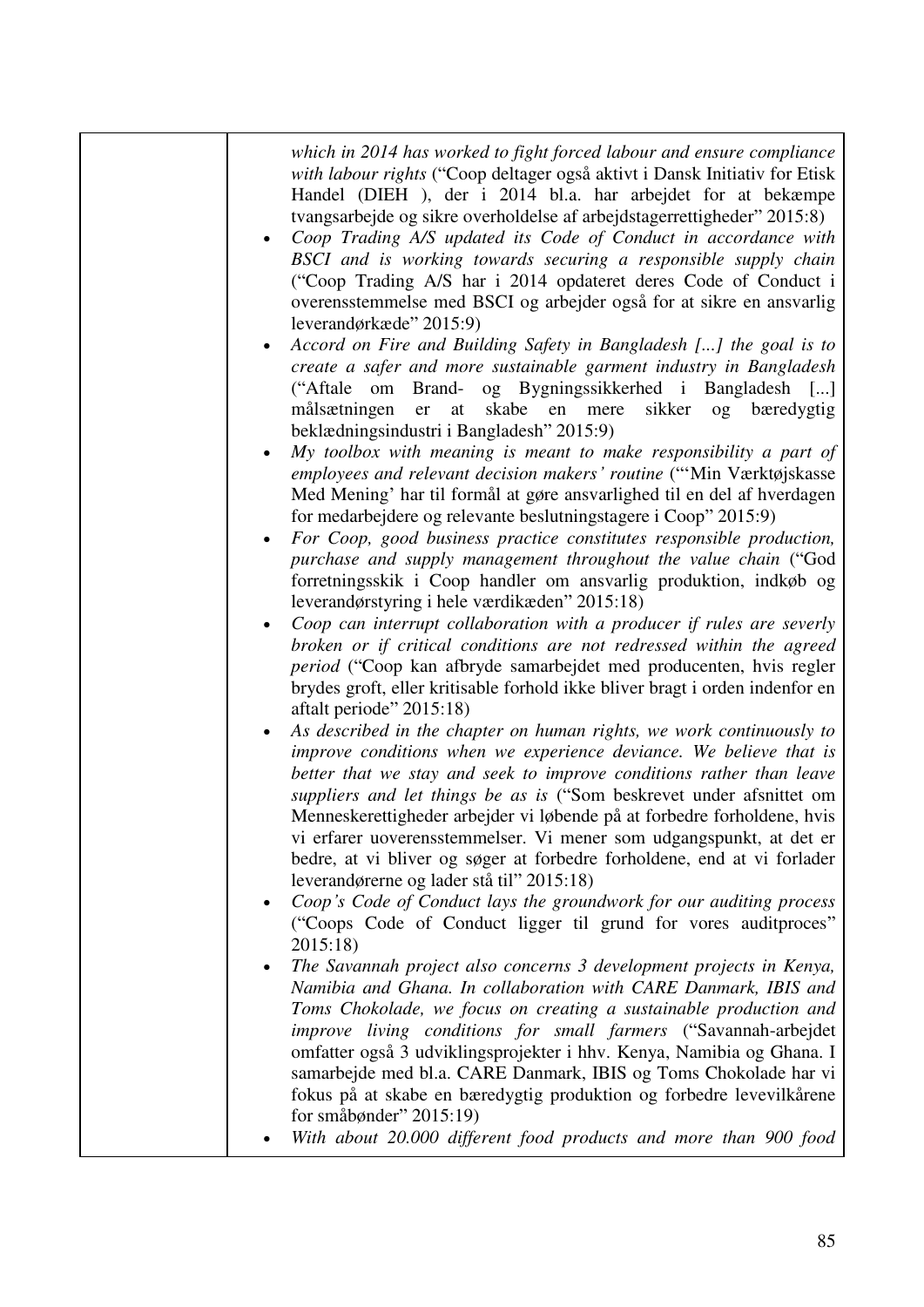|                      | suppliers ("Med ca. 20.000 forskellige fødevarer på hylderne og mere<br>end 900 fødevareleverandører" 2015:20)<br>Following the [Listeria] case, Coop has updated its approval<br>$\bullet$<br>procedures for suppliers and goods ("Som følge af sagen har Coop bl.a.<br>opdateret godkendelsesprocedurer for leverandører og varer" 2015:20)<br>261 fairtrade products ("261 Fairtrade-mærkede produkter" 2015:23)                                                                                                                                                                                                                                                                                                                                                                                                                                                                                                                                                                                                                                                                                                                                                                                                                                                                                                                                                                                                                                                                                                                                                                                                                                                                                                                                                                                                                                                                                                                                                                                                                                                                                                                                                                                                                                                                                                                                                                                                                                                                                                                                                                                                                                                                                                                                                                                                                 |
|----------------------|-------------------------------------------------------------------------------------------------------------------------------------------------------------------------------------------------------------------------------------------------------------------------------------------------------------------------------------------------------------------------------------------------------------------------------------------------------------------------------------------------------------------------------------------------------------------------------------------------------------------------------------------------------------------------------------------------------------------------------------------------------------------------------------------------------------------------------------------------------------------------------------------------------------------------------------------------------------------------------------------------------------------------------------------------------------------------------------------------------------------------------------------------------------------------------------------------------------------------------------------------------------------------------------------------------------------------------------------------------------------------------------------------------------------------------------------------------------------------------------------------------------------------------------------------------------------------------------------------------------------------------------------------------------------------------------------------------------------------------------------------------------------------------------------------------------------------------------------------------------------------------------------------------------------------------------------------------------------------------------------------------------------------------------------------------------------------------------------------------------------------------------------------------------------------------------------------------------------------------------------------------------------------------------------------------------------------------------------------------------------------------------------------------------------------------------------------------------------------------------------------------------------------------------------------------------------------------------------------------------------------------------------------------------------------------------------------------------------------------------------------------------------------------------------------------------------------------------|
| Global<br>Governance | Coop can however rarely change much alone. The way forward is<br>therefore most often through international cooperation, that can really<br><i>address the issues</i> ("Coop kan dog sjældent ændre meget alene. Vejen<br>frem er derfor som oftest internationalt samarbejde, der for alvor kan<br>gøre noget ved problemerne" 2015:7)<br>Coop and the international organisation BSCI urgently convene the<br>International Labour Organisation, representatives from the Thai<br>government and customers from the factory. Concrete demands of<br>improvement are sent to the factory from 26 customers including Coop.<br>The factory improves employee conditions - and sends documentation in<br>June proving that it now lives up to Coop's requirements ("Coop og den<br>internationale organisation BSCI hasteindkalder den internationale<br>arbejdstagerorganisation ILO, repræsentanter fra Thailands regering og<br>kunder til fabrikken til konference. Konkrete krav om forbedringer<br>sendes fra 26 kunder - heriblandt Coop - til fabrikken. Fabrikken<br>forbedrer vilkårene for de ansatte – og sender i juni dokumentation på, at<br>de nu lever op til Coops krav" 2015:7)<br>We know that we can achieve better results with regards to improving<br>$\bullet$<br>conditions in the supply chain by taking part in international<br>partnerships, than if we stand alone ("ved vi, at vi kan opnå bedre<br>resultater vedr. forbedring af vilkår i leverandørkæden ved at indgå i<br>internationale partnerskaber, end hvis vi står alene" 2015:8)<br>Coop's work with BSCI shows how we can achieve noticeable<br>improvements for human rights compliance in the supply chain through<br>international cooperation ("Coops arbejde med BSCI (Business Social<br>Initiative) viser, hvordan vi igennem internationalt<br>Compliance<br>samarbejde kan opnå mærkbare forbedringer for menneskerettigheder i<br>leverandørkæden" 2015:8)<br>Coop participates actively in the Danish Initiative for Ethical Trade []<br>$\bullet$<br>which in 2014 has worked to fight forced labour and ensure compliance<br>with labour rights ("Coop deltager også aktivt i Dansk Initiativ for Etisk<br>Handel (DIEH), der i 2014 bl.a. har arbejdet for at bekæmpe<br>tvangsarbejde og sikre overholdelse af arbejdstagerrettigheder" 2015:8)<br>Coop Trading A/S updated its Code of Conduct in accordance with<br>$\bullet$<br>BSCI and is working towards securing a responsible supply chain<br>("Coop Trading A/S har i 2014 opdateret deres Code of Conduct i<br>overensstemmelse med BSCI og arbejder også for at sikre en ansvarlig<br>leverandørkæde" 2015:9)<br>Accord on Fire and Building Safety in Bangladesh [] the goal is to<br>٠<br>create a safer and more sustainable garment industry in Bangladesh |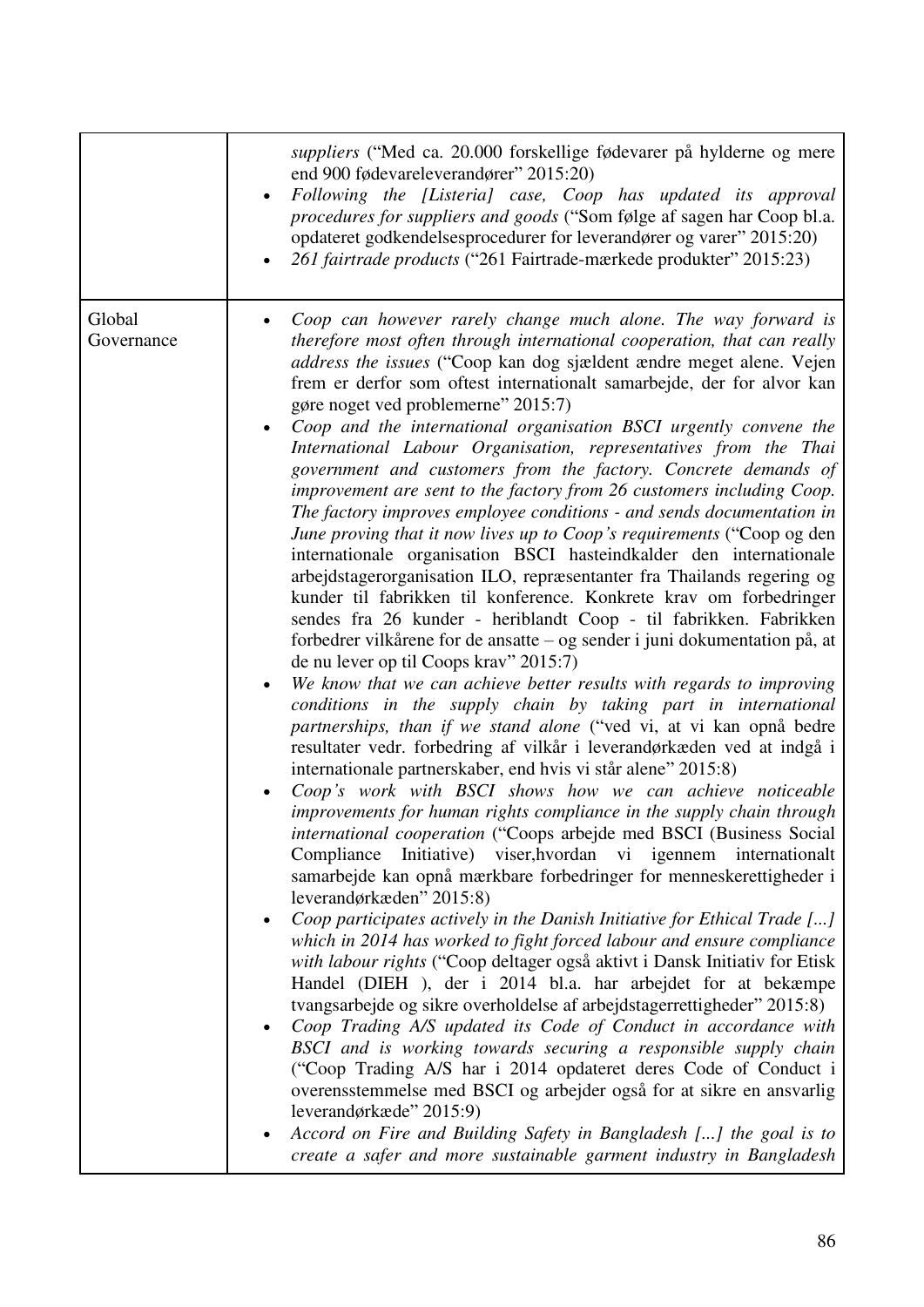| ("Aftale om Brand- og Bygningssikkerhed i Bangladesh []<br>sikker<br>målsætningen<br>skabe<br>bæredygtig<br>er<br>at<br>en<br>mere<br>$\log$ |
|----------------------------------------------------------------------------------------------------------------------------------------------|
| beklædningsindustri i Bangladesh" 2015:9)                                                                                                    |
| In 2014 Coop has been a member of the Danish Initiative for Ethical                                                                          |
| Trade, Council for social responsibility, the Ministry of Food's                                                                             |
| Advisory Committee on Food, the board for the Environmental label                                                                            |
| ("2014 har Coop bl.a. været medlem af Dansk Initiativ for Etisk Handel,                                                                      |
| Samfundsansvar,<br>Rådet<br>for<br>Fødevareministeriets<br>Rådgivende                                                                        |
| Fødevareudvalg, Miljømærkenævnet" 2015:18)                                                                                                   |
| Coop has furthermore been active in political dialogues by providing<br>$\bullet$                                                            |
| expert input to the political debate and decision making process ("Coop                                                                      |
| har derudover været aktiv i politiske dialogmøder for at give                                                                                |
| til<br>at kvalificere den politiske<br>specialistinput<br>debat<br>og                                                                        |
| beslutningsprocesser" 2015:18)                                                                                                               |
| The Savannah project also concerns 3 development projects in Kenya,<br>٠                                                                     |
| Namibia and Ghana. In collaboration with CARE Danmark, IBIS and                                                                              |
| Toms Chokolade, we focus on creating a sustainable production and<br>improve living conditions for small farmers ("Savannah-arbejdet         |
| omfatter også 3 udviklingsprojekter i hhv. Kenya, Namibia og Ghana. I                                                                        |
| samarbejde med bl.a. CARE Danmark, IBIS og Toms Chokolade har vi                                                                             |
| fokus på at skabe en bæredygtig produktion og forbedre levevilkårene                                                                         |
| for småbønder" $2015:19$                                                                                                                     |
| Following the [Listeria] case, Coop [] has contributed alongside other<br>$\bullet$                                                          |
| actors to a critical review of the national Listeria-efforts ("Som følge af                                                                  |
| sagen har Coop [] sammen med andre aktører har vi bidraget til en                                                                            |
| kritisk gennemgang af den nationale Listeria-indsats" 2015:20)                                                                               |
| 261 fairtrade products ("261 Fairtrade-mærkede produkter" 2015:23)                                                                           |
| Revenues from FSC-labelled tree has increased significantly for the<br>$\bullet$                                                             |
| second year in a row ("omsætningen af FSC mærket træ for andet år i<br>træk er steget markant" 2015:23)                                      |
| Coop [is committed] to promoting key consumer issues through national                                                                        |
| and international cooperation ("Coop har [] en forpligtelse til at                                                                           |
| forbrugerpolitiske mærkesager gennem<br>nationalt<br>fremme<br>og                                                                            |
| internationalt samarbejde" 2015:27)                                                                                                          |
|                                                                                                                                              |

## **Appendix 8 - 2015 CSR report (Coop, 2016)**

| Code / Theme                | Unit of data / quote from report (year)                                                                                                                                                                                                                                                                                                              |
|-----------------------------|------------------------------------------------------------------------------------------------------------------------------------------------------------------------------------------------------------------------------------------------------------------------------------------------------------------------------------------------------|
| The human right<br>to water | • If [Denmark becomes twice as organic], [] 100 billion liters of<br>groundwater will be protected from pesticides ("Lykkedes det at nå<br>visionen om et dobbelt så økologisk Danmark, vil det betyde, [] at 100<br>mia. liter grundvand beskyttes mod pesticider" 2016:26)<br>• Donate your bottle deposit and support the work for clean drinking |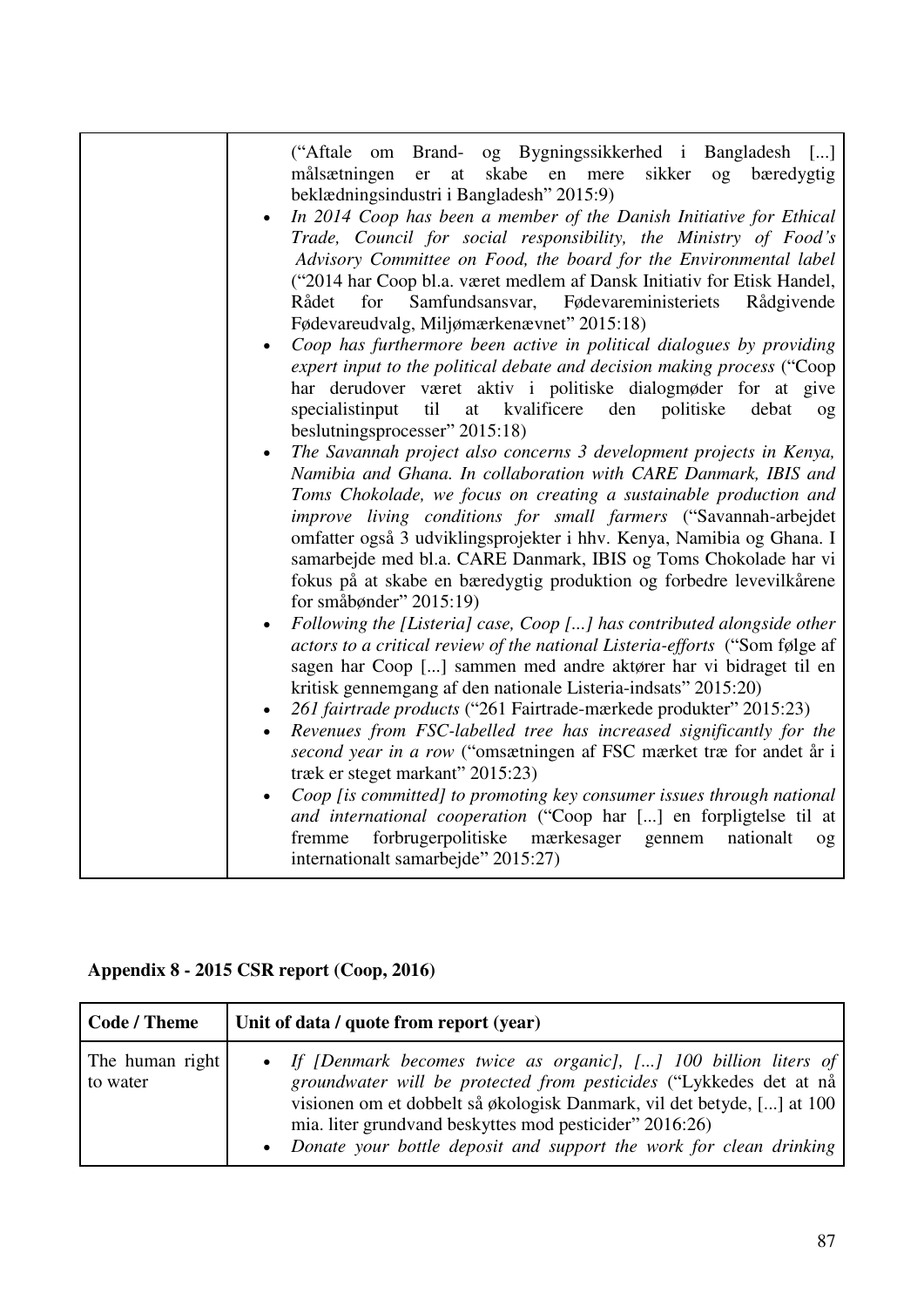|              | water to all ("Donér din flaskepant og støt arbejdet for rent drikkevand<br>til alle" 2016:32)<br>The Red Cross is present in 189 countries and has in Syria alone<br>provide 16 million people access to clean drinking water in 2014 ("Røde<br>Kors er til stede i 189 lande og har alene i Syrien sikret 16 mio.<br>mennesker adgang til rent drikkevand i 2014" 2016:32)<br>Together we can ensure more than 57 million liters of clean drinking<br>water to needy people all over the world. ("kan vi sammen sikre mere<br>end 57 mio. liter rent drikkevand til værdigt trængende mennesker i<br>verden" 2016:32)<br>4.000 children die each day in the world's poorest countries because<br>$\bullet$<br>they lack access to clean water and sanitation ("Hver dag dør 4.000<br>børn i verdens fattigste lande, fordi de mangler adgang til rent vand og<br>sanitet" 2016:32)<br>With the money from your bottles, the Red Cross can establish water<br>$\bullet$<br>sources and wells that ensure clean water to children and adults in<br>catastrophe stricken areas ("Med pengene fra dine flasker kan Røde<br>Kors etablere vandkilder og brønde, som sikrer rent vand til børn og<br>voksne i verdens katastrofeområder" 2016:32)                                                                                                                                                                                                                                                                                                                                                                                                                                                                                                                                                                                                                    |
|--------------|------------------------------------------------------------------------------------------------------------------------------------------------------------------------------------------------------------------------------------------------------------------------------------------------------------------------------------------------------------------------------------------------------------------------------------------------------------------------------------------------------------------------------------------------------------------------------------------------------------------------------------------------------------------------------------------------------------------------------------------------------------------------------------------------------------------------------------------------------------------------------------------------------------------------------------------------------------------------------------------------------------------------------------------------------------------------------------------------------------------------------------------------------------------------------------------------------------------------------------------------------------------------------------------------------------------------------------------------------------------------------------------------------------------------------------------------------------------------------------------------------------------------------------------------------------------------------------------------------------------------------------------------------------------------------------------------------------------------------------------------------------------------------------------------------------------------------------------------------------------|
| <b>UNGPs</b> | In Coop's Food manifesto, we make clear that [] better food is food<br>that [] is produced and sold with a concern for people, animals and<br><i>the environment</i> ("I Coops Madmanifest gør vi det klart, at [] bedre<br>mad er mad, der [] er produceret og solgt med omtanke for mennesker,<br>dyr og miljø" 2016:3)<br>supply chain ("Menneskerettigheder i<br>Human rights in the<br>leverandørkæden" 2016:8)<br>Coop's Code of Conduct is a part of our contract with suppliers and<br>reflects our joining to the UN Global Compact, the international<br>conventions on workers' rights and human rights as well as our<br>membership to the Business Social Compliance Initiative ("Coops Code<br>of Conduct er en del af vores kontraktuelle aftale med leverandørerne og<br>afspejler vores tilslutning til UN Global compact, internationale<br>konventioner for arbejdstager- og menneskerettigheder samt vores<br>medlemskab af Business Social Compliance Initiative" 2016:8)<br>Through international cooperation, we have experienced that we are<br>٠<br>able to achieve noticeable improvements for employees in our supply<br>chain ("Igennem dette internationale samarbejde har vi oplevet, at vi kan<br>opnå mærkbare forbedringer for arbejdstagere i leverandørkæden"<br>2016:8)<br>In 2015, efforts have been made to fight illegal migrant work and ensure<br>compliance with labour rights in the tomato industry in Italy ("I 2015<br>har indsatsen bl.a. handlet om at bekæmpe ulovligt migrant-arbejde og<br>sikre overholdelse af arbejdstagerrettigheder i tomatindustrien i Italien."<br>2016:9)<br>During 2014-2015 Coop collaborated with the Norwegian and English<br>initiatives for ethical trade through the Danish Initiative for Ethical<br>Trade. Through that project, pressure was applied on Italian authorities |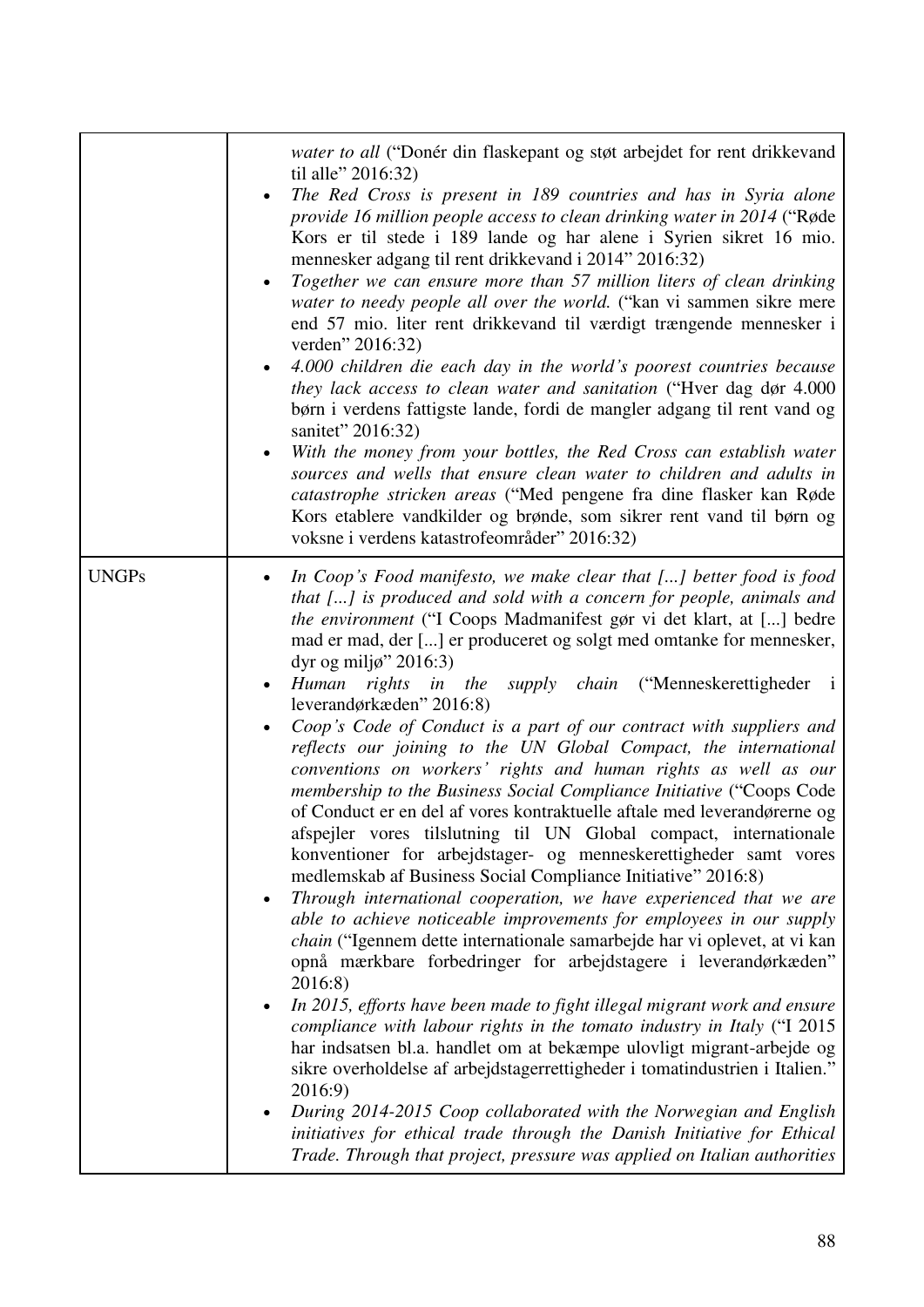|                          | to improve the situation ("I løbet af 2014-2015 har Coop via Dansk<br>Initiativ for Etisk Handel indgået et samarbejde med det norske og<br>engelske Initiativ for Etisk Handel. Igennem dette projekt er der lagt<br>pres på de italienske myndigheder og samarbejdet med organisationer i<br>Italien for at forbedre situation" 2016:9)<br>All factories that Coop trades with directly have been audited according<br>to the principles of the Accord on Fire and Building Safety in<br>Bangaldesh ("Alle de fabrikker, som Coop handler direkte med, har fået<br>foretaget en audit i henhold til principperne bag Bangladesh Accorden"<br>2016:10)<br>In 2015, Coop Danmark A/S board approved a new "Policy for the<br>$\bullet$<br>underrepresented gender in the concern Coop Danmark A/S" ("Coop<br>Danmark A/S' bestyrelse godkendte i 2015 en ny "Politik for det<br>underrepræsenterede køn i Koncernen Coop Danmark A/S" 2016:12)<br>30% fewer serious accidents compared to 2011 ("30% færre alvorlige<br>$\bullet$<br>ulykker i Coop ift. 2011" 2016:15)<br>In Coop's Code of Conduct, our suppliers are obliged to ensure proper<br>procedures for their employees and make ethical requirements for their<br>subsuppliers ("I Coops Code of Conduct forpligtiger vores leverandører<br>sig til at sikre ordentlige arbejdsgange for deres medarbejdere og til at<br>stille etiske krav til deres underleverandører" 2016:19)<br>Coop has collaborated with the Fairtrade label since 1995 ("Coop har<br>$\bullet$<br>samarbejdet med Fairtrade mærket siden 1995" 2016:28) |
|--------------------------|---------------------------------------------------------------------------------------------------------------------------------------------------------------------------------------------------------------------------------------------------------------------------------------------------------------------------------------------------------------------------------------------------------------------------------------------------------------------------------------------------------------------------------------------------------------------------------------------------------------------------------------------------------------------------------------------------------------------------------------------------------------------------------------------------------------------------------------------------------------------------------------------------------------------------------------------------------------------------------------------------------------------------------------------------------------------------------------------------------------------------------------------------------------------------------------------------------------------------------------------------------------------------------------------------------------------------------------------------------------------------------------------------------------------------------------------------------------------------------------------------------------------------------------------------------------------------------------------|
| Global<br>value<br>chain | Coop has over 2.500 suppliers ("Coop har mere end 2.500 leverandører"<br>2016:5)<br>supply chain ("Menneskerettigheder i<br>Human<br>rights in the<br>leverandørkæden" 2016:8)<br>Coop's Code of Conduct is a part of our contract with suppliers and<br>reflects our joining to the UN Global Compact, the international<br>conventions on workers' rights and human rights as well as our<br>membership to the Business Social Compliance Initiative ("Coops Code<br>of Conduct er en del af vores kontraktuelle aftale med leverandørerne og<br>afspejler vores tilslutning til UN Global compact, internationale<br>konventioner for arbejdstager- og menneskerettigheder samt vores<br>medlemskab af Business Social Compliance Initiative" 2016:8)<br>Through international cooperation, we have experienced that we are<br>$\bullet$<br>able to achieve noticeable improvements for employees in our supply<br><i>chain</i> ("Igennem dette internationale samarbejde har vi oplevet, at vi kan<br>opnå mærkbare forbedringer for arbejdstagere i leverandørkæden"<br>2016:8)<br>We use a risk based approach in our work for responsible supply<br>management, which means that we have extra requirements for<br>suppliers from countries deemed at-risk by BSCI ("I vores arbejde med<br>ansvarlig leverandørstyring har vi en risikobaseret tilgang, som betyder,<br>at vi har ekstra krav til leverandører placeret i et BSCI defineret<br>risikoland" 2016:8)<br>Those suppliers are obliged to receive the approval of a third party                                          |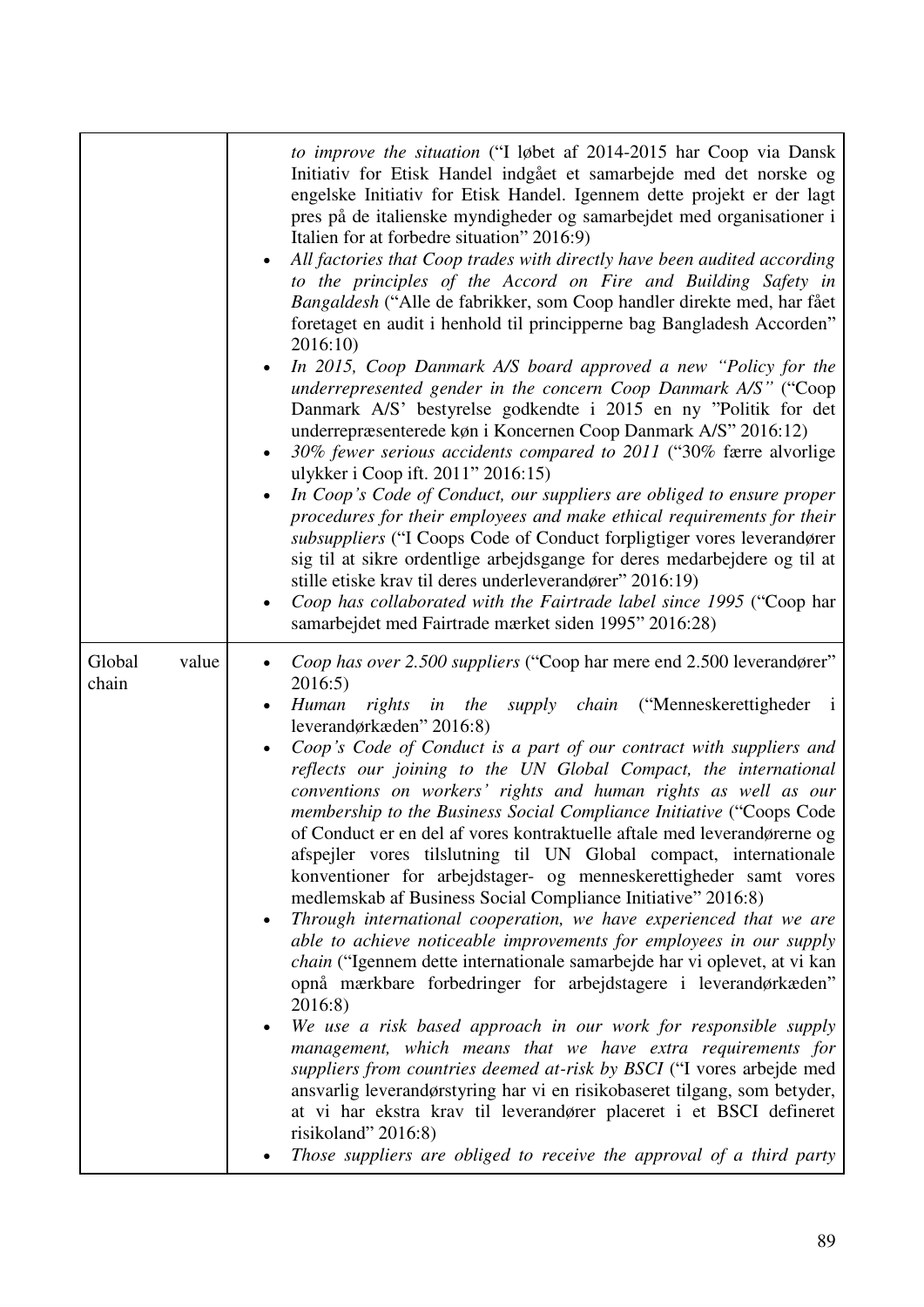*CSR-audit to live up to our Code of Conduct* ("Disse leverandører er forpligtiget til at modtage en godkendt tredjeparts CSR-audit for at leve op til vores krav i vores Code of Conduct" 2016:8)

 *Historically, Coop has focused particularly on non-food products from the Far East, as Coop deemed that from a risk-based approach, it was there that there was the greatest need for follow-up. In recent years, however, we have experienced that there is a need for a similar approach for food products. In 2015, we therefore intensified our efforts concerning our own food products.* ("Historisk set har Coop haft særlig fokus på nonfood-varer fra fjernøsten, da Coop ud fra en risikobaseret tilgang vurderede, at behovet for opfølgning var størst her. I de seneste år har vi dog oplevet et behov for samme tilgang til fødevareproducenter. I 2015 har vi derfor intensiveret indsatsen overfor leverandører af vores egne varemærker af fødevarer" 2016:8)

 *Our work with responsible food supply management will be more comprehensive in 2016 so as to also include follow-up on suppliers that constitute an indirect risk. E.g. suppliers for certain food products that are not located in at-risk countries* ("Vores arbejde med ansvarlig leverandørstyring på food, vil i 2016 være mere omfattende ved også at involvere opfølgning på leverandører, der udgør en indirekte risiko. Det kan eksempelvis være leverandører inden for særlige fødevaregrupper der skal følges op på, selvom de ikke er placeret i et risikoland" 2016:8)

- *In 2015, efforts have been made to fight illegal migrant work and ensure compliance with labour rights in the tomato industry in Italy* ("I 2015 har indsatsen bl.a. handlet om at bekæmpe ulovligt migrant-arbejde og sikre overholdelse af arbejdstagerrettigheder i tomatindustrien i Italien." 2016:9)
- *During 2014-2015 Coop collaborated with the Norwegian and English initiatives for ethical trade through the Danish Initiative for Ethical Trade. Through that project, pressure was applied on Italian authorities to improve the situation* ("I løbet af 2014-2015 har Coop via Dansk Initiativ for Etisk Handel indgået et samarbejde med det norske og engelske Initiativ for Etisk Handel. Igennem dette projekt er der lagt pres på de italienske myndigheder og samarbejdet med organisationer i Italien for at forbedre situation" 2016:9)
- *All factories that Coop trades with directly have been audited according to the principles of the Accord on Fire and Building Safety in Bangladesh* ("Alle de fabrikker, som Coop handler direkte med, har fået foretaget en audit i henhold til principperne bag Bangladesh Accorden" 2016:10)
- *In 2015, Coop signed [...] the EU Supply Chain* ("I 2015 underskrev Coop [...] "EU Supply Chain Initiative" 2016:19)
- *In Coop's Code of Conduct, our suppliers are obliged to ensure proper procedures for their employees and make ethical requirements for their subsuppliers* ("I Coops Code of Conduct forpligtiger vores leverandører sig til at sikre ordentlige arbejdsgange for deres medarbejdere og til at stille etiske krav til deres underleverandører" 2016:19)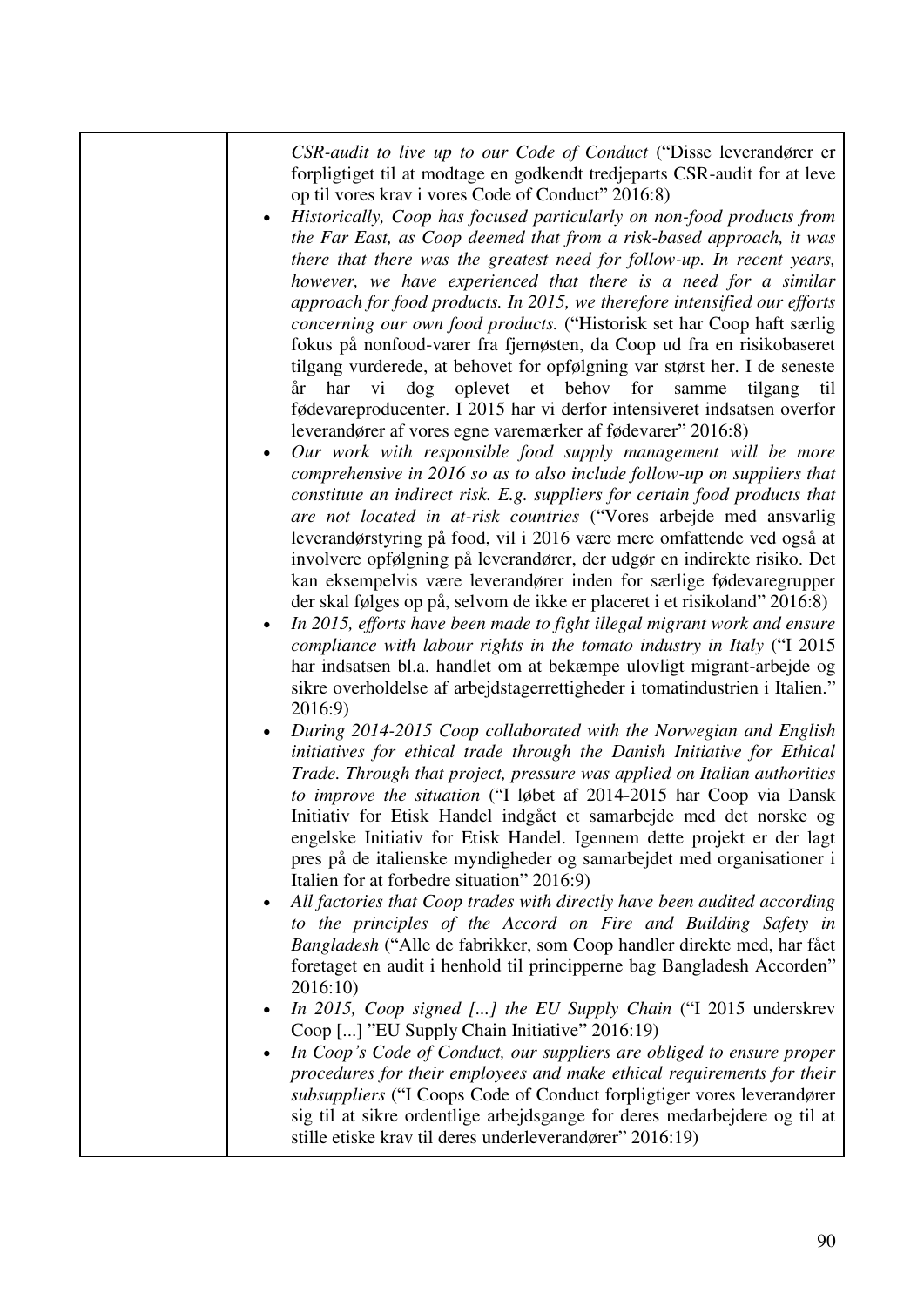|                      | In Kenya, Namibia and Ghana, we have been [] integrating sall<br>$\bullet$<br>farmers into our value chains ("I Kenya, Namibia og Ghana, har vi []<br>integrere <sup>[t]</sup> små farmere i vores værdikæder" 2016:20)<br>Coop has collaborated with the Fairtrade label since 1995 ("Coop har<br>$\bullet$<br>samarbejdet med Fairtrade mærket siden 1995" 2016:28)                                                                                                                                                                                                                                                                                                                                                                                                                                                                                                                                                                                                                                                                                                                                                                                                                                                                                                                                                                                                                                                                                                                                                                                                                                                                                                                                                                                                                                                                                                                                                                                                                                                                                                                                                                                                                                    |
|----------------------|----------------------------------------------------------------------------------------------------------------------------------------------------------------------------------------------------------------------------------------------------------------------------------------------------------------------------------------------------------------------------------------------------------------------------------------------------------------------------------------------------------------------------------------------------------------------------------------------------------------------------------------------------------------------------------------------------------------------------------------------------------------------------------------------------------------------------------------------------------------------------------------------------------------------------------------------------------------------------------------------------------------------------------------------------------------------------------------------------------------------------------------------------------------------------------------------------------------------------------------------------------------------------------------------------------------------------------------------------------------------------------------------------------------------------------------------------------------------------------------------------------------------------------------------------------------------------------------------------------------------------------------------------------------------------------------------------------------------------------------------------------------------------------------------------------------------------------------------------------------------------------------------------------------------------------------------------------------------------------------------------------------------------------------------------------------------------------------------------------------------------------------------------------------------------------------------------------|
| Global<br>Governance | Coop's Code of Conduct is a part of our contract with suppliers and<br>reflects our joining to the UN Global Compact, the international<br>conventions on workers' rights and human rights as well as our<br>membership to the Business Social Compliance Initiative ("Coops Code<br>of Conduct er en del af vores kontraktuelle aftale med leverandørerne og<br>afspejler vores tilslutning til UN Global compact, internationale<br>konventioner for arbejdstager- og menneskerettigheder samt vores<br>medlemskab af Business Social Compliance Initiative" 2016:8)<br>Some cases are difficult to handle alone. That is why Coop co-founded<br>$\bullet$<br>the Danish Initiative for Ethical Trade ("Nogle sager er svære at<br>håndtere alene. Derfor er Coop medstifter af Dansk Initiativ for Etisk<br>Handel (DIEH)" 2016:9)<br>During 2014-2015 Coop collaborated with the Norwegian and English<br>$\bullet$<br>initiatives for ethical trade through the Danish Initiative for Ethical<br>Trade. Through that project, pressure was applied on Italian authorities<br>to improve the situation ("I løbet af 2014-2015 har Coop via Dansk<br>Initiativ for Etisk Handel indgået et samarbejde med det norske og<br>engelske Initiativ for Etisk Handel. Igennem dette projekt er der lagt<br>pres på de italienske myndigheder og samarbejdet med organisationer i<br>Italien for at forbedre situation" 2016:9)<br>We have [committed ourselves] to promoting key consumer issues<br>through national and international cooperation ("har vi en forpligtelse<br>til at fremme forbrugerpolitiske mærkesager gennem nationalt og<br>internationalt samarbejde" 2016:21)<br>We are stronger when we join network based initiatives, councils and<br>cooperations ("vi står stærkere når vi indgår i netværksbaserede<br>initiativer, råd og samarbejder" 2016:21)<br>Coop has collaborated with the Fairtrade label since 1995 ("Coop har<br>samarbejdet med Fairtrade mærket siden 1995" 2016:28)<br>Coop is working to make MSC and ASC labels available and visible in<br>all Coop's stores" ("Coop arbejder med at gøre MSC og ASC<br>tilgængeligt og synligt i alle Coops kæder" 2016:28) |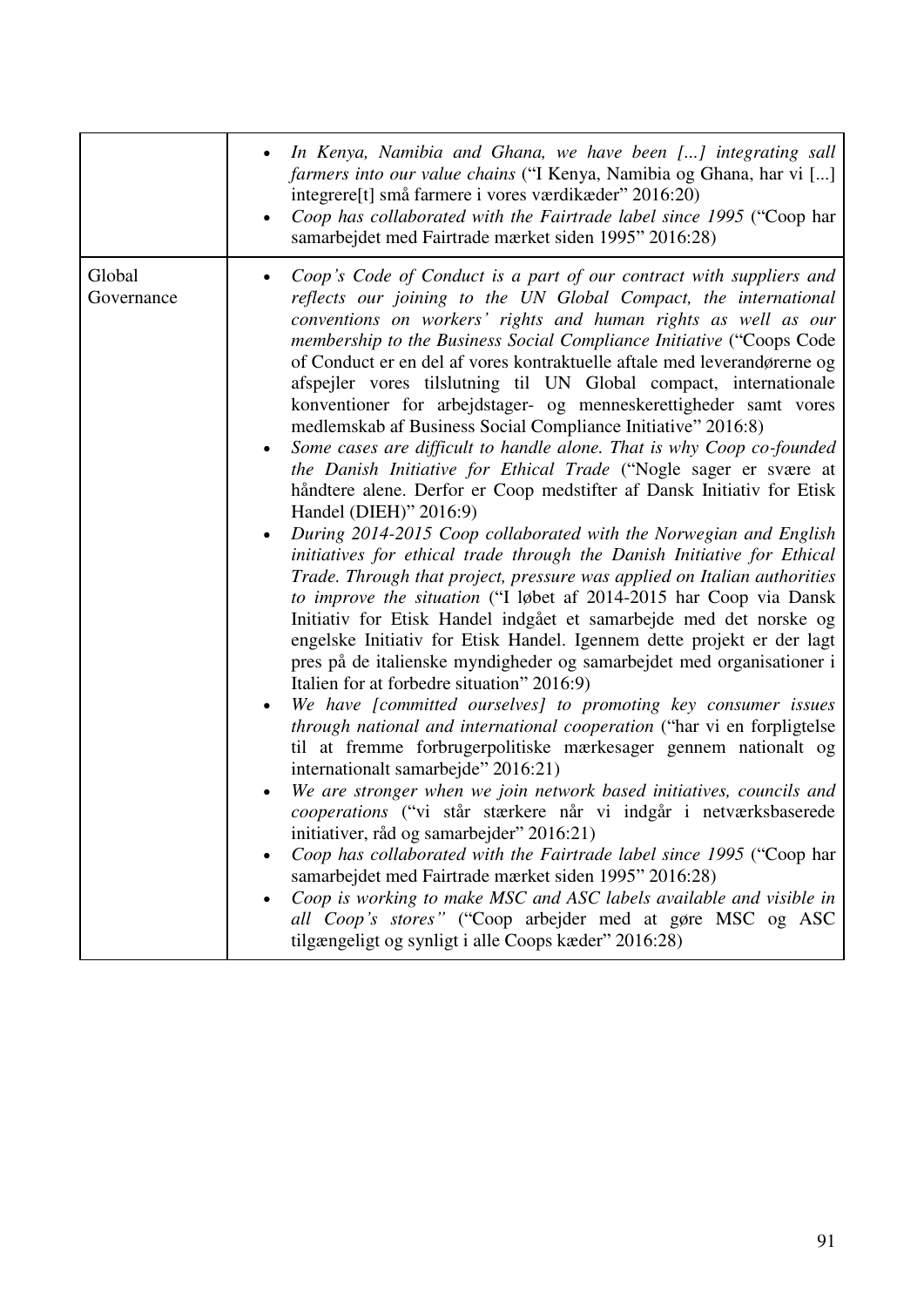| <b>Code / Theme</b>         | Unit of data / quote from report (year)                                                                                                                                                                                                                                                                                                                                                                                                                                                                                                                                                                                                                                                                                                                                                                                                                                                                                                                                                                                                                                                                                                                                                                                                                                                                                                                                                                                                                                                                                                                                                                                                                                                                                                                                                                                                                                                                                                                                                                                                                                                                                                                                                                                                                                                                                                                                                                                                                                                                                                                                                                                                                                                                                                                                                                                                                          |
|-----------------------------|------------------------------------------------------------------------------------------------------------------------------------------------------------------------------------------------------------------------------------------------------------------------------------------------------------------------------------------------------------------------------------------------------------------------------------------------------------------------------------------------------------------------------------------------------------------------------------------------------------------------------------------------------------------------------------------------------------------------------------------------------------------------------------------------------------------------------------------------------------------------------------------------------------------------------------------------------------------------------------------------------------------------------------------------------------------------------------------------------------------------------------------------------------------------------------------------------------------------------------------------------------------------------------------------------------------------------------------------------------------------------------------------------------------------------------------------------------------------------------------------------------------------------------------------------------------------------------------------------------------------------------------------------------------------------------------------------------------------------------------------------------------------------------------------------------------------------------------------------------------------------------------------------------------------------------------------------------------------------------------------------------------------------------------------------------------------------------------------------------------------------------------------------------------------------------------------------------------------------------------------------------------------------------------------------------------------------------------------------------------------------------------------------------------------------------------------------------------------------------------------------------------------------------------------------------------------------------------------------------------------------------------------------------------------------------------------------------------------------------------------------------------------------------------------------------------------------------------------------------------|
| The human right<br>to water |                                                                                                                                                                                                                                                                                                                                                                                                                                                                                                                                                                                                                                                                                                                                                                                                                                                                                                                                                                                                                                                                                                                                                                                                                                                                                                                                                                                                                                                                                                                                                                                                                                                                                                                                                                                                                                                                                                                                                                                                                                                                                                                                                                                                                                                                                                                                                                                                                                                                                                                                                                                                                                                                                                                                                                                                                                                                  |
| <b>UNGPs</b>                | As a big actor in the food retail market, Coop has a responsibility both<br>٠<br>towards its suppliers and to the consumers ("Som stor aktør på<br>dagligvaremarkedet har Coop et ansvar, der både rækker tilbage i<br>værdikæden til leverandører og frem til forbrugerne" 2017:6)<br>Global consumption is increasing, and it is a fact that both humans,<br>$\bullet$<br>animals and the environment are affected by the increasing pressure on<br>the world's resources ("Forbruget i verden er stigende, og det er en<br>kendsgerning, at både mennesker, dyr og miljø er påvirket af et stigende<br>pres på verdens ressourcer" 2017:10)<br>The products our customers and members buy in Coop's shops affect<br>$\bullet$<br>global issues ("De varer, som vores kunder og medlemmer køber i<br>Coops butikker, påvirker de globale problemsstillinger" 2017:10)<br>Make products certified for responsibility available and attractive<br>("gøre varer med certificeringer for ansvarlighed tilgængelige og<br>attraktive" $2017:10$ )<br>We define mindful products as products that make a positive difference<br>for eg. health, the environment, the climate, social responsibility or<br>animal wellbeing, and are certified by a third party ("Omtankevarer<br>definerer vi som produkter, som gør en positiv forskel for fx. sundhed,<br>miljø, klima, socialt ansvar eller dyrevelfærd, og som er certificeret af en<br>anerkendt tredjepart" 2017:11)<br>Production of soy is like palm oil directly causing deforestation with big<br>$\bullet$<br>negative impact on climate, biodiversity and the population in the areas<br>where soy fields are established. ("Sojaproduktion er ligesom palmeolie<br>direkte årsag til rydning af skov- og steppearealer med store negative<br>konsekvenser for klima, biodiversitet og befolkningen i de områder,<br>hvor sojamarkerne er blevet etableret" 2017:13)<br>We have therefore committed ourselves to support and respect the UN's<br>human rights. At our suppliers, this happens through our Code of<br>Conduct, our auditing processes and in relation to our membership at<br>the Business Social Compliance Initiative (BSCI) ("vi [har] derfor<br>forpligtiget os til at støtte og respektere FN's menneskerettigheder. Hos<br>vores leverandører sker det igennem vores Code of Conduct, vores<br>auditeringsprocesser og i relation til vores medlemskab af Business<br>Social Compliance Initiative (BSCI)" 2017:16)<br>Coop's Savannah initiative which engenders development through trade<br>("Coops Savannah-initiativ, der skaber udvikling gennem handel"<br>2017:16)<br>During 2016, we shaped a Human Rights Impact Assessment that<br>examines the entire value chain [] [for coffee]. The report contains<br>recommendations for how we ensure we comply with human rights |

## **Appendix 9 - 2016 CSR report (Coop, 2017)**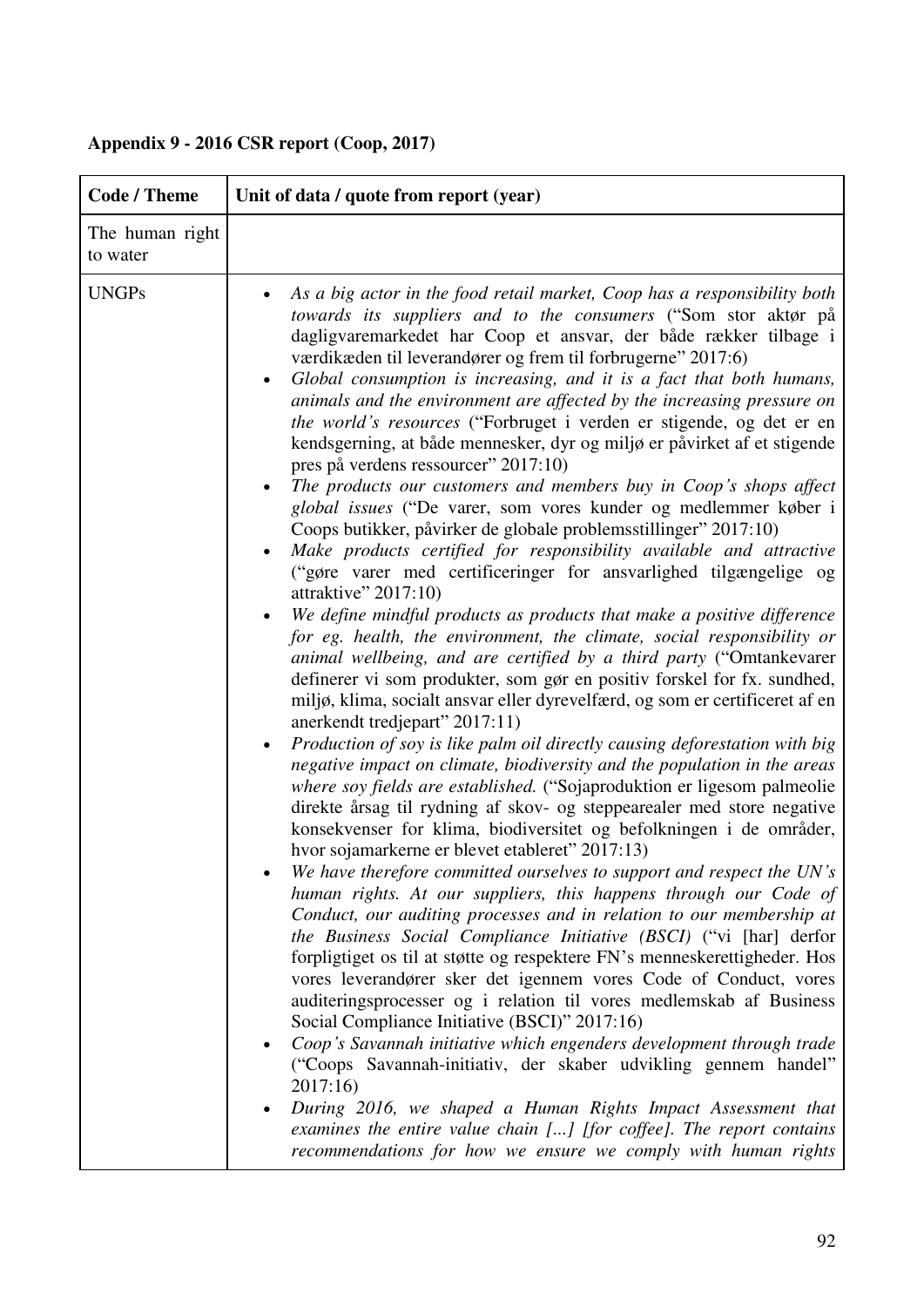|                          | throughout the value chain for coffee ("I løbet af 2016 har vi fået<br>udformet en Human Rights Impact Assesment, der har undersøgt hele<br>værdikæden [] vi køber kaffen i. Rapporten indeholder anbefalinger til,<br>hvordan vi sikrer, at menneskerettighederne overholdes i hele<br>kaffeværdikæden" 2017:16)<br>We wish to reduce our environmental and climate footprint as well as<br>influence consumers, suppliers and competitors to do the same ("[]<br>ønsker vi at mindske vores miljø- og klimamæssige aftryk samt påvirke<br>forbrugere, leverandører og konkurrenter til at gøre det samme"<br>2017:27)<br>We wish to reduce our environmental and climate footprint as well as<br>influence consumers, suppliers and competitors to do the same ("[]<br>ønsker vi at mindske vores miljø- og klimamæssige aftryk samt påvirke<br>forbrugere, leverandører og konkurrenter til at gøre det samme"<br>2017:27)<br>Coop has participated in Virksomhedsforum for Socialt Ansvar []<br>[which] advises the ministry of employment and promotes corporate<br>social responsibility ("har Coop [] deltaget i Virksomhedsforum for<br>Socialt Ansvar [] [som] rådgiver Beskæftigelsesministeren og arbejder<br>for at fremme virksomhedernes sociale ansvar" 2017:33)<br>The UN's Sustainable Development Goals provide a common framework<br>$\bullet$<br>across sectors. In Coop we contribute towards the fulfilment of several<br>of these goals through our responsibility strategy. ("FN's verdensmål<br>giver en fælles ramme på tværs af sektorer. I Coop bidrager vi via vores<br>ansvarlighedsstrategi til opnåelsen af flere af disse mål" 2017:39)<br>Our consumer and member service deals with about 200.000 inquiries<br>yearly [] Our consumers and members can contact us by phone or<br>through coop.dk/kundeservice ("Vores forbruger- og medlemsservice<br>håndterer årligt omkring 200.000 forbrugerhenvendelser. [] Vores<br>forbrugerer og medlemmer kan komme i kontakt med os via telefon eller<br>coop.dk/kundeservice" 2017:43) |
|--------------------------|----------------------------------------------------------------------------------------------------------------------------------------------------------------------------------------------------------------------------------------------------------------------------------------------------------------------------------------------------------------------------------------------------------------------------------------------------------------------------------------------------------------------------------------------------------------------------------------------------------------------------------------------------------------------------------------------------------------------------------------------------------------------------------------------------------------------------------------------------------------------------------------------------------------------------------------------------------------------------------------------------------------------------------------------------------------------------------------------------------------------------------------------------------------------------------------------------------------------------------------------------------------------------------------------------------------------------------------------------------------------------------------------------------------------------------------------------------------------------------------------------------------------------------------------------------------------------------------------------------------------------------------------------------------------------------------------------------------------------------------------------------------------------------------------------------------------------------------------------------------------------------------------------------------------------------------------------------------------------------------------------------------------------------------------------------------------|
| Global<br>value<br>chain | 2,500 suppliers linked to Coop ("2.500 leverandører er tilknyttet Coop"<br>2017:4)<br>As a big actor in the food retail market, Coop has a responsibility both<br>towards its suppliers and to the consumers ("Som stor aktør på<br>dagligvaremarkedet har Coop et ansvar, der både rækker tilbage i<br>værdikæden til leverandører og frem til forbrugerne" 2017:6)<br>We cooperate with our suppliers worldwide and impose requirements to<br>$\bullet$<br>employee relations, environmental considerations, and last but not least<br><i>the quality of products</i> ("Vi samarbejder med vores leverandører fra hele<br>verden og stiller krav til medarbejderforhold, miljøhensyn og ikke<br>mindst kvaliteten af varerne" 2017:6)<br>Coop also cooperates with and listens to stakeholders like NGOs,<br>٠<br>researchers, consumer movements, and politicians, who thereby also<br>influence our responsibility strategy ("Coop samarbejder også med og<br>lytter til interessenter såsom NGO'er, forskere, forbrugerbevægelser og<br>politikere,<br>dermed<br>også<br>som<br>er<br>med<br>til<br>at<br>præge<br>vores                                                                                                                                                                                                                                                                                                                                                                                                                                                                                                                                                                                                                                                                                                                                                                                                                                                                                                                                        |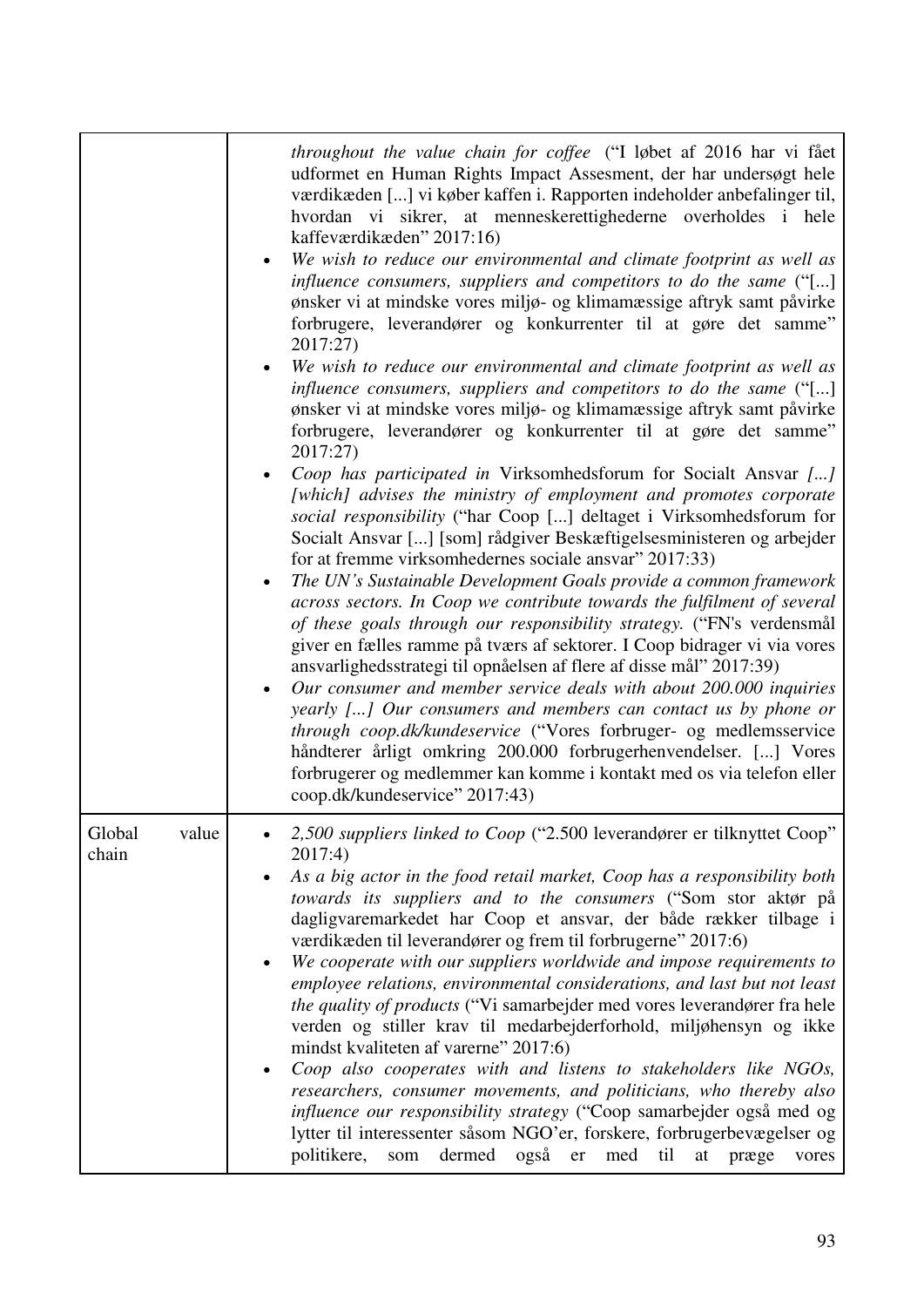| ansvarlighedsstrategi" 2017:7)<br>All our suppliers must follow our product requirements and Code of<br>Conduct, og via test og auditeringer har vi en systematisk opfølgning<br>("Alle vores leverandører skal derfor følge vores varekrav og Code of<br>Conduct, og via test og auditeringer har vi en systematisk opfølgning"<br>2017:7)                                                                                                                                                                                                                      |
|------------------------------------------------------------------------------------------------------------------------------------------------------------------------------------------------------------------------------------------------------------------------------------------------------------------------------------------------------------------------------------------------------------------------------------------------------------------------------------------------------------------------------------------------------------------|
| The products our customers and members buy in Coop's shops affect<br>global issues ("De varer, som vores kunder og medlemmer køber i<br>Coops butikker, påvirker de globale problemsstillinger" 2017:10)<br>We [] require that our suppliers for our own products are certified by<br>the international standard Roundtable for Sustainable Palm Oil ("vi []<br>stiller krav til vores leverandører af egne varemærker om certificering i<br>henhold til den internationale standard Roundtable for Sustainable Palm<br>Oil" 2017:13)                            |
| We are in dialogue with suppliers, consumers, industry organisations<br>about how we can ensure a sustainable use of soy in our products going<br>forward ("Samtidig er vi i dialog med leverandører, forbrugere og<br>brancheorganisationer om, hvordan vi fremover kan sikre brug af<br>bæredygtig soja i vores varer" 2017:13)                                                                                                                                                                                                                                |
| Coop has its own auditors and in 2016, 78 audits were carried out at<br>producers of Coop's own products ("Coop har egne auditører, og i 2016<br>blev der gennemført 78 audits hos producenter af fødevarer i Coops egne<br>varemærker" 2017:15)                                                                                                                                                                                                                                                                                                                 |
| We have therefore committed ourselves to support and respect the UN's<br>human rights. At our suppliers, this happens through our Code of<br>Conduct, our auditing processes and in relation to our membership at<br>the Business Social Compliance Initiative (BSCI) ("vi [har] derfor<br>forpligtiget os til at støtte og respektere FN's menneskerettigheder. Hos<br>vores leverandører sker det igennem vores Code of Conduct, vores<br>auditeringsprocesser og i relation til vores medlemskab af Business<br>Social Compliance Initiative (BSCI)" 2017:16) |
| Suppliers from BSCI-defined at risk countries are audited by a third<br><i>party</i> ("leverandører fra BSCI-definerede risikolande<br>have<br>en<br>tredjeparts-auditering" 2017:16)                                                                                                                                                                                                                                                                                                                                                                            |
| Where we see problems with the conditions that do not comply with our<br>requirements, we enter into dialogue with the supplier to find the best<br>possible solution ("hvor vi ser problemer med forholdene, der er i<br>uoverensstemmelse med vores krav, går vi i dialog med leverandøren for<br>at finde den bedste mulige løsning" 2017:16)                                                                                                                                                                                                                 |
| Coop wishes for shorter distances between farmer and customer ("Coop<br>ønsker kortere afstand fra bonde til forbruger" 2017:16)<br>During 2016, we shaped a Human Rights Impact Assessment that<br>examines the entire value chain [] [for coffee]. The report contains<br>recommendations for how we ensure we comply with human rights<br>throughout the value chain for coffee ("I løbet af 2016 har vi fået<br>udformet en Human Rights Impact Assesment, der har undersøgt hele<br>værdikæden [] vi køber kaffen i. Rapporten indeholder anbefalinger til, |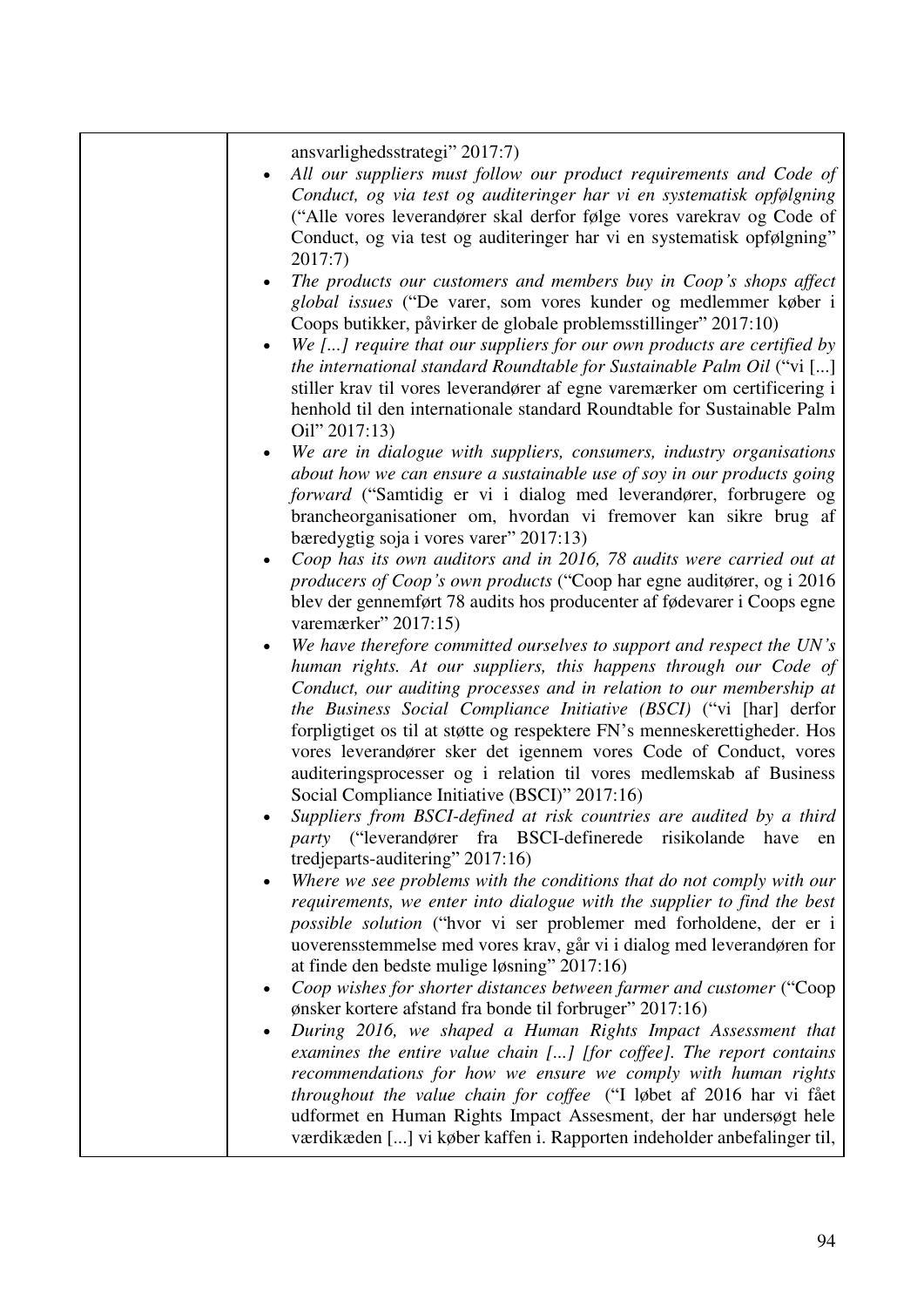|                      | hvordan vi sikrer, at menneskerettighederne overholdes i hele<br>kaffeværdikæden" 2017:16)<br>Stakeholder meetings [] with [] NGOs, research institutes, suppliers<br>and authorities ("interessentmøder [] med [] NGO'er,<br>forskningsinstitutioner, leverandører og myndigheder" 2017:22)<br>We wish to reduce our environmental and climate footprint as well as<br>influence consumers, suppliers and competitors to do the same ("[]<br>ønsker vi at mindske vores miljø- og klimamæssige aftryk samt påvirke<br>forbrugere, leverandører og konkurrenter til at gøre det samme"<br>2017:27)<br>a policy [] that seeks for an even distribution of men and women in<br><i>leadership positions</i> ("en politik [] der tilstræber en ligelig fordeling<br>blandt mænd og kvinder i lederstillinger" 2017:34)<br>Coop's Code of Conduct reflects our commitment to the UN Declaration<br>on Human Rights, the UN's conventions on the rights of the child, UN<br>Global Compact principles and the International Labour Organisation.<br>All suppliers sign it to ensure the compliance with human rights and<br>labour rights in the value chain ("Coops Code of Conduct reflekterer<br>vores forpligtigelse overfor UN Declaration of Human Rights, FNs<br>konventioner for børns rettigheder, principperne i UN Global Compact<br>(UNGC) og International Labour Organisation (ILO). Alle leverandører<br>skal underskrive dette for at sikre overholdelse af menneske- og<br>arbejdstagerrettighederne i værdikæden" 2017: 42)                                                                                                          |
|----------------------|--------------------------------------------------------------------------------------------------------------------------------------------------------------------------------------------------------------------------------------------------------------------------------------------------------------------------------------------------------------------------------------------------------------------------------------------------------------------------------------------------------------------------------------------------------------------------------------------------------------------------------------------------------------------------------------------------------------------------------------------------------------------------------------------------------------------------------------------------------------------------------------------------------------------------------------------------------------------------------------------------------------------------------------------------------------------------------------------------------------------------------------------------------------------------------------------------------------------------------------------------------------------------------------------------------------------------------------------------------------------------------------------------------------------------------------------------------------------------------------------------------------------------------------------------------------------------------------------------------------------------------------------------|
| Global<br>Governance | Coop also cooperates with and listens to stakeholders like NGOs,<br>researchers, consumer movements, and politicians, who thereby also<br>influence our responsibility strategy ("Coop samarbejder også med og<br>lytter til interessenter såsom NGO'er, forskere, forbrugerbevægelser og<br>politikere,<br>dermed også er med til<br>som<br>at<br>præge<br>vores<br>ansvarlighedsstrategi" 2017:7)<br>We use ISO 26000 on social responsibility as the frame for our efforts<br>("ISO 26000 for samfundsansvar bruger vi som referenceramme for<br>vores indsatser" 2017:7)<br>The products our customers and members buy in Coop's shops affect<br>global issues ("De varer, som vores kunder og medlemmer køber i<br>Coops butikker, påvirker de globale problemsstillinger" 2017:10)<br>With an increasing global consumption there is a need for sustainable<br>$\bullet$<br>conversion driven by both consumers, producers, civil society and<br>political decision makers ("Med et stigende globalt forbrug er der behov<br>for en bæredygtig omstilling - drevet af både forbrugere, producenter,<br>civilsamfund og politiske beslutningstagere" 2017:10)<br>Make products certified for responsibility available and attractive<br>("gøre varer med certificeringer for ansvarlighed tilgængelige og<br>attraktive" $2017:10$ )<br>We define mindful products as products that make a positive difference<br>for eg. health, the environment, the climate, social responsibility or<br>animal wellbeing, and are certified by a third party ("Omtankevarer"<br>definerer vi som produkter, som gør en positiv forskel for fx. sundhed, |